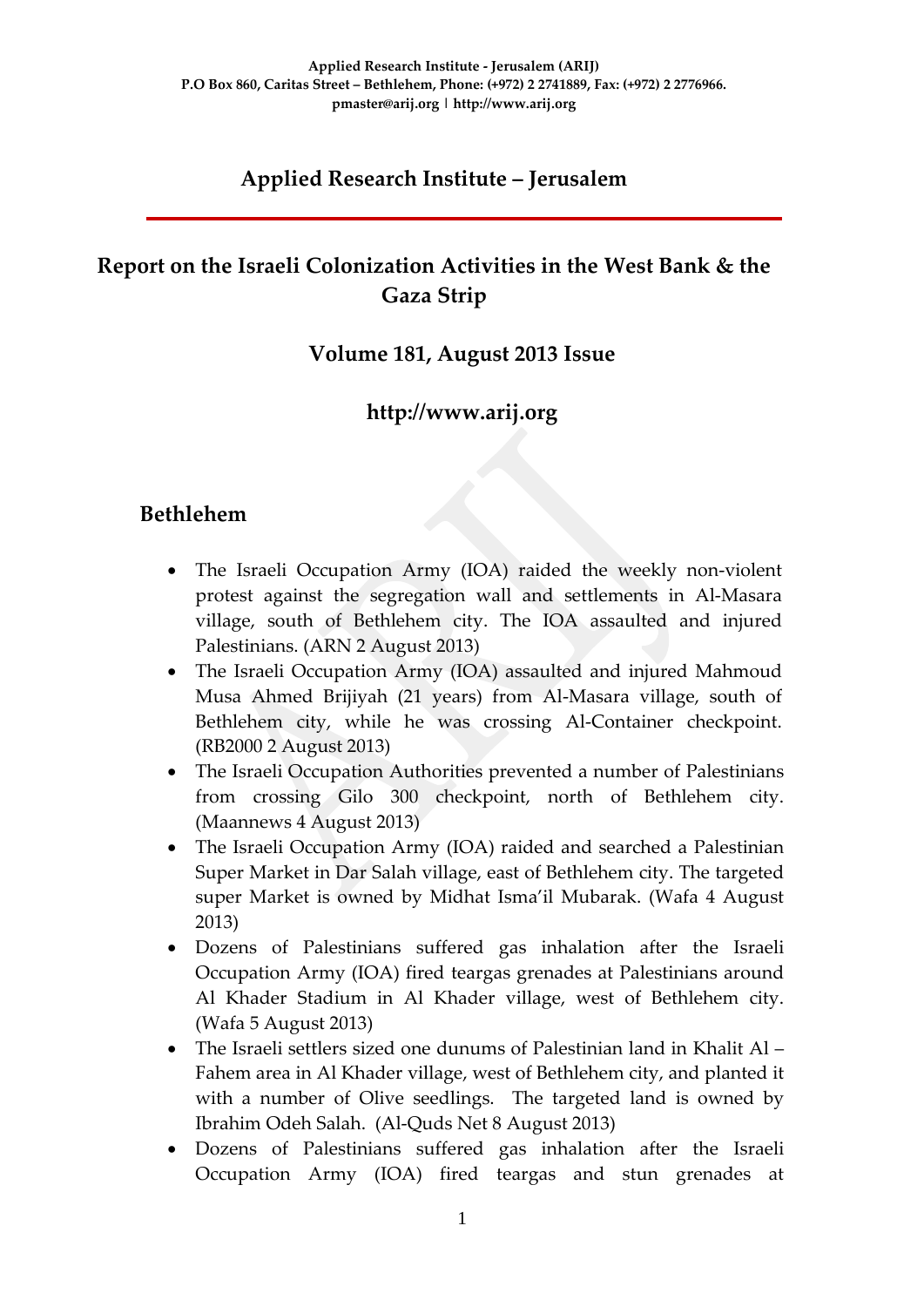Palestinians in At-Tall area in Al Khader village, west of Bethlehem city. (Wafa 9 August 2013)

- The Israeli Occupation Army (IOA) attacked the weekly non-violent protest against the segregation wall and settlements in Al-Masara village, south of Bethlehem city. The IOA assaulted participants and arrested two others. (Al-Quds Net & Raya 9 August 2013)
- Clashes erupted between Palestinians and the Israeli Occupation Army (IOA) in Al Khader village, west of Bethlehem city. The IOA fired teargas and stun grenades at Palestinians, which led to dozens of suffocation cases. During the clashes the IOA arrested Adel Bajees Sobeh (17 years) (ARN 10 August 2013)
- The Israeli Occupation Army (IOA) invaded and searched a Palestinian house owned by Mohammad Khalid Ash-Sheikh in Marah Rabah village, south of Bethlehem city. (Raya 12 August 2013)
- A number of Palestinians suffered gas inhalation as clashes erupted between the Israeli Occupation Army (IOA) and Palestinians of Al Khader village, west of Bethlehem city. During the clashes, the IOA fired Gas bombs at Palestinians in Al Tal and Al Baraka areas in the old city of Al Khader village. (Wafa 14 August 2013).
- The Israeli Occupation forces dispersed demonstrators who set up a protest tent near Gush Etzion settlement bloc, southwest of Bethlehem city. The group of anti-wall and settlement activists set up the tent and the Israeli forces suppressed the demonstration with tear gas, injuring two minors identified as Obada Barjiya, who suffered a chest wound, and Harith Barjiya, whose head was wounded. They also injured activist Bilal Jado. Israeli forces detained journalist Abed Younis and activists Mouath al-Laham, Mahmud Alaa al-Din as well as an Italian activist and a Spaniard activist. (Maannews 16 August 2013)
- The Israeli Occupation Army (IOA) attacked the weekly non-violent protest against the segregation wall and settlements in Al-Masara village, south of Bethlehem city. The IOA assaulted participants and detained a Palestinian journalist; Abd Al-Rahman Younis. During the operation, the IOA arrested four of the participants, were identified as: Mahmoud Ala' Ad-Diyn, Muaz Al-Laham and two Italian activists. Clashes erupted between Palestinians and the IOA. (Sama News 16 August 2013)
- The Israeli Occupation Army (IOA) invaded and toured in Beit Jala town and Ayda refugee camp in Bethlehem governorate. (Al-Quds 18 August 2013)
- Clashes erupted between Palestinians and the Israeli Occupation Army (IOA) in several areas in Bethlehem governorate. The IOA fired teargas and stun grenades at Palestinians and houses, which led to dozens of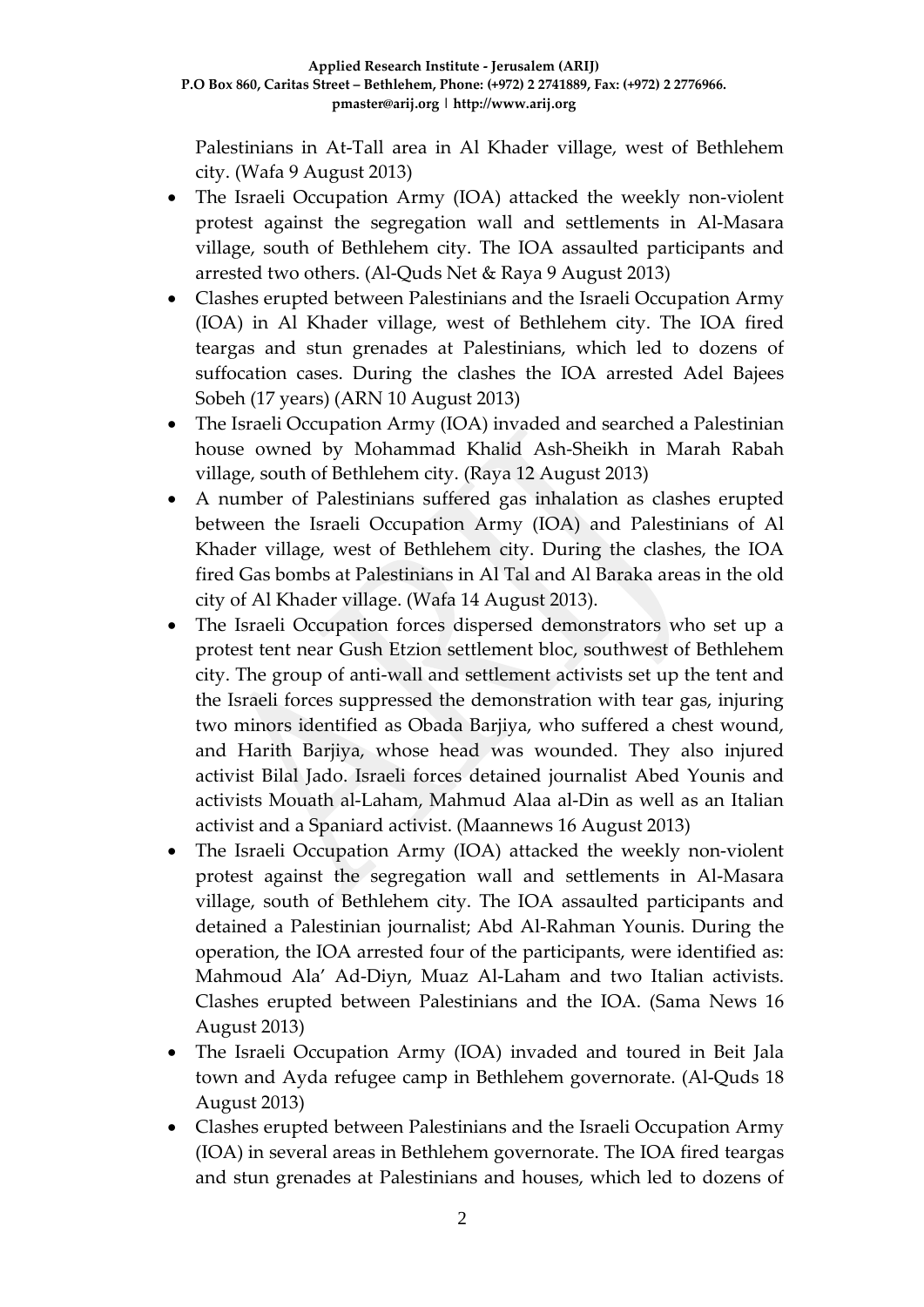suffocation cases. During the clashes, the IOA stormed and searched a number of Palestinian houses. (Al-Quds Net 18 August 2013)

- The Israeli settlers living in Sede Bouz outpost sized 2 dunums of Palestinian land in Al Khader village, west of Bethlehem city, and planted the land with hundreds of trees. The targeted land is owned by Adnan Salah. (Al-Ayyam 18 August 2013)
- The Israeli Occupation Army (IOA) stormed several Palestinian houses in Doha town, Irtas and Za'tara villages and Jabal Al-Fureidis area in Bethlehem governorate. The IOA set up a military checkpoint at the entrance of Za'tara village. (RB2000 20 August 2013)
- Clashes erupted between Palestinians and the Israeli Occupation Army (IOA) in Ad-Duheisheh refugee camp, south of Bethlehem city. The IOA fired rubber bullets, teargas and stun grenades at Palestinians, which led to dozens of suffocation cases. (Al-Quds 20 August 2013)
- The Israeli Occupation Army (IOA) held military exercises near Palestinian residential areas in Tequ village, east of Bethlehem city. The IOA used live bullets and teargas grenades. During the operation, the IOA closed the western entrance of Tequ village, and prevented Palestinian vehicles from entering or leaving the village. (Al-Quds 20 August 2013)
- A number of Israeli trucks owned by Israeli settlers in Efrat settlement were seen dumping solid waste in Sall Wad Shaheen area, south of Bethlehem city. (Al-Quds Net 20 August 2013)
- The Israeli military jeeps and trucks transferred five mobile homes to Nekdim settlement around Jabal Al-Fureidis area, east of Bethlehem city. (Maannews 20 August 2013)
- The Israeli Occupation Army (IOA) invaded Ad-Dhuheisheh refugee camp, south of Bethlehem city. Clashes erupted between Palestinians and the IOA, where the latter fired live bullets, teargas and stun grenades at Palestinians, which led to the injury of Karm Naser Alla Abd Rabo (21 years). During the clashes, the IOA arrested Ahmed Abu Arafh (16 years) after storming his family house. (Wafa 21 August 2013)
- The Israeli Occupation Authorities started the construction of a colonial barracks; 25 meters length and 15 meters width, in Khalit Daher Al-Ein area in Al Khader village, west of Bethlehem city, and started to put the infrastructure for housing units. The targeted land is located between Danial and El'azar settlements. (Wafa 21 August 2013)
- Israeli Occupation Army (IOA) attacked the weekly non-violent protest against the segregation wall and settlements in Al-Masara village, south of Bethlehem city. (Sama News 23 August 2013)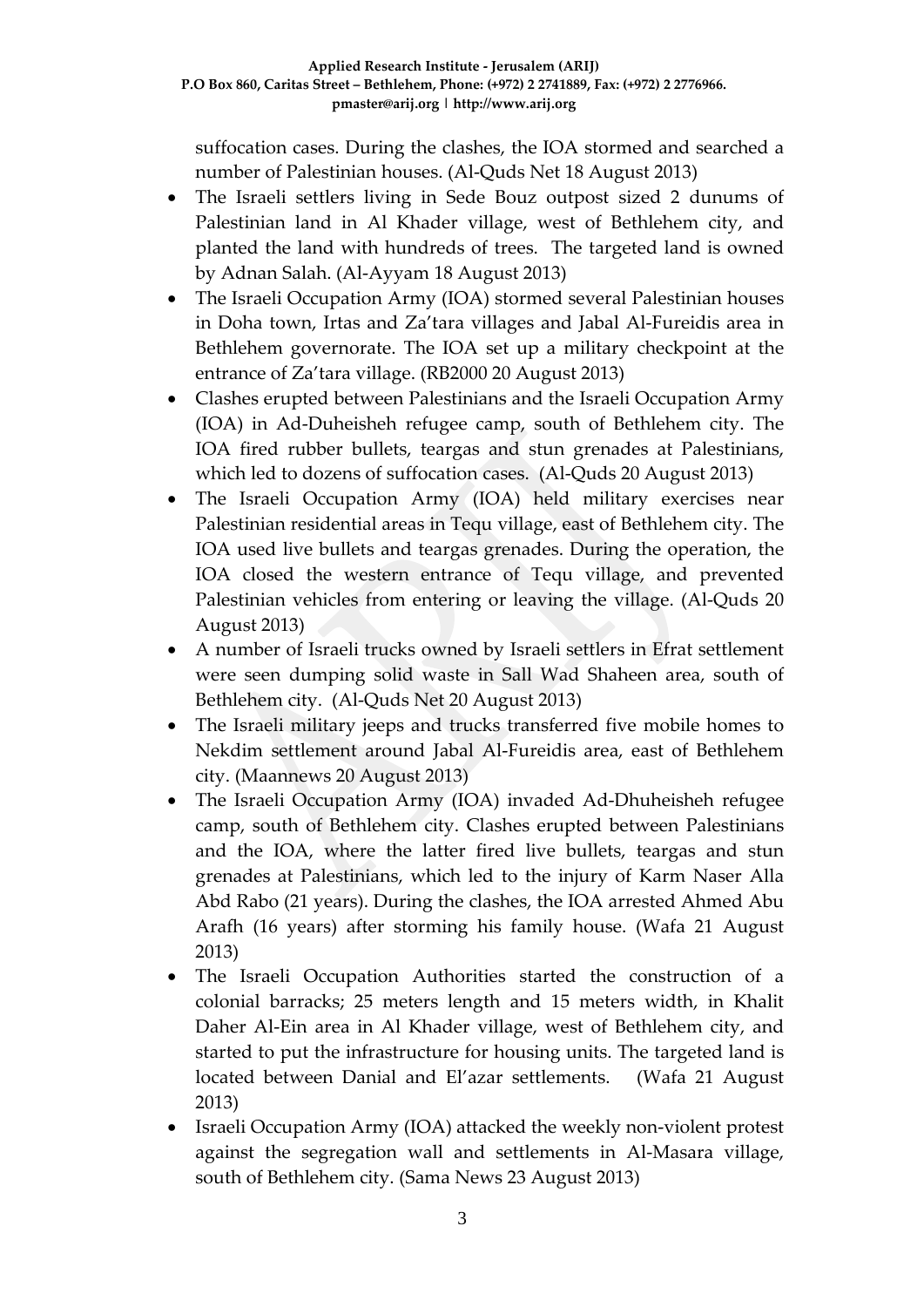- Israeli Occupation Army (IOA) surrounded Ayda refugee camp, north of Bethlehem city, and fired teargas and stun grenades at houses. (Al-Quds 26 August 2013)
- Israeli Occupation Army (IOA) stormed and closed Al-Mahajeer area in Beit Fajjar village, south of Bethlehem city, and prevented Palestinians from entering or leaving the area, after declaring the village as "closed military area". During the operation, the IOA stormed and searched a number of stores and confiscated tools. (Sama News & Al-Quds 26 August 2013)
- Clashes erupted between Palestinians and the Israeli Occupation Army (IOA) in Ayda refugee camp, north of Bethlehem city. The IOA fired rubber bullets, teargas and stun grenades at Palestinians, causing dozens of suffocation cases and the injury of three people. (Wattan 27 August 2013)
- Israeli Occupation Army (IOA) invaded and toured in Al Khader village and Beit Jala town in Bethlehem governorate. During the operation, clashes erupted between Palestinians and the IOA at An-Nafaq Street, the IOA fired teargas and stun grenades at Palestinians causing dozens of suffocation cases. (Al-Quds Net 28 August 2013)
- Clashes erupted between Palestinians and the Israeli Occupation Army (IOA) in Ayda refugee camp, north of Bethlehem city. (Al-Quds 29 August 2013)
- Israeli Occupation Army (IOA) stormed and searched a Palestinian house owned by Salah Qaseem in Wadi Shaheen area in Bethlehem city, and questioned the residents. (Safa 30 August 2013)
- Israel Occupation Jeeps invaded and toured in Marah Rabah and Beit Fajjar villages in Bethlehem governorate. (Safa 30 August 2013)
- Clashes erupted between Palestinians and the Israeli Occupation Army (IOA) in Ayda refugee camp, north of Bethlehem city. The IOA fired rubber bullets, teargas and stun grenades at Palestinians and houses. (Al-Quds 30 August 2013)
- Dozens of Palestinian suffered gas inhalation after the Israeli Occupation Army (IOA) raided the weekly non-violent protest against the segregation wall and settlements in Al-Masara village, south of Bethlehem city. The IOA fired teargas and stun grenades at Palestinians. (Maannews 30 August 2013)
- Israeli Occupation Army (IOA) set up a military checkpoint near Omar Ben Abd Al-Aziz mosque in the eastern part of Bethlehem city. (Safa 30 August 2013)
- Israeli Occupation Jeeps invaded and toured in Wadi Shaheen, Jabal Al-Mawaleh and Jabal Hindazah areas in Bethlehem city. (Al-Quds 31 August 2013)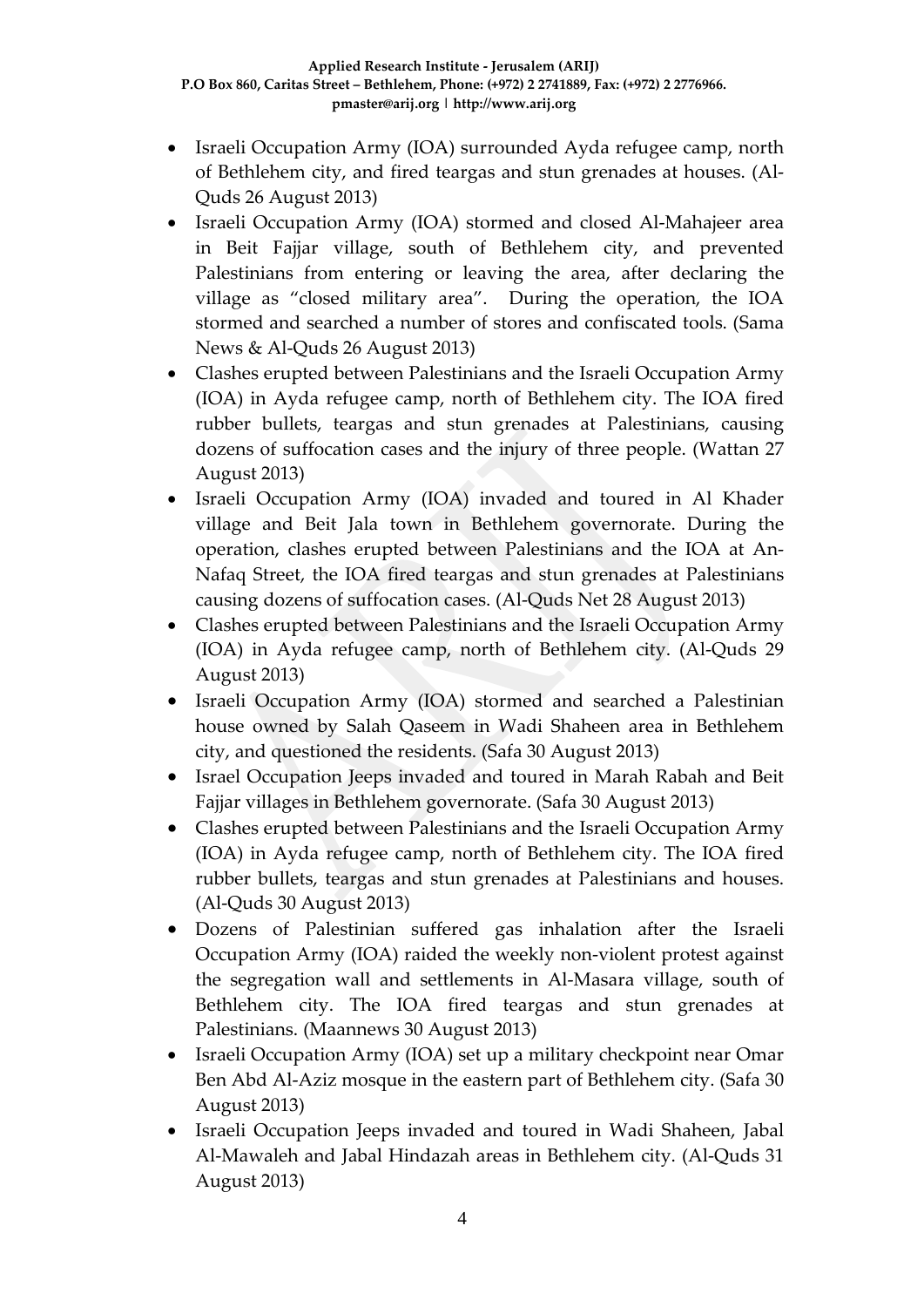## **Jenin**

- The Israeli Occupation Army (IOA) held military exercises in Yabad village, west of Jenin city. The IOA used live bullets and set up checkpoints at Yabad-Jenin Street and at the entrance of Kufeirit village. The IOA stopped and searched Palestinian vehicles and checked ID cards. (Wafa 1 August 2013)
- Clashes erupted between Palestinians and the Israeli Occupation Army (IOA) in Jenin city. The IOA fired teargas and stun grenades at Palestinians, which led to dozens of suffocation cases. During the clashes, the IOA arrested Abd Al-Halem Azz Ad-Diyn (45 years), and detained for few hours Mohammad Ahmed Al-Qaseem (14 years). (Al-Quds 7 August 2013)
- The Israeli Occupation Army (IOA) intensified its presence around Kafr Ra'I and Fahma villages, southwest of Jenin city, and stormed and searched a number of Palestinian stores. (Raya 11 August 2013)
- Israeli occupation Army (IOA) temporarily detained a former Palestinian minister at Bartaa checkpoint west of Jenin as he attempted to enter his village of origin. Wasfi Qabaha, former Palestinian minister of prisoners' affairs, told reporters that he was held for a few hours at a waiting room after trying to access Bartaa al-Sharqiyya. He added that he had a special permit from Israel to visit Bartaa, but the soldiers at the checkpoint revoked the permit before they ordered him to go back to Jenin. Qabaha had planned to visit his family members on the occasion of Eid al-Fitr. Israeli forces had banned Qabaha from visiting his village except with a special permit from the army. (Maannews 13 August 2013)
- Clashes and injuries have been reported in Jenin city as Israeli soldiers invaded Haifa Street and Al-Jabriyyat area in Jenin city during early dawn hours and fired dozens of flares and concussion grenades. The soldiers broke into the city and violently searched several homes and kidnapped two Palestinians. The two have been identified as Ahmad Hasan Shabrawy and Fadi Kamal As-Sabbagh. Soldiers also forced several families out of their homes, and violently searched them while interrogating the residents; excessive damage was reported. Dozens of residents have been treated for the effects of teargas inhalation. (IMEMC 15 August 2013)
- Clashes erupted between Palestinians and the Israeli Occupation Army (IOA) in Muthlath Ash-Shuhada' village, east of Jenin city. The IOA fired bullets and teargas grenades at Palestinians. (Safa 16 August 2013)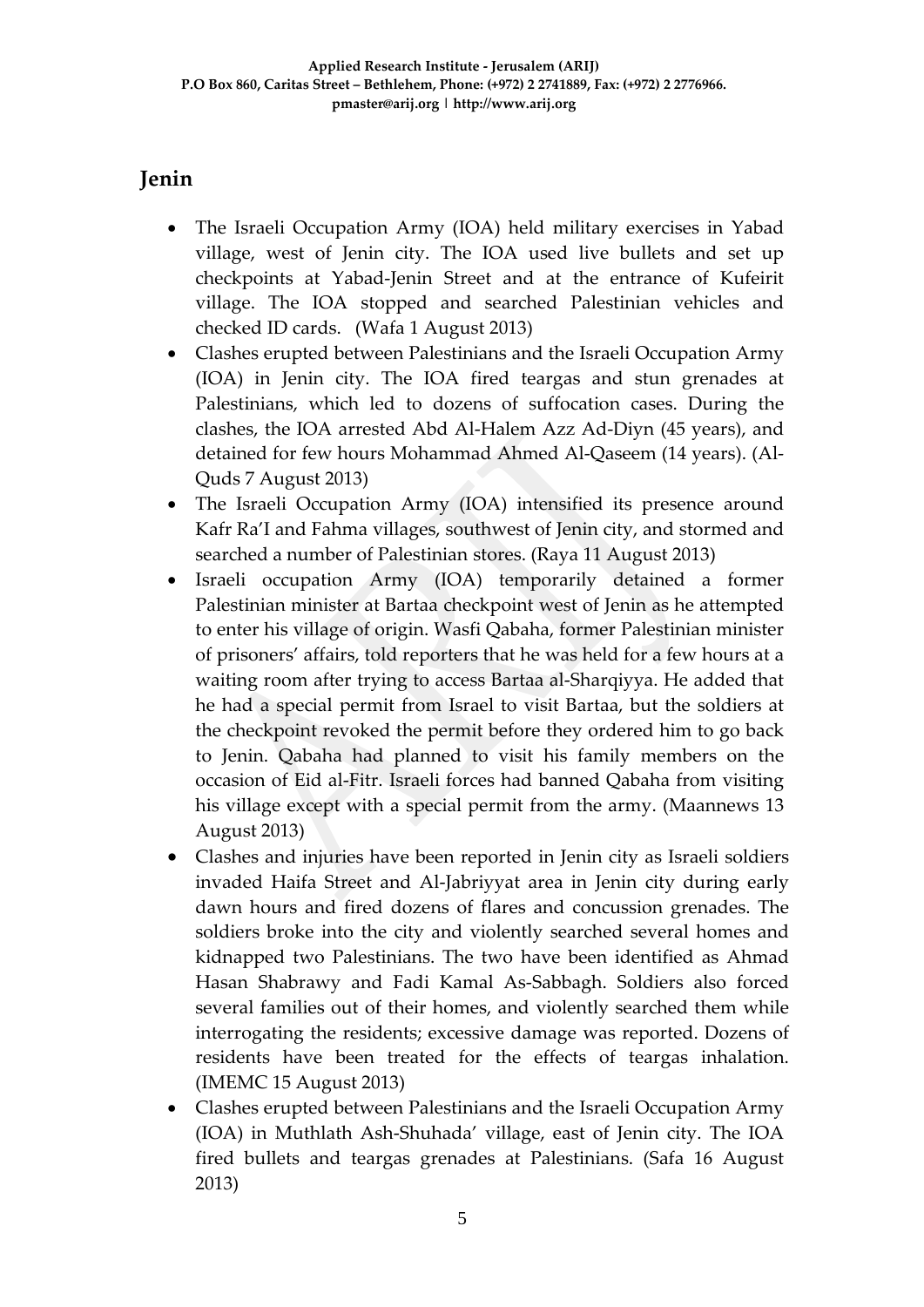- Clashes erupted between Palestinians and the Israeli Occupation Army (IOA) in Silat Al-Harithiya village, northwest of Jenin city. (Al-Quds 19 August 2013)
- Clashes erupted between Palestinians and the Israeli Occupation Army (IOA) in Jaba village, south of Jenin city. The IOA fired rubber bullets, teargas and stun grenades at Palestinians, which led to dozens of Palestinians, and the injury of Shallal Hammrah (22 years). During the clashes, the IOA invaded and searched several Palestinian houses. The targeted houses are owned by Azam Abu O'n, Nasir Ahmed Hammrah, Farahat Malisha, Mohammad Jawdat Abu O'n, Hassan Ahmed Khalilih, Ahmed Shallal Hammrah and Faraj Hussni Malishah. (Wafa 19 August 2013)
- Clashes erupted between Palestinians and the Israeli Occupation Army (IOA) in Jenin refugee camp, west of Jenin city, and fired teargas and stun grenades at Palestinians. The IOA stormed two Palestinian houses owned by Imad Shita and Mohammad Abu Galuon. (Wafa 19 August 2013)
- Undercover Israeli Army stormed and toured in Jenin city and assaulted a Palestinian; Ihab Abu Salamah. (Wafa 19 August 2013)
- A Palestinian; Majd Mohammad Lahluh Abu Shahla (17 years) was killed, three others were seriously injured and dozens suffered gas inhalation during clashes that erupted between Palestinians and the Israeli Occupation Army (IOA) in Jenin refugee camp, west of Jenin city. The injuries were identified as: Karem Sobhe Abu Soboh (17 years), Ala Jamal Abu Khalifah (17 year) and Hadi Jamal Abd Al-Latif (18 years). During the clashes, the IOA arrested Abdalla Ahmed Khamisah (20 years) and assaulted Mohammad Othman As-Sadi (34 years). (Raya 20 August 2013)
- The Israeli Occupation Army (IOA) raided and toured in Beit Qad, Silat Al-Harithiya villages and Jenin city. (Safa & Wafa 22 August 2013)
- Clashes erupted between Palestinians and the Israeli Occupation Army (IOA) in Jaba village, south of Jenin city. The IOA fired teargas and stun grenades at Palestinians, which led to dozens of suffocation cases. (Wafa 22 August 2013)
- The Israeli Occupation Army (IOA) invaded and searched two Palestinian houses and questioned the residents, in Arraba village, southwest of Jenin city. The targeted houses are owned by: Jafar Az Al-Deen and Tariq Qadan. (Al-Quds Net 22 August 2013)
- Two Palestinian were injured and dozens suffered gas inhalation during clashes that erupted between Palestinians and the Israeli Occupation Army (IOA) in Sanur village, south of Jenin city. The IOA fired rubber bullets, teargas and stun grenades at Palestinians. During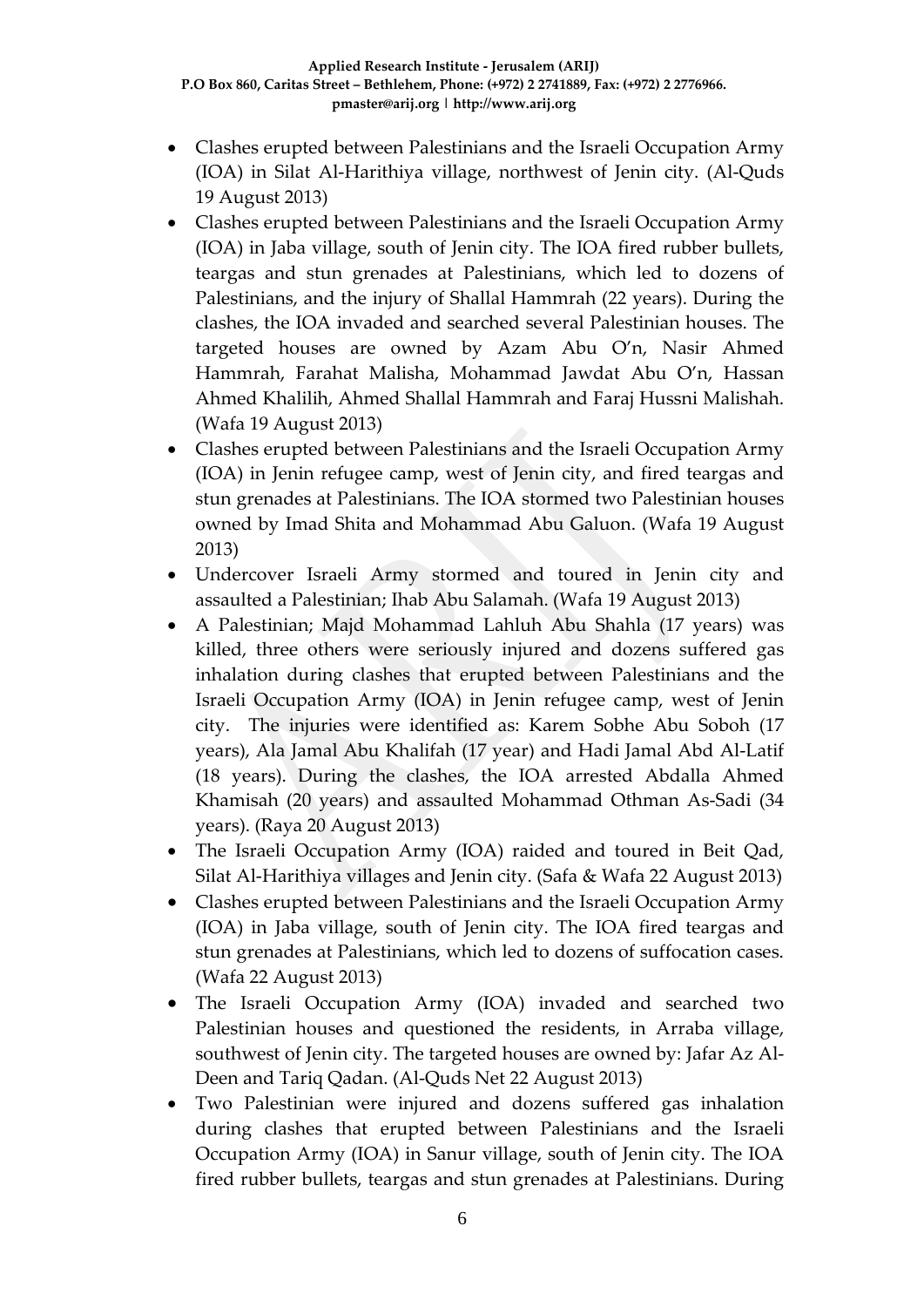the clashes, the IOA summoned Yazed Fawaz Habaibee to interview the Israeli Intelligence Police in Salem military base, after storming his family house in the village. (Maannews 27 August 2013)

• Israeli Occupation Army (IOA) stormed and searched a Palestinian house and a gas station in Jalqamus village, east of Jenin city. The targeted house is owned by Ahmed Ghassan Abdalla Al-Haj. (Wafa 29 August 2013)

• A Palestinian man died after being shot by Israeli soldiers last week in Jenin refugee camp. Karim Abu Sbeih (20 years) was hospitalized after being shot in the chest by Israeli forces on Aug. 20 and had part of his kidneys, colon, lungs and liver removed. (Maanenws 31 August 2013)

## **Jerusalem**

- The Israeli High Court ordered to demolish 20 Palestinian stores at the entrance of Shufat refugee camp in Jerusalem city, to expand Shufat checkpoint. The Israeli court also ordered the owners to pay NIS 460 thousand. The targeted stores are owned by: Suliman Mohammad Ad-Dajani and Abu Waleed Mohammad Ad-Dajani. (NBPRS 1 August 2013)
- The Israeli Occupation Army (IOA) raided a non-violent protest at Bab Al-Amoud area in Jerusalem city. Clashes erupted between Palestinians and the IOA, where the latter assaulted and fired stun grenades at Palestinians, which led to dozens of suffocation cases, and the injury of others. During the clashes, the IOA arrested Mohammad Hamad (23 years). (SilwanIC 2 August 2013)
- The Israeli Occupation Army (IOA) closed Qalandyia checkpoint, north of Jerusalem city. The IOA prevented Palestinians and vehicles from interning or leaving Jerusalem city. (Al-Quds 3 August 2013)
- Clashes erupted between Palestinians and the Israeli Occupation Army (IOA) at Bab Al-Amoud area in Jerusalem city. The IOA fired stun grenades at Palestinians; as a result, a number of Palestinians were injured. (SilwanIC 5 August 2013)
- The Israeli Occupation Army (IOA) closed Qalandyia checkpoint, north of Jerusalem city, and prevented Palestinians from entering or leaving the city. (Raya 5 August 2013)
- Clashes erupted between Palestinians and the Israeli Occupation Army (IOA) in Ein Al-Louz neighborhood in Silwan town in Jerusalem city, after undercover Israeli Army and the IOA stormed the neighborhood and tried to kidnap three Palestinian children, were identified as: Suliman Abd Al-Raziq, Louay Hamouda Abd Al-Raziq and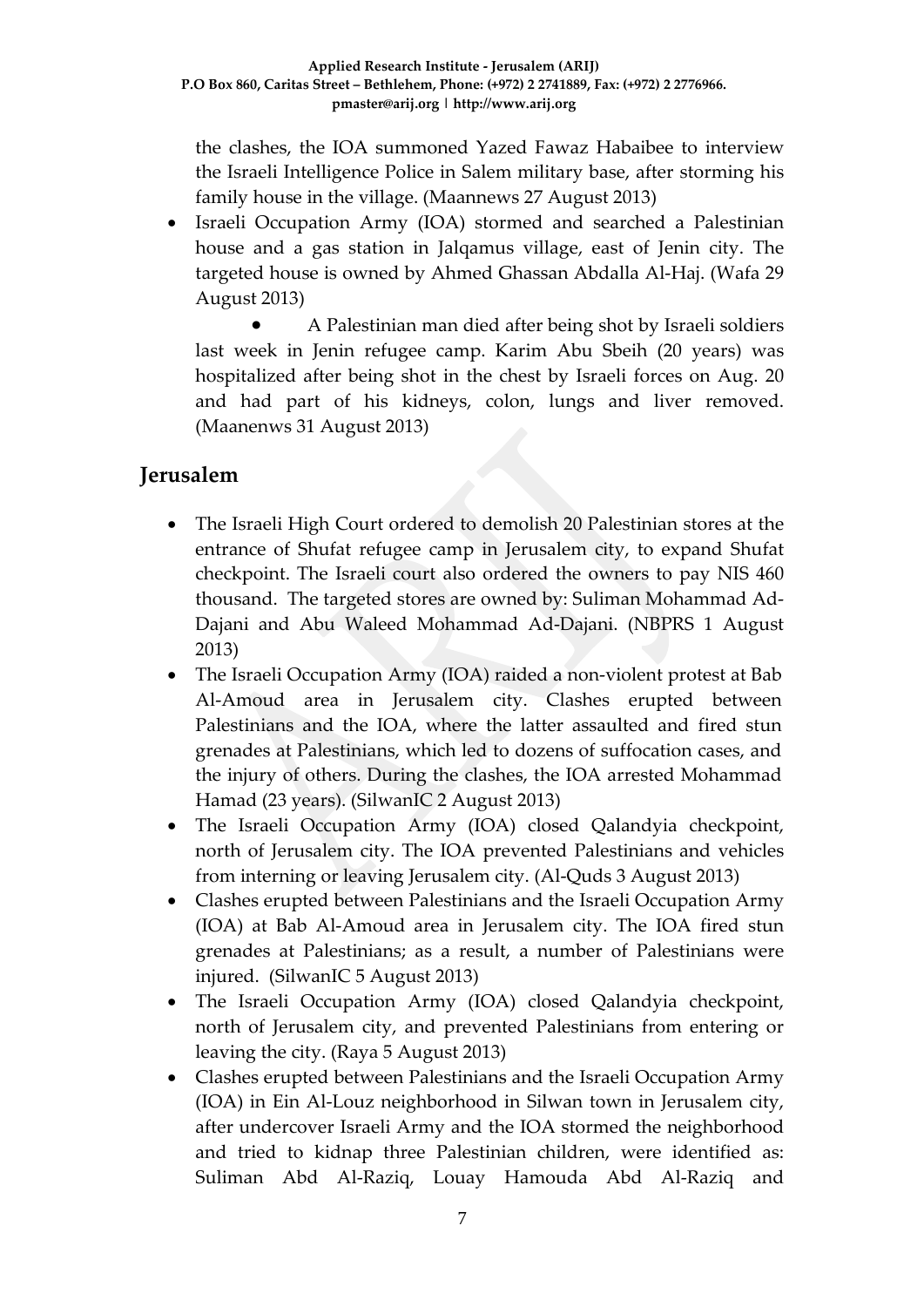Mohammad Da'oud Abd Al-Raziq. The IOA fired rubber bullets and stun grenades at Palestinians, which led to the injury of Suliman Abd Al-Raziq. (Al-Quds Net 6 August 2013)

- A number of Jewish movements and organizations called for a mass rally and demonstration at the gates of Al-Aqsa Mosque on the 7<sup>th</sup> of August of 2013, demanding free access of Jews to Aqsa Mosque who call it Temple Mount. The demonstration begins at the gate near the Western Wall. The Jewish organization aimed to pressure the Israeli Occupation police to allow them to break into Al-Aqsa mosque from all its gates. (Wafa 6 August 2013)
- Bennett: Israel will renew construction in Jerusalem in coming days. In interview with Arutz Sheva, Economy Minister Bennett says there is no construction freeze, but sources in the Housing and Construction Ministry say they are unaware of concrete agreement for renewal of construction in the Israeli capital. Tenders for renewed construction in Jerusalem will be issued in the coming days, Economy Minister Naftali Bennett announced on Sunday, a week after Israeli and Palestinian negotiators resumed long-stalled peace talks. "We insisted that there be no construction freeze. Construction will continue," Bennett said, during an interview with the settler-run news service Arutz Sheva. Bennett, who is also the chairman of the Habayit Hayehudi party, added that he hoped the tenders would be issued on a large scale. The renewal of construction in Jerusalem would be a test for Prime Minister Benjamin Netanyahu, Bennett said, noting that his party would "not be part of a government that freezes construction in our country." He categorically denied media reports that Habayit Hayehudi had agreed to the release of 104 Palestinian prisoners in exchange for construction of 1,000 new housing units in the settlements. "Ironically, in Jerusalem of all places, construction was stopped and we will be unplugging this blockage at this time," Bennett said. However, sources close to Housing and Construction Minister Uri Ariel (Habayit Hayehudi) said there had been no concrete agreement for a renewal of construction in Jerusalem. "At the moment there are 2,500 units ready to be marketed in the Jerusalem area and we will market them at the first possible moment. However, at this time we know of no date at all for this to happen." The sources said that Ariel has given a directive to the Jerusalem District of his ministry "to prepare for the marketing of land in the city as if it can be done tomorrow morning." The sources said there had been numerous planning problems but the plans were now ready. When Ariel took up his ministerial post he pledged that the Housing and Construction Ministry would market land in Jerusalem during 2013. In November 2012, two tenders were published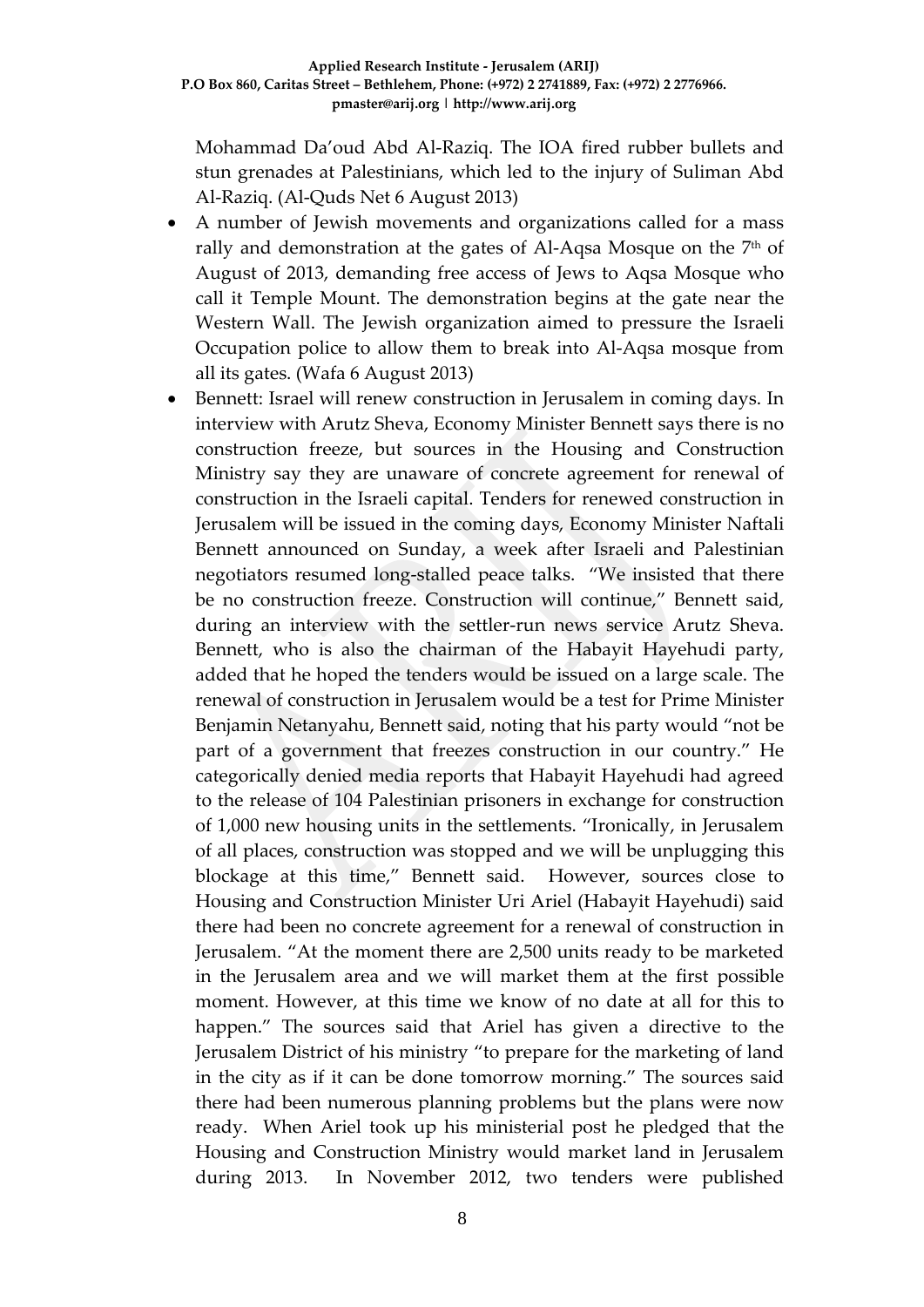marketing land in Pisgat Ze'ev, northeast of the capital and in the northwestern neighborhood of Ramot. Each of these tenders includes about 600 housing units. However, the results have not yet been released, apparently because of the freeze. Four more tenders are expected to be published: for 797 units on the western slopes of the southern neighborhood of Gilo; 1,200 units in Gilo's southwestern portion; 100 units between Gilo and the neighborhood of Beit Safafa and between 1,000 and 2,000 units in Har Homa Gimel, southeast of Jerusalem. As [revealed by Haaretz](http://www.haaretz.com/news/diplomacy-defense/.premium-1.538067) recently, Netanyahu informed U.S. Secretary of State John Kerry that Israel would be moving ahead with the construction of 1,000 new housing in the settlements during the peace talks. Israel rejected a Palestinian demand for a total freeze on construction in the settlements in the run-up to the talks. However, Netanyahu told Kerry that he would continue the policy he had followed since March 2013, during which time only a few hundred new housing units have been approved, mainly in the major settlement blocs. According to the understandings before the talks began, Israel would move ahead on tenders for the construction of only 1,000 new units and only in the major settlement blocks – Ariel, Ma'aleh Adumim and Gush Etzion. These units were part of government tenders issued by the Housing and Construction Ministry after the Palestinian statehood bid in the United Nations but which didn't go ahead due to technical faults. They will now be reissued. Other than these 1,000 units, there is to be no new government construction in the settlement blocs or announcements of construction. Moreover, no new master plans involving private construction are to be approved by the defense minister in the isolated settlements. In cases where the master plans have already been approved and further authorization by the defense minister is required before construction can commence, such authorization will not be forthcoming. Private construction approved by a regional council in the territories will be allowed to proceed. The only way to stop such construction would be by publication of a special order by the IDF's GOC Central Command, as was the case during the previous freeze. Netanyahu refused to approve the issue of stop-work orders and the Israeli government will deny any reports of its consent, either quietly or publicly, to a freeze on construction in the settlements, according to the understandings. [\(Haaretz](http://www.haaretz.com/news/national/.premium-1.539943) 6 August 2013)

Israel to begin construction on new Jewish neighborhood in East Jerusalem. Developer to build 63 housing units near Arab neighborhood of Jabal Mukkaber; announcement comes day after Bennett says construction in Jerusalem will resume in near future.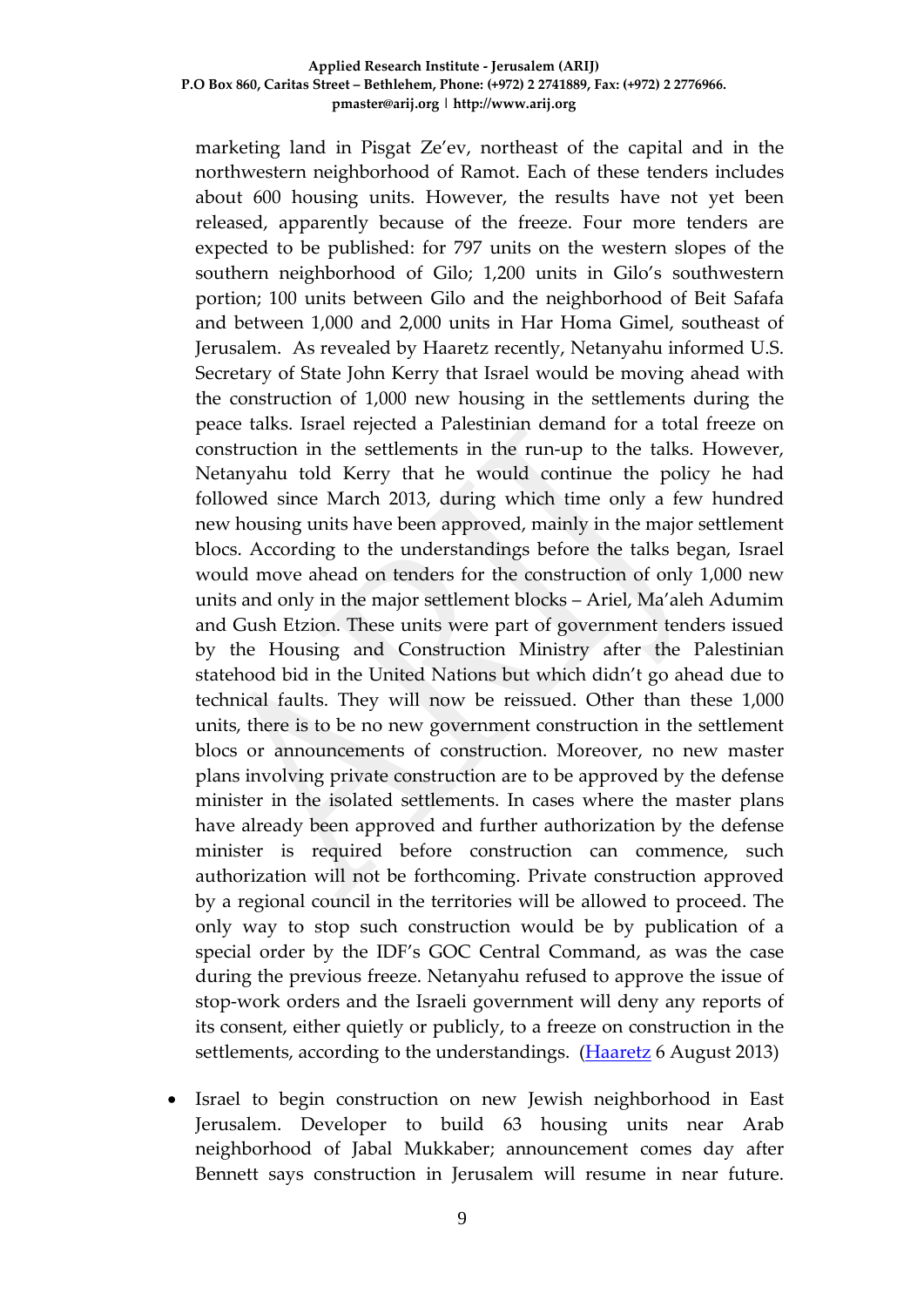Housing Minister Uri Ariel and Jerusalem Mayor Nir Barkat plan to attend a ceremony next week to lay the cornerstone for a new Jewish neighborhood near Jabal Mukkaber, a predominantly Arab neighborhood in southeast Jerusalem. The news of their attendance comes just a day after Economy Minister Naftali Bennett said construction in Jerusalem would resume in the near future. The new Jewish housing blocs are being built by the Bemuna construction company which, according to its website, has built neighborhoods across Israel for the national religious community since 1995. The company recently received a construction permit after a delay of about three years, which Bemuna officials say stemmed from political reasons. The neighborhood, designed to include 63 housing units, is planned for the area that connects Jabal Mukkaber and the southern Jerusalem neighborhood of Armon Hanatziv (which Bemuna also helped build). The housing units were sold five years ago to a group of buyers, and the company had received a construction permit for an underground parking garage, which has since been built. The construction permit for the rest of the neighborhood was delayed due to political pressure, and the Jerusalem District Planning and Building Committee put the construction on hold despite the plan having been approved. [\(Haaretz](http://www.haaretz.com/news/national/.premium-1.540080) 7 August 2013)

- The Israeli settlers escorted by the Israeli Occupation Army (IOA) invaded Al-Aqsa Mosque in Jerusalem city, and performed Talmudic rituals. (SilwanIC 11 August 2013)
- Clashes erupted between Palestinians and the Israeli Occupation Army (IOA) in Al-Eizariyah town, east of Jerusalem city. The IOA fired teargas and stun grenades at Palestinians. During the clashes the IOA invaded and searched Palestinian houses. (Wafa 12 August 2013)
- Israeli Navy soldiers escorted by the Israeli Police entered Al Aqsa Mosque from Bab Al Magharbah (Al Mughrabi Gate) in Jerusalem city and toured in the courtyard of the Mosque. (Wafa 13 August 2013)
- The Israeli Occupation Authorities notified Eid Barakat from An Nabi Samuel village northwest of Jerusalem city to demolish a car wash garage he owns and confiscated equipment under the pretext of building the garage without a valid building permit. (Wafa 13 August 2013)
- Israel's Interior Ministry gave final approval on Monday to a plan to build 890 new apartments in Gilo, a settlement neighborhood beyond the Green Line in southern Jerusalem, just one day before Palestinian leadership is slated to make a final decision on whether to attend Wednesday's scheduled negotiating session. It will be a long time before ground is broken on the project, as the next step is for the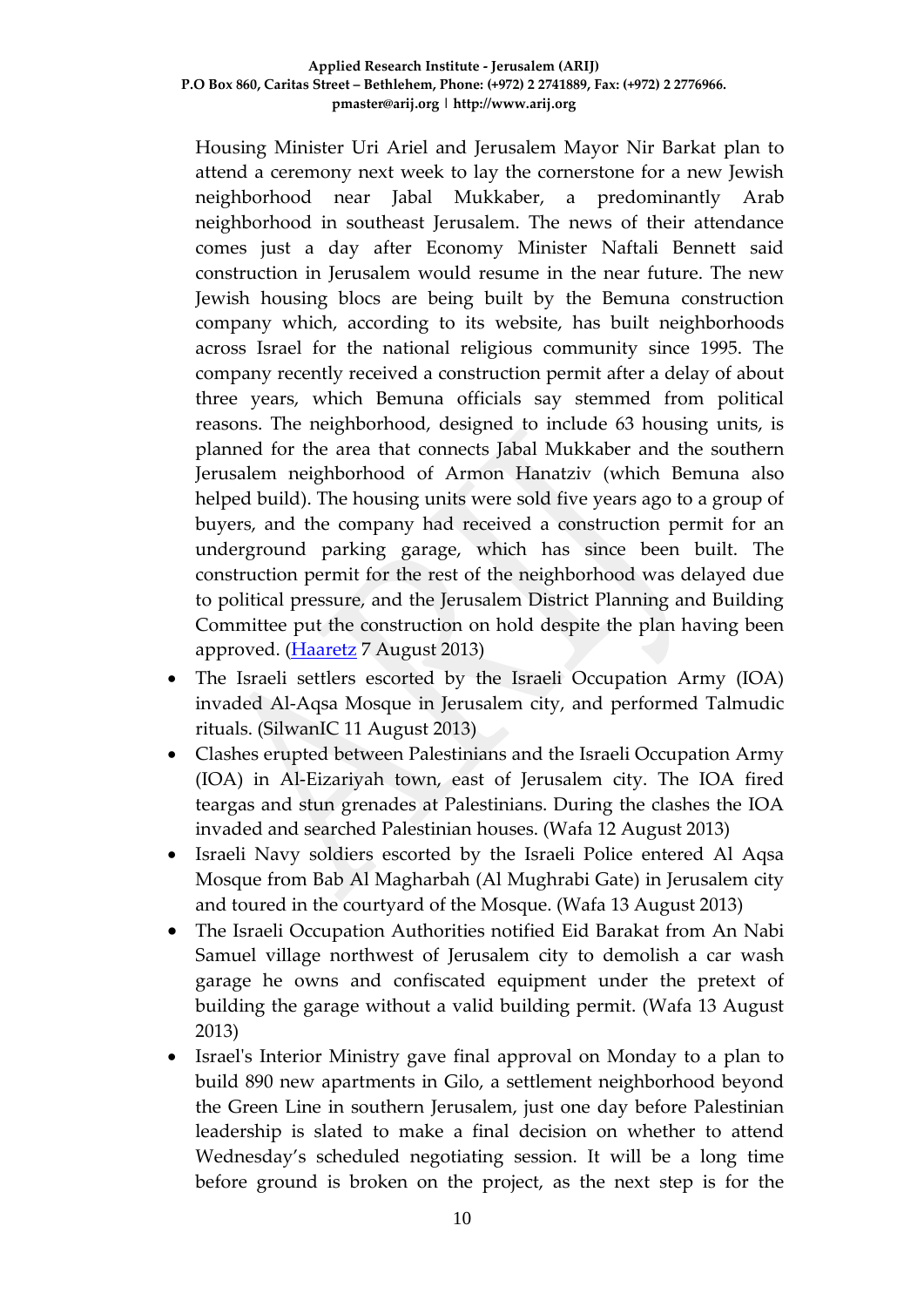Housing Ministry and the Israel Lands Administration to issue tenders for the work. The plan, however, is especially problematic for the Palestinians because it will expand the boundaries of the neighborhood, located in the southern part of the city, in the direction of the Palestinian town of Beit Jala rather than placing the new buildings inside the neighborhood's current boundaries. The plan approved by the Interior Ministry on Monday, known as Gilo – Southern Slopes, is one of the largest building plans Jerusalem has seen recently. It won final approval from the regional planning and building committee in December, but the developers then sought to make several changes in the plan. About a month ago, ministry planning officials approved the revised plan, and on Monday, the ministry finally signed off on it and allowed it to be published. Sources within the regional planning committee said the long lapse between the panel's approval of the plan in December and the ministry's final approval on Monday was due to pressure from the Prime Minister's Office, which sought to delay the plan for fear of diplomatic pressure on Israel. The decision came just a day after the Housing Ministry announced plans to publish tenders for 394 housing units in the West Bank and 793 in East Jerusalem, including an additional 400 in Gilo. Sources on the regional planning committee said those 400 units would also probably be built on the neighborhood's southern slopes. [\(Haaretz](http://www.haaretz.com/news/diplomacy-defense/.premium-1.541149) 13 August 2013)

- The Israeli Occupation Army (IOA) raided Abu Dis town, east of Jerusalem and stormed the house of Hani Halabiya in Batn Az Zeit area and searched it. The IOA destroyed one of the house's doors, ransacked the contents and assaulted his old mother, Amena Kahlil. (Wafa 14 August 2013)
- Al-Aqsa Foundation revealed that the Registrar of Jewish Associations in Jerusalem gave his approval to a group of Jewish rabbis to officially register a new Jewish Association that will advance the construction of a synagogue on parts of the Al Aqsa Mosque. (Wafa 15 August 2013).
- The Israeli Occupation Authorities handed a former Palestinian prisoner; Ala' Isma'il Mohammad Ali, from Jerusalem city, an order prevented him from entering the West Bank for 6 months, under the claim of " protect the State security" (SilwanIC 17 August 2013)
- Dozens of Palestinians set fire in ties near the Israeli segregation wall in Kabsa area, located between Abu Deis and Al-Ezairiyah towns, east of Jerusalem city, as a result part of the wall were destroyed. The Israeli Occupation Army (IOA) fired teargas and stun grenades at Palestinians and houses, which led to dozens of suffocation cases.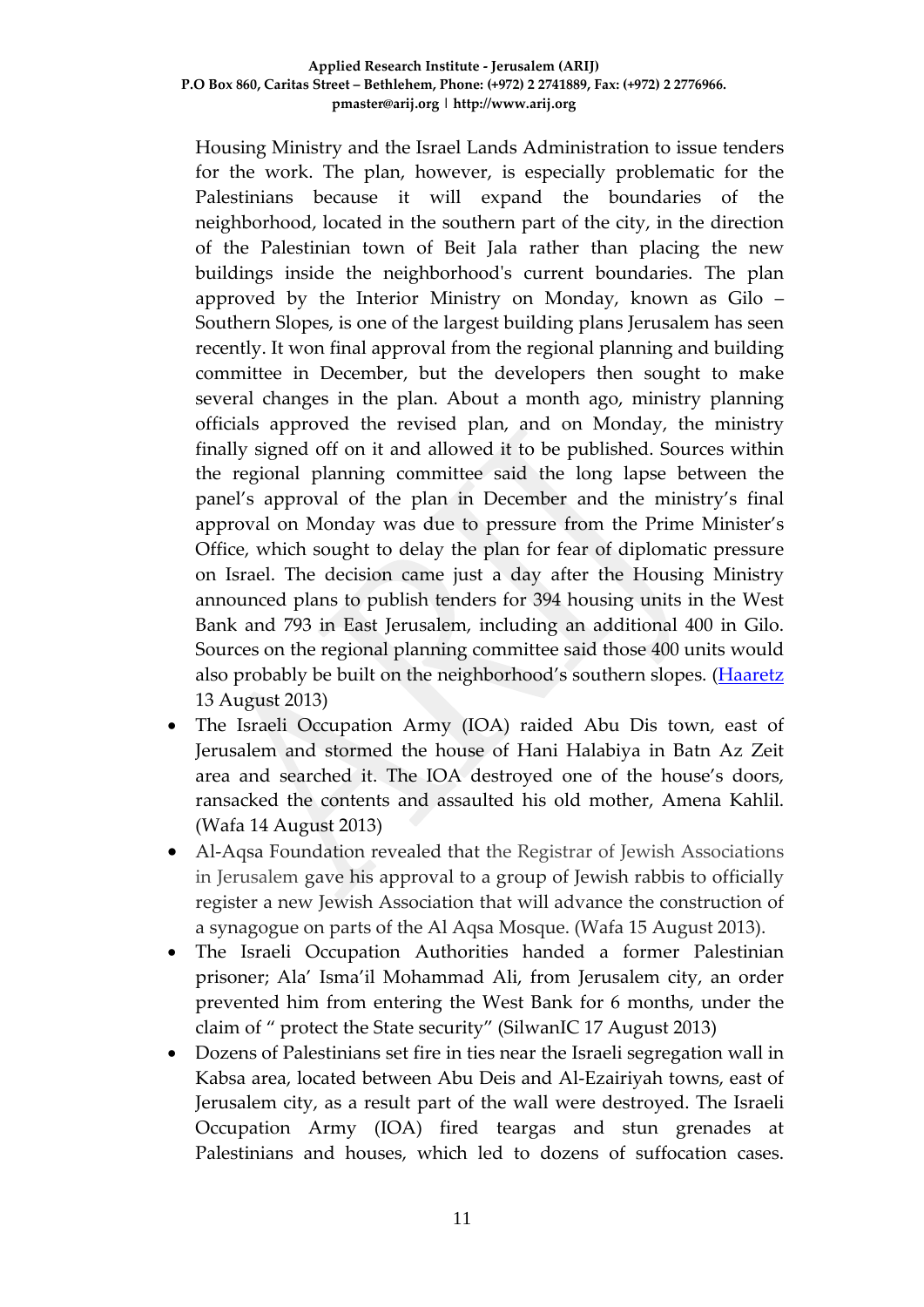During the operation, the IOA invaded and searched several Palestinian houses. (Al-Quds Net 17 August 2013)

- The Israeli settlers assaulted and injured 6 Palestinians in Al-Qarmi neighborhood in the old city of Jerusalem, while they were near their house. The Palestinians were identified as: Amal Sub Laban and Her Hasbend, Ghazal Sub Laban (6 years), Adam Sub Laban (11 years), Adi Sub Laban (18 years) and Loay Sub Laban (20 years). (SilwanIC 18 August 2013)
- The Israeli Occupation Authorities forced Ziad Amirah to demolish his 100 square meters house inhabited by 9 family members in Sur Baher town, south of Jerusalem city, under the claim that the house builds without license. (SilwanIC 18 August 2013)
- Al-Aqsa Foundation for Waqf and Heritage revealed that Jewish groups and rabbis are trying to persuade Jewish authorities to join an official association that aims to build a synagogue on a part of Al-Aqsa Mosque. Al-Aqsa Foundation published a photo showing that the Jewish groups want to build the proposed synagogue in the southeastern side of the Al-Aqsa Mosque. The Registrar of Israeli Associations approved the registration of an official association that will work on building a synagogue on part of the Mosque. The Foundation considered in a press statement stressed that the occupation arms have escalated their steps targeting the Al-Aqsa Mosque. It added in its statement that a number of rabbis in Jewish schools and synagogues started about seven months ago to establish a formal association primarily intended for the construction of a synagogue on part of Al-Aqsa. The founders of the Jewish association said that thousands of Jews have been calling for establishing a synagogue in Al-Aqsa Mosque, so that it will form the starting point for the construction of a large synagogue, in preparation for the construction of the alleged temple. Organizers of the Association said that such a synagogue "will be a symbol of the real Israeli control over the Al-Aqsa Mosque." Al-Aqsa Foundation for Waqf and Heritage called on the Islamic nation to save Al-Aqsa Mosque from the Israeli schemes and plots. [\(Occupied Palestine](http://occupiedpalestine.wordpress.com/2013/08/19/occupation-forms-an-association-that-aims-to-build-a-synagogue-in-al-aqsa/) 18 August 2013)
- The Israeli settlers and Israeli students escorted by the Israeli Occupation Army (IOA) invaded Al-Aqsa Mosque from Bab Al Magharbah (Al Mughrabi Gate) in Jerusalem city and toured in the courtyard of the Mosque. (Safa 19 August 2013)
- The Israeli Occupation forces dismantled residential tents housing Al-Kaabnah Bedouin community in Beit Hanina town in Jerusalem city. Israeli authorities surrounded the tents and evacuated 53 Bedouin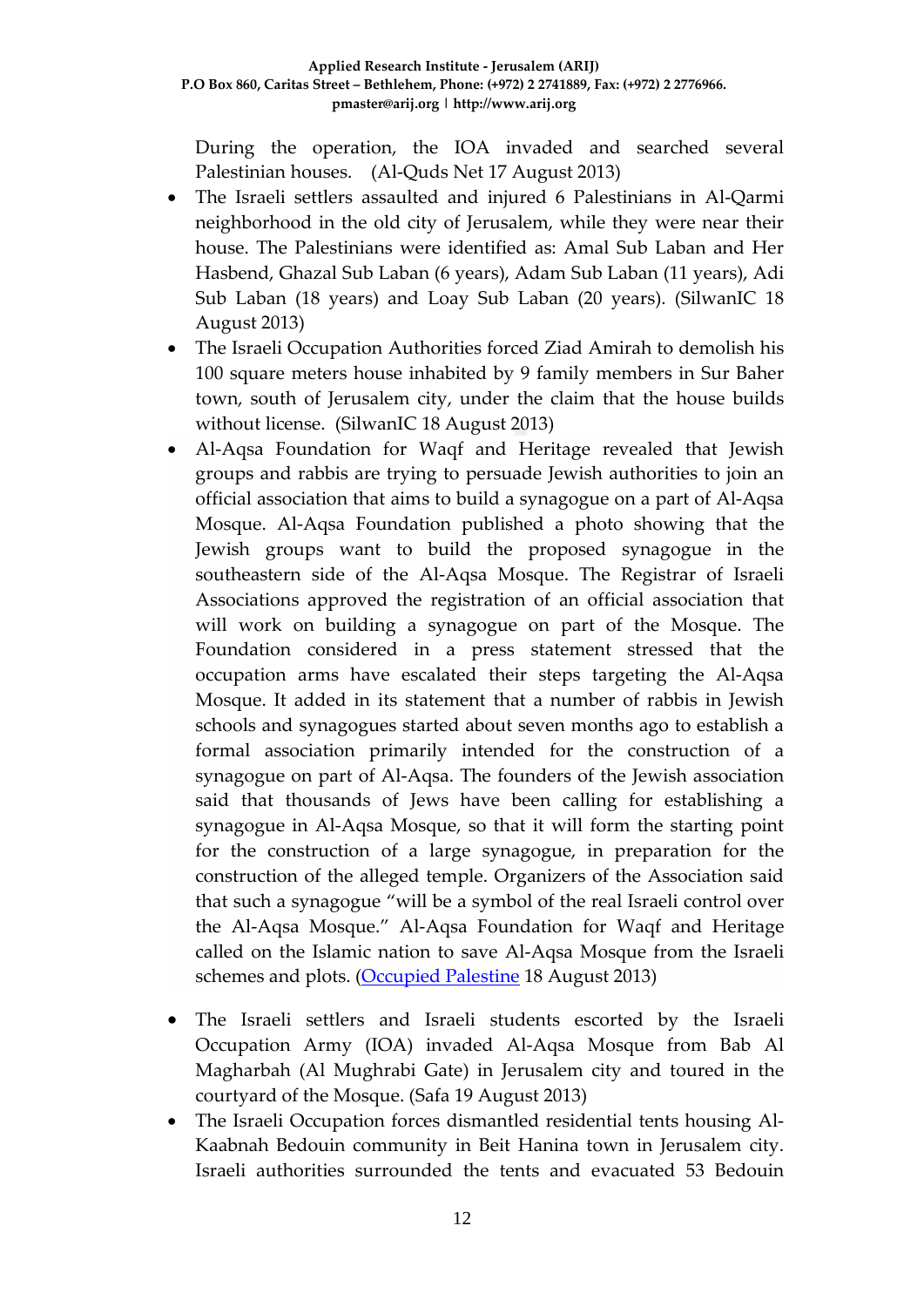residents of the community, destroying their tents. "Israeli authorities claim that the land belongs to them under the Absentees' Properties Law. (Maannews 19 August 2013)

- Staff of the Israeli Municipality of Jerusalem escorted by the Israeli Occupation Army (IOA) invaded and searched several Palestinian houses in Silwan town in Jerusalem city. Among the targeted houses, following were identified: Sarhan, Odeh and Siyam families. During the operation, the IOA summoned a number of Palestinians to interview the Israeli Intelligence Police. (Maannews 20 August 2013)
- The Israeli Occupation Army (IOA) stormed and searched a Palestinian house owned Mahmoud family in Al-Issawiya town Jerusalem city, and detained for few house Wael Mahmoud. (Maannews 20 August 2013)
- The Israeli Occupation Army (IOA) along with Israeli Bulldozers demolished a 60 meter squares residential room, shed and an iron gate in Wadi Hilwah and Al-Abbasiya neighborhoods Silwan town in Jerusalem city, and uprooted a number of trees. The targeted room is owned by Khalid Az-Zir, and the targeted gate is owned by Al-Abbasi family. (SilwanIC 20 August 2013)
- The Israeli Occupation Authorities demolished a number of structures in Baqaa area in Jerusalem city. (DWG 20 August 2013)
- The entrance of a Palestinian house owned by Mahmoud Asilah was collapsed due to the Israeli excavation under the old city of Jerusalem. The targeted house is located in Bab As- Salsla (Dung gate). (Al-Quds 21 August 2013)
- The Israeli settlers escorted by the Israeli Occupation Army (IOA) stormed Al-Aqsa Mosque in Jerusalem city from Bab Al Magharbah (Al Mughrabi Gate), toured in the courtyard of the Mosque, and performed Talmudic rituals. The IOA surrounded Palestinians and checked their ID cards. (Safa 21 August 2013)
- Monastery near Jerusalem defaced in suspected 'price tag' attack. Police are investigating a fire bomb attack Monday night on the Beit Jamal Monastery near Jerusalem in the latest "price tag" incident, Israeli shorthand for anti-Arab hate crimes. Perpetrators threw a fire bomb into the entrance hallway and sprayed the monastery walls with the words "price tag," "death to the Gentiles," and "revenge." The nuns of the Sisters of Bethlehem order who inhabit the monastery outside the city of Beit Shemesh were not aware of the attack until Tuesday when visitors arrived and noticed the damage. Footage from security cameras shows fire burning for several minutes, but no vegetation or wooden furniture caught fire and it died out. Wednesday morning, the Latin Patriarch of Jerusalem, Fouad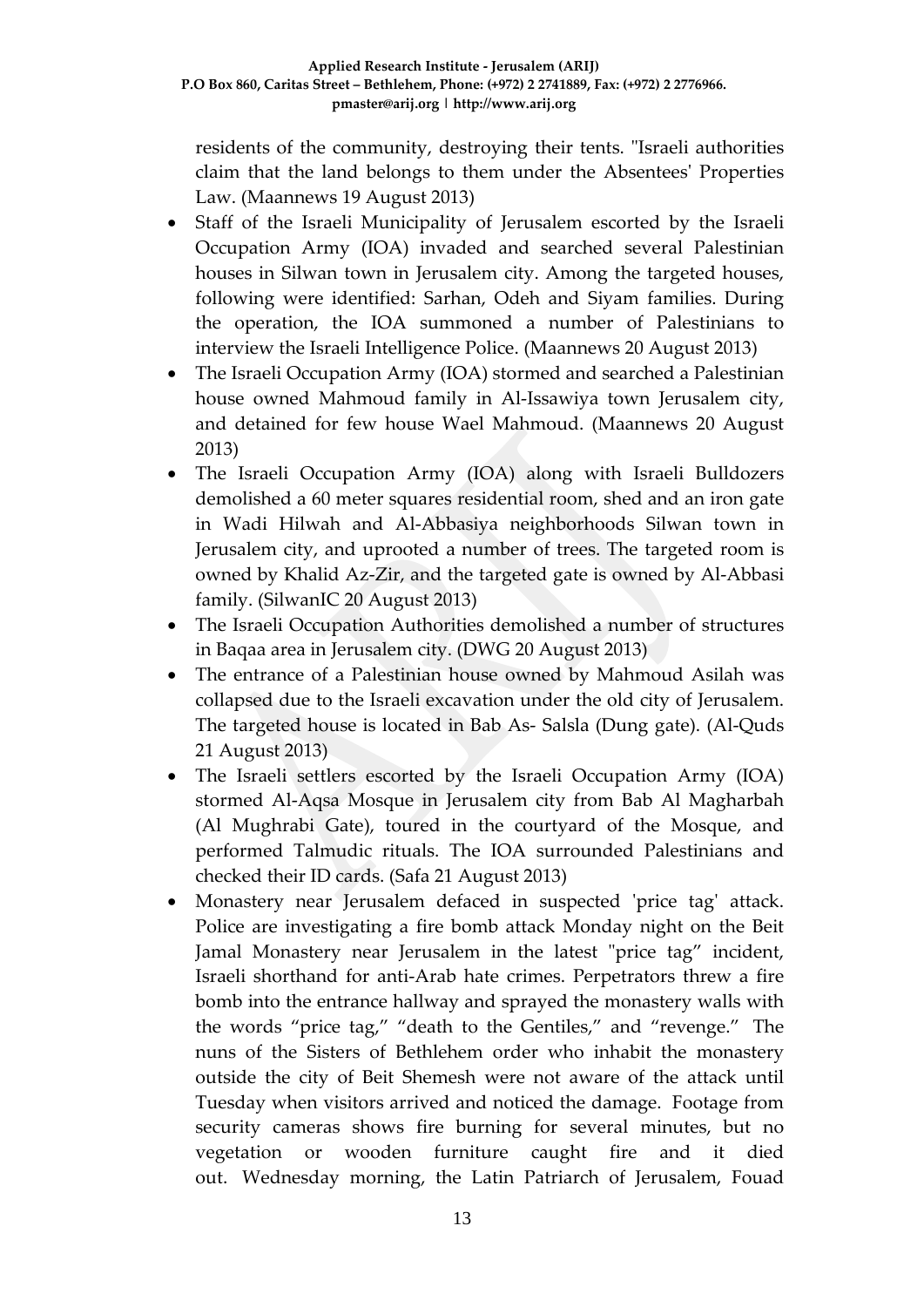Twal, arrived at the monastery and condemned the incident. Dr. Gadi Gvaryahu, Chairman of the Bright Tag organization working to deter violent "price tag" attacks against Palestinians, said in of the attack: "The violation of the monastery is directly linked to attacks against over twenty Christian and Muslim places of worship in the last three years. The attackers seek to cause unrest between the various religions in Israel and bring about bloodshed." Jewish extremists originally used the term "price tag" to describe vandalism and violence that targeted Israelis as well as Palestinians and was aimed at preventing or avenging evacuations of West Bank settlers. In 2007 the Jewish terrorist Jack Teitel detonated a bomb near the monastery wounding a tractor operator working for the monastery. [\(Haaretz](http://www.haaretz.com/news/national/1.542771) 21 August 2013)

- The Israeli Natural Authority along with the Israeli Occupation Army and Bulldozers razed 20 dunums of Palestinian lands and uprooted fruitful trees in Khalit Al-Ein area in At-Tur village in Jerusalem city. The targeted land is owned by Khwis and As-Sayad families. During the operation, the IOA prevented the land owners from entering to their land. Note that the Israeli Occupation Authorities aimed to establish a National Park (A 11092) on 740 dunums of Palestinians land in At-Tur and Al-Issawiya town. (SilawnIC 21 August 2013)
- The Israeli settlers escorted by the Israeli Occupation Army (IOA) invaded and toured in the court yard of Al-Aqsa Mosque in Jerusalem city, and performed a presentation about the Jewish Temple. (Sama News 22 August 2013)
- Israel investing millions into Jewish sites in Arab East Jerusalem. The government and the Jerusalem municipality are teaming up to fund development in the City of David and at a mikveh in the Arab neighborhood of Jabal Mukkaber. The Israeli government and the Jerusalem municipality will be sinking millions more shekels into Jewish sites in East Jerusalem. The two bodies will invest upwards of NIS 16 million in developing a national park at Ir David, the City of David, located in the Silwan neighborhood of East Jerusalem, and nearly NIS 150,000 for a Mikveh in the Jewish neighborhood of Nof Tzion, located in the heart of the Arab quarter Jabal Mukkaber. The city will provide NIS 144,900 for that project. The pro-settlement Elad organization runs the Ir David site. According to the proposition which the city council's financial committee is expected to approve at its upcoming meeting, the project will include "building wide walkways, archeological digging, and other development." The project is also aimed at developing the Herodian era street, uncovered in recent years, underneath Silwan's main thoroughfare. In addition, the project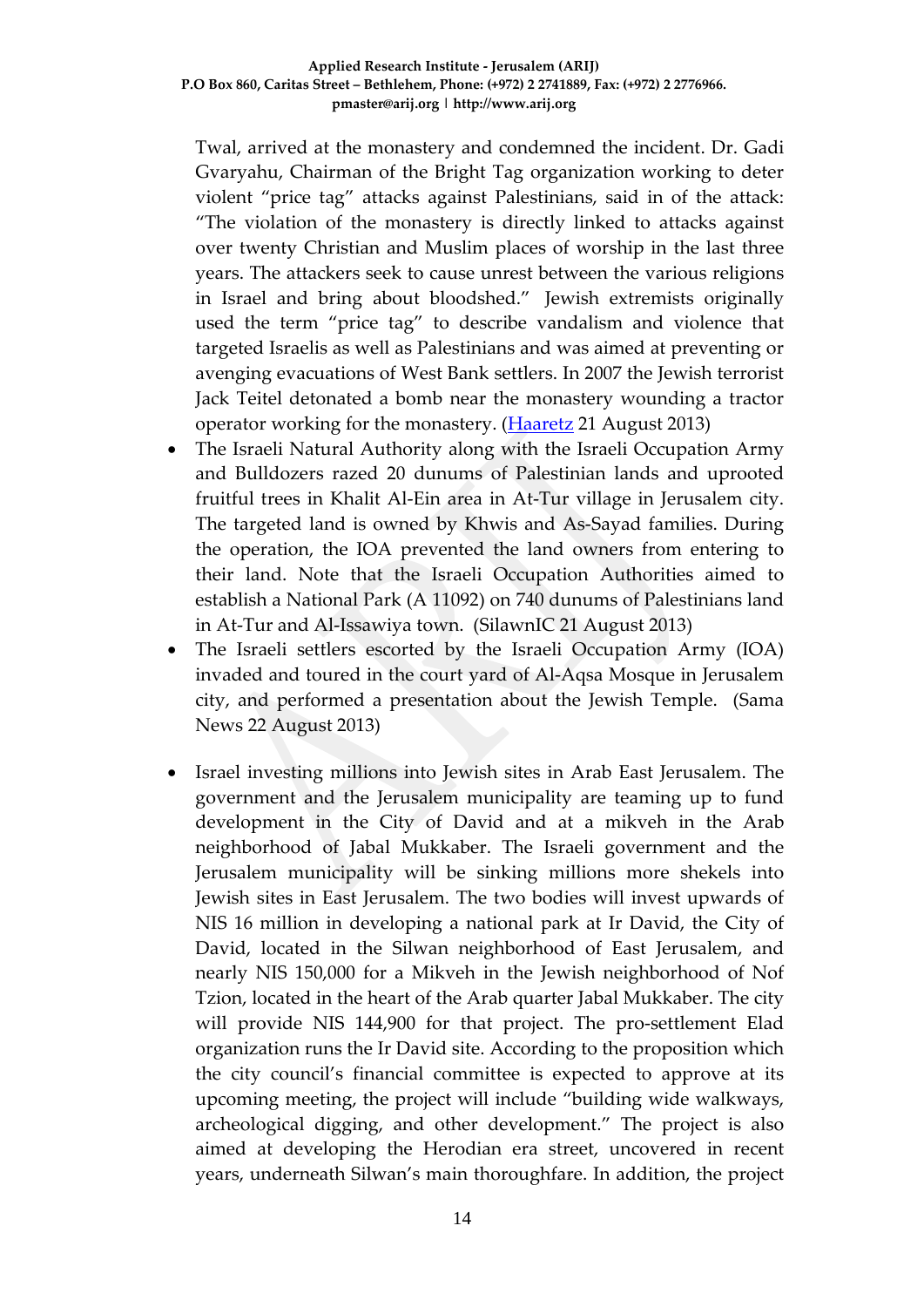will include building a "functional model," at an estimated cost of NIS 4 million, as well as a "video exhibit," to cost NIS 9 million, and a "exhibition tunnel," with a NIS 7 million price tag. Half of the project's cost would come from the Prime Minister's office's fund for national heritage sites. NIS 5 million will come from the Tourism Ministry, and the Jerusalem municipality is slated to add NIS 1.4 million. The rest of the funds, roughly NIS 3.6 million, will come from private donors. Jerusalem Deputy Mayor and financial committee chairman, David Hadari welcomed the decision. "There will be no compromises concerning Jerusalem, we must continue to build and develop all parts of Jerusalem," said Hadari. At the same finance committee meeting, which is also slated to be the last meeting before municipal elections, the city is to approve building the Mikvah in Jabal Mukkaber. The Jerusalem municipality commented that the "Ir David site is one of the most popular sites in Jerusalem, and one of the most important in the world. The Tourism Ministry decided to convert some of the funds allocated to it by the municipality for the project, which had been earmarked for building more walkways at the site." The city added, "There is no addition to the new budget that was not previously approved, and the finance committee will be notified of all progress." The Elad organization declined to comment. [\(Haaretz](http://www.haaretz.com/news/national/.premium-1.542985) 22 August 2013)

- Israeli Occupation Authorities reprieved Al-Ka'abna Bedouin committee in Beit Hanina town in Jerusalem city, until the 28<sup>th</sup> of August 2013 to evacuate the area. On the 20<sup>th</sup> of August 2013, the IOA demolished all the structures in the committee. (Al-Quds Net 23 August 2013)
- The District Police in occupied East Jerusalem released a Palestinian child after detaining him for two days, and ordered him under house arrest. The family of the Child, Nour Salim Shalaby (15 years) was also ordered to pay a NIS 5 thousand fine, as ruled by the Israeli District Court in Jerusalem. (IMEMC 23 August 2013)
- Israeli sources have reported that the Finance Committee of the Jerusalem City Council will be convening this coming Sunday to approve a new budget for infrastructure aiming at adding 1500 units for Israeli settlers in occupied Jerusalem. The new units are meant for expanding Ramat Shlomo settlement towards the Palestinian town of Shu'fat and the Ramot settlement. The Regional Construction and Planning Committee initially approved the plan back in February of last year. (IMEMC 23 August 2013)
- A Palestinian was injured in the foot when an Israeli soldier raised a spike strip as the young man was stepping on it. In incident took place at a roadblock installed by the army at the entrance of Shu'fat refugee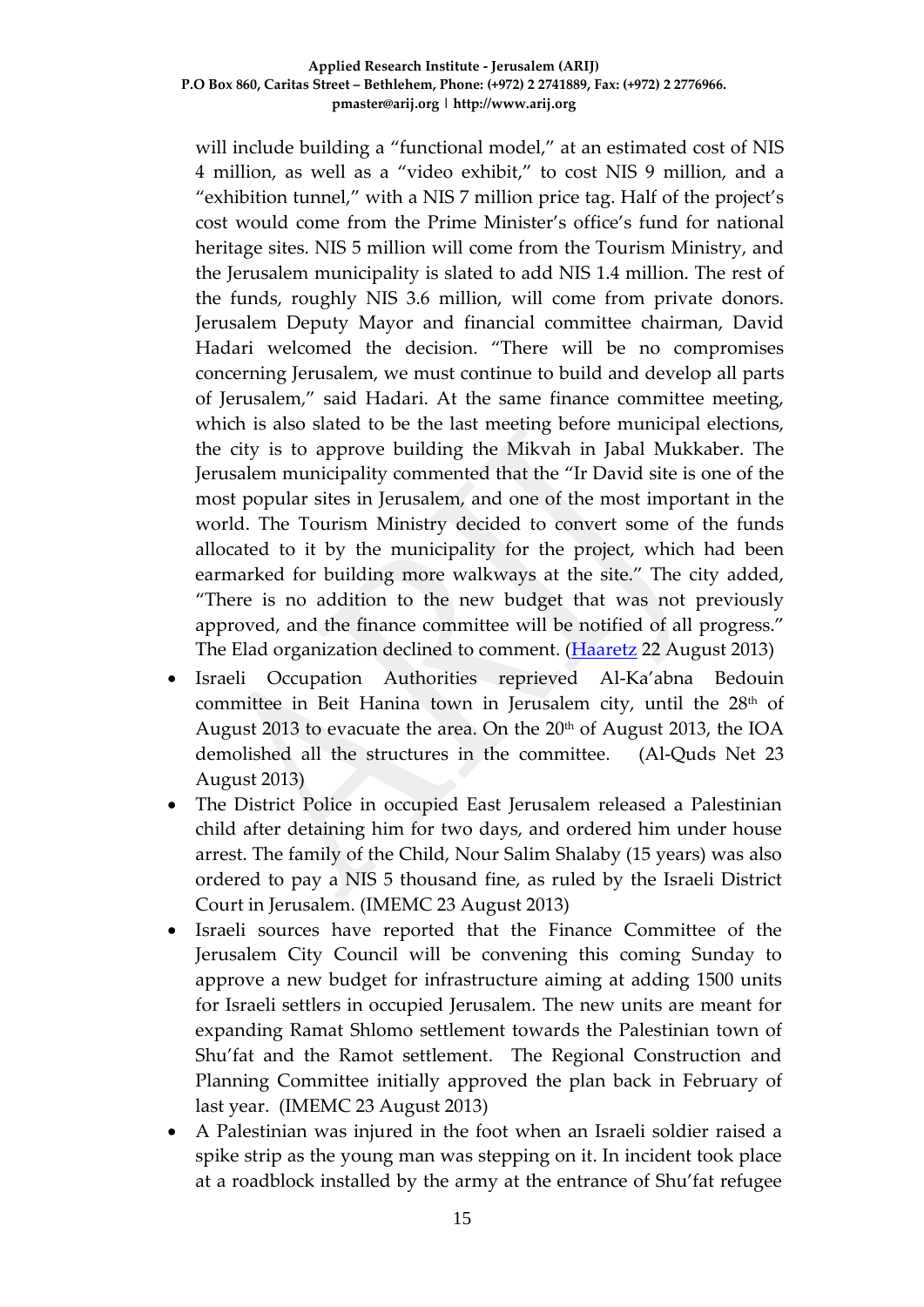camp, northeast of occupied East Jerusalem. Eyewitnesses have reported that, as the young man was cleared to cross, a soldier lifted the spike strip causing the spikes to penetrate his left foot leading to a deep cut and severe bleeding. (IMEMC 25 August 2013)

- Israeli settlers with military escort stormed and toured in the court yard of Al-Aqsa Mosque in Jerusalem city. (Safa 25 August 2013)
- Israeli Municipality of Jerusalem issued an administrative order to demolish a floor (consist of 3 classrooms) of Ash-Sharfat school in Jerusalem city, under claim that the floor build without license. (SilwanIC 25 August 2013)
- Israeli Occupation Police handed out administrative orders to demolish a number of Palestinian houses in Wadi Qaddum neighborhood in Silwan town in Jerusalem city. (SilwanIC 25 August 2013)
- Israeli Municipality of Jerusalem handed out orders to remove a number of stalls at Bab Al-Amoud area in Jerusalem city. (SilwanIC 25 August 2013)
- Jerusalem municipality approves budget for East Jerusalem neighborhood. Ramat Shlomo neighborhood was at the center of a diplomatic row with the U.S. in 2010; committee also approves millions for Jewish sites in East Jerusalem. The Jerusalem municipality's finance committee approved on Sunday a budget for development of a new neighborhood in Ramat Shlomo, which lies beyond the Green Line. The NIS 62.4-million budgets will be allocated to the construction of infrastructure in the planned neighborhood. The new neighborhood, expected to include 1,600 housing units, was at the center of a diplomatic crisis between Israel and the U.S. in March 2010, not least because plans for its construction were announced during Vice President Joe Biden's visit in Israel. The committee, convened for the last time before the municipal election, also approved a number of projects beyond the Green Line. These include a NIS 20-million budget for developing a national park at Ir David, the City of David, located in the Silwan neighborhood of East Jerusalem, NIS 16 million of which will be provided by the Prime Minister's Office, the Jerusalem municipality and the Tourism Industry. Another project that was approved Sunday was a Mikveh in the Jewish neighborhood of Nof Tzion, located in the heart of the Arab quarter Jabal Mukkaber, for which the city will provide NIS 144,900. The committee head, David Harari (Habayit Harehudi), welcomed the moves and called them "Jerusalem's vaccination shot against those who think about dividing it somehow." Deputy Mayor Yosef 'Pepe' Alalu (Meretz) said the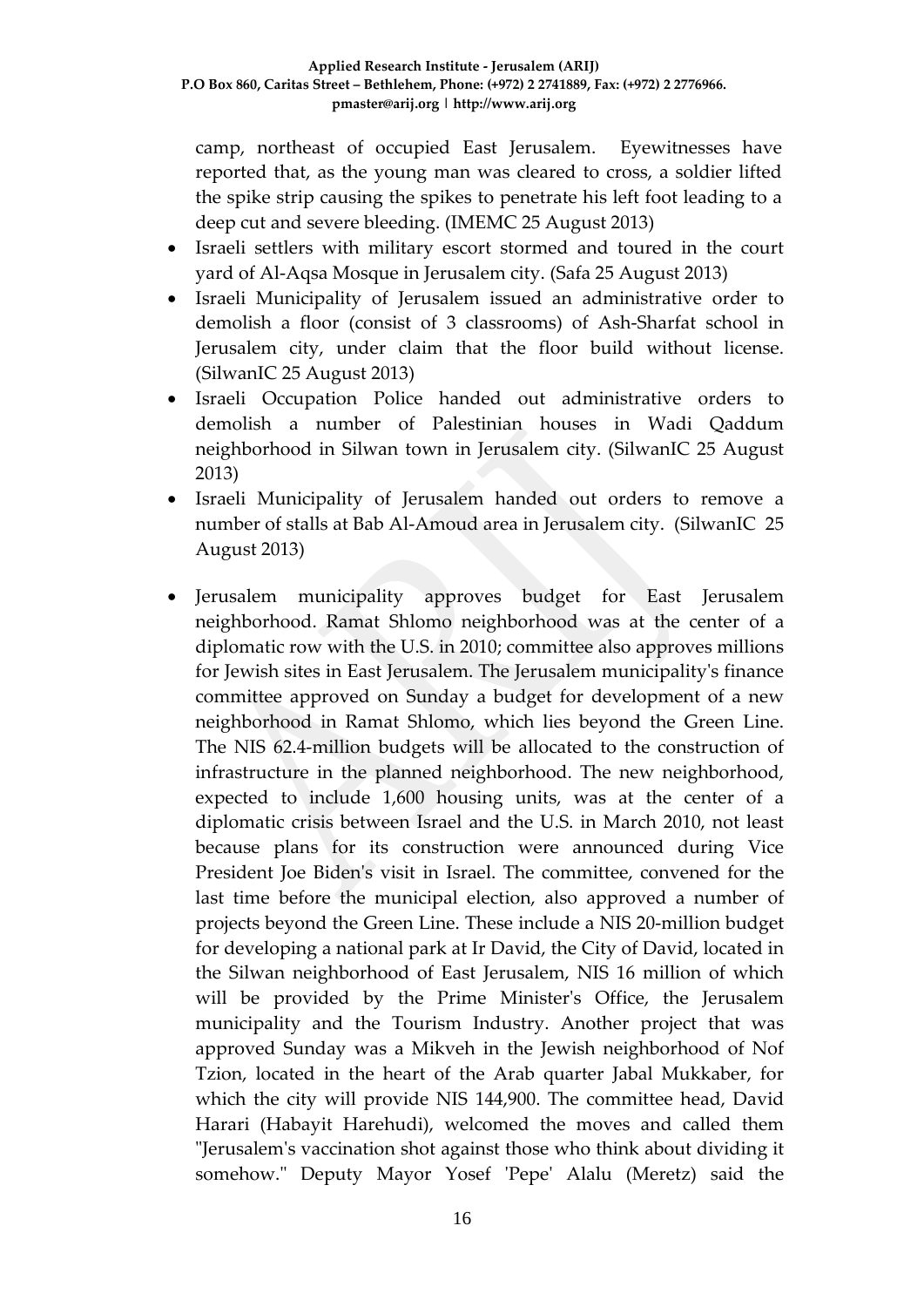decisions were an attempt by Mayor Nir Barkat to appease Haredi and right-wing voters before the election in two months. Alalu called the moves "very sad" and "a provocation by people who don't want progress in talks with the Palestinians." The Jerusalem Municipality said in response that "there is no change in the municipality's policy over the last 40 years, and we continue to build in all of the city's neighborhoods according to statutory plans for Jews and Arabs alike. In the coming years tens of thousands of housing units will be built all over the city for all sectors. New construction in Jerusalem is necessary for the development of the city and in order to give young people and students the opportunity to live and buy houses [in Jerusalem.]" [\(Haaretz](http://www.haaretz.com/news/diplomacy-defense/.premium-1.543520) 25 August 2013)

• Government to infuse NIS 16 m. into east Jerusalem's City of David Park. National park in primarily Arab neighborhood of Silwan is owned by right-wing Jewish group aiming to strengthen Jewish ties to J'lem. The Tourism Ministry and Prime Minister's Office, in coordination with the Jerusalem Municipality, will infuse approximately NIS 16 million into the development of a national park owned by a right-wing group in the primarily Arab east Jerusalem neighborhood of Silwan. The City of David National Park is privately owned by the Ir David Foundation, an association that aims to strengthen the Jewish connection to Jerusalem and renew the Jewish community in the City of David. All construction and development within the park will be overseen by the Nature and Parks Authority and the Antiquities Authority. According to the ministry, roughly half of the park's funding will come from the Prime Minister's Office, with an additional NIS 5 million from the ministry itself. The municipality will add an additional NIS 1.4 million, with the remaining funds being donated privately. "The City of David is one of Jerusalem's most popular sites, as well as one the most important in the world," the municipality said in a statement released Sunday. "The Tourism Ministry decided to convert some of the funds allocated to it by the municipality for the project, which had been earmarked for building more walkways at the site." Meretz city councilman Dr. Meir Margalit, who holds the east Jerusalem portfolio, cited two concerns over the announcement. "The problem with this project is not investing in a park like this in a historical place like this," said Margalit by phone Sunday. "The problem is that the right-wing is systematically taking ownership of this historical place and turning it into a settlement." Margolit continued, "This is a problematic process that can also be seen in other places, such as the Western Wall, where the Orthodox have increasingly taken ownership from the secular. The same process is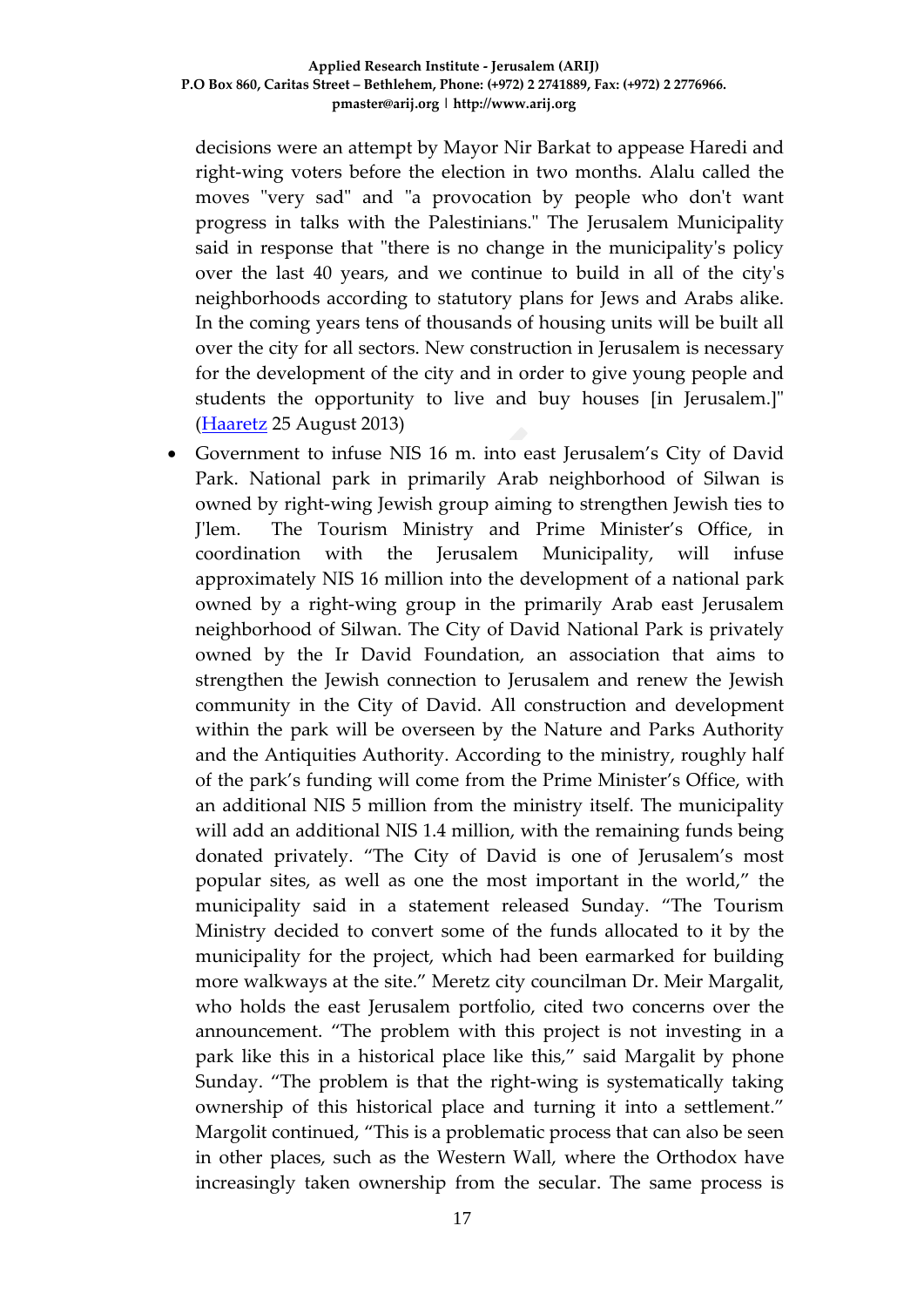happening in the City of David with Palestinian rights." Margolit cautioned that such a move could create an "explosive" situation. "[The government] must be very, very careful because this is also a Palestinian village and we must be sensitive, because a situation like this one can become very explosive," he said. While the municipality commended the government's decision to develop the park, it was equally quick to note that no new budget increases – beyond the amounts approved in previous years – were allocated by the city's finance committee. In a statement, Jerusalem Deputy Mayor and financial committee chairman David Hadari lauded the announcement. "There will be no compromises concerning Jerusalem. We must continue to build and develop all parts of Jerusalem," he said. The City of David Visitor's Center is ranked among the top five tourist attractions in Israel, having grown from 25,000 visitors in 2001 to 350,000 visitors in 2008. An additional NIS 150,000 will be allocated by the government to construct a mikve, or ritual bath, in the Jewish neighborhood of Nof Tzion, located in the Arab quarter Jebl Mukaber. [\(JPOST](http://www.jpost.com/National-News/Government-to-infuse-NIS-16-m-into-east-Jerusalems-City-of-David-park-324236) 25 August 2013)

- Israeli settlers wrote anti-Palestinian slogans at the wall of a Palestinian house in Al-Khan neighborhood in the old city of Jerusalem. (Raya 26 August 2013)
- Israeli settlers with military escort invaded Al-Aqsa Mosque from Bab Al-Magharbah in Jerusalem city, and toured in the court yard of the mosque. (Paltoday 26 August 2013)
- Israeli Occupation bulldozers along with the Israeli Natural Authority demolished two animal barrack, a garage and Poultry farm, and razed 2 dunums of Palestinian land and uprooted olive trees in Al-Issawiya town in Jerusalem city. The targeted structures and land are owned by An-Natsha, Darwish and Ghaith families. (RB2000 & Wafa 26 August 2013)
- Israeli Occupation Authorities demolished two Palestinian houses (120) meter square and inhabited by 12 Palestinians) and an under construction building consist of 4 apartments (250 meter square) in At-Tur town in Jerusalem city. The targeted houses are owned by Zakariha and Abd Al-Aziz Ad-Daya, and Mahir Abu Asbitan. (Maannews 26 August 2013)
- Clashes erupted between Palestinians and the Israeli Occupation Army (IOA) at the northern entrance of Al-Ram town, north of Jerusalem city. The IOA fired rubber bullets, teargas and stun grenades at Palestinians causing dozens of suffocation cases. (Wafa 27 August 2013)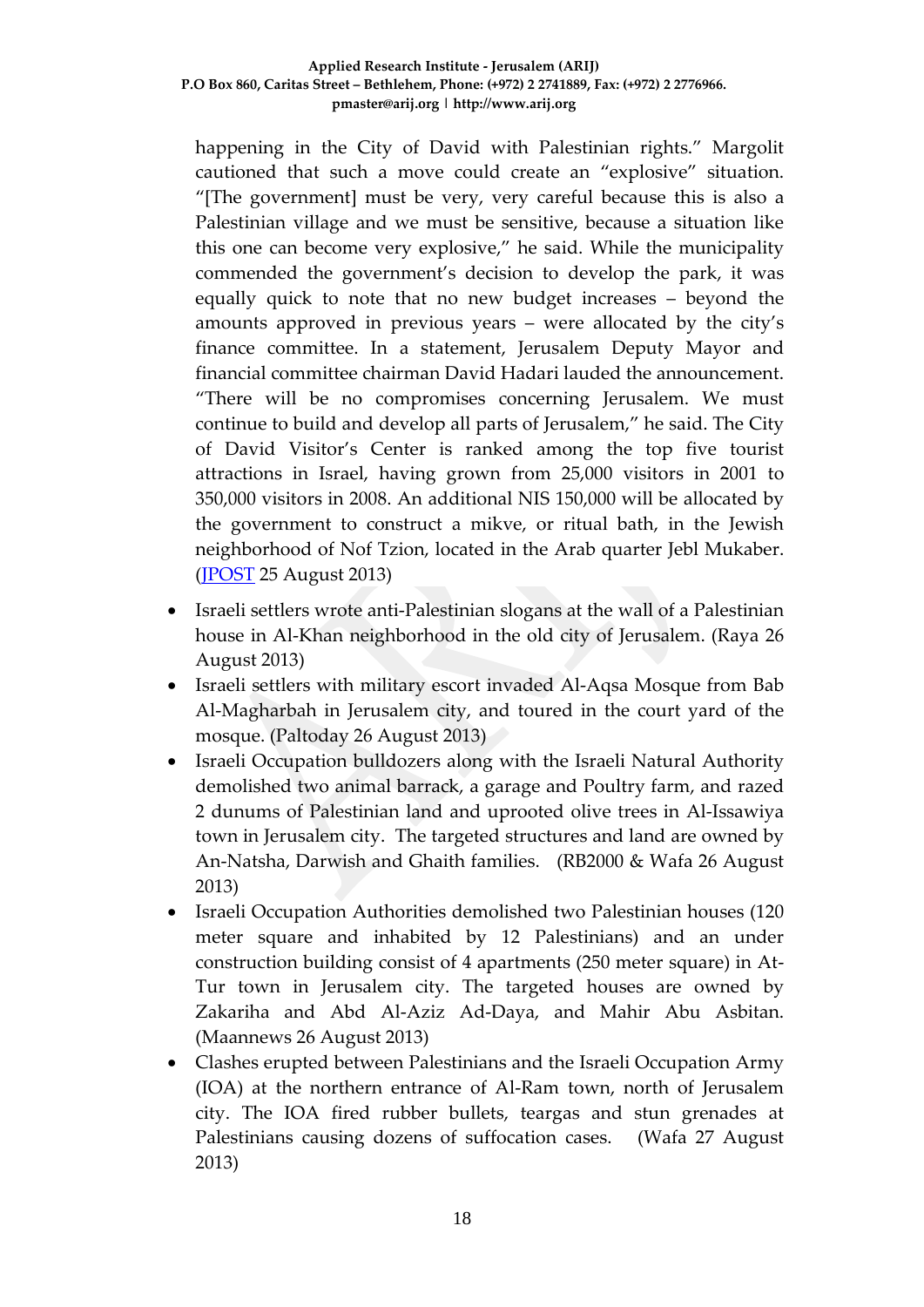- Clashes erupted between Palestinians and the Israeli Occupation Army (IOA) at the entrance of Anata town, northeast of Jerusalem city. The IOA fired teargas and stun grenades, causing dozens of suffocation cases. (Wafa 27 August 2013)
- Clashes erupted between Palestinians and the Israeli Occupation Army (IOA) at Shufat checkpoint in Jerusalem city. The IOA fired teargas and stun grenades at Palestinians, causing dozens of suffocation cases. (Maannews 27 August 2013)
- Israeli Occupation Army (IOA) stormed and toured in the courtyard of Al-Aqsa Mosque in Jerusalem city and performed presentation about the Jewish Temple. During the operation, a group of Israeli settlers also, stormed and toured in the court yard. (Maannews 27 August 2013)
- Israeli settlers punctured the tires of 10 Palestinian vehicles in At-Tantoura area in Beit Safafa town in Jerusalem city, and wrote racist "Price Tag" graffiti. (IMEMC 27 August 2013)
- A report showed an Israeli structural plan to construct a new neighborhood "Fell" by adding 396 housing units on Beit Hanina land in Jerusalem city, as a part of Ramat Shlomo settlement. The construction of this new neighborhood will link "Ramat Shlomo settlement with Ramot settlement. (Al-Quds Net 27 August 2013)
- Israeli Occupation Authorities closed a Palestinian classroom in Beir Ayoub Primary school in Silwan town in Jerusalem city. As a result, more than 60 Palestinian students without school. (Safa 28 August 2013)
- Israeli settlers with military escort invaded and toured in the courtyard of Al-Aqsa Mosque in Jerusalem city. (Maannews 28 August 2013)
- Western Wall egalitarian plaza greeted with skepticism. Measure meant to allow non-Orthodox prayer at site, Naftali Bennett tells Times of Israel, but critics call it 'a second-rate wall for second-rate Jews' The Ministry of Jerusalem and the Diaspora announced on Sunday the opening of a new but temporary plaza at the Western Wall that would host egalitarian prayer services at the holy site during the upcoming High Holidays. "The Kotel [Western Wall] belongs to all Jews, all over the world, no matter what stream of Judaism they come from," Economy and Trade Minister Naftali Bennett, who also serves as minister for Jerusalem and Diaspora, told The Times of Israel. The location of the new plaza "is a continuation of the Western Wall, the same wall of the [ancient Second] Temple, just a bit south. Egalitarian Jews are now able to pray at a respectable place" officially designated as egalitarian by the Israeli government, he added. The new platform built from wood on scaffolding over the Robinson's Arch area south of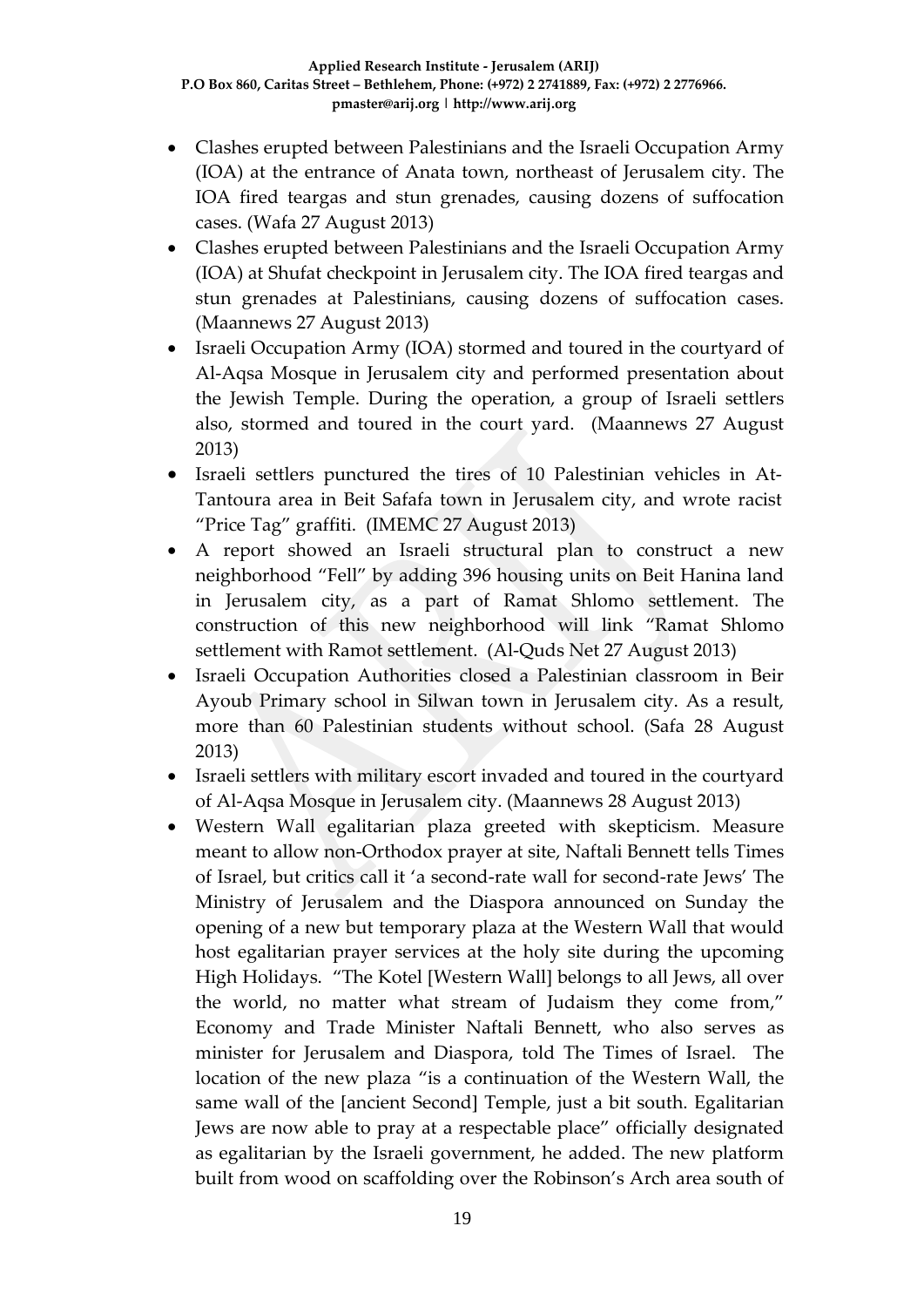the main Western Wall plaza, measures 450 square meters (4,840 square feet) and can accommodate 450 worshippers. The new section was built quickly over the past two weeks to serve throngs of worshipers expected to come to Jerusalem for the High Holiday period, which begins with Rosh Hashana, the Jewish new year, on September 4. The area was already designated for egalitarian prayer by the High Court of Justice, and has been used for non-Orthodox prayers for about 10 years, but without government funding or involvement. Until now, the area has been open for prayer services free of charge on weekday mornings until 9:15. Any groups arriving later than that had to pay an entrance fee. According to the new plan, the area will now be open to the public 24 hours a day, seven days a week. The plan would also ensure that Torah scrolls, prayer books and prayer shawls will be available at the site, as well as ushers to help facilitate prayer services. Until now, these items have been provided and funded by the Masorti Movement, the Israeli branch of Conservative Judaism. The new plan is only an "interim" measure, Bennett emphasized on Sunday. A government-appointed committee headed by Jewish Agency Chairman Natan Sharansky and Cabinet Secretary Avichai Mandelblit is preparing a permanent arrangement to resolve the long-standing dispute between the ultra-Orthodox-dominated Western Wall Heritage Foundation, which administrates the main Western Wall plaza, and those demanding access to Judaism's holiest site for liberal Jewish groups and customs. [\(Time of Israel](http://www.timesofisrael.com/western-wall-egalitarian-plaza-greeted-with-skepticism/) 28 August 2013)

- Israeli Occupation Army (IOA) raided and searched a Palestinian house in Jabal Al-Mukaber neighborhood in Jerusalem city. The targeted house is owned by Mohammad Qara'een. (SilwanIC 29 August 2013)
- Israeli settlers with military escort invaded and toured in the court yard of Al-Aqsa mosque, Al-Qabali mosque, Rock Tomb and Al-Marwanee area in Jerusalem city. (Sama News 29 August 2013)
- Clashes erupted between Palestinian and the Israeli Occupation Army (IOA in Ras Qabsah area in Abu Dis town, east of Jerusalem city. The IOA) fired teargas and stun grenades at Palestinians and houses, which led to torch the backyard of a Palestinian house and dozens of trees. (PNN 30 August 2013)
- Clashes erupted between Palestinians and the Israeli Occupation Army (IOA) in Ar-Ram town, north of Jerusalem city. The IOA fired teargas and stun grenades at Palestinians, causing dozens of suffocation cases. (Sama News 30 August 2013)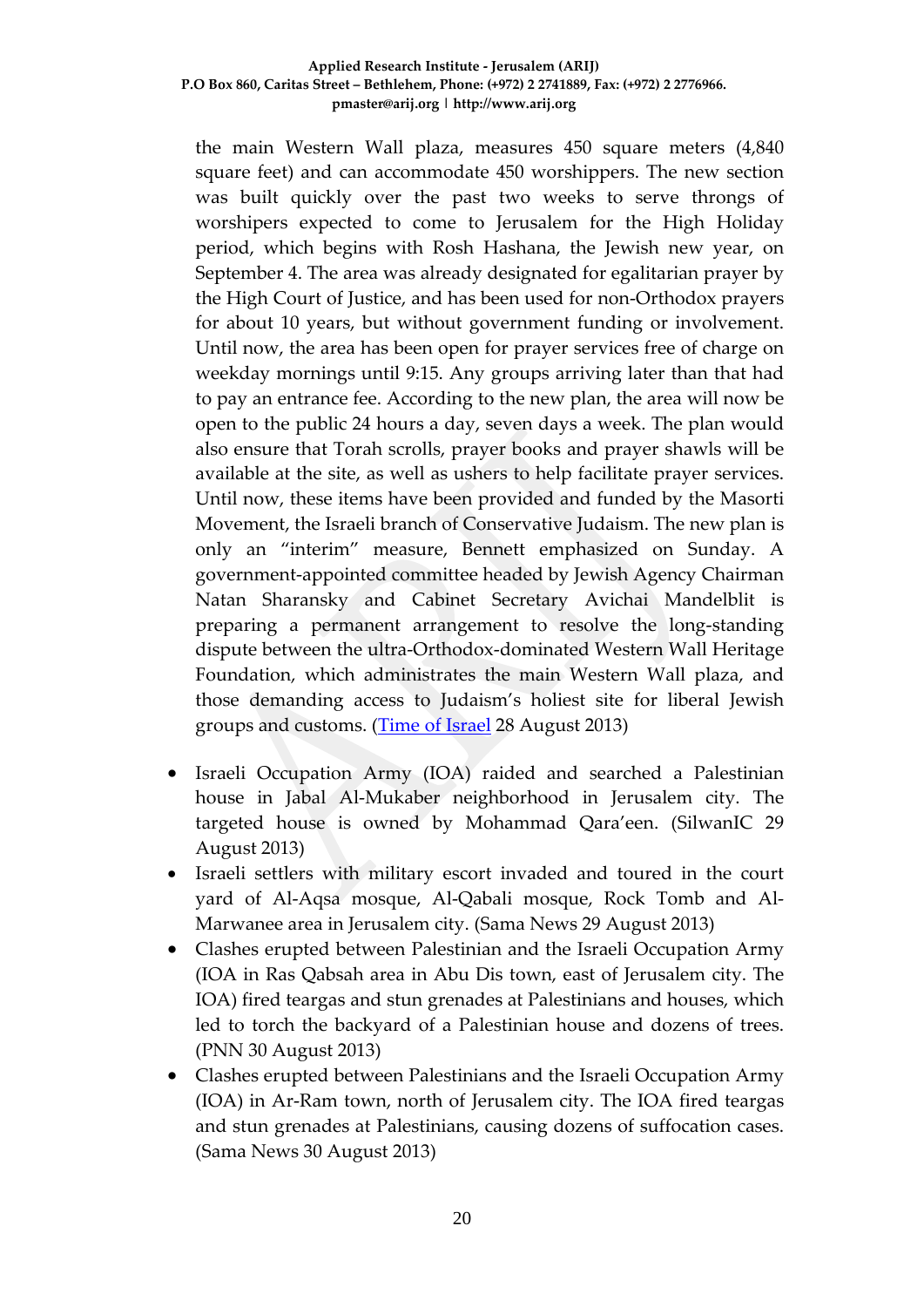- Clashes erupted between Palestinians and the Israeli Occupation Army (IOA) at the entrance of Qalandyia refugee camp, north of Jerusalem city. The IOA fired teargas and stun grenades at Palestinians, causing dozens of suffocation cases. (Sama News 30 August 2013)
- An Israeli settler tried to stamp a group of Palestinians after attacking them with a knife near As-Selsela gate in Jerusalem city. (Wafa 30 August 2013)

### **Hebron**

- The Israeli settlers living in Mitzipe Ya'ir outpost escorted by the Israeli Occupation Army (IOA) assaulted and injured Palestinian shepherds and farmers while they were in Khirbet Shab Al-Batem area, east of Yatta town, south of Hebron city. (Maannews 1 August 2013)
- The Israeli Occupation Army (IOA) handed out a military order to demolish a water tank in Be'ir Al-Balout area in Idhna town, west of Hebron city. The targeted tank is owed by the Municipality of Idhna. (ARN 1 August 2013)
- Israel: Eviction of 1,300 Palestinians necessary to save IDF time, money. State responds to two High Court petitions to stop planned evacuation of eight villages in south Hebron hills. The state wants to evict 1,300 [Palestinians](http://www.haaretz.com/misc/tags/Palestinians-1.477125) from their homes in an army firing zone in the West Bank in part because training there saves the [Israel Defense Forces](http://www.haaretz.com/misc/tags/IDF-1.476775) time and money, according to the state's response to two petitions against the mass eviction. The petitions to the High Court of Justice were filed in January by residents of eight Palestinian villages located in Firing Zone 918, in the south Hebron hills. The state's response was submitted on Wednesday following several postponements. In it, the state said the development of a new generation of weapons with longer ranges necessitates larger training areas than were needed in the past. It also said that using Firing Zone 918 in particular saved time and money, because it is located very close to the Nahal Brigade's training base in Tel Arad. In fact, the base was built there in 1993 precisely because it was close to two firing zones, 918 and 522. "The proximity of the firing zone to the training base enables savings of the most precious resource of all in the field of IDF training – the resource of time," the brief said. "This proximity also enables significant savings of money, in light of the high costs entailed in transporting hundreds of combatants, equipment and vehicles for training to a distant firing zone. To this is added the aspect of security for the force and equipment in a distant area. The greater the distance between the training base and the firing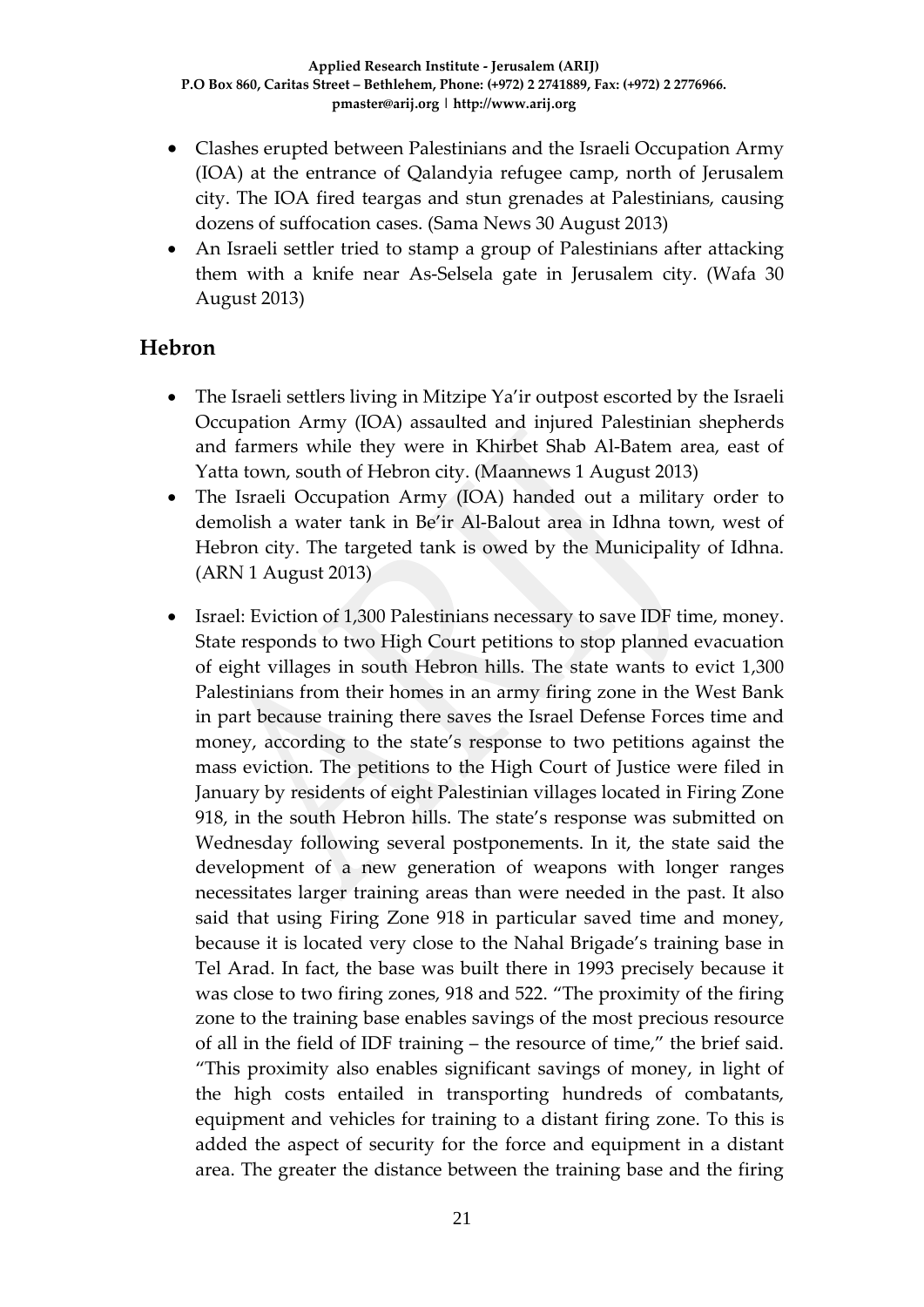zone, the more the soldiers' training time is reduced, and as a result, their fitness is reduced. This is especially true with regard to the training of new recruits, whose training the IDF views as particularly important." Therefore, the brief continued, "The IDF decided in recent years to gradually transfer regular units to training bases located near firing zones. … Abolishing Firing Zone 918 would mean that the units that come to train at the Nahal Brigade's training base would be compelled to train in firing zones distant from the base, which would significantly undermine the effectiveness of the training, entail very high financial costs and also result in the loss of precious training time." The brief also reiterated the state's claim that the villagers have never been permanent residents of the area, and maintain permanent houses in the town of Yatta. This claim is based in part on an affidavit by Moshe Sharon, a professor emeritus of Middle Eastern studies at Hebrew University, who in the past served as head of the IDF General Staff's division for Arab affairs, with the rank of colonel. [\(Haaretz](http://www.haaretz.com/news/diplomacy-defense/.premium-1.539057) 1 August 2013)

• IDF legal adviser: Detention of 5-year-old Palestinian boy was legitimate. Detention of child in Hebron meant to 'thwart a security threat,' IDF's legal adviser says, but adds that soldiers erred in detaining boy's father; B'Tselem: Soldiers committed 'grave errors.' The Israel Defense Forces' detention of a five-year-old Palestinian boy in Hebron earlier this month was a legitimate step in order to "thwart the threat posed by the activities of a minor," the IDF's legal adviser in the West Bank has ruled. Earlier in July, IDF soldiers were videotaped detaining five-year-old Wa'adi Maswada and his father in Hebron, after the boy allegedly threw a stone at an Israeli car. The IDF [opened](http://www.haaretz.com/news/diplomacy-defense/.premium-1.536150)  [an investigation](http://www.haaretz.com/news/diplomacy-defense/.premium-1.536150) into the incident following a demand by the Israeli human rights watchdog B'Tselem. In a letter that legal adviser Col. Ben Barak sent last week to B'Tselem's executive director, Jessica Montell, he explains that "IDF soldiers and Israeli security personnel sometimes encounter situations where children under the age of 12, without any parental supervision, hurl stones at civilians, vehicles and members of the security forces and participate in actions that disrupt public order." The letter, a response to B'Tselem's complaint, stated that, "It should be pointed out that such incidents create a significant hazard for passersby and for members of the security forces and can even pose a danger for the children themselves, who are not at the time under the supervision of the adults who are responsible for their welfare." The IDF's legal adviser makes it clear in his letter that minors under the age of 12 are not criminally responsible for their actions and therefore they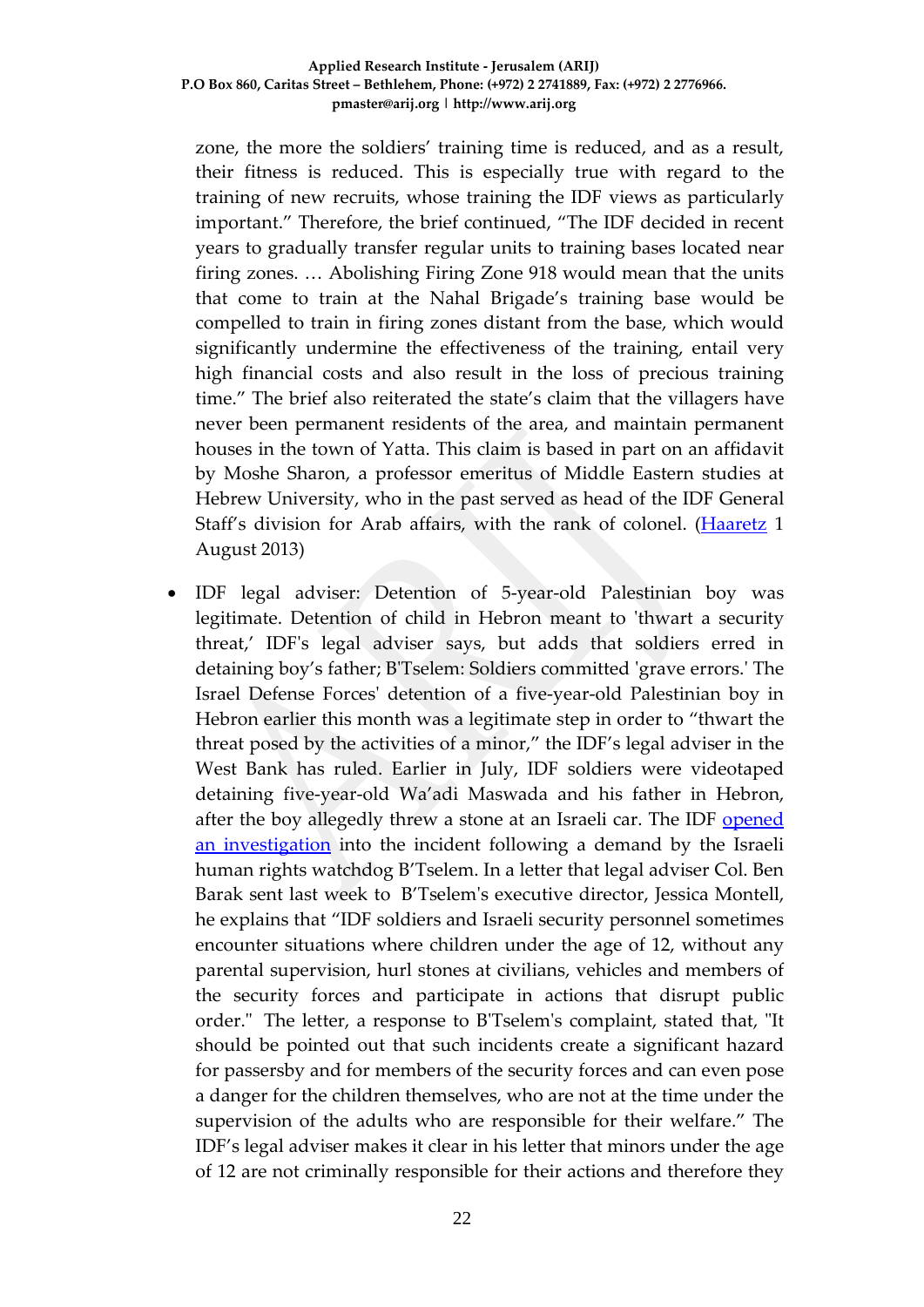cannot be arrested or placed on trial. "However," he emphasizes, "that does not mean that IDF soldiers are not authorized to deal with incidents where a minor is endangering the safety of the public, and is even endangering himself or herself. In our view, the security forces have the authority to undertake action in order to remove the hazard posed by the activities of these minors to themselves and to others. Such action can include removing the minors from the area and placing them in the custody of their parents or the Palestinian authorities, which, in accordance with the interim agreement, are responsible for social services." Col. Ben Barak adds that, "In situations where IDF soldiers see children performing dangerous actions, such as hurling stones at passing vehicles, it would be totally irresponsible on the part of these soldiers to ignore what is happening and to allow the children to persist in their actions without any interference and to continue with their hazardous behavior." It is the perception of the IDF, says Ben Barak, that the "removal of the hazard through the distancing of the children from the area and through their immediate transfer to their parents' custody or, alternatively, to the care of the Palestinian authorities, so that they can continue the treatment process as they see fit, is legitimate, as would be similar measures undertaken to deal with a minor involved in such activities in Israel." The IDF legal adviser defines the incident in Hebron as a "complex dilemma" and clearly states that, in such cases, IDF soldiers must behave "with the required measure of sensitivity, while continually protecting the welfare of the children and guarding to the optimal level their dignity and their needs as minors." [\(Haaretz](http://www.haaretz.com/news/diplomacy-defense/.premium-1.538995) 1 August 2013)

- Dozens of Palestinians were injured, and other was kidnapped, after Israeli Occupation Army (IOA) and Israeli settlers attacked a funeral in Beit Ummar town, north of Hebron city. A number of Israeli settlers attacked a funeral procession in the town, and attacked a local reporter identified as Nayef al-Hashlamon. The IOA arrived at the scene and attacked Palestinians instead of removing the settlers. The kidnapped Palestinian was identified as Ahmad Younis Al-Allami (23 years) after violently beating him. (IMEMC 2 August 2013)
- The Israeli Occupation jeeps invaded and toured in Ad-Dhahiriyah town, south of Hebron city. (PNN 2 August 2013)
- The Israeli Occupation Army (IOA) attacked a non-violent protest in Khirbet Um Al-Khair area in Yatta town, south of Hebron city. The IOA prevented Palestinians from reaching to their lands and showed them an Israeli plan to construct more than 60 housing units in the area. (Paltoday 4 August 2013)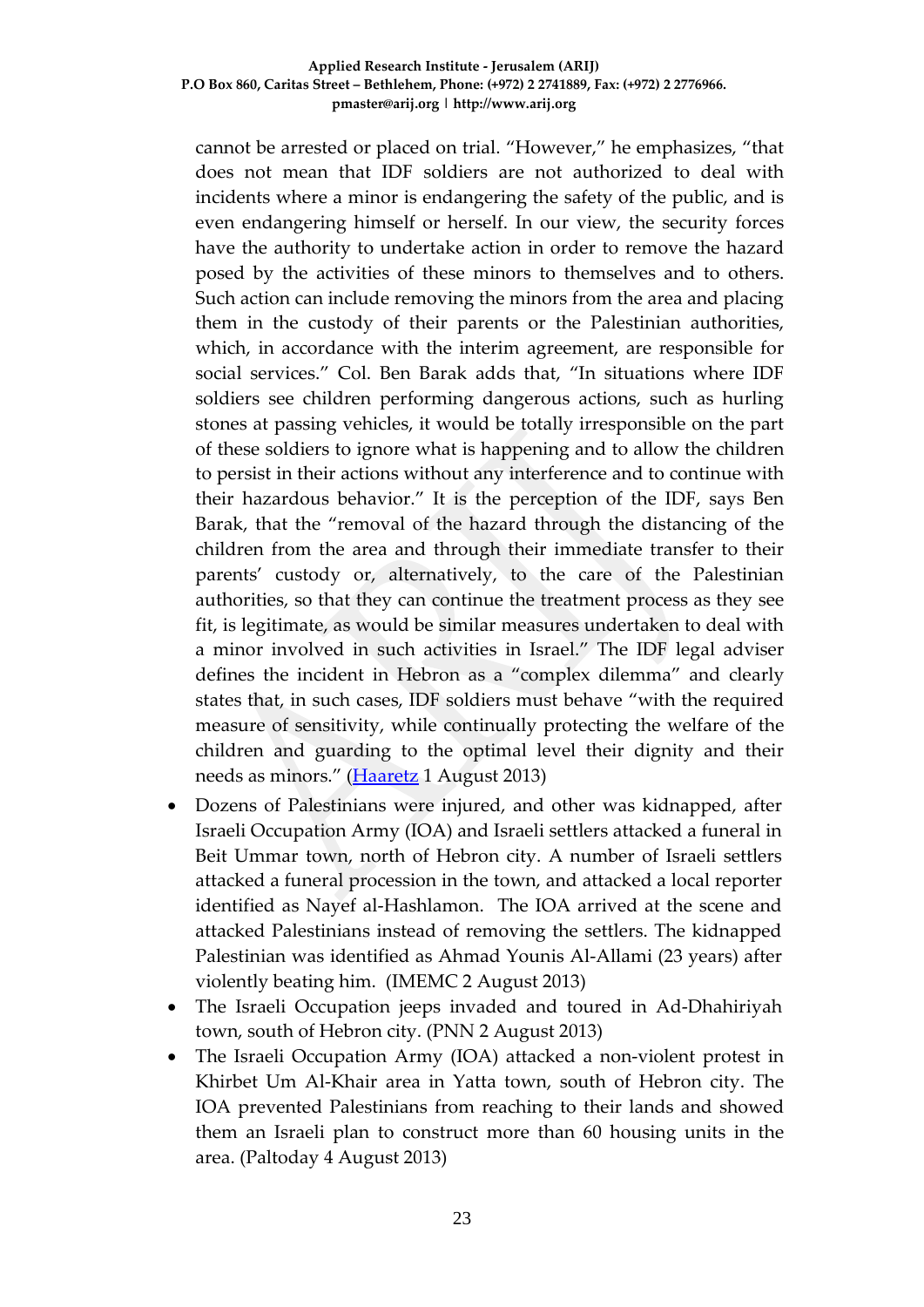- The Israeli Occupation Authorities handed out military orders to demolish two under construction houses and three water wells in Wadi As-Safar area in Al-Kum village, west of Hebron city. (ARN 4 August 2013)
- The Israeli Occupation Army (IOA) set up a sudden checkpoint at the entrance of Khursa village, southwest of Hebron city. The IOA stopped and searched Palestinian vehicles and checked ID cards. (ARN 5 August 2013)
- The Israeli Occupation Army (IOA) set up a sudden checkpoint at the entrance of Beit Ummer town, north of Hebron city. The IOA stopped and searched Palestinians vehicles and checked ID cards. (Wafa 5 August 2013)
- The Israeli Occupation Authorities approved the construction of 230 housing units in Maon settlement in Hebron governorate. To construct the new housing units, the Israeli plan aimed to size more than 4 thousand dunums of Palestinian land in Khirbet Um Al-Khair, Khirbet Um Al-Hatab, Tuba, Al-Sa'la and Khalil Al-Zaitoun areas, east of Yatta town. The targeted lands are owned by: Al-Shabeen, Rumee, Abu Sabha, Ash-Shawaheen, Al-Hathalen and Shiran families. The construction of the new housing units will begin within the next 60 days. (Wafa 6 August 2013)
- The Israeli Occupation Army (IOA) invaded and searched two Palestinian houses in Khursa village, west of Hebron city. The targeted houses are owned by: Ayman and Mohammad Tabish. (Al-Quds Net 7 August 2013)
- Clashes erupted between Palestinians and the Israeli Occupation Army (IOA) in Beit Ummer town, north of Hebron city. The IOA fired rubber bullets, teargas and stun grenades at Palestinians, which led to dozens of suffocation cases and the injury of five people. During the clashes the IOA arrested Ra'fat Mohammad Awad (16 years) and Ramzi Naser Abd Al-Hamed Al-Alami (15 years). (Sama News 7 August 2013)
- The Israeli Occupation Army (IOA) invaded and searched Al-Maskuniya church in Wadi Abu Katilah area in Hebron city. (ARN 11 August 2013)
- The Israeli Occupation Army (IOA) raided Sair town, north of Hebron city and stormed several Palestinian houses in the town. Among the targeted houses, the following were identified: the houses of Jadallah Jaradat, Imad Jaradat, Tamer Jaradat, Fadi Jaradat, Muhamad Asad Jaradat, Muhammad Naim Jaradat, Ahmad Kamel Jaradat and Ziad Jaradat. (Wafa 13 August 2013)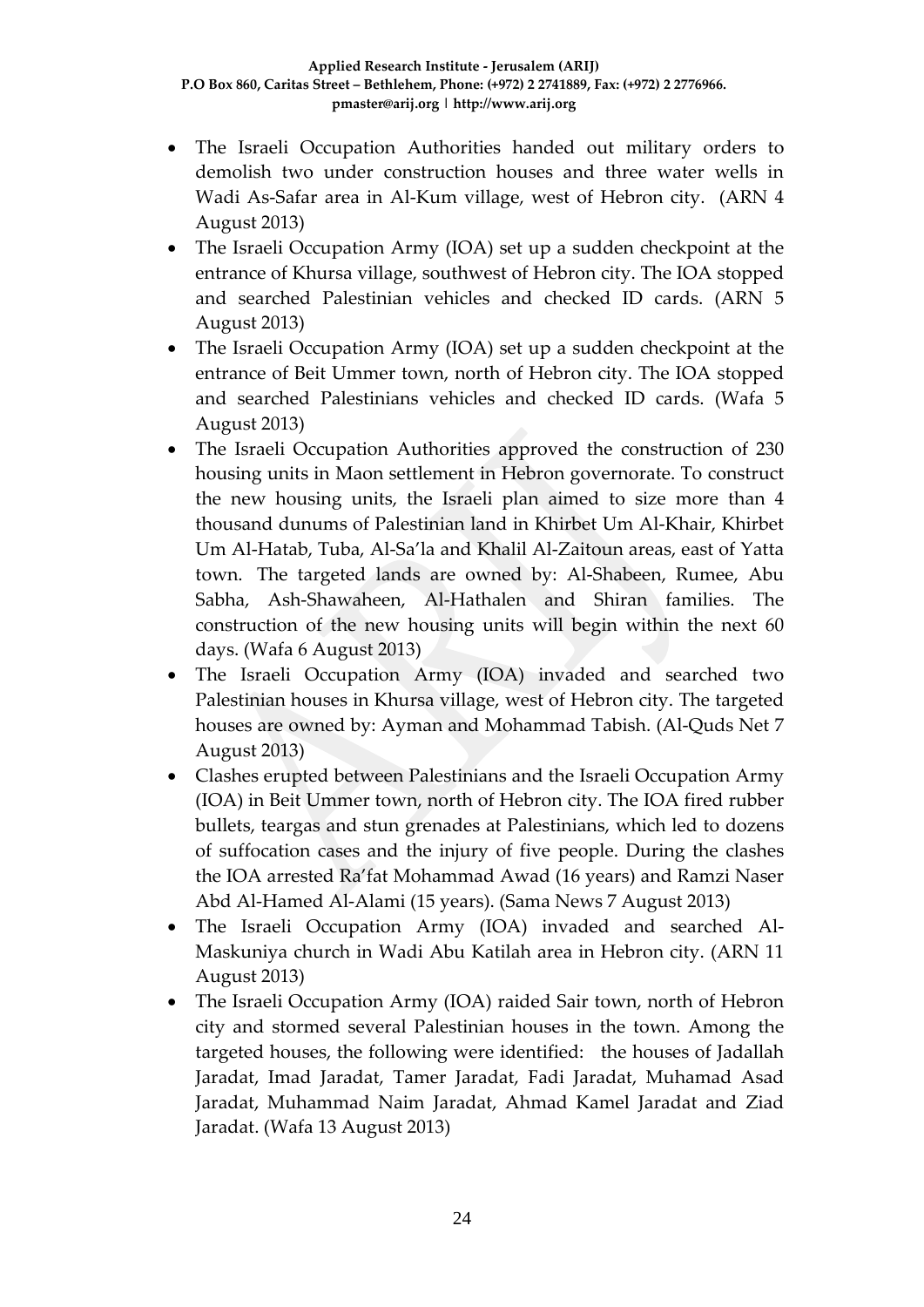- The Israeli Occupation Army (IOA) surrounded the house of Muhammad Ramadan Ghaith in Ras Al Joura area, north of Hebron city. (Wafa 13 August 2013)
- The Israeli Occupation Army (IOA) TURNED Al Urdeisah secondary school in Sair town, north of Hebron city, to a military post. (Maannews 13 August 2013)
- The Israeli Occupation Army (IOA) set up two military checkpoints at Al Rahma mountain in the central Hebron city and Wadi Al Jouz area, Bani Naim road. (Wafa 13 August 2013)
- The Israeli Occupation Army (IOA) raided Beit Ummer town, north of Hebron city and searched a number of Palestinian houses in the town owned by Al Tal family. (Wafa 14 August 2013).
- The Israeli settlers living in Ma'on settlements uprooted 10 olive trees in At-Tawani village, east of Yatta town, south of Hebron city. The targeted trees are owned by Mohammad Khalil Rad'i. (Sama News 16 August 2013)
- The Israeli Occupation Army (IOA) raided and searched a Palestinian house owned by Ahed Mustafah Mohammad Shalaldah, in Sair town, north of Hebron city. (Safa 18 August 2013)
- The Israeli Occupation Army (IOA) prevented Palestinian farmers and international activists from entering lands in At-Tawanih and Um Al-Khair villages and Um Al-Ammad area, east and west of Yatta town, south of Hebron city. The IOA declared the area as "closed military zone". (Al-Ayyam 18 August 2013)
- The Israeli Occupation Army (IOA) set up a sudden checkpoint at the southern entrance of Dura town, west of Hebron city. (Safa 18 August 2013)
- The Israeli Occupation Army (IOA) set up a checkpoint between Idhna town and Al-Kum village, west of Hebron city. (Safa 18 August 2013)
- The Israeli Occupation Army (IOA) set up a military checkpoint in Wadi Ash-Shabna south of Hebron city. The IOA stopped and searched Palestinian vehicles and checked ID cards. (Paltoady 18 August 2013)
- The Israeli Occupation Army (IOA) set up a military checkpoint at the northern entrance of Hebron city. The IOA detained Palestinian vehicles and checked ID cards. (Safa 18 August 2013)
- The Israeli Occupation Army (IOA) invaded and searched a Palestinian house owned by Said Salhab in Hebron city. (Wafa 19 August 2013)
- The Israeli Occupation Army (IOA) stormed and searched a Palestinian house owned by Abd Al-Hamid Al-Sharawnah in Deir Samit village, south of Hebron city. (Al-Quds Net 20 August 2013)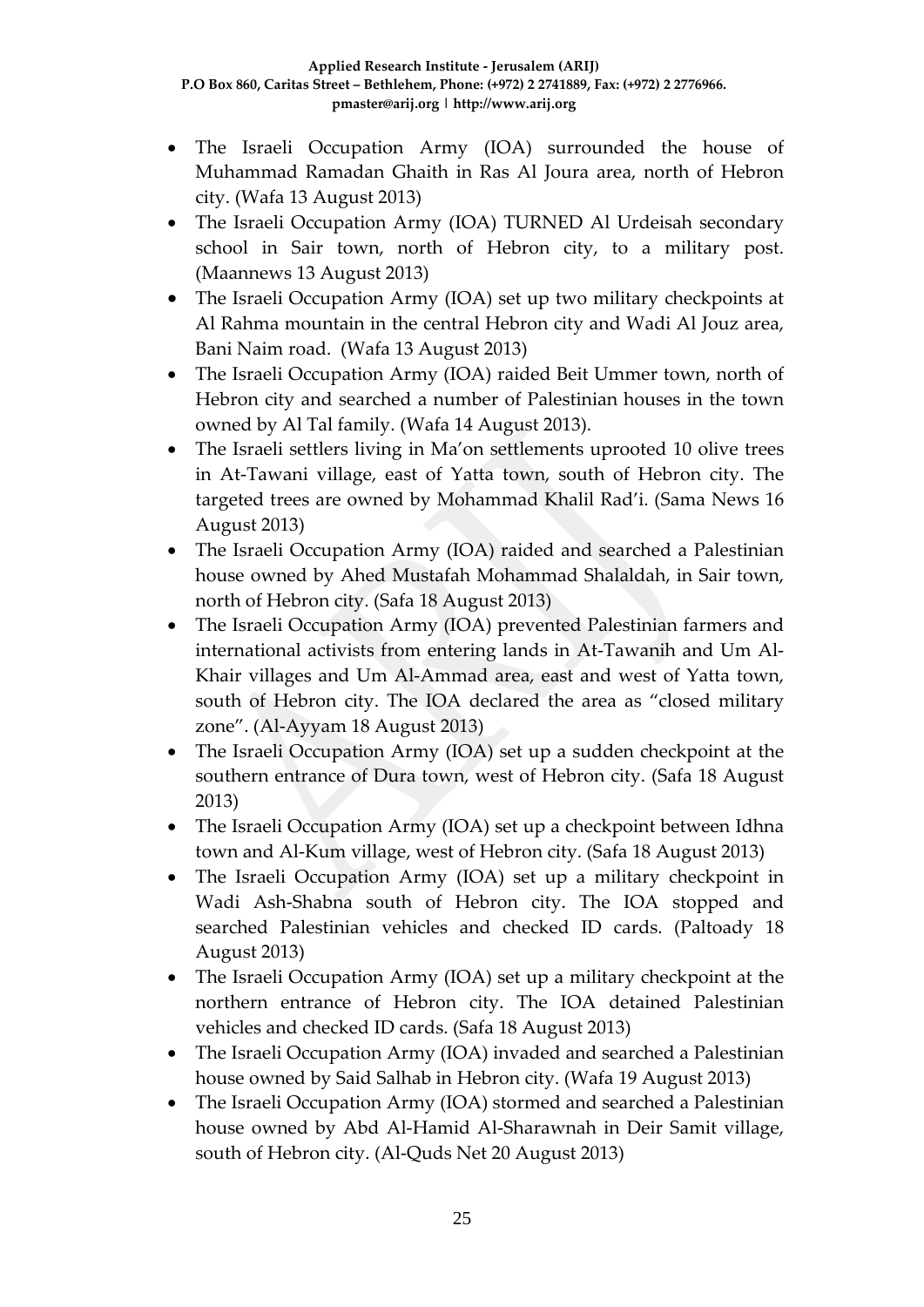- The Israeli Occupation Authorities prevented 50 Palestinian volunteers from restoration a Palestinian kindergarten in the old city of Hebron. (Maannews 20 August 2013)
- The Israeli Occupation jeeps stormed and toured in Hebron city. The IOA stopped and questioned Palestinians, and checked ID cards. (Safa 22 August 2013)
- The Israeli Occupation Army (IOA) and Police confiscated a number of Palestinian vehicles at the entrance of Beit Ummer town, north of Hebron city. (RB2000 22 August 2013)
- The Israeli Occupation Army (IOA) set up a military checkpoint at Halhul Bridge, north of Hebron city. The IOA stopped and searched Palestinian vehicles and checked ID cards. (Safa 22 August 2013)
- Israeli Occupation Army (IOA) destroyed a number of Palestinian vegetables stalls at Jerusalem – Hebron road, at the entrance of Beit Ummer town, north of Hebron city. The targeted stalls are owned by Sabarnah, Abu Mariya and Al-Almani families. (ARN 23 August 2013)
- Israeli settlers assaulted a group of "Break the silent" organization while they were toured in the Old city of Hebron. (ARN 23 August 2013)
- The Israeli Occupation Army (IOA) attacked and injured Mohammad Deeb Faraj Alla after stopping him at a checkpoint between Idhna and Hebron cities. At the same checkpoint, the IOA detained Palestinian vehicles and transferred them to Gush Etzion settlement bloc. (ARN 24 August 2013)
- In Beit Ummer town, north of Hebron city, Ali Mahmoud Al-Alamah (21 years) was injured after the Israeli Occupation Army (IOA) assaulted him at the entrance of the town. (ARN 24 August 2013)
- The Israeli Occupation Army (IOA) set up a military checkpoint at Halhul Bridge, north of Hebron city. The IOA detained Palestinian vehicles and checked ID cards. (ARN 24 August 2013)
- Clashes erupted between Palestinians and the Israeli Occupation Army (IOA) in Dura town, west of Hebron city. The IOA fired teargas and stun grenades at Palestinians. (Safa 25 August 2013)
- Israeli Occupation Army (IOA) invaded Beit 'Awa village, west of Hebron city, and fired teargas and stun grenades at Palestinians and houses. (Safa 25 August 2013)
- Israeli Occupation Army (IOA) stormed and toured in Ad-Dhahiriya town, south of Hebron city. (Safa 25 August 2013)
- Israeli Occupation Army (IOA) set up military checkpoints at the northern entrance of Hebron city and at Halhul Bridge in Hebron governorate. The IOA stopped Palestinian vehicles and checked ID cards. (Safa 25 August 2013)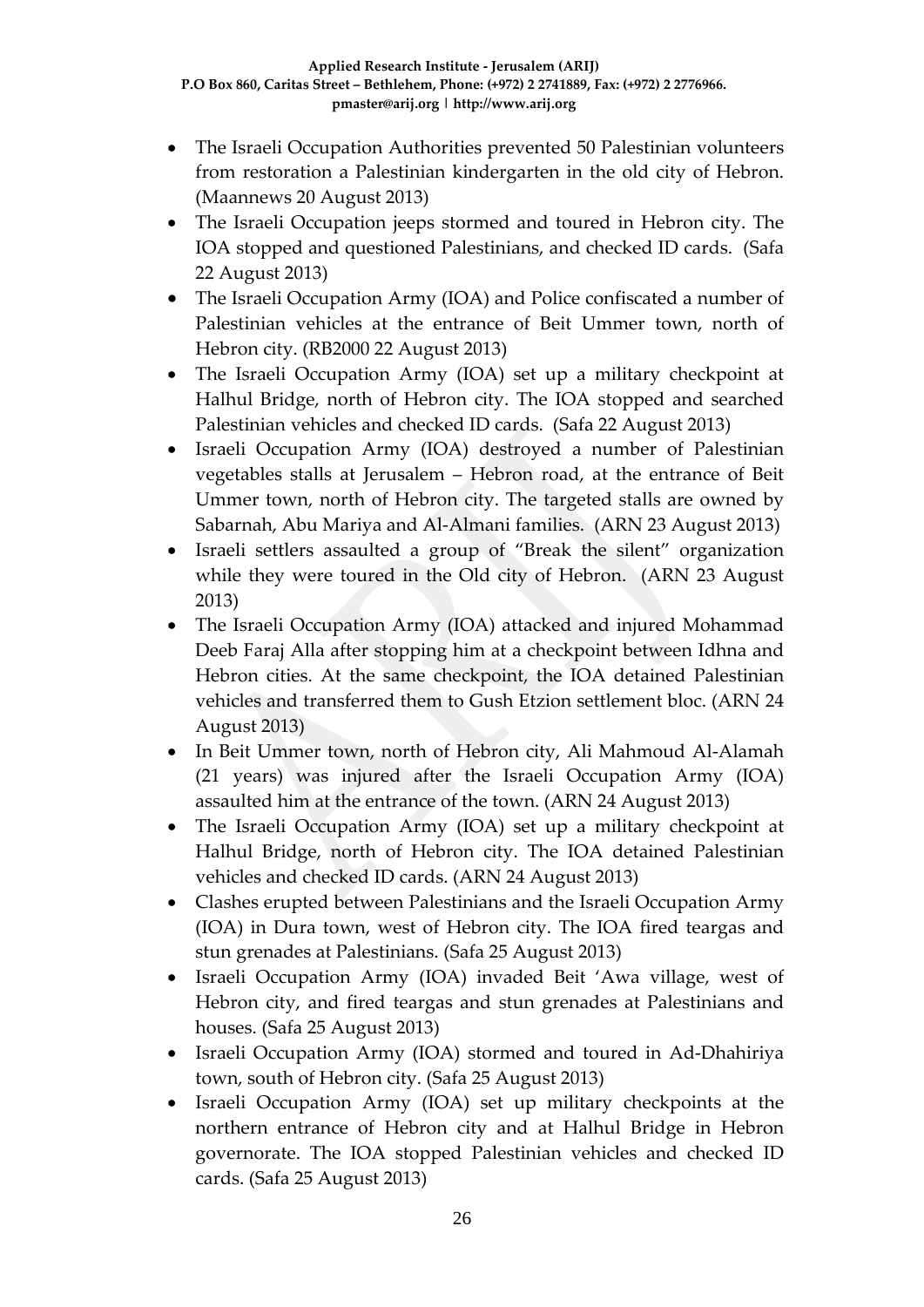- Israeli Occupation Army (IOA) held military exercises in Al-Fakheet, Janba and Al-Majaz villages, east of Yatta town south of Hebron city. (Wafa 26 August 2013)
- Israeli Occupation Army (IOA) invaded Al-Arroub refugee camp, north of Hebron city, and fired rubber bullets, teargas and stun grenades at Palestinians and houses, causing dozens of suffocation cases. (Maannews 27 August 2013)
- Israeli Occupation Authorities handed out military order to stop the construction in four Palestinian houses in Al-M'ala area east of Ad-Dhahiriyah town, south of Hebron city. The targeted houses are owned by: Faiz Suliman At-Tal, Nayif Mohammad Abu Shrikh, Sami Issa Abu Shrikh and Sufiyan Izat Abu Shrikh. (Maannews 27 August 2013)
- Israeli Occupation Army (IOA) occupied a Palestinian house owned by Ribhi Jawabrih in Al-Arroub refugee camp, north of Hebron city, and transferred it to a military base. During the operation, the IOA destroyed the house contents. Clashes erupted between Palestinian and the IOA. (Safa 28 August 2013)
- Clashes erupted between Palestinians and the Israeli Occupation Army (IOA) in Halhul town, north of Hebron city. The IOA fired live bullets, teargas and stun grenades at Palestinians, causing dozens of suffocation cases and the injury of Hamza Yousif Zama'rah. (Safa 28 August 2013)
- A Palestinian worker as injured after the Israeli Occupation Army (IOA) fired bullets at him while he was near the Israeli segregation wall in Ad-Dhahiriyah town, south of Hebron city. (PNN 28 August 2013)
- Israeli Occupation Army (IOA) assaulted and injured two Palestinians; Bilal Saleem Al-Hathleen (25 years) and Tariq Eid Al-Hathleen (18 years), from Yatta town, south of Hebron city, while they were building a room in Khirbet Um Al-Khair area. (Wafa 28 August 2013)
- Israeli Occupation Army (IOA) stormed and searched three Palestinian houses in Taffuh village, west of Hebron city. The targeted houses are owned by: Sami Abd Al-Mutalib Khamisah, Mohammad Ahmed Izriqat and Loay Izriqat. (Wafa 28 August 2013)
- Israeli Occupation Authorities (IOA) handed out military orders to demolish 8 water wells and to remove fence around 700 dunums of Palestinian land in Al-Fakhit village, east of Yatta town, south of Hebron city. The targeted wells funded by UNDP, and owned by Al-Amour, Mohammad and Al-Jabareen families. (Raya 28 August 2013)
- Israeli Occupation Army (IOA) set up military checkpoints at the entrances of Idhna, Beit Ummer, Halhul, Sair, and Dura towns in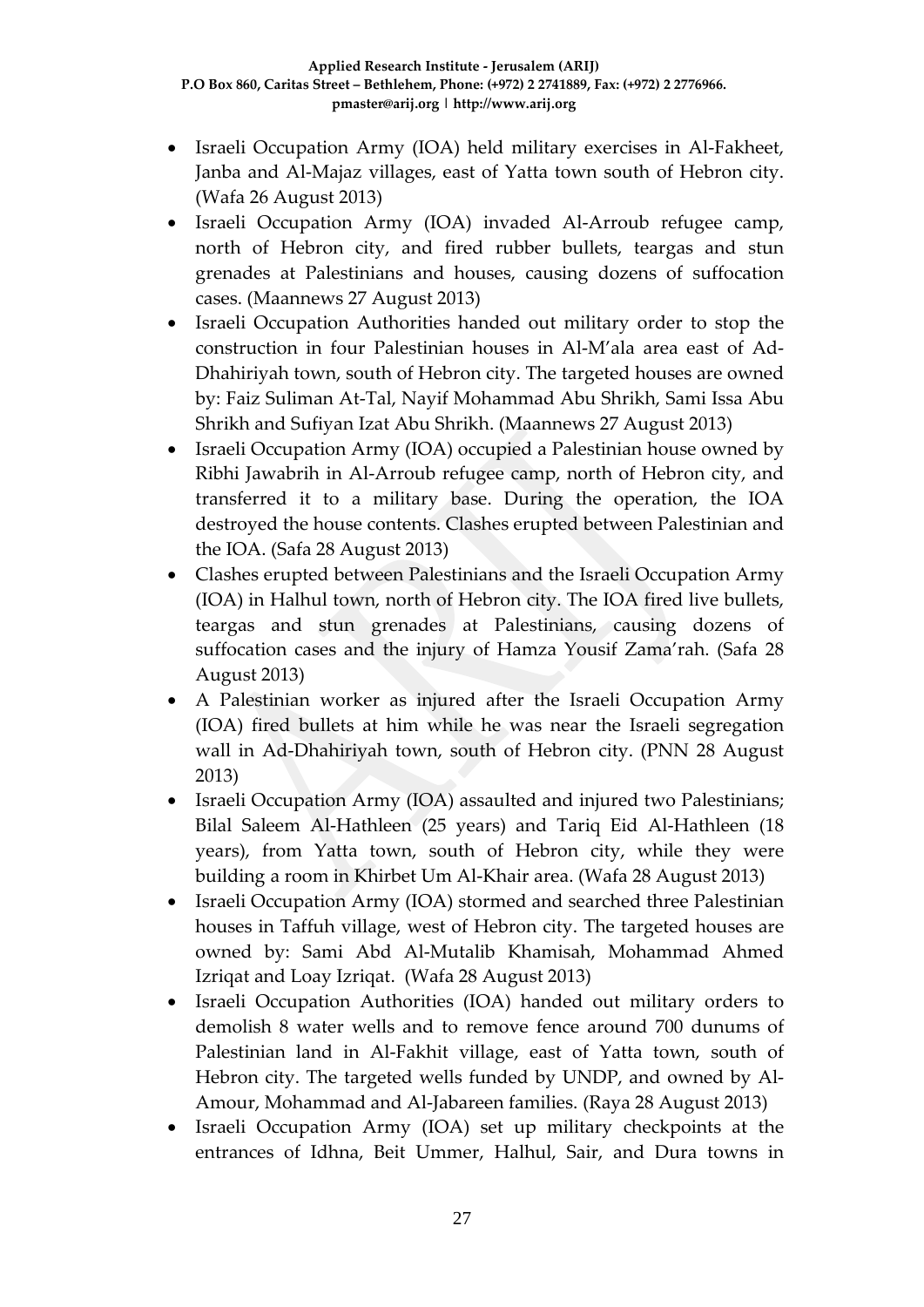Hebron governorate. The IOA stopped and searched Palestinian vehicles and checked ID cards. (Safa & Wafa 28 August 2013)

- Israeli Occupation Army (IOA) assaulted and injured Yousif Khalid Shawamrih (20 years) while he was at the entrance of Al-Fawwar refugee camp, south of Hebron city. (Wafa 29 August 2013)
- Israeli Occupation Army (IOA) attacked and injured Mohammad Hassan Faris Samarah (26 years) while he was in Khirbet Shwikah, east of Ad-Dhahiriyah town, south of Hebron city. (PNN 29 August 2013)

# **Qalqilyah**

- The Israeli Occupation Army (IOA) invaded Jayyus village, northeast of Qalqilyah city. (Al-Quds Net 1 August 2013)
- The Israeli Occupation Army (IOA) attacked the weekly non-violent protest against the segregation wall and settlements in Kafr Qaddum village, east of Qalqilyah city. The IOA fired teargas and stun grenades at participants and houses, which led to dozens of suffocation cases. (Wafa 2 August 2013)
- Dozens suffered gas inhalation after the Israeli Occupation Army (IOA) raided the weekly non-violent protest against the segregation wall and settlements in Kafr Qaddum village, west of Qalqilyah city. The IOA fired teargas and stun grenades at Palestinians. (ARN 9 August 2013)
- Clashes erupted between Palestinians and the Israeli Occupation Army (IOA) at Azun checkpoint in Qalqilyah governorate. The IOA fired rubber bullets, teargas and stun grenades at Palestinians, which led to dozens of suffocation cases. (ARN 11 August 2013)
- Dozens of Palestinians suffered gas inhalation after the Israeli Occupation Army (IOA) attacked the weekly non-violent protest against the segregation wall and settlements in Kafr Qaddum village, east of Qalqilyah city. The IOA fired teargas and stun grenades at Palestinians. (ARN 16 August 2013)
- The Israeli Occupation Authorities handed out military orders to stop the construction in 10 Palestinian houses in Jit village, east of Qalqilyah city, immediately, under the claim that the houses were build without licenses from the Israeli Civil Administration. Among the targeted houses; following were identified as: Tamer Taisir Mahmoud Yameen, Iyad Taisir Mahmoud Yameen, Khalid Nasser Mahmoud Al-Sakhen, Mohammad Abdalla Ali Al-Sadah, Bilal Alyan Mohammad Ali Al-Sadah, Salah Hassan Ahmed Yameen, Sadiq Ahmed Abu Bakir and Jamal Mahmoud Abu Bakir. (Maannews 21 August 2013)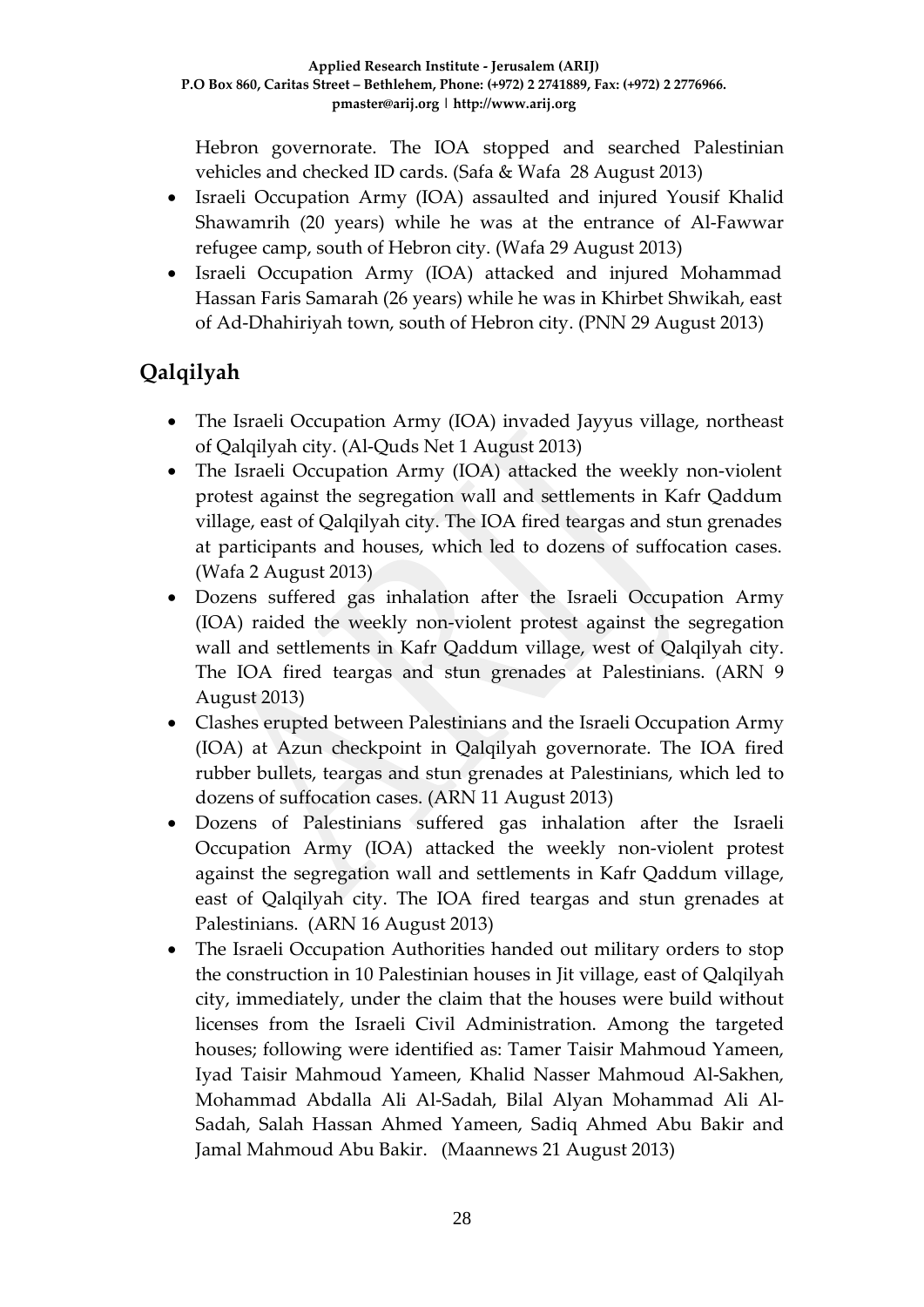- Dozens of Palestinians suffered gas inhalation after the Israeli Occupation Army (IOA) attacked the weekly non-violent protest against the Segregation wall and settlements in Kafr Qaddum village, east of Qalqilyah city. The IOA fired teargas and stun grenades at participants and Omar Ban Al-Khatab mosque. (ARN 23 August 2013)
- Israeli Occupation Army (IOA) raided the weekly non-violent protest against the Segregation wall and settlements in Kafr Qaddum village, east of Qalqilyah city. The IOA fired rubber bullets, teargas and stun grenades at participants, causing dozens of suffocation cases. (PNN 30 August 2013)

### **Tubas**

- The Israeli Occupation Authorities handed out seven military orders to demolish houses, tents and barracks in Tubas city, under the claim that the structures are located in area classified as "Close Military area". (Maannews 1 August 2013)
- The Israeli Occupation bulldozers demolished 15 structures; included residential barracks, animal sheds and others, in Humsa Al-Basaleyeh area in the northern of Jordan valley. (DWG 20 August 2013)

### **Ramallah**

- Dozens of Palestinians and International activists suffered gas inhalation, after the Israeli Occupation Army (IOA) attacked the weekly non-violent protest against the Segregation wall and settlements in Bilin village, west of Ramallah city. The IOA fired rubber bullets, teargas and stun grenades at participants. (ARN 2 August 2013)
- The Israeli Occupation Army (IOA) attacked the weekly non-violent protest against the segregation wall and settlements in An-Nabi Saleh village, northwest of Ramallah city. The IOA fired rubber bullets, teargas and stun grenades at Palestinians, which led to dozens of suffocation cases. During the operation, the IOA arrested four international activists. (ARN 2 August 2013)
- The Israeli Occupation Army (IOA) attacked the weekly non-violent protest against the segregation wall and settlements in Bilin village, west of Ramallah city. The IOA fired rubber bullets, teargas and stun grenades at participants which led to dozens of suffocation cases. (ARN 9 August 2013)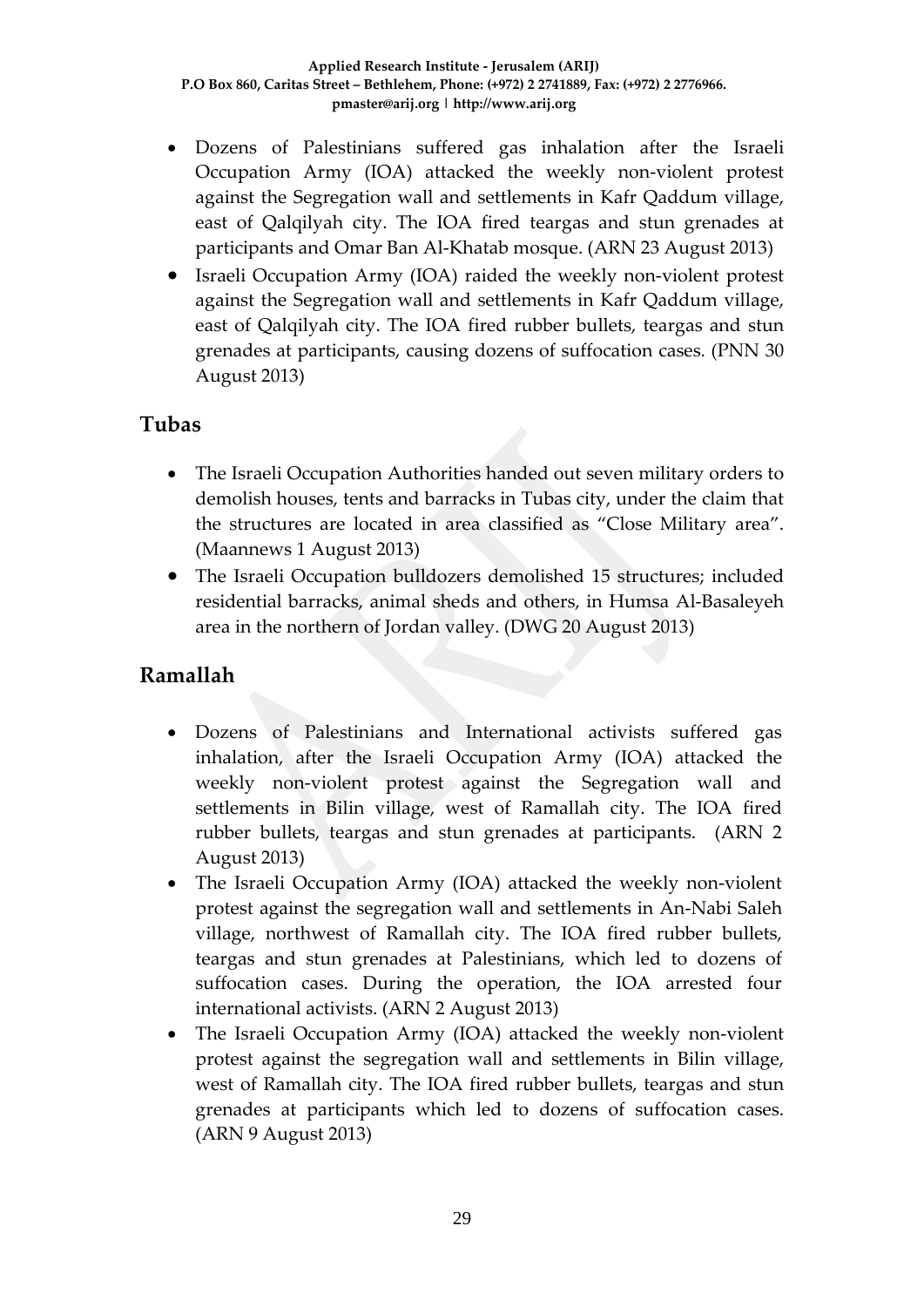- The Israeli Occupation Army (IOA) detained and assaulted two Palestinian workers, while they were working in Al-Beirh city. (Wafa 12 August 2013)
- A number of Israeli bulldozers were seen dumping solid waste in the neighborhoods of Al Bireh city in Ramallah Governorate. (Wafa 13 August 2013)
- A Palestinian youth has been shot and injured during clashes with Israeli soldiers at the entrance of Silwad town, near the central West Bank city of Ramallah. The youth was shot by a live round in his foot during clashes that took place after the army invaded the area, and attacked several residents. IMEMC (14 August 2013)
- The Israeli Occupation Army (IOA) closed Ramallah-Al Jalazoun road and prevented Palestinians from using it. (Wafa 14 August 2013).
- Israeli settlers from Beit El attacked Palestinian vehicles traveling on the Ramallah-Nablus road. Settlers threw stones at passing vehicles, causing Israeli authorities to briefly close down the road. Settler violence against Palestinian communities and their property is routine in the occupied West Bank, where settlers typically enjoy impunity for their attacks. (Maannews 15 August 2013).
- The Israeli Occupation Army (IOA) raided the weekly non-violent protest against the segregation wall and settlements in An-Nabi Saleh village, north of Ramallah city. The IOA fired teargas and stun grenades at participants, which led to dozens of suffocation cases. (ARN 16 August 2013)
- Dozens of Palestinian and international activists suffered gas inhalation after the Israeli Occupation Army (IOA) attacked the weekly non-violent protest against the segregation wall and settlements in Bilin village, northwest of Ramallah city. The IOA fired rubber bullets, teargas and stun grenades at participants. (Sama News 16 August 2013)
- Shepherd attacked with iron rod. Najeh Abu Ali, 47, attacked near Migron outpost with sticks, sharp objects, witnesses say. A shepherd was attacked near the Migron outpost by a group of Israeli settlers. The victim, 47, was evacuated to the Ramallah hospital with moderate to severe head injuries. The Judea and Samaria Police Department launched an investigation and is searching for the assailants. The attack occurred Sunday morning, as a group of shepherds from the village of Mukhamas crossed an underground tunnel under Route 60, and came across a group of Israeli settlers at the other end. Najeh Abu Ali, who finished crossing first, said six men attacked him with sticks and sharp objects. The victim added that the men beat him on his head, stabbed him and several of his sheep. The shepherds who crossed the tunnel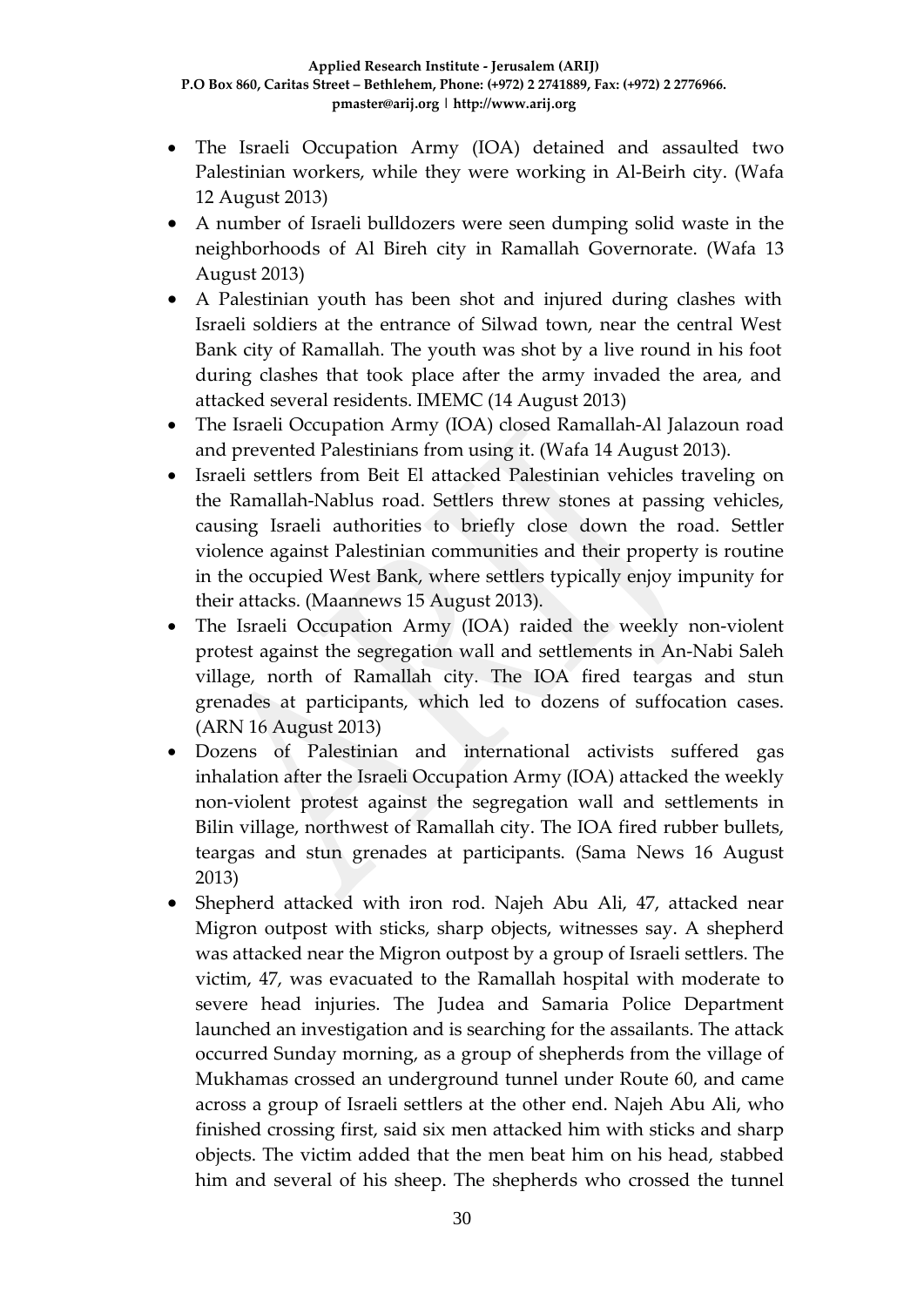after Abu Ali, saw the assailants only as they were fleeing the scene, leaving Abu Ali bruised and beaten. Abu Ali had multiple fractures in his body and needed 75 stitches to his head and torso. (Ynetnews 18 August 2013)

- Three Palestinians and an international journalist were injured and dozens suffered gas inhalation after the Israeli Occupation Army (IOA) raided the weekly non-violent protest against the Segregation wall and settlements in Bilin village, west of Ramallah city. The IOA fired rubber bullets, teargas and stun grenades at participants and land, as a result, number of olive trees were torched. (ARN 23 August 2013)
- Israeli Occupation Army (IOA) attacked the weekly non-violent protest against the Segregation wall and settlements in An-Nabi Saleh village, northwest of Ramallah city. The IOA fired rubber bullets, teargas and stun grenades at Palestinians. Clashes erupted between Palestinians and the IOA. (ARN 23 August 2013)
- The Israeli Occupation Army (IOA) detained a landfill vehicle owned by Al-Beirh Municipality, while it was in its way to a landfill outside Al-Beirh city. (Al-Quds 23 August 2013)
- Three Palestinians were killed, 21 were injured and dozens suffered gas inhalation during clashes that erupted between Palestinians and the Israeli Occupation Army (IOA) in Qalandyia refugee camp, north of Jerusalem city. The IOA fired live bullets, teargas and sound grenades at Palestinians. (Raya 26 August 2013)
- Six Palestinian were injured and dozens suffered gas inhalation after the Israeli Occupation Army (IOA) attacked the weekly non-violent protest against the segregation wall and settlements in Bilin village, west of Ramallah city. The IOA fired rubber bullets, teargas and stun grenades at Palestinians. The injuries Palestinians were identified as: Mohammad Abu Rahma (19 years), Kefah Mansour (35 years), Mohammad Hamad (22 years), Khalid Mohammad Khateeb (8 years), Ahmed Abu Rahma (19 years) and Mohammad Abu Rahma (18 years). During the operation, the IOA assaulted Palestine Television crew and arrested an international journalist. (PNN 30 August 2013)
- Clashes erupted between Palestinians and the Israeli Occupation Army (IOA) in Beituniya village, west of Ramallah city. The IOA fired teargas and stun grenades at Palestinians and houses, causing dozens of suffocation cases, and touch dozens of trees. During the clashes, a number of Palestinian families forced to leave their houses, after the teargas grenades fall inside their houses. (Maannews 30 August 2013)
- Israeli Occupation Army (IOA) attacked the weekly non-violent protest against the Segregation wall and settlements in An-Nabi Saleh village, north of Ramallah city. The IOA fired rubber bullets, teargas and stun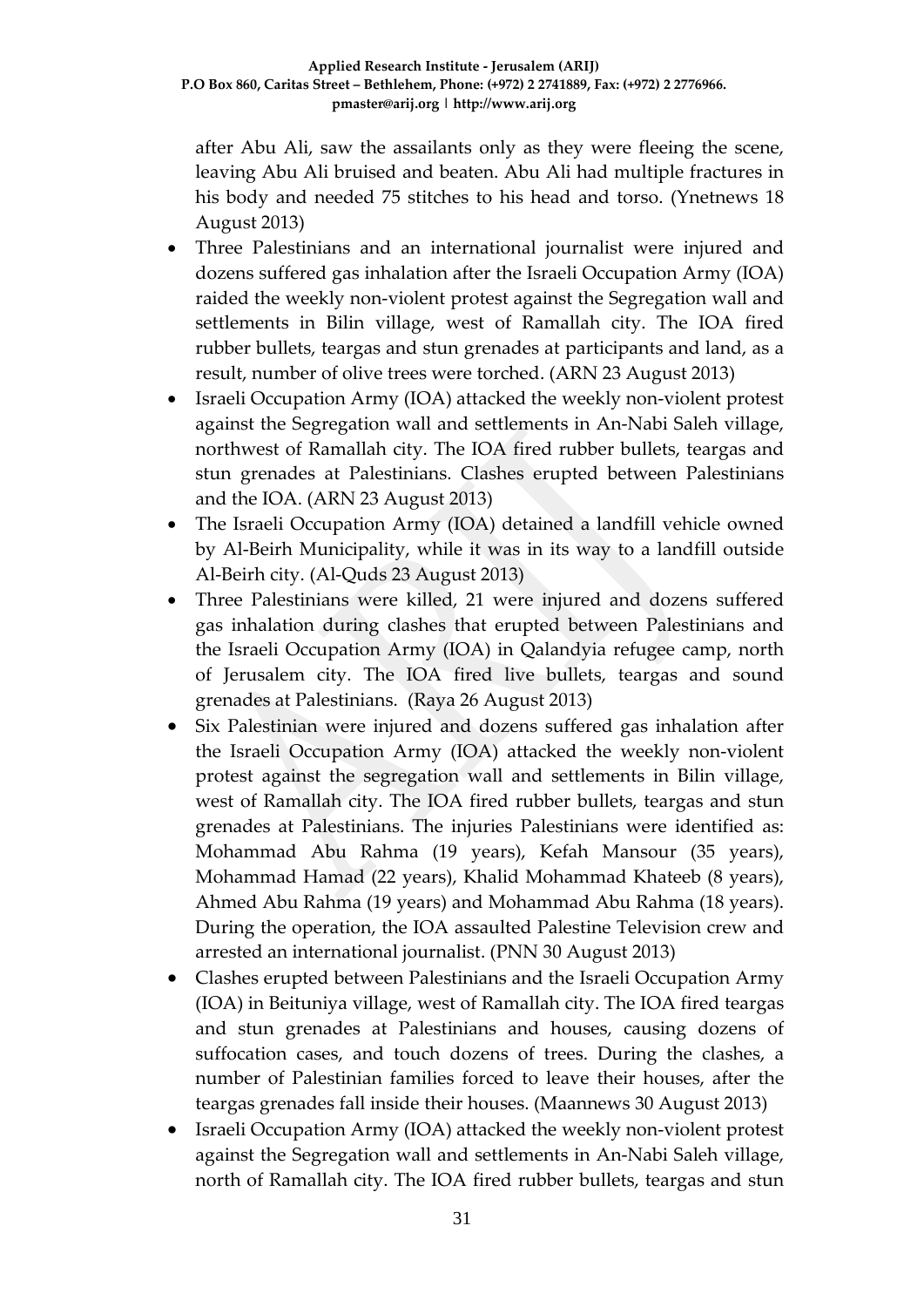grenades at Palestinians, causing dozens of suffocation cases. During the operation, the IOA closed the main entrance of the village. (Sama News 30 August 2013)

• Israeli settlers living in Beit El settlement hurled stones at Palestinian vehicles driving at Ramallah – Al Jalazoun road near the settlement. (Al-Quds 31 August 2013)

## **Jericho**

- The Israeli Occupation bulldozers demolished a residential structure and an animal shelter in Al- Ajaj area in Jiftlik village, north of Jericho city. (DWG 20 August 2013)
- The Israeli Occupation Army (IOA) invaded and searched a Palestinian house owned by Mahmoud Hamad, in Al-'Auja village, north of Jericho city. (Wafa 21 August 2013)

## **Salfit**

- Israeli Occupation Army (IOA) prevented a Palestinian journalist; Khalid Ma'ale, from entering Salfit city, under the claim that the entrance of the city used only for specific vehicles. (PNN 28 August 2013)
- Israeli Occupation Army (IOA) invaded and searched several Palestinian houses in Yasuf village, northeast of Salfit city, closed all village entrances and prevented Palestinians from entering or leaving the village. During the operation, the IOA fired teargas and stun grenades at houses. (Maannews 29 August 2013)

## **Tulkarem**

- The Israeli settlers living in Illit settlement attacked a Palestinian taxi driver while he was driving near the settlement. The Palestinian was identified as Najeh Abu Diyab. (Al-Quds 14 August 2013)
- The Israeli Occupation Army (IOA) confiscated pottery wares and all the contents of a commercial store and a plantation at the southern entrance of Tulkarm city near Khirbet Jabarah checkpoint. The targeted store and plantation are owned by Hakim Salman. (Wafa 20 August 2013)
- Israeli Occupation Army (IOA) raided and searched Far'un village, south of Tulkarm city. (Safa 30 August 2013)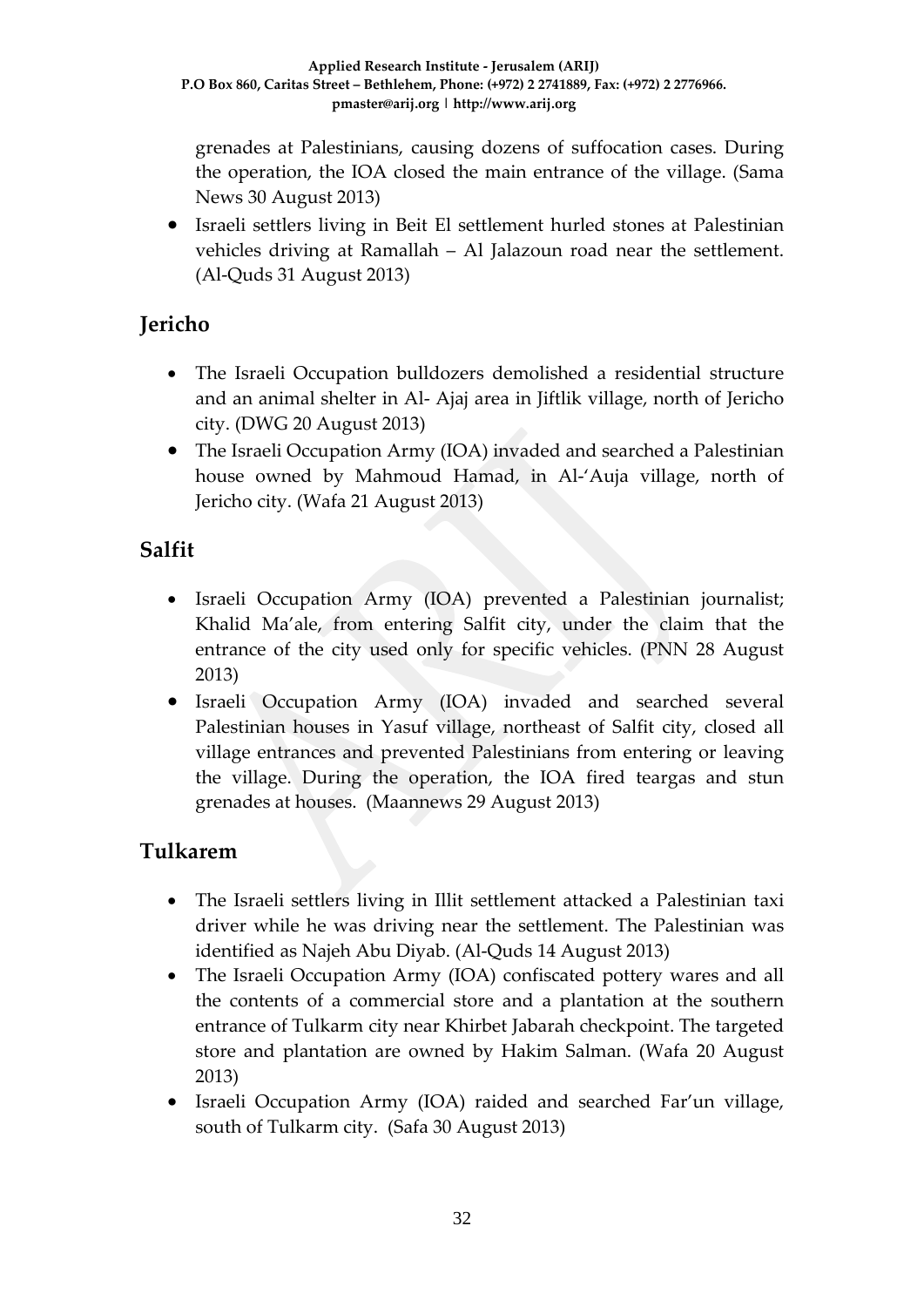## **Nablus**

- The Israeli Occupation Army (IOA) stormed Huwara village, south of Nablus city. (Al-Quds Net 1 August 2013)
- The Israeli Occupation Army (IOA) detained tens of Palestinian vehicles at Za'tara checkpoint, south of Nablus city, after stopping and searching them and checked ID cards. (Raya 10 August 2013)
- The Israeli settlers living in Rahel settlement set fire in a mountain in Jalud village, southeast of Nablus city, and attached four Palestinian houses. Clashes erupted between Palestinians and Israeli Settlers. (Maannews 12 August 2013)
- The Israeli Settlers living in Bracha settlements set up a number of tents on Palestinian land in Burin village, south of Nablus city. (Wafa 12 August 2013)
- A group of Israeli settlers living in Bracha settlement set up a new settlement outpost, as they erected tents in the east of the village of Burin, south of the city of Nablus in the West Bank. The establishing of the outpost started in the early morning hours. (Palestine-Info 13 August 2013)
- Four masked Israeli settlers from the illegal settlements of Esh Kodesh and Ahiya approached several houses located on the outskirts of Jalud village, south of Nablus city, threw rocks at them in the village and set land on fire, including ten olive trees. According to Abu Osama, one man who lives in the attacked area, the settlers thought that there was no one in the homes because it was a Muslim holiday. Approximately ten minutes later, as residents went out to push the settlers back, they left. "Imagine if we were not in our homes, they would have destroyed them", said Abu Osama. On their way back to the settlements, settlers set several fires on the land, burning down ten olive trees belonging to the five families in the area. (Palsolidarity & Wafa 13 August 2013)
- Hundreds of Israeli settlers visited Joseph's Tomb near Balata refugee camp east of Nablus in the northern West Bank heavily escorted by Israeli forces. Prior to the visit, dozens of Israeli military vehicles raided several neighborhoods in Nablus overnight and ransacked several houses. Al-Sikka, Rafidia, Ras el-Ein and Balata neighborhoods were stormed by Israeli troops. No arrests were reported. Meanwhile, witnesses in Balata refugee camp confirmed that several buses carrying Israeli rightists arrived at Joseph's Tomb where they performed religious rites from midnight until the early morning hours. (Maannews 15 August 2013)
- The Israeli settlers living in Yetzhar settlement closed the road link between the settlement and Nablus city, and uprooted a number of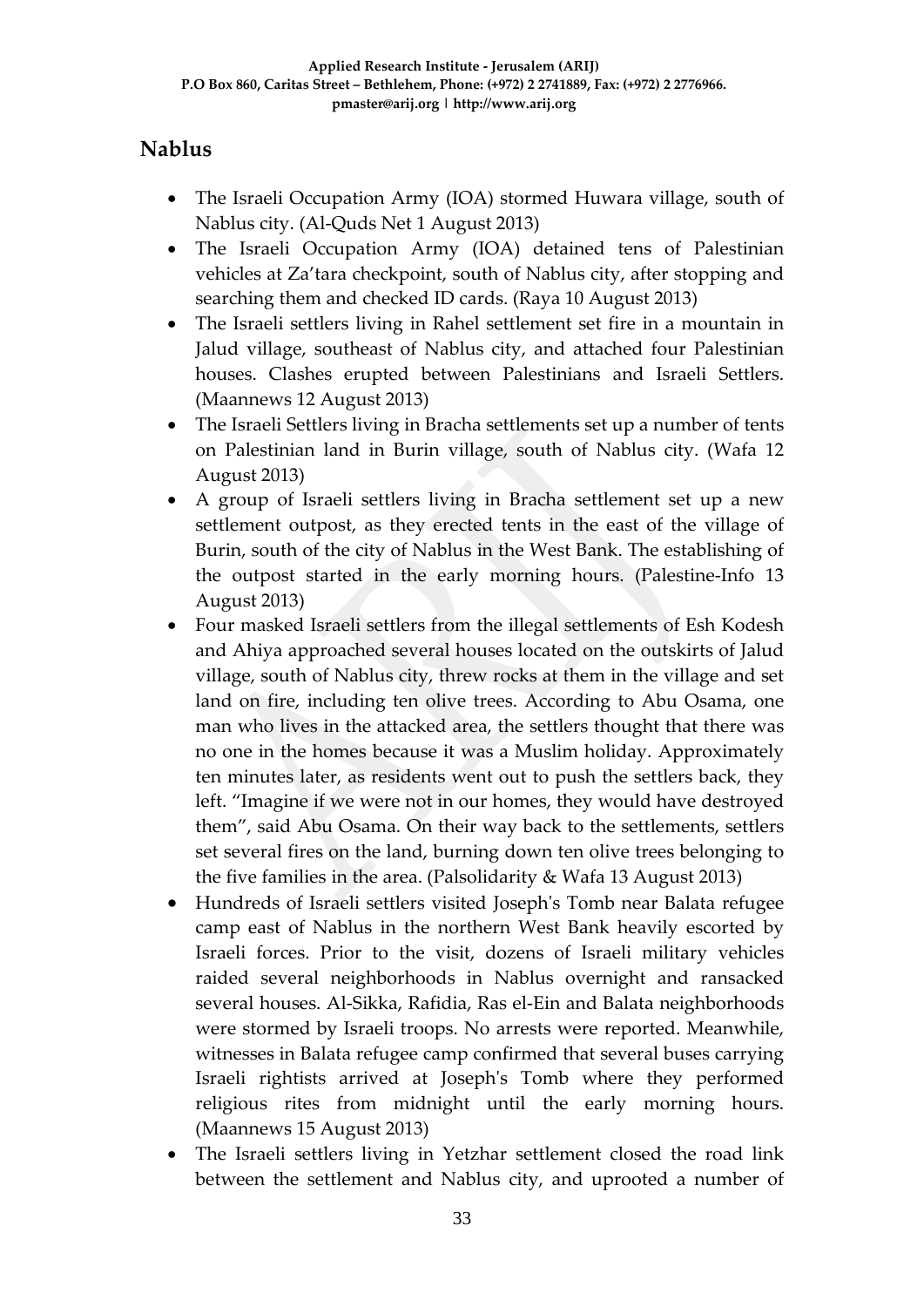trees in Burin village, south of Nablus city, clashes erupted between Palestinians and Israeli settlers. (Maannews 16 August 2013)

- Dozens of Palestinians suffered gas inhalation during clashes erupted between Palestinians and the Israeli Occupation Army (IOA) in Iraq Burin village, south of Nablus city. The IOA fired teargas and stun grenades at Palestinians. During the clashes, the IOA raided and searched Palestinian houses. (Maannews 20 August 2013)
- The Israeli Occupation Bulldozers along with the Israeli Occupation Army (IOA) invaded Furush Beit Dajan village, east of Nablus city and demolished two barracks and four residential rooms. The targeted structures are owned by Mohammad and Mahmoud Bani Odeh. (Wafa 20 August 2013)
- Israeli settlers escorted by the Israeli Occupation Army (IOA) visited Joseph's Tomb in Nablus city, and performed Talmudic rituals. Clashes erupted between Palestinians and the IOA, where the latter fired teargas and stun grenades at Palestinians, which led to dozens of suffocation cases. During the clashes, the IOA arrested a Palestinian child, and closed the area. (Al-Quds 21 August 2013)
- The Israeli Occupation Army (IOA) razed Palestinian land in Einabus village, south of Nablus city. The targeted land is located in pool No.3 in Al-Wara area near Yetzhar settlement. (Wafa 21 August 2013)
- Israeli Occupation bulldozers **razed private Palestinian** land in Nablus city in order to enlarge an illegal settlement outpost. The Israeli forces dug up vast tracts of land surrounding Einabus village to enlarge an outpost known as Hill 782. (Maannews 25 August 2013)
- Israeli settlers uprooted 25 olive trees in land located between Huwara and Burin villages, south of Nablus city. The targeted trees are owned by Hassan Bani Saleem Khaliliya. (NBPRS 28 August 2013)
- Israeli settlers attacked and hurled stones at Mohammad Shahada and Mahmoud Odeh while they were working in their land in Qusra village, south of Nablus city, and confiscated an agricultural tractor. (Raya 29 August 2013)
- Israeli settlers attacked Palestinian in Iraq Burin village, south of Nablus city. Clashes erupted between Palestinians and the Israeli settlers (Wafa 30 August 2013)

### **Gaza**

• The Israeli Occupation jeeps and bulldozers staged few meters into the eastern part of Al-Burij refugee camp, in the central of the Gaza strip, and searched and razed Palestinian land. (ARN 6 August 2013)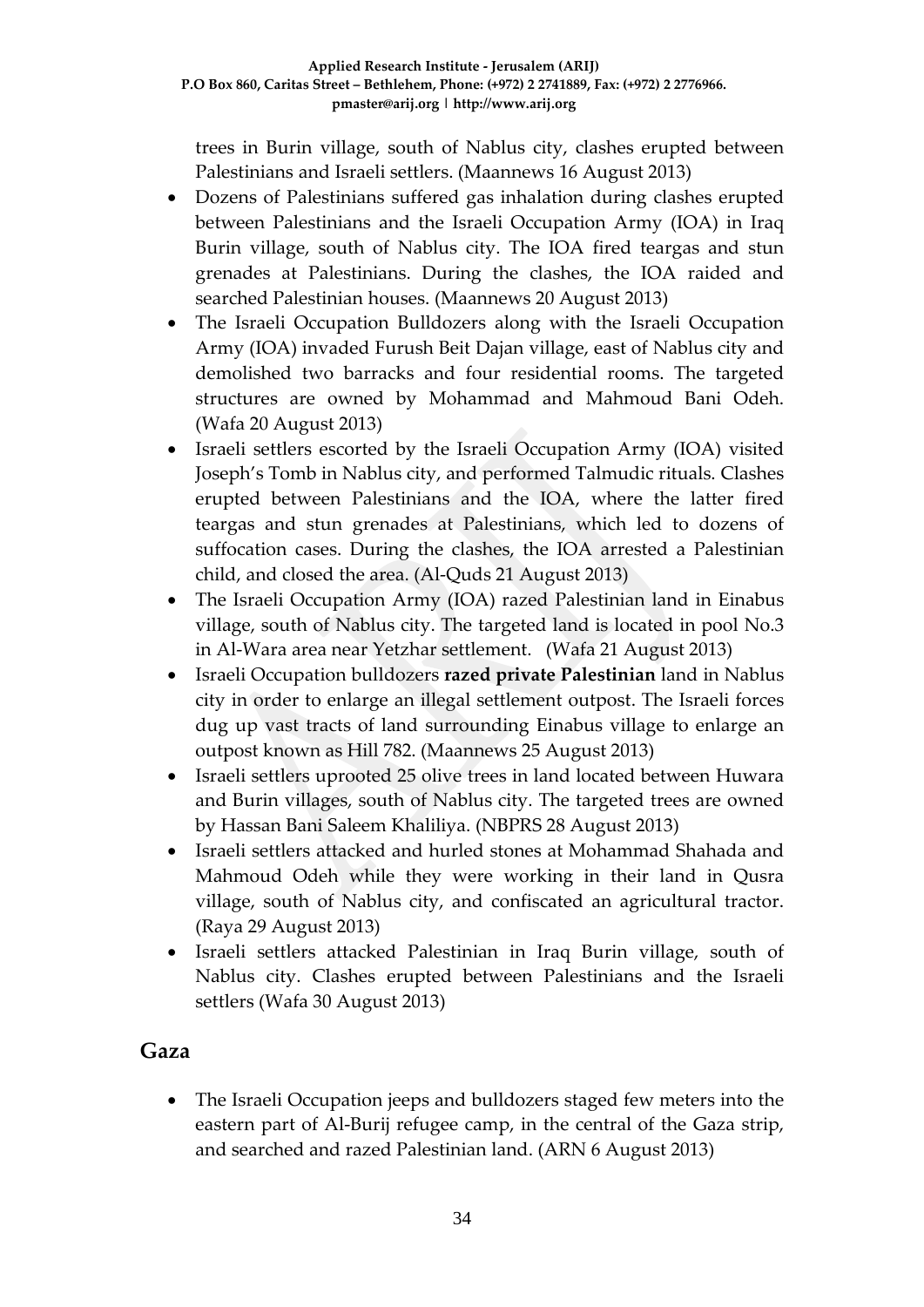- A 20 years Palestinian was killed after the Israeli Occupation Army (IOA) opened fire at him while he was near the border fence in the eastern part of Al-Burij refugee camp, in the central of the Gaza strip. (ARN 9 August 2013)
- A Palestinian was injured after the Israeli Occupation Army (IOA) opened fire at him while he was near the border fence in the eastern part of Ash-Shaja'iyah neighborhood in Gaza city. (ARN 11 August 2013)
- The Israeli Occupation Warplanes fired *artillery shells* at agricultural lands in Beit Hanoun city in the northern Gaza Strip which caused a state of fear amongst people living in the near area. No injuries were reported. (Wafa 14 August 2011)
- Three fishermen have been detained, and violently attacked by Israeli soldiers, in Palestinian territorial waters, resulting in moderate injuries. The Israeli soldiers kidnapped the three fishermen, and violently assaulted them, before releasing them later on. The three arrestees were identified as Khader Marwan Sa'eedy, Mohammad Jamal No'man, and Hasan Ali Morad. When Israel imposed the illegal siege on Gaza in 2006, the fishermen were limited to only three nautical miles off the Gaza shore. Yet, the fishermen and their boats are constantly attacked even within those three miles leading to dozens of casualties, and excessive property damage. As part of the ceasefire agreement of November 2012, Israel agreed to allow the Palestinians to fish within six nautical miles of the shore, but unilaterally decreased the allotted area to three miles. Last May, Israel decided to allow the fishermen to fish within six nautical miles of the Gaza shore, but the Navy continued to attack them even within the three nautical miles. Under the Oslo accords in the mid-nineties, the Palestinians are supposed to be allowed to fish in 20 nautical miles off the Gaza shore. IMEMC (14 August 2013)
- The Israeli Occupation bulldozers staged few meters into the eastern part of Khan Younis city, south of the Gaza strip, and razed Palestinian land. (Al-Quds 14 August 2013)
- The Israeli Occupation gunboats opened fire at Palestinian fishing boats while they were sailing at Gaza city shore. (Raya 20 August 2013)
- Two Palestinians were injured after the Israeli Occupation Army (IOA) opened fire at them while they were in the eastern part of Jabaliyah town, north of the Gaza strip. (PNN 21 August 2013)
- Israeli Occupation Army (IOA) opened fire at Palestinian land and houses in the eastern part of Ash-Shouka village, east Rafah city in the Gaza strip. (Al-Ayyam 27 August 2013)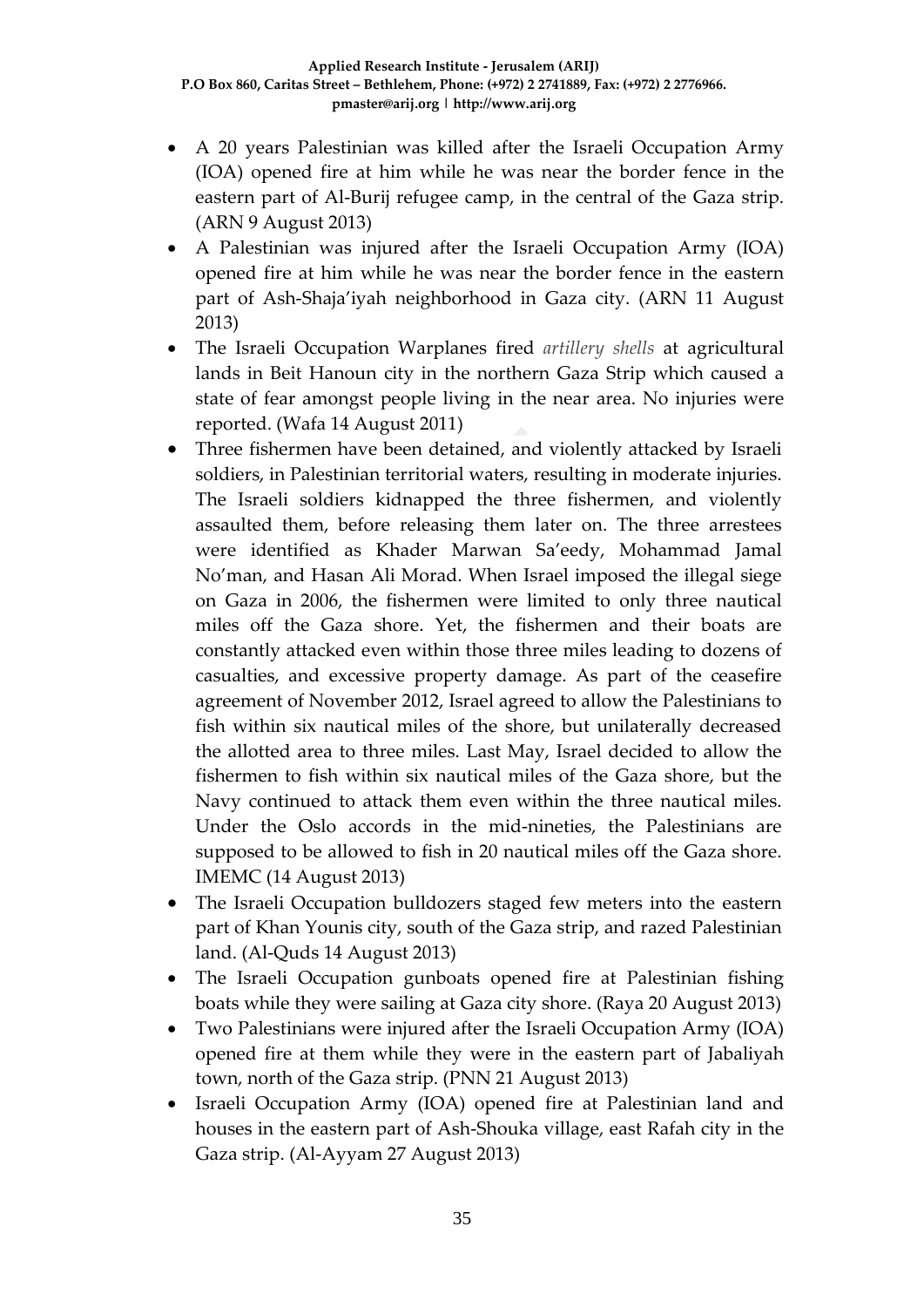• Israeli Occupation Army (IOA) fired bullets at a Palestinian farmer; Yousif Kamal Sa'id (21 years), while he was working in land east of Jabaliya refugee camp, north of the Gaza strip. (Sama News 30 August 2013)

### **Others**

- Israel to retain 85% of settlement blocs, Kerry reportedly says. Congressman who spoke to secretary of state after initial Washington meetings says he sounded optimistic about peace talks. Secretary of State John Kerry estimated in conversations with Congressmen that [Israel](http://www.ynetnews.com/articles/0,7340,L-3284752,00.html) will retain 85% of the settlement blocs in a future peace deal, Yedioth Ahronoth reported. According to the report, Israeli and Palestinian negotiators who recently met in Washington to discuss timetables for negotiations, also discussed the fate of West Bank settlements and the possibility of land swaps. Immediately after Minister [Tzipi Livni](http://www.ynetnews.com/articles/0,7340,L-3525610,00.html) and Palestinian negotiator Saeb Erekat left Washington, Kerry phoned some of his friends at the House of Representatives to report about the talks. In separate phone calls Kerry assured the congressmen, most of whom were pro-Israel, that Israel's interests are being safeguarded. According to one congressman, Kerry said he believed 85% of Israel's biggest settlement blocs will remain under Israeli sovereignty. He added that the US administration had safeguarded Israel's interests. The congressman, who described himself a true friend of Israel, asked Kerry whether the Palestinians will ever recognize Israel as a Jewish state, to which the secretary of state reportedly replied "that's one of my goals. A homeland for the Jewish people." The congressman got the impression that all core issues had been raised during the Washington meetings, including the question when to discuss the status of Jerusalem. According to him, Kerry was optimistic and said "We had a good start." [\(Ynetnews](http://www.ynetnews.com/articles/0,7340,L-4412493,00.html) 1 August 2013)
- Feiglin Declares 'It's Time to Flood the Temple Mount'. Feiglin: If the Right does not fight for the Temple Mount, it will be given over to Islam. Israelis who believe the Temple Mount should remain in Israeli hands must take urgent action, Likud MK Moshe Feiglin warned Thursday. Feiglin, who heads the Jewish Leadership faction of the Likud party, visited the Temple Mount on Thursday despite knowing he would find it locked to Jews, as a display of protest. In an "unprecedented" move, police on Wednesday informed Jewish groups that the Temple Mount will be closed to all non-Muslims until at least the end of Ramadan, on 11th August. The announcement has provoked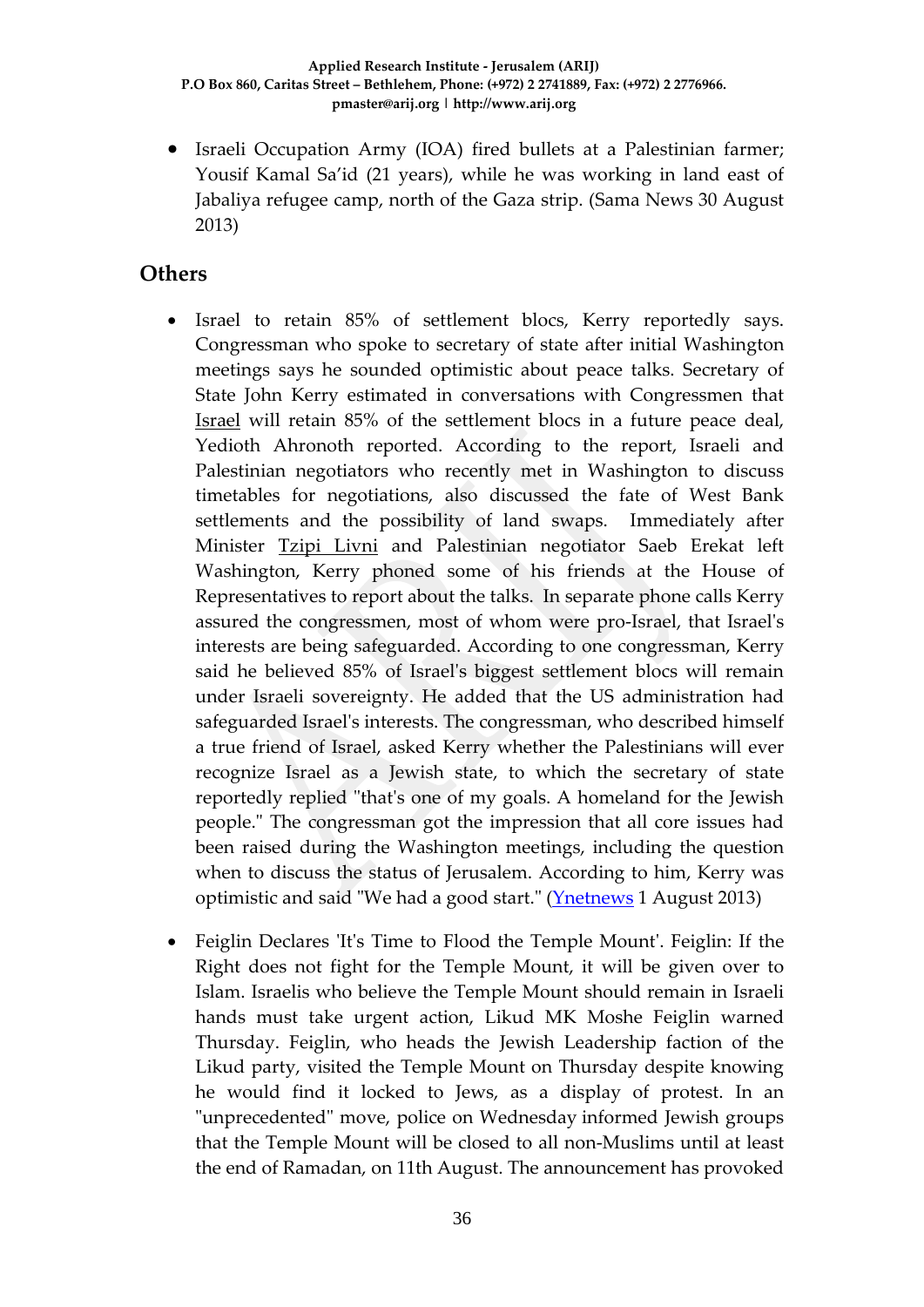renewed anger over anti-Jewish discrimination on the Temple Mount, and sparked calls by activists for a mass-protest on 7th August, at the start of the Hebrew month of Elul. Temple Mount activists had complained that for the past three days the Temple Mount - the holiest place in Judaism - remained inexplicably closed to non-Muslim visitors. The only "explanation" offered was a bland sign which simply read "Today the Temple Mount will be closed to visitors." Those restrictions did not, however, apply to Muslim visitors, who continue to receive unrestricted access. On Wednesday, Police Commander Avi Bitton finally informed representatives of the Organisation of Temple Movements - an umbrella of various Temple Mount groups - that the sign would remain up for at least another two weeks, until after the Muslim festival of "Eid", which marks the end of Ramadan. Feiglin told *Arutz Sheva* on Thursday that the [closure of the](http://www.israelnationalnews.com/News/News.aspx/170452)  [holy site to Jews](http://www.israelnationalnews.com/News/News.aspx/170452) for the Ramadan holiday is a real cause for concern. The unprecedented move is linked to diplomatic talks between Israel and the Palestinian Authority, he confirmed. "There's a process here of taking sovereignty over the Temple Mount into Islamic hands, and it's part of an agreement that [Prime Minister Binyamin] Netanyahu and [Justice Minister] Tzipi Livni are going to build in the upcoming months," he warned. The political right must realize that unless it is willing to sacrifice for the sake of Jewish access to the holy site, nothing will happen, he added. "I call for everyone who hears us to come here, to understand that they are giving the very heart of Jerusalem to foreigners, to Islam," he called. Taking a conservative approach will not help, he said. "This isn't a matter of policy, of authorizations – we've already tried all the accepted routes. We need to understand that there needs to be sacrifice here, which one thousand people show up ready to make sacrifices, ready to be arrested," he explained. (*Israel* [National News](http://www.israelnationalnews.com/News/News.aspx/170486) 1 August 2013)

• Livni: Much Worse to Free Terrorists with a Gun to Your Head. Justice Minister says Israel won't release terrorists unless the PA shows it's serious about negotiating. Justice Minister Tzipi Livni responded on Friday to Israel's decision this week [to release terrorists](http://www.israelnationalnews.com/News/News.aspx/170348) as a gesture to the Palestinian Authority, saying that in her opinion, giving in to demands by terror groups that kidnapped a soldier by releasing prisoners was much worse. Speaking to *Channel 10 News* after meeting PA negotiator Saeb Erekat in Washington earlier this week, Livni said that the 104 terrorists Israel agreed to free would be released in small groups and only if the PA shows that it is serious during the negotiations. "The bereaved families feel this conflict in the most painful way," she said, "but to me, releasing such terrorists when there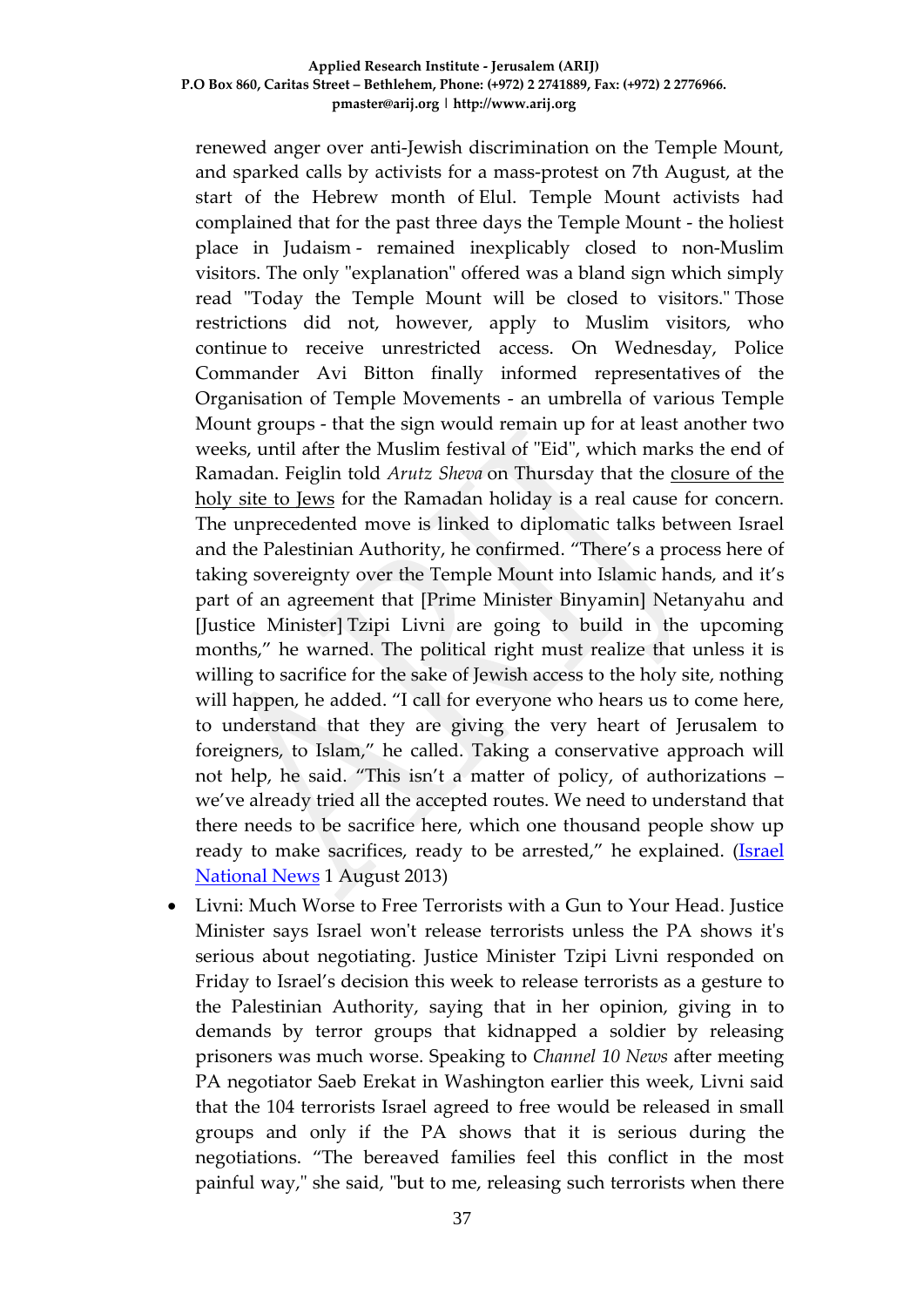is a gun pointed at our heads in exchange for a soldier or for dead bodies, is much worse from a national perspective." Livni added that the release of the terrorists is meant to "generate hope for the children of those who paid the price [of the conflict]," and claimed that it will happen "in small groups and only if the negotiations will be serious." "All the parties involved have an interest in reaching a settlement," she said and, referring to U.S. Secretary of State [John Kerry's](http://www.israelnationalnews.com/News/News.aspx/170428)  [announcement](http://www.israelnationalnews.com/News/News.aspx/170428) that the negotiations will continue for nine months, added, "Time is less important. If we require more than nine months, of course we'll continue, and if the negotiations will not be serious then even nine months will not necessary. My impression is that the Palestinians are serious; this is a test for them. Anyone who enters the negotiating room knows more or less how it should end."Livni claimed that PA Chairman Mahmoud Abbas had toned down his previous preconditions before this round of talks, saying, "Abbas's demands just four months ago were much more stringent. He wanted a map based on the [pre-]1967 borders that is approved and signed by the Israeli government, a complete freeze of settlement construction and release of prisoners. We tried to produce a package that does not include things that Israel could never give."Livni admitted that "For me, a construction freeze is not something problematic. It is our duty to keep the 'settlement blocs' as part of Israel, and I see no point in further building." She stressed that negotiations could not have happened without Prime Minister Binyamin Netanyahu's decision to restart talks. Finally, referring to the referendum law [which passed its first Knesset](http://www.israelnationalnews.com/News/News.aspx/170482)  [reading](http://www.israelnationalnews.com/News/News.aspx/170482) this week, Livni said, "I objected but the law has been enacted. We'll accept the decision of the people." [\(Israel National News](http://www.israelnationalnews.com/News/News.aspx/170534) 2 August 2013)

• West Bank water shortage forcing Palestinians to lease land from settlers. Shortage of water and agricultural land in area leads local farmers into embarrassing predicament. Settlers in the Jordan Valley are leasing some of their land to local Palestinians and to Israeli citizens, but both sides prefer to keep the matter a secret. Official Israeli sources say they know nothing about the matter, and in any case it is not common and there are only a few marginal cases involved. The Palestinians are forced to lease the land from the settlers because of a shortage of land and water, which Israeli policy in the Jordan Valley has brought on, and because of limitations placed on the marketing of their produce. The Israelis are leasing land from the settlers because their small numbers do not match the huge area of land the state has allocated to the settlements since the occupation of the West Bank in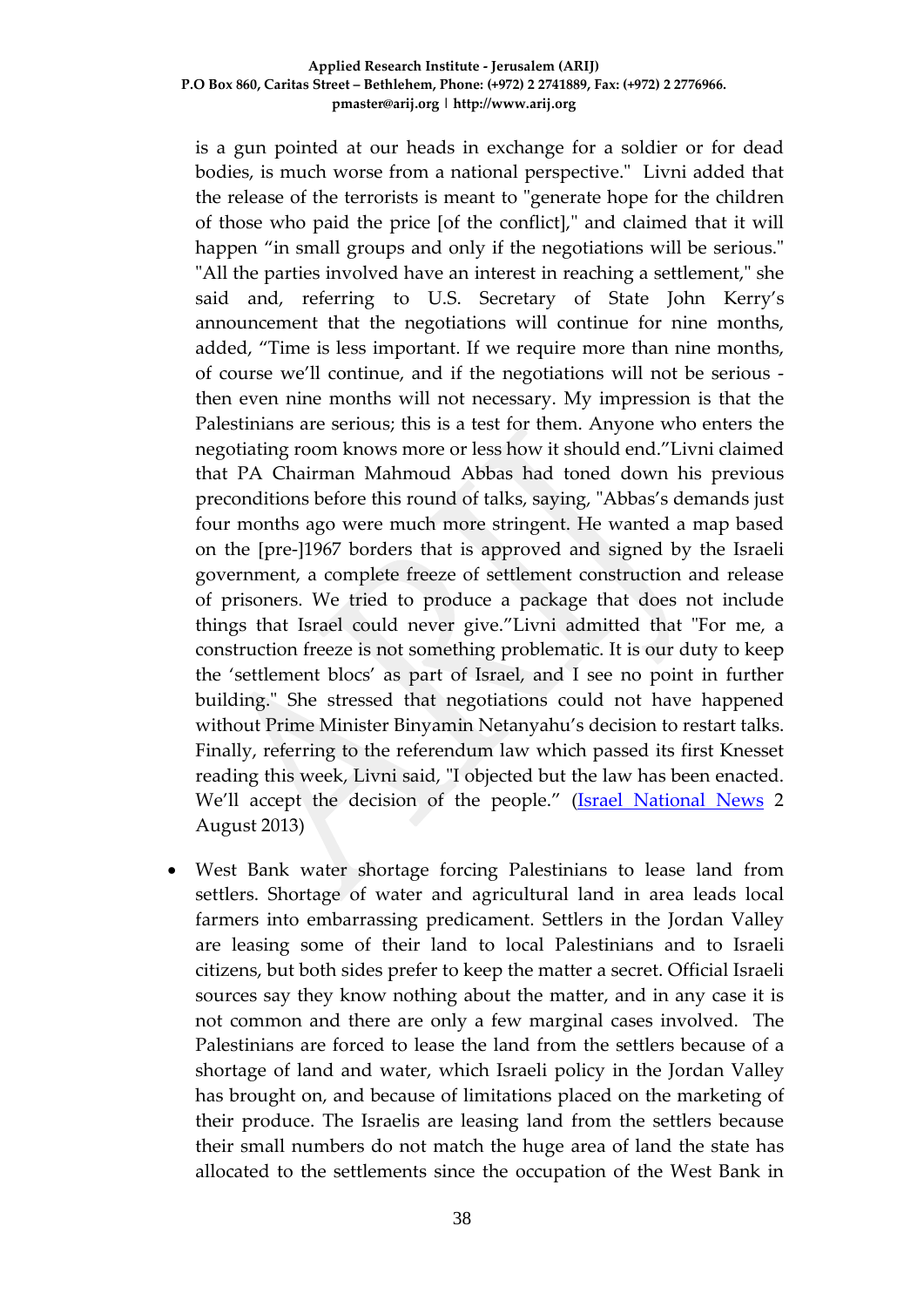1967. This leasing is against the rules of the Jordan Valley Regional Council and the World Zionist Organization's Settlement Department, which in practice holds the majority of the agricultural land ior the state in the Jordan Valley. The council's regulations ban the leasing of land to non-citizens. Nonetheless, such leasing is embarrassing for the Palestinians since the farmed land is land Israel confiscated through various means from Palestinian communities and residents, then allocated it to settlers in the Jordan Valley. Haaretz spoke with some 10 Palestinians in various spots in the Jordan Valley who lease land from the residents of a number of settlements. A few of them at first hid the fact that they are leasing, saying that they were employees of the Israeli who holds the land. A number of them said the practice has existed since at least the middle of the 1990s, when Israel started the regime of travel permits that limited their movement, but that it grew in the 2000s alongside the closing of the Israeli labor market for most West Bank residents. The size of the plots the Palestinians are leasing vary from a few dunams per person to hundreds of dunams. A number of the lessees are Israeli citizens, Jews and Arabs, who hire Palestinian workers from the Jordan Valley. In a number of cases, the Israeli lessee only signs the documents and in practice the employers are his relatives, Palestinians who live in the Jordan Valley. In some cases, especially when the leased plot is not large, the deal is done without signing any documents at all. There are also a very few cases of partnerships between Jews and Palestinians from the Jordan Valley., Dror Etkes, who investigates Israel's policy of taking control of the land in the West Bank, is now finishing a project of mapping and analysis of Israeli agriculture in the West Bank. He says he has managed to map some 6,000 dunams (about 1,500 acres) in the Jordan Valley that Israelis have leased to Palestinians - or their representatives. Etkes estimates there is more. The IDF's Civil Administration in the territories said it did not know about the matter. [\(Haaretz](http://www.haaretz.com/news/diplomacy-defense/1.539325) 2 August 2013)

• Netanyahu to Arab MKs: You weren't in Israel before us. PM takes podium and responds to MK Zahalke who says "We [Arabs] were here before you and we'll be here after you." Arabs were not in Israel before the Jewish people, Prime Minister Binyamin Netanyahu asserted early Thursday morning before the Knesset vote on the referendum bill. The bill passed in its first reading with 66 MKs in favor and 45 opposed. The legislation reinforces existing law by upgrading it to a Basic Law, which means it would have constitutional status in the eyes of the Supreme Court. The current law requires a referendum on any concession of sovereign territory, in a peace treaty or as a unilateral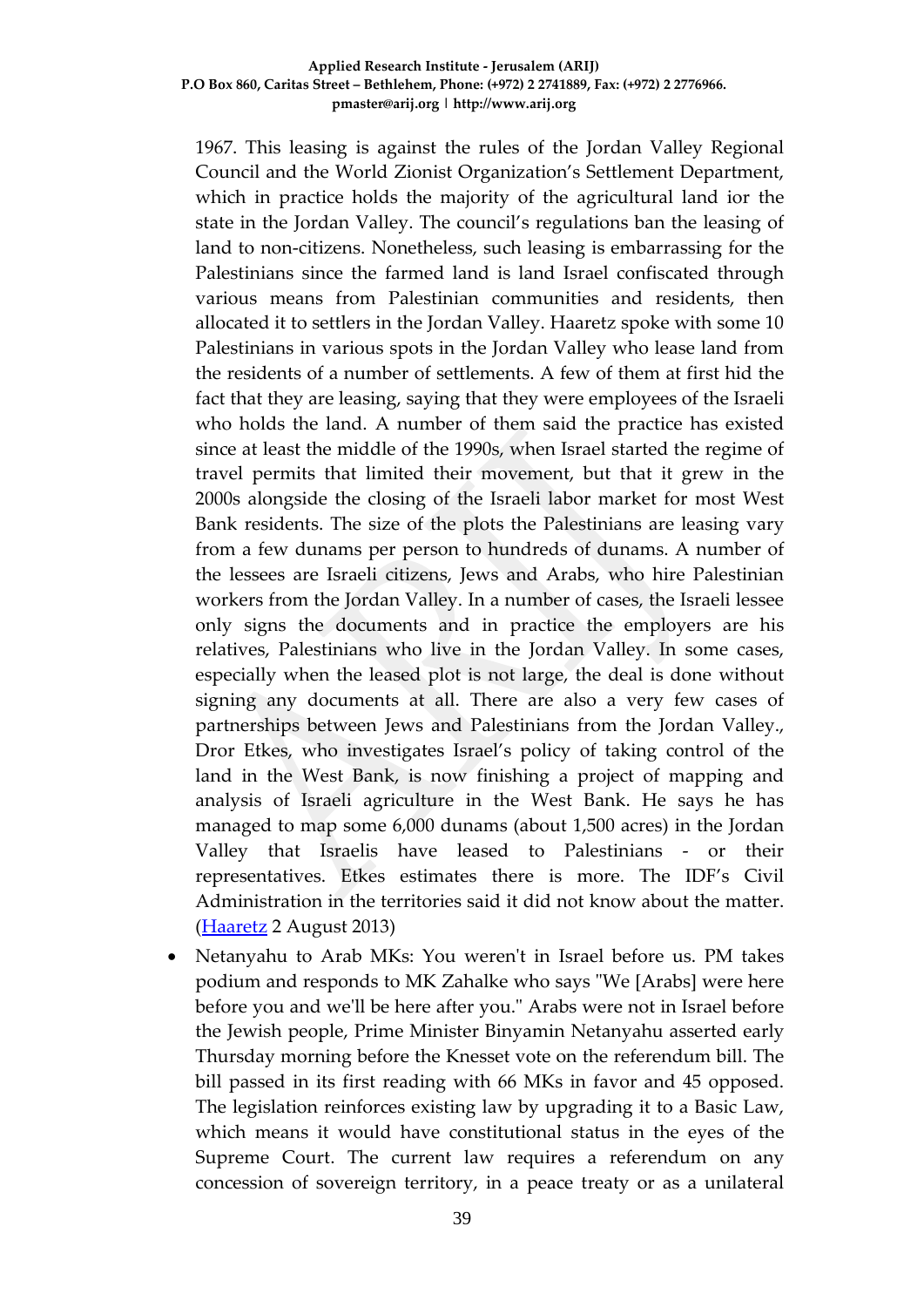move. Sovereign territory does not include Judea and Samaria, but it includes all of Jerusalem and any land swaps. During the debate, MK Mordechai Yogev (Bayit Yehudi) said "the Land of Israel belongs to the people of Israel," and MK Jamal Zahalka (Balad) responded: "We [Arabs] were here before you and we'll be here after you." In an unusual move, Netanyahu asked to take the podium and said to Zahalka: "The first part isn't true, and the second won't be." Many MKs stood up and applauded, which is against the Knesset's rules. Soon after, Netanyahu posted the exchange on Facebook and Twitter, and Economy and Trade Minister Naftali Bennett wrote on Facebook that he's proud of Netanyahu. "We were here first, because it says so in the Torah," UTJ MK Moshe Gafni pointed out, and Finance Minister Yair Lapid – who rarely agrees with Gafni on anything – shouted out "that's right." Bennett passionately defended the referendum bill, which his party insisted be advanced by this week before the Knesset went on recess, and argued with opposition MKs who spoke out against it. "You in Shas want to teach me about loving the Land of Israel? [MK] Arye Deri is scolding me? The Land of Israel was divided on your backs!" Bennett said incredulously, referring to the Oslo Accords. The Bayit Yehudi leader added that he doesn't understand why the Left is so concerned about a referendum if they think the nation wants two states for two nations. Interior Minister Gideon Sa'ar spoke out in favor of the bill and accused Labor of hypocrisy, saying the party always supported referendums in the past. "When a decision is made and we are on opposite sides, no one wants the final call to be made by deserters that are seduced by benefits," Sa'ar added, referring to the way the Oslo Accords were approved by the Knesset. Coalition chairman Yariv Levin (Likud Beytenu) said that the reason the existing Referendum Law needs to become a Basic Law is because of the Supreme Court's "unprecedented invasion of the Knesset's authority." "As one of the people who proposed this bill, I hope we will never have to use it," he added. Deputy Minister for Liaison with the Knesset Ofir Akunis, who cosponsored the original referendum bill in the previous Knesset, said "a public issue that divides our society more than any other should be determined by the whole population. They will go to the polls and decide whether to accept an agreement the government reached." "Oslo II was passed because of a Mitsubishi [given to a new deputy minister]. The disengagement was authorized by the government only after two ministers who disagreed with thenprime minister Ariel Sharon were fired," Akunis said. "We can't have more tricks like this. The referendum bill will prevent them." MK Merav Michaeli (Labor) said that "the Bayit Yehudi doesn't want to let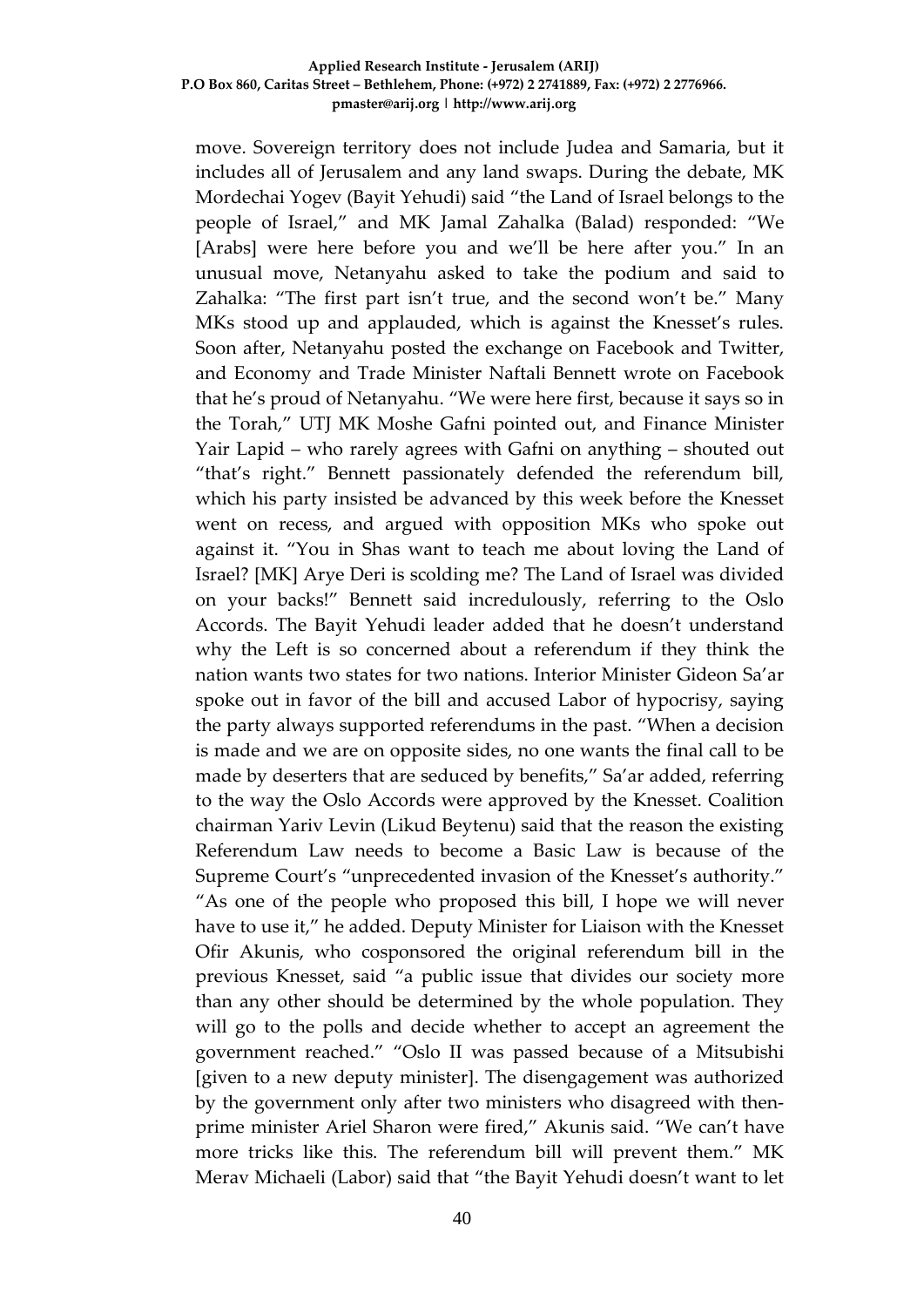us reach a peace agreement and are looking for any way to torpedo it." According to MK Muhammad Barakei (Hadash), the coalition is trying to create a "semi-fascist dictatorship." Expressing opposition to the bill from a different standpoint, MK Nissim Ze'ev (Shas) said "A referendum will legitimize removing Jews from their homes." Shas MK Avraham Michaeli said that a referendum is a "trick" and Bayit Yehudi's voters will not forgive the party. "This is one of the saddest days in the history of Israeli democracy," MK Yisrael Hasson (Kadima) told ministers. "I don't trust you, and I don't have any expectations from you." [\(JPOST](http://www.jpost.com/Diplomacy-and-Politics/Netanyahu-to-Arab-MKs-You-werent-in-Israel-before-us-321798) 2 August 2013)

• The Israel Antiquities Authority's peculiar decision not to reconstruct smashed Ottoman tiles in King David's Tomb means the vandals who attacked the site last year managed to erase virtually every remnant of it Muslim past. A serious act of vandalism, a string of coincidences, and a decision by the Israel Antiquities Authority have combined to change the character of King David's Tomb on Mt. Zion from a Muslim site into a synagogue. On Tuesday this week, two painters were busy applying the last coats of paint on the building's doorposts, thereby completing six years of extensive renovations. For the first time since the 16th century, every last trace of the building's Muslim past has been erased; the site, holy to Judaism, Islam and Christianity, has for all intents and purposes become a synagogue. Two policemen who were patrolling Mt. Zion on the night of December 19, 2012, heard knocking coming from the tomb. They entered the room and found two men smashing the ancient ceramic tiles covering some of the structure's interior walls. The tiles were created by Ottoman artists in the 17th century as part of renovations to the tomb's structure, which then served as a mosque. Similar tiles can be found at the Dome of the Rock on the Temple Mount. During their interrogation, one of the suspects said he was a bachelor looking for a wife. He claimed he'd been told to break the ceramic tiles because "they were blocking his prayers." The police recommended indicting him on the charge of violating a sacred space, a serious crime carrying a jail term of up to seven years. The State Prosecutor's Office has yet to make its decision, however. All parties involved in running the place from Rabbi Shmuel Rabinovitch, the rabbi of the Western Wall, and the National Center for the Development of Holy Sites to the Israel Antiquities Authority expressed their profound shock over the incident and concluded that better security was necessary. But two weeks after the two men were caught breaking the tiles, Israel Antiquities Authority employees came to work in the morning to discover that someone had returned and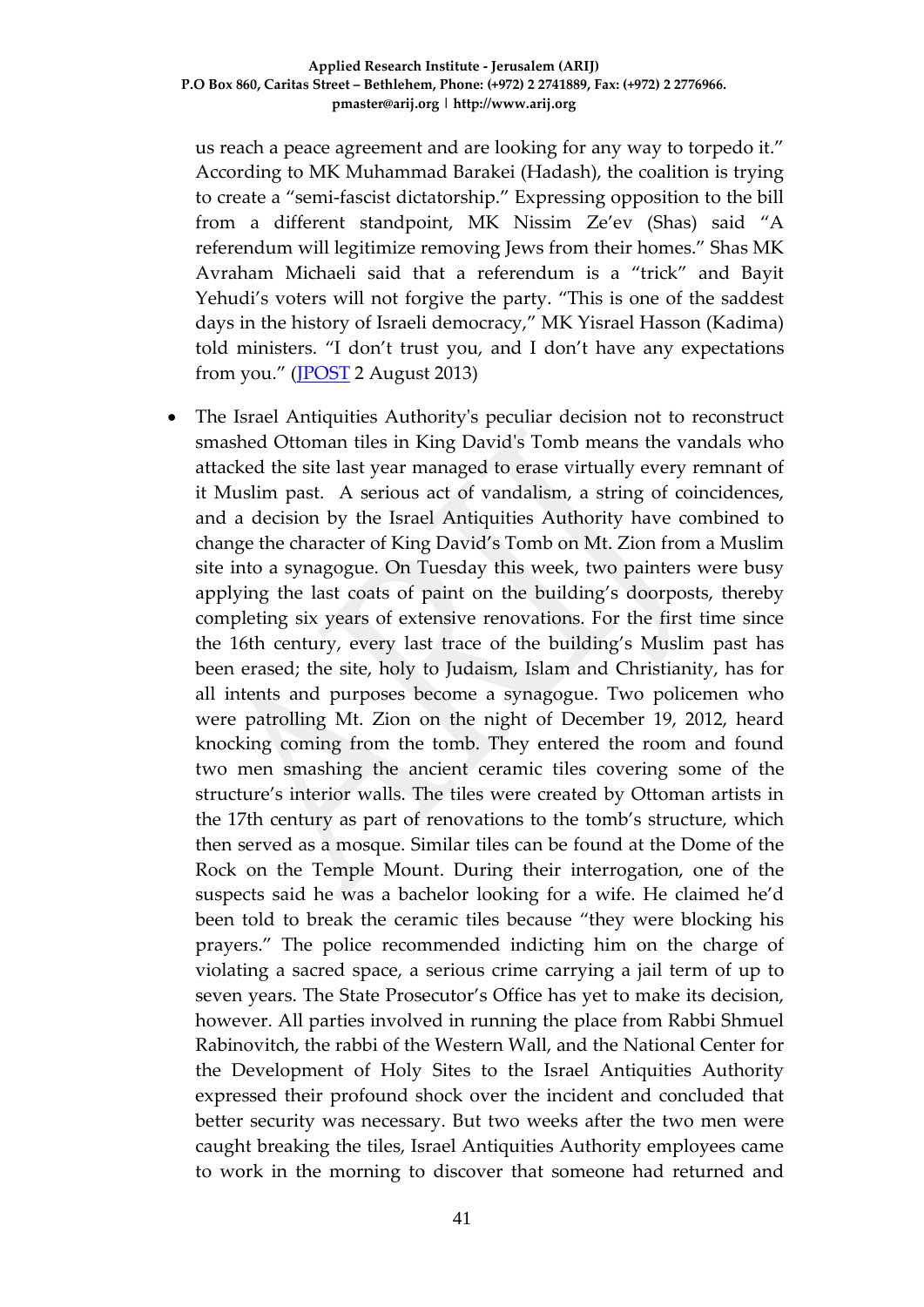completed the job of smashing the tiles overnight. This time, the damage wasn't just partial: Every last Islamic tile inside the tomb structure had been systematically destroyed. The incident raised some troubling questions about the various authorities' policy on King David's Tomb. The vandalism took place just one day before security cameras were set to be to be installed. The lock of the door leading to the tomb did not show signs of tampering. But it gets odder: According to every assessment, whoever carried out the damage must have worked many hours inside the tomb using machinery - and not hammers – yet no one heard a thing; the police received no report. "It seems everyone had an ear infection that night," said one of the site's guards. Rabbi Avraham Goldstein, the head on the Diaspora Yeshiva, however said it is possible yeshiva members didn't hear the vandalism as it was taking place. "We're not connected to this act in any way," he said. "It would seem there are ways of accomplishing such destruction without anyone knowing," Shortly after the incident, the Israel Antiquities Authority held a meeting. It seems the authority has replicas of the tiles because of renovations done on the tiles in the past. It was possible to reconstruct at least some of the decorations as most of the experts involved recommended. Nonetheless, Shuka Dorfman, the director general of the authority, decided not to restore the wall. Within a few months, all the renovations were completed, the walls remained bare, and King David's Tomb lost virtually every remnant of it Muslim past. Because of the chain of events, a group of Jerusalem researchers in various disciplines got together and to protest the Israel Antiquities Authority's decision not to restore the tomb's walls. "Deciding not to reconstruct the tile work….is first and foremost rewarding the vandals who achieved their goal," wrote the scholars, including Prof. Ora Limor, Prof. Elhanan Reiner, Dr. Amnon Ramon, Dr. Doron Bar, and Dr. Nirit Shalev-Khalifa. The Israel Antiquities Authority does not deny that the decision represents a victory for the vandals but claims that the authority also benefitted by having the ancient walls behind the tiles exposed. This assertion aggravated the scholars even further. According to Dr. Shalev-Khalifa, who has published an article on the tiles of King David's Tomb, "the tiles weren't a matter of decoration; they were the ultimate artistic expression of the Ottoman Empire." Dr. Yuval Baruch, director of the Jerusalem District of the Israel Antiquities Authority said "the tiles were irreversibly damaged. Therefore the choice was either a full reconstruction of the 17th century tiles or exposing the hewn rock walls of the original structure. Because a full restoration is not in keeping with the Israel Antiquities Authority's mission, the authority chose to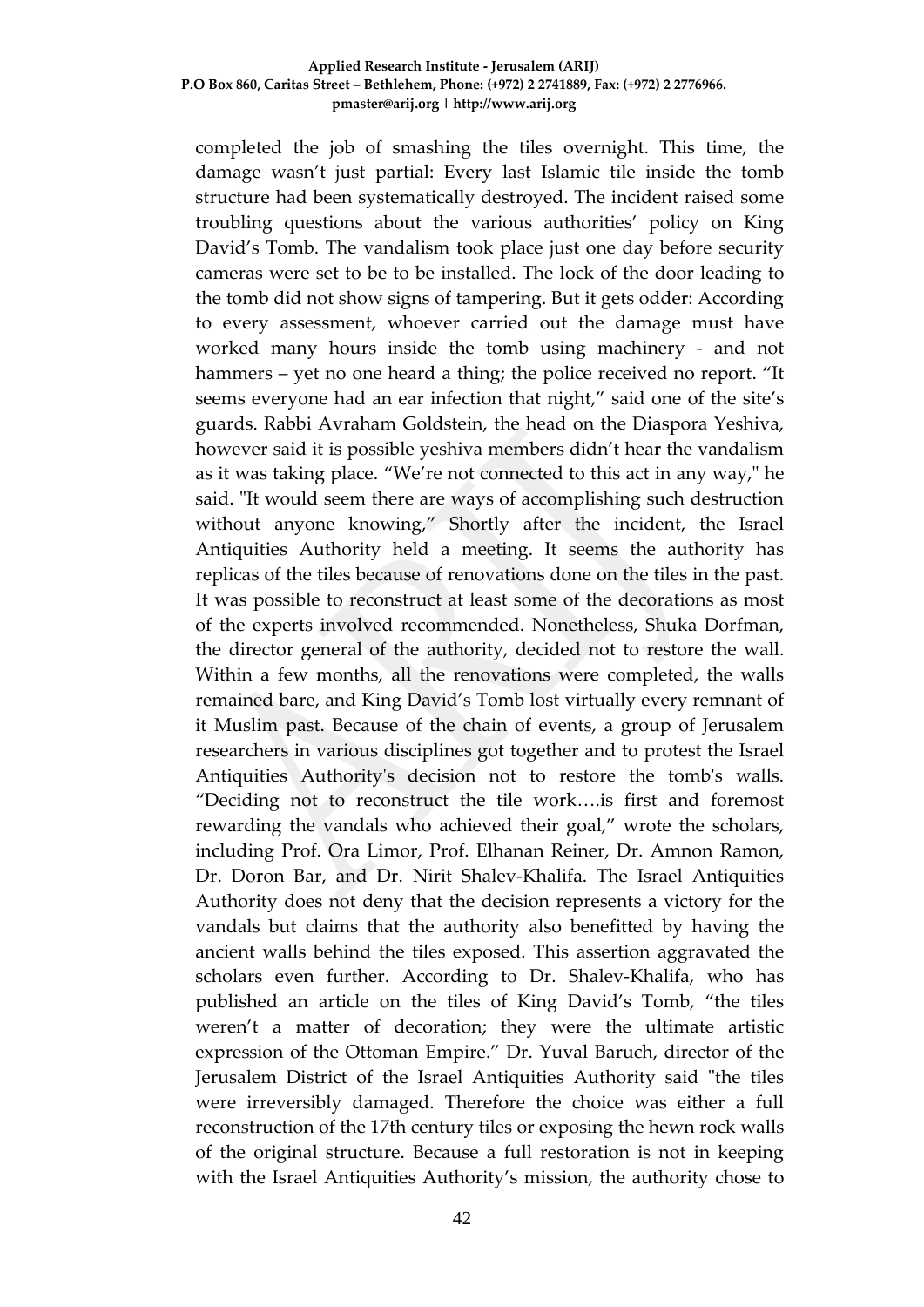preserve the walls instead… No attempt has been made to hide remnants of different eras." [\(Haaretz](http://www.haaretz.com/news/national/.premium-1.539522) 3 August 2013)

- Bennett Denies Terrorists-for-Housing Deal. Bayit Yehudi leader denies reports he agreed to prisoner release in exchange for homes in Judea, Samaria. Bayit Yehudi Chairman Naftali Bennett denied Sunday that there was a deal between him and Prime Minister Binyamin Netanyahu, in which he agreed to accept the release of 104 terrorist prisoners, and Netanyahu agreed to allow the construction of 1,000 homes for Jews in Judea and Samaria. He said that the report was "baseless" but went on to say that tenders for construction will be issued in the coming days, and that this building will take place in locations where there had been a de facto freeze on construction, including parts of Jerusalem. The number of housing units to be approved is a "respectable" one, he said. Asked how he lives with the fact that left-leaning Justice Minister Tzipi Livni is in charge of negotiations with the Palestinian Authority, Bennett noted that Livni was appointed to head the negotiations by the government and the Cabinet, and does not have independent authority. "The prime minister and the Cabinet are updated frequently," he stated. "We are watching very closely." He added that he is updated regarding the progress of the negotiations through the prime minister's office. The Bayit Yehudi leader said that he does not foresee a "peace deal" that will include handing over Judea and Samaria, but "we must be careful.""Am I calm? No. But are we in a catastrophe? No." [\(Israel](http://www.bezecom.com/bezecomlp/LongDistanceEn.aspx?af=ynet$5august)  [National News](http://www.bezecom.com/bezecomlp/LongDistanceEn.aspx?af=ynet$5august) 4 August 2013)
- Cabinet approves new development plan to benefit more Israeli settlements. Several West Bank settlements and communities inhabited by former Gaza settlers to start receiving government benefits; two Haredi communities removed from list. The cabinet on Sunday approved a new map of national priority areas, which includes an additional 20 [West Bank](http://www.haaretz.com/misc/tags/West%20Bank-1.477132) settlements and communities inhabited by former Gaza settlers. The list of national priority areas features hundreds of towns and villages that are entitled to government benefits in housing, infrastructure, education, culture and security. The list was [last updated](http://www.haaretz.com/print-edition/news/pm-s-plan-would-put-some-settlements-on-map-of-national-priority-communities-1.2448) in 2009 to include dozens new West Bank settlements. Fifteen out of 20 communities to receive national priority status are strongholds of [Habayit Hayehudi,](http://www.haaretz.com/misc/tags/Naftali%20Bennett-1.494120) one of Netanyahu's chief coalition partners. Conversely, two Haredi communities have been removed from the list. However, the government claims that the reason for including settlements on the list has to do with security and is not at all linked to a policy of settlement expansion. Four ministers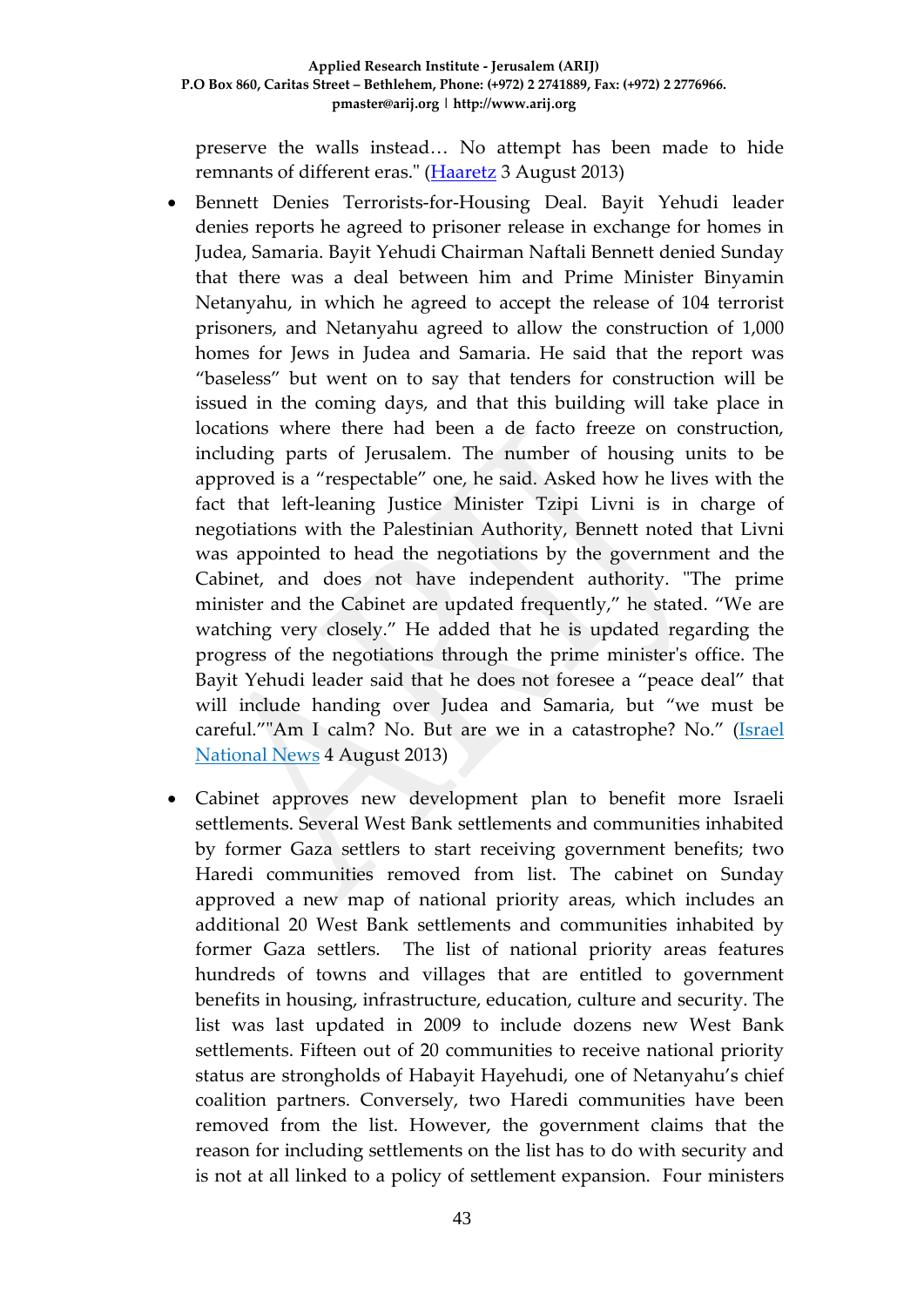abstained in Sunday's vote, including Justice Minister [Tzipi Livni](http://www.haaretz.com/misc/tags/Tzipi%20Livni-1.476796) and Environmental Protection Minister Amir Peretz (Hatnuah). They blamed the government for promoting a partisan agenda at the expense of a national one. "It is unacceptable that [northern Negev towns] Kiryat Gat and Kiryat Malachi are not on the list due to socalled proximity to the center, despite their difficult socioeconomic state, and at the same time include remote settlements, that were until recently illegal outposts, under the guise of 'security needs,'" Peretz said. Some of the newly prioritized communities are outside the large settlement blocs, like Eshkolot and Negohot in the southern Hebron Hills. Other settlements on the list include Rehelim, Sansana and Bruchin, which were considered illegal outposts until several months ago, but were legalized by the cabinet before the last elections. Other settlements on the list are the West Bank settlements of Nofim, Geva Binyamin, Ma'aleh Michmash and Elon Moreh. Several communities populated by former [Gaza Strip](http://www.haaretz.com/misc/tags/Gaza-1.476709) settlers, who were evacuated from their communities in 2005, were also added to the list. These are Be'er Ganim, Bnei Dekalim, Ganei Tal, Netzer Hazani and Nitzan. All these communities meet the criteria set by the cabinet for receiving the benefits, including proximity to the border or the degree of security threat. Other communities that will be added to the map and are not associated with a particular political lobby are Kibbutz Alumot in the Jordan Valley, Alon Hagalil in the Lower Galilee, Moshav Amatzia in the souther Lachish district, which has a mix of both secular and religious residents, Kadita in the Upper Galilee, Shalva and Mitzpeh Ilan in the Negev. Livni said that she decided to abstain, rather than vote against the plan, because "it also includes measures to reduce socioeconomic inequalities and bolster the security in some underprivileged areas." Four communities that had been on the list for the past four years have been removed. Two of them are predominantly ultra-Orthodox, like the West Bank settlement of Betar Ilit, most of whose 40,000 residents have voted for United Torah Judaism or Shas. The community of Harish in Wadi Ara — that former Housing Minister Ariel Atias (Shas) was personally involved in attempts to [establish a Haredi city](http://www.haaretz.com/print-edition/news/knesset-committee-advances-plans-to-transform-harish-into-ultra-orthodox-city-1.398831) there — was also removed from the list. The other two are the settlements of Efrat and Kedar. Communities benefiting from national priority status will receive immediate funding in education, culture, sports and environmental protection. However, benefits in housing, infrastructure, agriculture and rural development will require additional approval from government panels, following Israel's pledge to the American government in 2005 to refrain from encouraging Israelis to move to the settlements. In his opening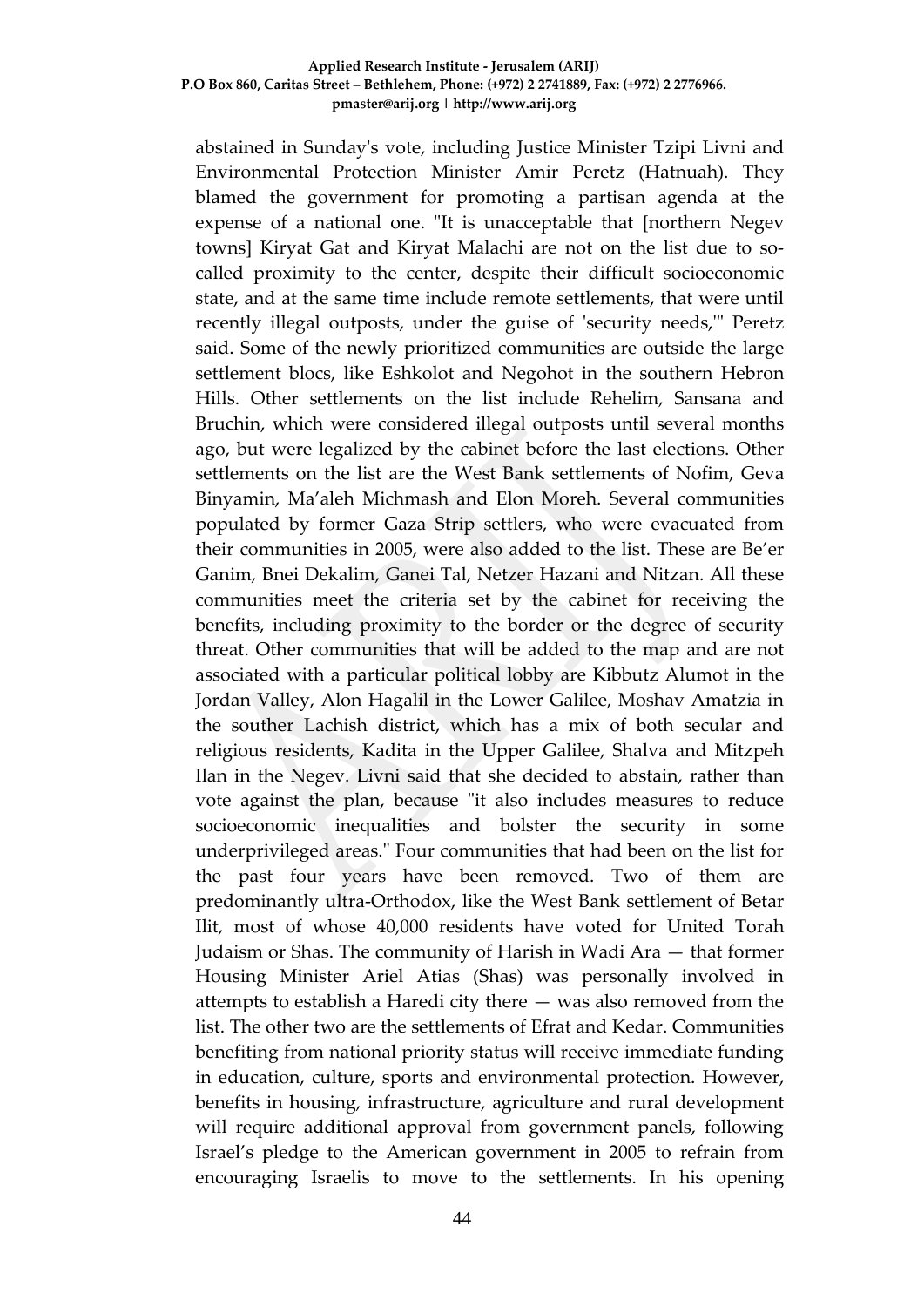remarks, Prime Minsiter Benjamin Netanyahu said, "There is one place that is always at the top of our priorities – our capital, Jerusalem. Jerusalem is entitled to all the benefits the plan other communities get, and more." (**Haaretz** 4 August 2013)

- ISM video: IDF solider kicking 12-year old Palestinian in Hebron. Army investigating incident after soldier holds, kicks boy; activist group charges incident occurred during settler dispute. The army is investigating an incident in which a soldier in Hebron held a 12-yearold Palestinian by the arm and kicked him on Saturday. The incident occurred at about 4:30 p.m. near a lookout post in a section of the city under military control. It was caught on tape by the International Solidarity Movement, a pro-Palestinian group, and posted on YouTube. In the footage one can see two soldiers who appear to be separating two young Palestinians. They push one out of the way and kick the other. Both boys remain standing. The one who was kicked holds his leg briefly and screams. The soldiers than run off down the road, apparently after another Palestinian. The IDF said only that the incident was non-routine. The ISM said it occurred while settlers were "causing trouble" on the roof of a private home. Yosef Hartuv, of the nearby Kiryat Arba settlement, was at the lookout post, which is located on the roof of a private Palestinian home. He said he had come there with visitors, including a woman who spoke Arabic and asked the homeowner for permission to stand on the roof. "We asked explicit permission in the language of the home owner and he acknowledges to us in Hebrew that he was fine with it," Hartuv said. As an unofficial guide, he added, he had brought visitors to the lookout post for years and had often exchanged a few, limited pleasantries with the homeowners. He added that prior to the incident he had observed Palestinian teenagers fighting among themselves, and that the soldiers appeared to be breaking up the fight. [\(JPOST](http://www.jpost.com/Diplomacy-and-Politics/ISM-video-IDF-solider-kicking-12-year-old-Palestinian-in-Hebron-322052) 4 August 2013)
- Report: State funds groups that advocate building Third Temple. The state has been subsidizing nonprofit organizations that advocate the building of the Third Temple atop Jerusalem's holiest site, an Army Radio expose revealed on Sunday. Over the course of the last decade, the Education Ministry and the Culture and Sport Ministry have transferred between NIS 300,000 and 700,000 to a non-government organization known as The Temple Institute. Just last year, the group received NIS 282,000 from the Education Ministry and another NIS 134,000 from the Culture Ministry. "The Institute is dedicated to every aspect of the Biblical commandment to build the Holy Temple of G-d on Mount Moriah in Jerusalem," the group's website reads. "Our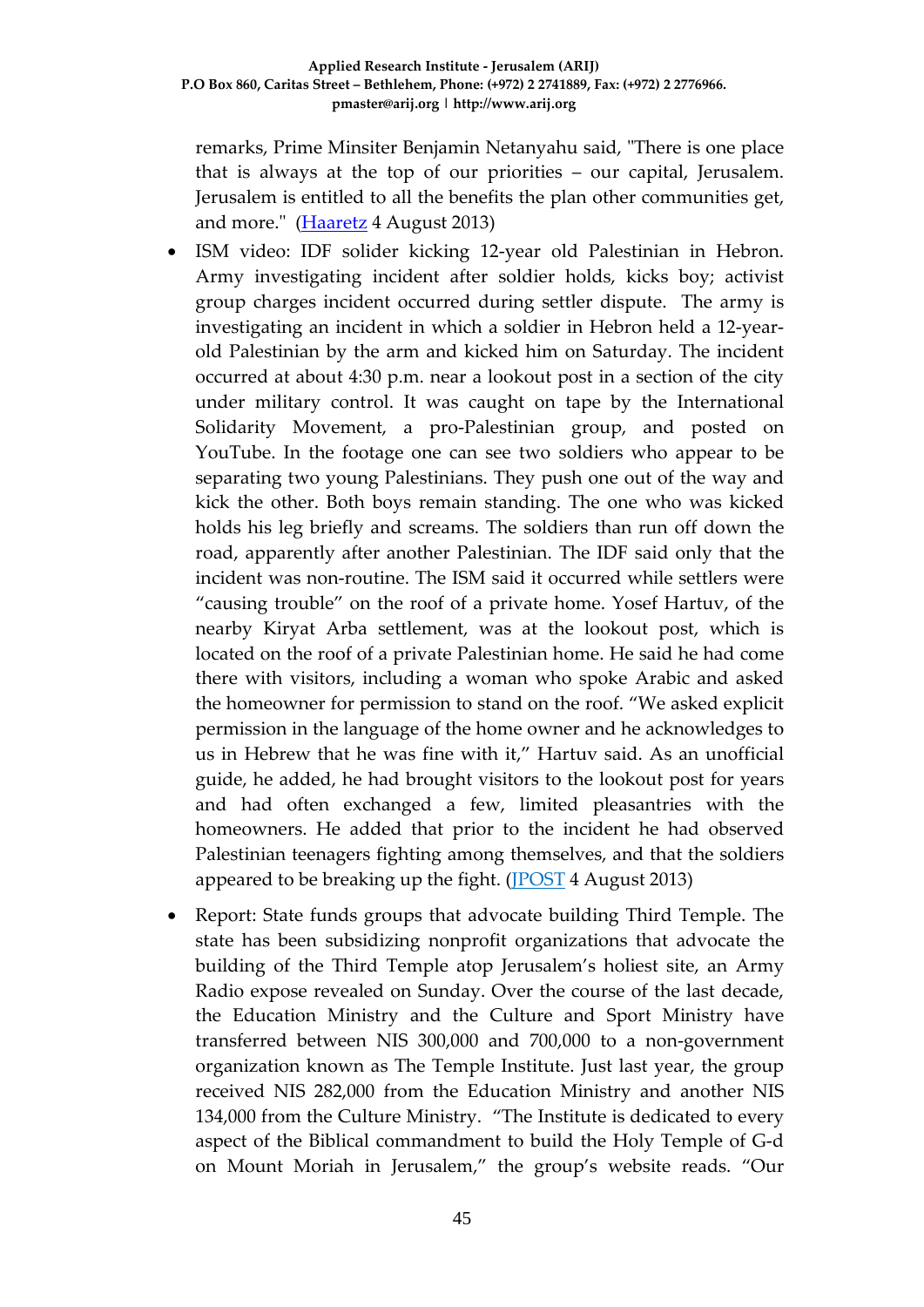short-term goal is to rekindle the flame of the Holy Temple in the hearts of mankind through education. Our long-term goal is to do all in our limited power to bring about the building of the Holy Temple in our time." Anyone browsing the group's website could see images of models of the Third Temple, with the Muslim holy places like the Dome of the Rock and the Al-Aqsa Mosque conspicuously absent from these illustrations. Army Radio also discovered that aside from subsidies, the state also permits young women who opt to forgo compulsory military service to perform national service as unpaid tour guides and instructors with the institute. The women are also sent to schools and kindergartens around the country to speak about their experiences as well as the educational programs the institute has to offer. The Education Ministry responded to the Army Radio report, saying: "The nonprofit meets criteria for receiving subsidies that go toward instructing students who visit the institute, and this has been the case for over 10 years now." "The Temple Institute deals with research, and it is supported by the ministry in accordance with professional criteria that has nothing to do with directly supporting the individual who heads it," a Culture and Sport Ministry spokesperson said in response. "Thus far we have found nothing that would raise suspicions of incitement or anything unusual as it relates to the temple. In light of the Army Radio report, it is the ministry's intention to bring this matter to the attention of our legal department." "For over 25 years the Temple Institute has stood at the forefront of research, education and preparation towards the time of the rebuilding of the Holy Temple," a spokesperson for the Temple Institute told The Jerusalem Post. "The Institute's efforts have been recognized and awarded by Israel's Ministry of Education. Its trailblazing educational materials and scholarly publications have revolutionized these difficult areas of Torah knowledge for young and old alike." "Over one million people from all over the world, of every background and religion, have visited the Institute's exhibition located in Jerusalem's Old City," the spokesperson said. "The Temple Institute's website is the most popular and educational web site on the subject of the Holy Temple in the world." "The rebuilding of the Holy Temple, called by the prophet Isaiah a 'house of prayer for all nations,' is a positive commandment, and the vision of the Temple's rebuilding, which will usher in an unparalleled era of world peace and harmony, is the central theme of the entire Torah. The Temple Institute is proud to represent the concept which has been heartfelt prayer of the Jewish people for two millennia." [\(JPOST](http://www.jpost.com/Diplomacy-and-Politics/Report-State-funds-groups-that-advocate-building-Third-Temple-321990) 4 August 2013)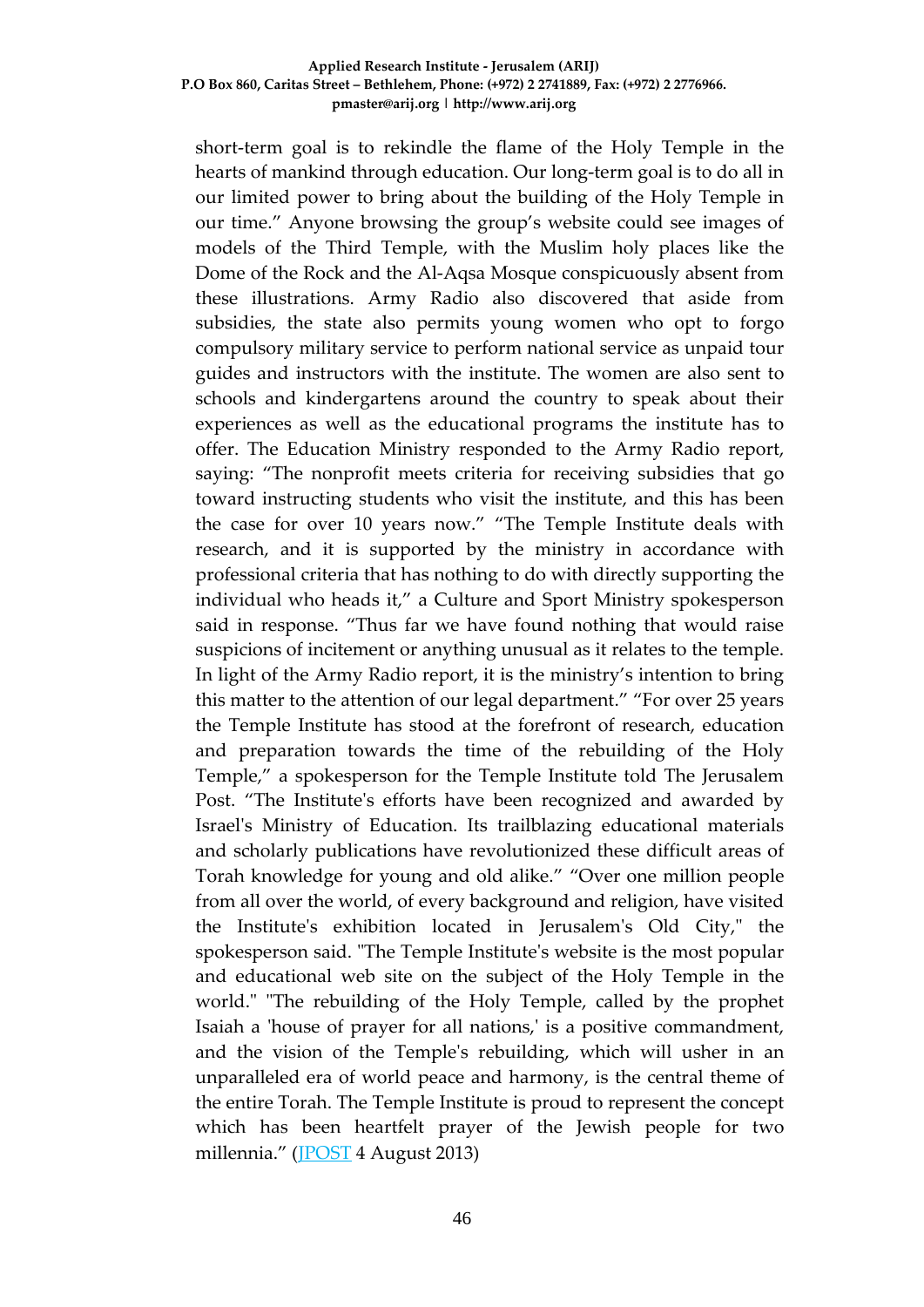- Bennett urges Israeli government to cut ties with EU over settlement guidelines. Economy minister voices lonely position as government mulls joining EU research and development program, which would make Israeli institutions eligible for NIS 1.4 billion in grants. Economy Minister [Naftali Bennett](http://www.haaretz.com/misc/tags/Naftali%20Bennett-1.494120) is urging the government to end all cooperation with the [European Union](http://www.haaretz.com/misc/tags/EU-1.476766) in light of the latter's new [guidelines](http://www.haaretz.com/news/diplomacy-defense/.premium-1.539246) on the [settlements](http://www.haaretz.com/misc/tags/Israel%20settlements-1.477056) – even if such cooperation would boost Israel's economy. On Monday, National Security Council chairman Yaakov Amidror convened a meeting to discuss the implications of new EU rules barring cooperation with Israeli entities that have ties to [West Bank](http://www.haaretz.com/misc/tags/West%20Bank-1.477132) settlements, [East Jerusalem](http://www.haaretz.com/news/national/.premium-1.538480) or the [Golan Heights.](http://www.haaretz.com/misc/tags/Golan%20Heights-1.477790) The discussion, which took place at the level of ministry directors-general, was preparation for a similar meeting that Prime Minister [Benjamin](http://www.haaretz.com/misc/tags/Benjamin%20Netanyahu-1.476753)  [Netanyahu](http://www.haaretz.com/misc/tags/Benjamin%20Netanyahu-1.476753) plans to hold in the coming days. One of the topics discussed was whether Israel should join the European Union's Horizon 2020 research and development program. Israel already participates in the EU's current research and development program, which ends on December 31, and is the only country outside the European Union that was invited to join Horizon 2020 as a full member. The economy, education and science ministries had all been slated to participate in the new program, which will begin next year. Though Bennett wasn't present at the meeting, he made it clear that he believes the right thing to do is end all cooperation with the European Union. But his associates stressed that this is merely his personal opinion, and that at the meeting with Netanyahu, he will also present his ministry's professional opinion. "It's not clear that Israeli countermeasures would have any effect," one Economy Ministry official explained. "We're talking about a fly that wouldn't really bother the European elephant. But if we find something that could have an impact, we'll consider it." In contrast to Bennett, Science Minister Jacob Perry vehemently opposes dropping out of Horizon 2020. He sent a letter to his cabinet colleagues a few days ago urging them not to make any hasty decisions. The Council for Higher Education, which is subordinate to the Education Ministry, hasn't yet finalized its opinion on the matter. [\(Haaretz](http://www.haaretz.com/news/diplomacy-defense/.premium-1.539959) 6 August 2013)
- Judea and Samaria Jewish Population Up 2% in 6 Months. The rate of growth in the Biblical heartland is larger than in the rest of Israel. Peace Now is despondent. The Jewish population of Judea and Samaria grew by 2.12% in the last six months – faster than the rate of Jewish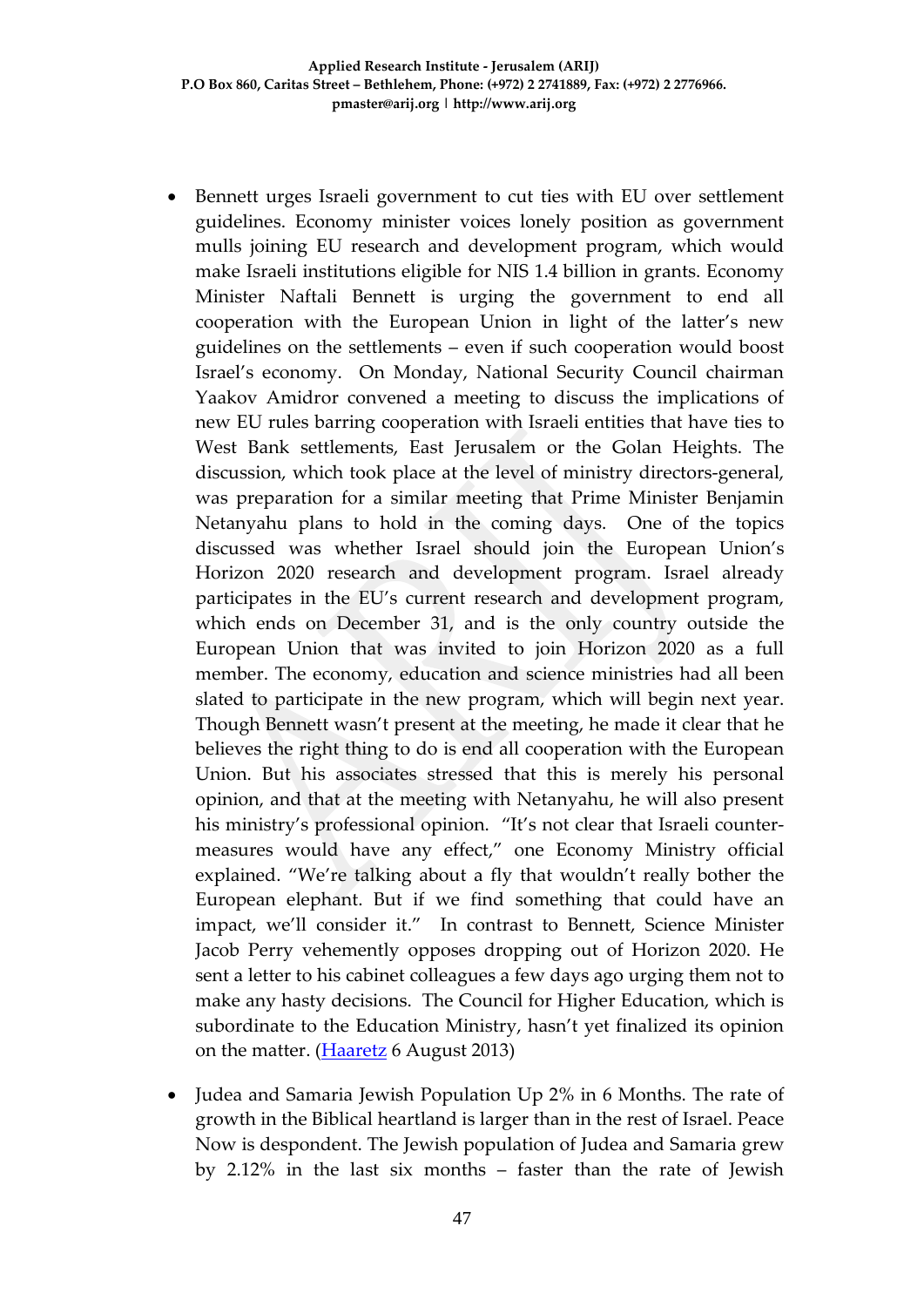population growth in the rest of Israel, which was 1.9%, reports *Israel Hayom*. The Jewish population of Judea and Samaria currently numbers 367,000. In the last six months, this number grew by 7,700, including immigrants and births. The newspaper noted that the number is particularly impressive when one takes into account the low supply of housing in Judea and Samaria, the rise in housing prices and the fact that in the last year, there have been less construction tenders issued and delays in approval of zoning plans for communities in Judea and Samaria. The population of the Etzion Bloc Regional Council grew by 4.1%, and the Samaria Regional Council grew by 3.2%. Yigal Dilmoni, Deputy Director of the Yesha Council, an unofficial federation of Judea and Samaria leaders, reacted to the numbers, telling the newspaper: "The large demand obligates the government to renew construction and issue new tenders in the settlement blocs."Peace Now chairman Yariv Oppenheimer was disappointed with the figures, saying: "At this rate, soon the two-state vision will not be realizable." Jews have lived in Judea and Samaria since Biblical times, around 3,500 years, but prior to the establishment of the State of Israel faced discrimination, persecution and often mass-murder - for example in Hevron, where despite the difficulties there was a sizable Jewish community until 1929, when local Arabs conducted a massacre of the local Jews, the remainder of whom were forced to flee their homes. Any Jews who remained in Judea and Samaria were expelled during the 1948-1949 War of Independence and did not return until the liberation in 1967. Since then, the Jewish population in Judea and Samaria has grown dramatically, but has also been the focus of a bitter political controversy that virtually defines the difference between left and right in Israeli politics. While leftists oppose the existence of Jewish communities in Judea and Samaria, nationalists support it, and "centrists" support a continued Jewish presence only in certain "blocs", while agreeing to tear down Jewish communities outside those blocs in a future peace deal. [\(Israel National News](http://www.israelnationalnews.com/News/News.aspx/170635) 6 August 2013)

• Poll: Most Israelis object to withdrawing to pre-1967 borders. More than 50% oppose peace agreement that involves withdrawal to Green Line, even with land swaps; 65.6% doubt peace deal with Palestinians can be achieved. Most Israelis would oppose any peace deal with the [Palestinians](http://www.ynetnews.com/articles/0,7340,L-4414079,00.html) that involved withdrawing to pre-1967 ceasefire lines, even if land swaps were agreed to accommodate [Jewish](http://www.ynetnews.com/home/0,7340,L-3443,00.html) settlements, a poll showed on Tuesday. The survey by the liberal Israeli Democracy Institute (IDI) showed 65.6% of those questioned did not expect to see a deal in talks between *Israel* and the Palestinians within a year. The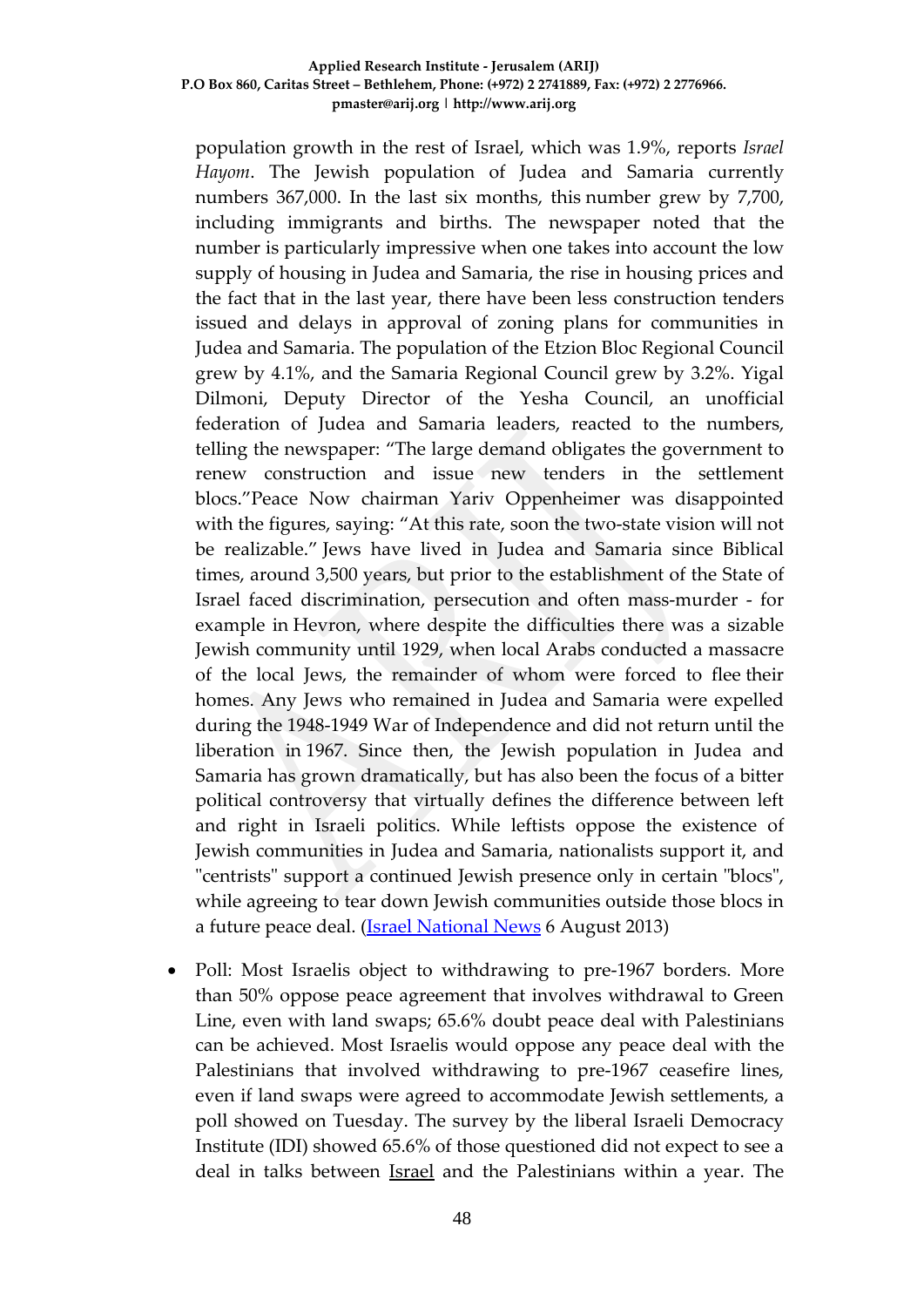talks resumed last month after a three-year hiatus. US Secretary of State [John Kerry](http://www.ynetnews.com/articles/0,7340,L-4412493,00.html) has said he hopes a peace agreement that has eluded the parties for decades can be achieved within nine months. But even if the Israeli government managed to defy skeptics and secure an accord, the poll, jointly sponsored by Tel Aviv University, suggested it would struggle to sell it to its people. Of the 602 people questioned, 55.5% said they were against Israel agreeing to the 1967 lines, even if there were land swaps which would enable some Jewish settlements in the [West](http://www.ynetnews.com/articles/0,7340,L-4414228,00.html)  [Bank](http://www.ynetnews.com/articles/0,7340,L-4414228,00.html) and East Jerusalem to remain part of Israel. Among Israel's majority Jewish population, opposition to such an agreement was 63%, while among Israeli Arabs, a minority group, only 15% objected to such a deal. The issue, which refers to the lines that existed before the [Six Day War](http://www.ynetnews.com/articles/0,7340,L-3611488,00.html) between Israel and its Arab neighbors, is considered key to sealing any deal. Some 67% of all Israelis said they would also oppose Palestinian demands for a return of even a small number of refugees who either fled or were driven away when Israel was created in 1948. They were also against compensating the refugees or their descendents financially. On one of the other issues facing negotiators, the question of whether Arab neighborhoods in [Jerusalem](http://www.ynetnews.com/articles/0,7340,L-4413161,00.html) should become part of a Palestinian state, some 50% of Israeli Jews said they were against the idea. Only 55% of Israeli Arabs were in favor, fewer than might be expected, suggesting Arab residents of east Jerusalem did not want to lose advantages of living under Israeli government control, such as health and national insurance benefits, the IDI said. After an opening round of talks in Washington a week ago, Israeli and Palestinian negotiators have agreed to meet again during the second week of August. Palestinian President [Mahmoud Abbas](http://www.ynetnews.com/articles/0,7340,L-3479383,00.html) is also facing an uphill task trying to sell the talks to his people, even within his Palestine Liberation Organization – an umbrella body that includes many leading political factions. In a statement on Tuesday, two groups – the Popular and the Democratic Fronts for the Liberation of Palestine – called for the talks to be suspended, denouncing them as "a repetition of pointless and harmful negotiations" held since the early 1990s. [\(Ynetnews](http://www.ynetnews.com/articles/0,7340,L-4414452,00.html) 7 August 2013)

• Israelis fleeing from north and south, heading for West Bank hills. Study shows steady decline in Negev and Galilee, but population hike in settlements; MK in charge of strengthening the country's 'periphery' blasts government policy. A Knesset study reveals that over the past 10 years, Israel's Jewish population has been trickling out of the northern and southern regions of the country and into the center and West Bank. According to the Knesset Research Department, in the years 2001-2010,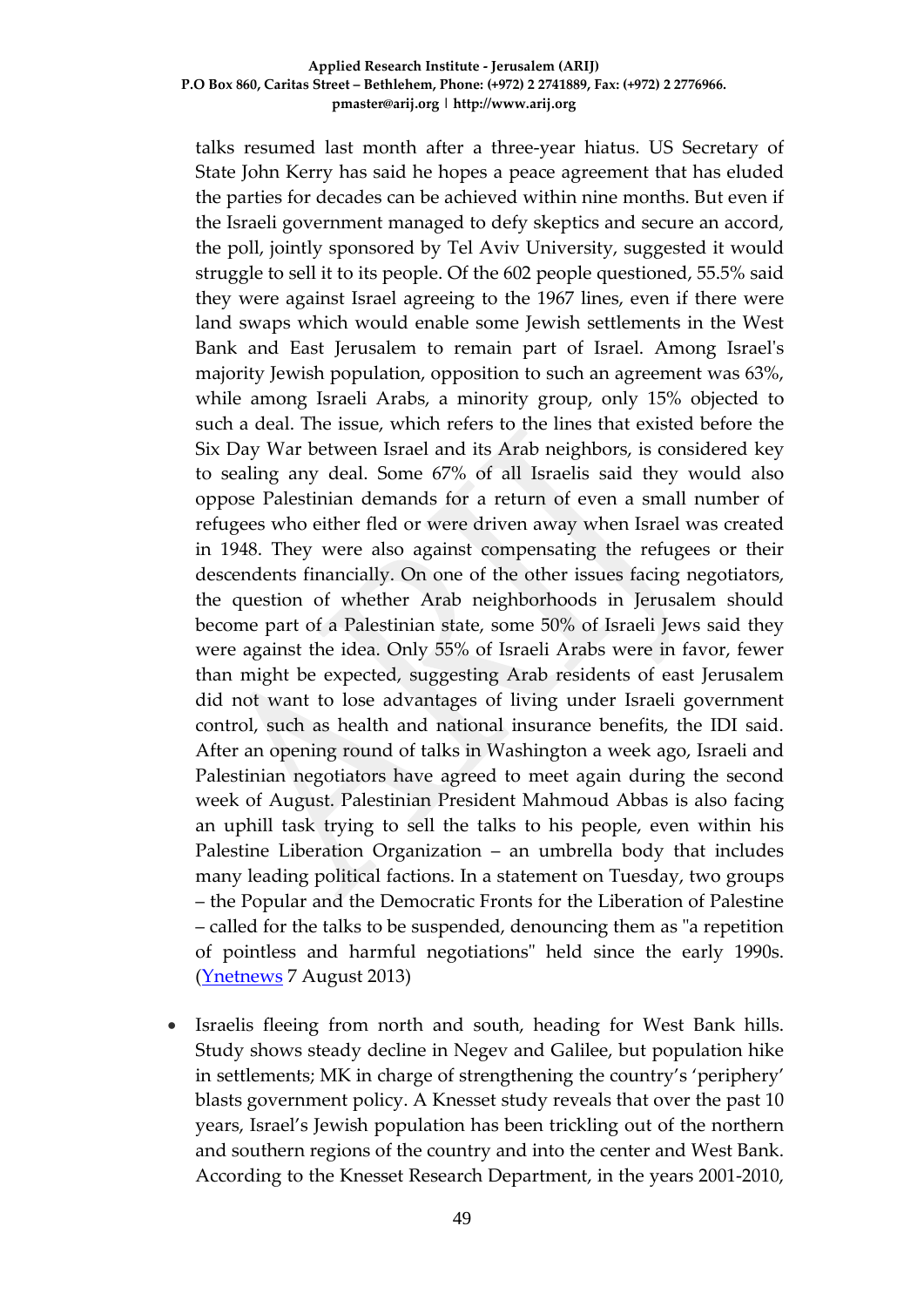30,200 residents of the country's north left the area, and 25,300 left the south, while 38,880 went to live in the West Bank. It is not clear how much of the West Bank's population rise came from people leaving the north and south. The study, based on Housing and Construction Ministry figures and submitted this week to the Knesset Finance Committee, also found a population decline in Jerusalem and Tel Aviv as Israelis increasingly move into neighboring suburbs. The figures are a blow to the country's longstanding policy of trying to promote growth in peripheral areas, though some officials charge that the goal has been abandoned, as evidenced by a state funding priorities map released this week which added several West Bank settlements. The figures in the report reflect primarily the movement of the Jewish population, according to Knesset researchers. The Arab population in the north and south is remaining in those areas, according to the Maariv daily, which first reported on the study Wednesday. "The center of the country is pulling the young people away from the periphery," noted Shlomo Buhbut, mayor of the northern town of Maalot Tarshiha. "Most of the high-tech industry is centered on Herzliya, Raanana, Kfar Saba, in the country's center." "The Israeli government has given up on the Galilee and the Negev," he charged on Wednesday. "The benefits have dried up." "I am personally an example of a person who had to leave the Galilee, my hometown Safed, for Jerusalem because of the desperate lack of employment in the north and south for many years," said MK Hilik Bar (Labor), the chair of the Knesset Caucus for Strengthening the Periphery. Bar blamed successive Israeli governments for favoring settlements over poorer periphery communities. "The right-wing governments that have ruled Israel for the past 20 years have taken funds that could have developed the Galilee and Negev and created work and housing, and invested them in places [in the West Bank and Gaza] that only heighten the conflict and threaten the two-state solution," Bar said. It was a policy, he said, "That contradicts the Zionist dream and a Jewish state of Israel." Funding for isolated settlements created a fracas in the weekly cabinet meeting on Sunday, as ministers sparred over adding several isolated settlements into the government's National Priority Areas map. [\(Time of Israel](http://www.timesofisrael.com/israelis-fleeing-from-north-and-south-heading-for-west-bank-hills/) 7 August 2013)

• Israel approves plans for hundreds of residential units in West Bank settlements. Some 550 units in the settlements of Talmon, 60 in Alon Shvut and 38 in Kokhav Yaakov have been approved, out of a total 878; discussion of some of the plans had been postponed amid renewal of negotiations with the Palestinians. The Civil Administration, Israel's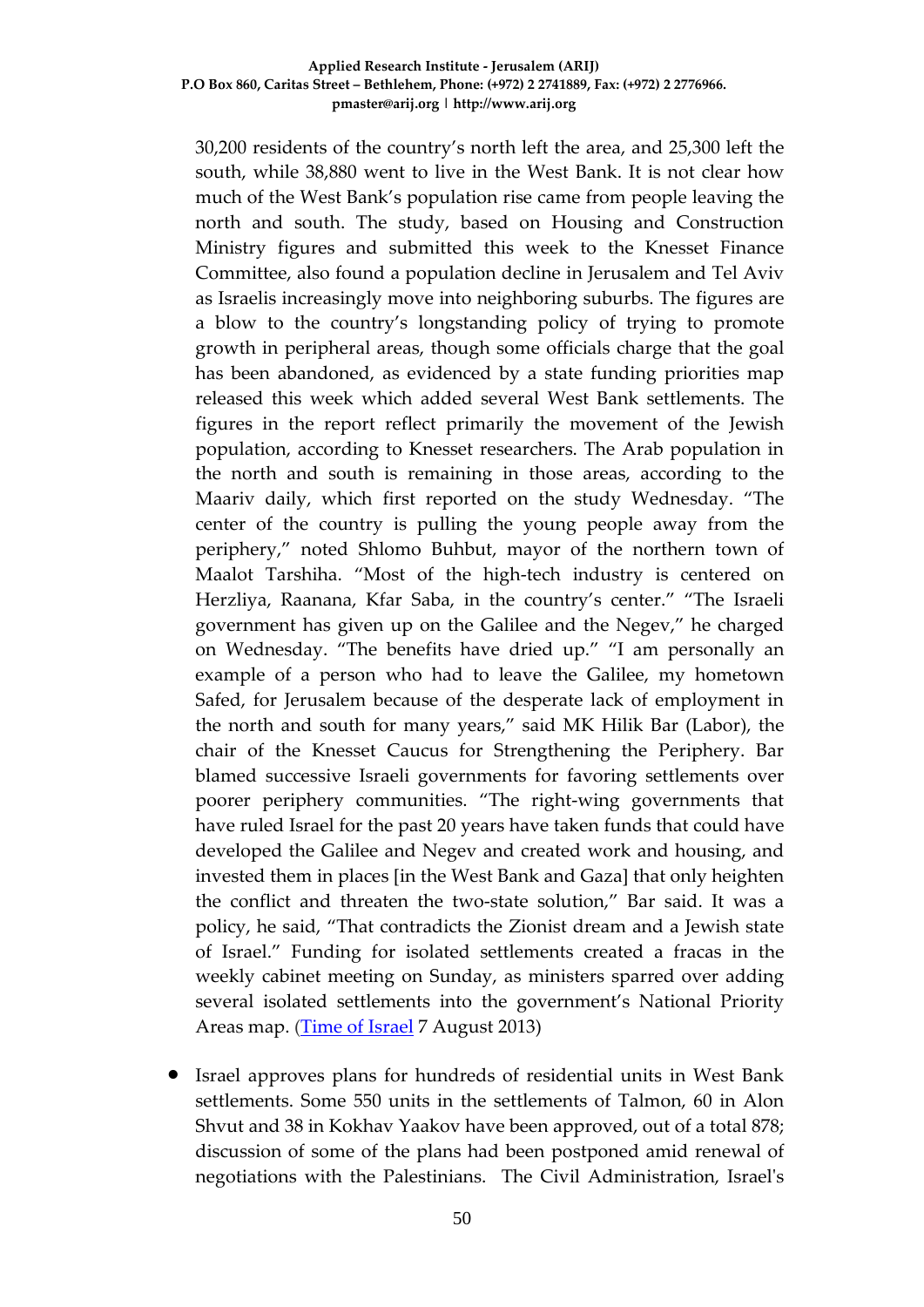highest civilian authority in the West Bank, approved construction plans on Wednesday for 878 housing units in isolated settlements across the territory. Discussion of some of the plans had initially been postponed following U.S. Secretary of State John Kerry's announcement that diplomatic negotiations with the Palestinians would resume, but was brought back to the drawing table in recent days. Several plans that had already been approved in the past by the government came up for discussion in the Civil Administration Higher Planning Council, including validations for the construction of 95 new residential units in the settlement of Shiloh, on a site in a southern neighborhood that now holds chicken coops. Validation is the final stage necessary for approval in the planning council, paving the way for the construction and sale of the unit - pending approval by the Defense Ministry. The council also gave retroactive approval for the construction of 17 residential units in another area of Shiloh, where the Amana movement has already begun to build, apparently without permits. The High Court of Justice issued an interim injunction against the continuation of construction at the site, in response to a petition. A criminal investigation was then launched by the Judea and Samaria Police central investigative unit, but the state continued to push for building permission. Following the retroactive approval, the official documents will be available for public viewing and objections. Some 559 residential units were retroactively approved in the settlement of Talmon, 304 of them in the settlement's northern neighborhood of Zayit Raanan. There are about 30 buildings in that neighborhood at present, only 10 of them legally constructed. Now, according to the plan, the northern neighborhood is scheduled to become a spacious sub-division. Another 255 units were retroactively approved in Talmon, in the Nahalei Tal neighborhood where fields currently stand. In Kokhav Yaakov a plan for 38 residential units was retroactively approved, and on Kibbutz Gilgal in the Jordan Valley another 78 units have been added to the 156 already in place. In Almog, which is near the Dead Sea, 31 units were approved, and in Alon Shvut in Gush Etzion a plan for 60 units was advanced. [\(Haaretz](http://www.haaretz.com/news/diplomacy-defense/.premium-1.540481) 8 August 2013)

• Under pressure from settlers, Israel reinstates home buyer benefits. Buyers complained of travesty of being lured into buying in the periphery with broken promises. The government rescinded its decision to repeal benefits given to residents in the periphery only hours after the settlement movement Be'emunah petitioned the High Court of Justice against this repeal. The benefits will now be given until the end of October. The government decided last May to suspend these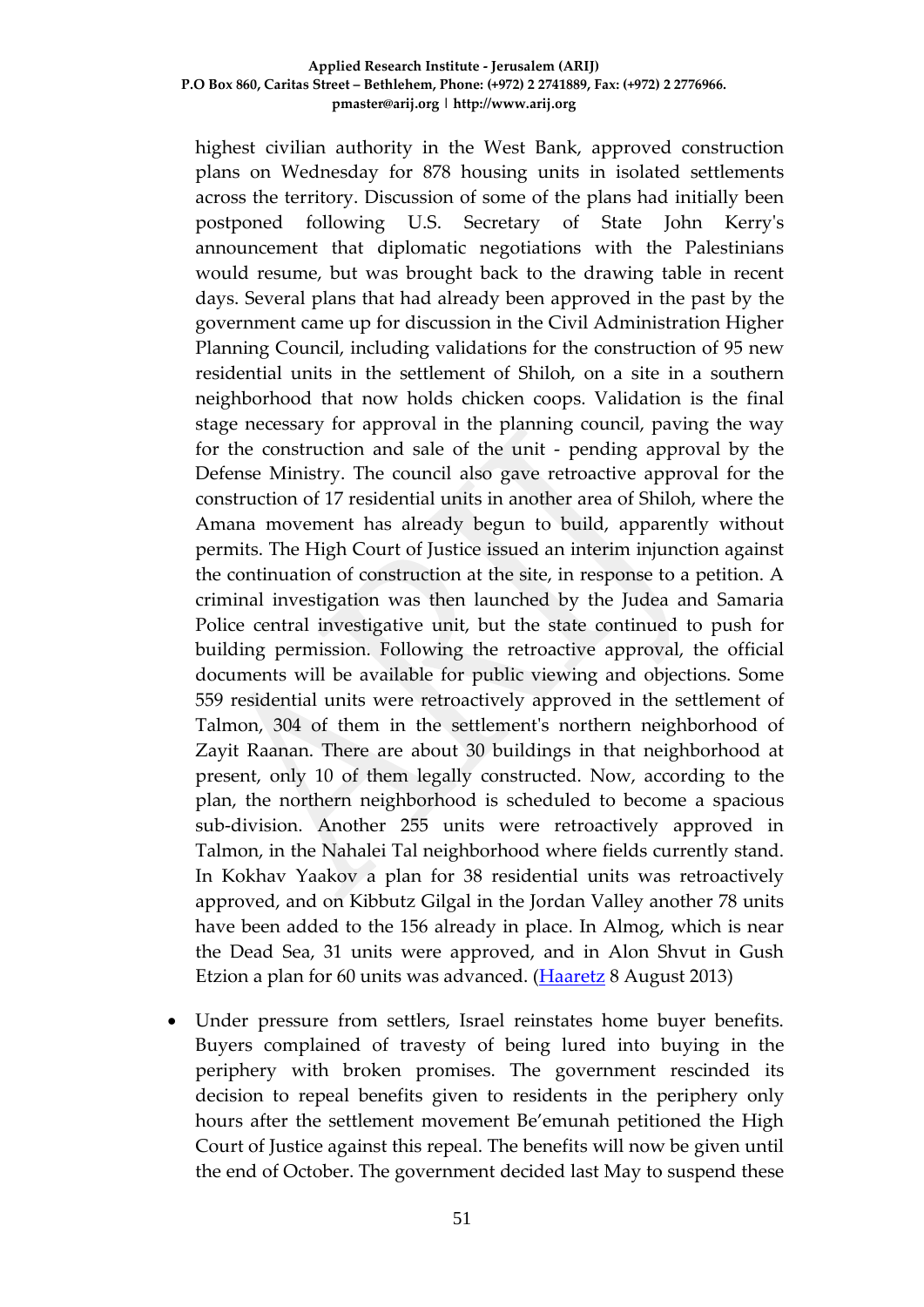benefits, amounting to as much as NIS 100,000 per purchaser, to buyers of apartments in 29 settlements located in outlying areas of the country, in an effort to balance the state budget. However, many of the affected buyers complained of an administrative travesty, considering they had purchased land based on the promised benefits. The new ultra-Orthodox city of Harish, near Hadera, was affected in particular. Buyers began formally opposing the government decision three months ago, culminating in the High Court petition on Wednesday. The petition, submitted by the law office of Jacob Weinroth, faulted the government's conduct in first taking money from buyers and then cancelling the promised benefits. In response, the Finance Minister extended the benefits to young couples purchasing their first home. The extension will be valid until October 21. This decision was reached through a meeting at the Treasury, which included representatives from the Ministry's budget division as well as the director general of the Housing Ministry, Shlomo Ben Eliyahu. Finance Ministry officials said the decision was made in order to minimize financial damage to home buyers in the periphery, who were entitled to and counted on a discount in the purchasing price. "They can now finalize the deal in a timely fashion," according to one such official. Housing and Construction Minister Uri Ariel supported the extension, saying that "collaboration between government ministries is fruitful. This is done to encourage people to move to these areas, without hurting people who have made initial payments based on these benefits." [\(Haaretz](http://www.haaretz.com/news/national/.premium-1.540539) 9 August 2013)

• Israel to start building nearly 1,200 new units in West Bank and East Jerusalem. Both the Palestinians and the Americans knew in advance that Israel would release this latest announcement about construction and it is still unclear how this will affect the peace negotiations meeting planned for Wednesday in Jerusalem. Israel's Housing Ministry announced Sunday the marketing of land for the immediate construction of nearly 1,200 new units in Jewish neighborhoods in [East](http://www.haaretz.com/misc/tags/East%20Jerusalem-1.476991)  [Jerusalem](http://www.haaretz.com/misc/tags/East%20Jerusalem-1.476991) and the [West Bank](http://www.haaretz.com/misc/tags/West%20Bank-1.477132) settlement blocs. About 793 residential units will be sold in the East Jerusalem neighborhoods beyond the Green Line, with 400 in the neighborhood of Gilo, 210 in Har Homa (Homat Shmuel), 92 in Ma'aleh Adumim and 183 in Pisgat Ze'ev. Another 394 units will be sold in West Bank settlement blocs, including 117 in Ariel, 149 in Efrat and 36 in Beitar Illit. Haaretz revealed two weeks ago that Prime Minister [Benjamin Netanyahu](http://www.haaretz.com/misc/tags/Benjamin%20Netanyahu-1.476753) had informed U.S. Secretary of State [John Kerry](http://www.haaretz.com/misc/tags/Tag/tags/John%20Kerry%20-1.507474) that in the coming months of negotiations with the Palestinians, Israel would restrict construction in the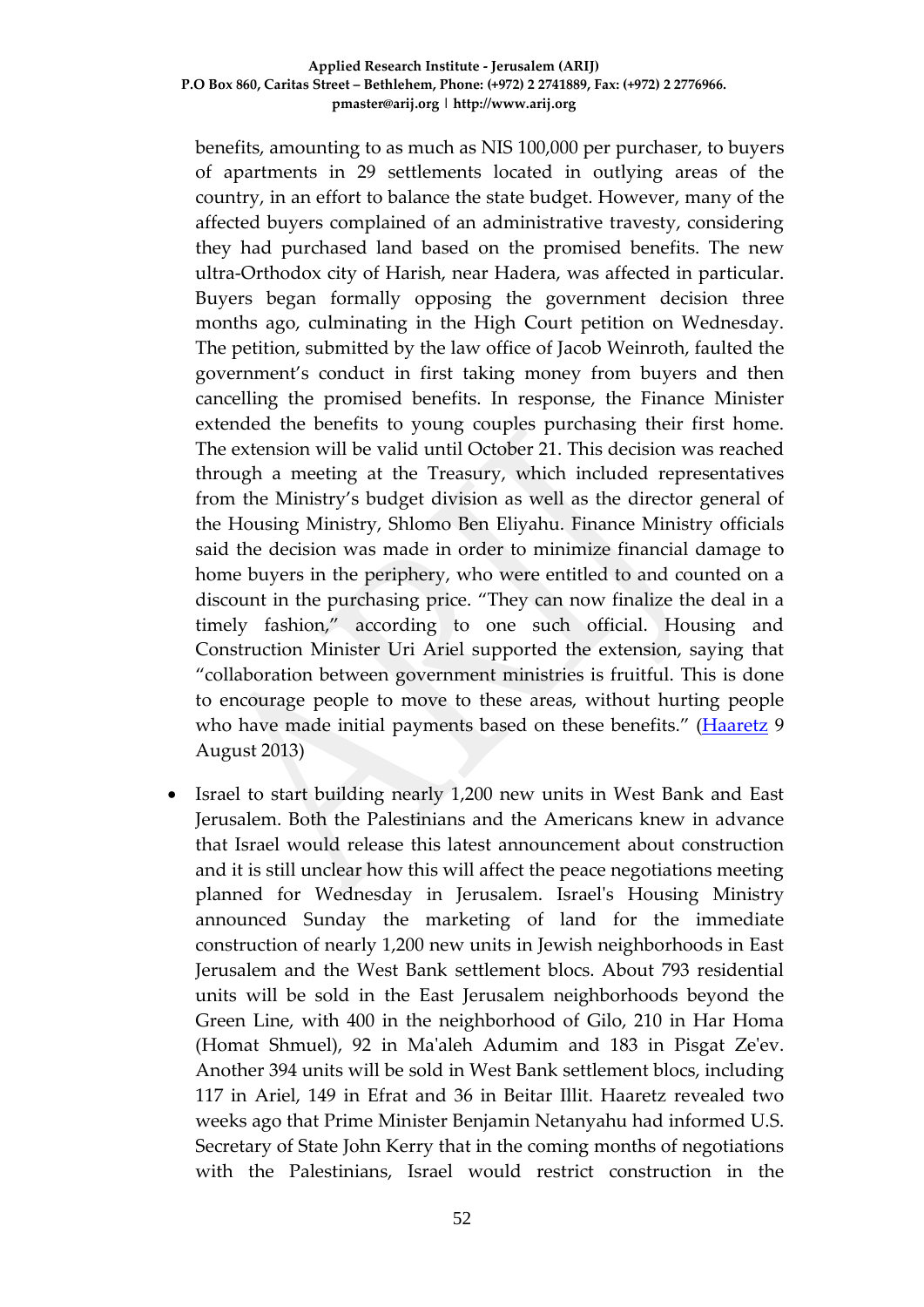settlements and limit it to 1,000 new units. Senior Israeli officials noted at the time that Israel would announce new construction parallel to the government's decision to release 104 Palestinian prisoners jailed before the Oslo Accords. The announcement regarding the units for sale comes just hours before the special ministerial committee will convene to select the names of [the first 26 Palestinian prisoners](http://www.haaretz.com/news/diplomacy-defense/.premium-1.540828) to be released in the initial stage, which is expected to occur on Tuesday. Israeli and Palestinian Authority negotiating teams will meet the next day in Jerusalem to resume peace negotiations, accompanied by special U.S. envoy Martin Indyk. Both the Palestinians and the Americans knew in advance of Israel's latest construction plans. Shortly before the plans were announced, chief Palestinian negotiator [\(Haaretz](http://www.haaretz.com/news/diplomacy-defense/.premium-1.540858) 11 August 2013)

- Ministry of Interior Affairs Hearing on Temple Mount Prayer. Director for Religious Services hopes to grant religious sovereignty to all who wish to pray on the Temple Mount. The Ministry of Interior Affairs held a hearing on Sunday regarding Jewish prayer on the Temple Mount. The most recent conflict surrounding the Temple Mount has been the ban of all non-Muslims and religious prayers at the holy site. Many Jewish [visitors protested](http://www.israelnationalnews.com/News/News.aspx/170679) against these restrictions, with hundreds of individuals attending prayers and vigils on August 7th outside of the Temple Mount, in order to demand the same privileges as Muslim visitors, who have unrestricted access to the site. Jewish visitors are subjected to severe restrictions while on the Temple Mount, including a total ban on conducting prayers or any other religious rituals, despite the site being the holiest place in Judaism. The ban on Jewish prayer has continued despite numerous court rulings that such restrictions are illegal. In response, Deputy Director of the Ministry of Religious Services, Moshe Dagan, stated: "As a regulator, the Ministry will work together with the Chief Rabbinate of Israel to avail prayer to all parties interested in worship." In another response, Ministry Director, Elhanan Glatt commented, "The Ministry of Religious Services attaches great importance to the establishment of regulations that make prayer available to all who wish to pray at designated holy sites." The director of Religious Services also noted that the Ministry is working in order to grant the Kotel HaKatan, the Small Western Wall, status as a holy site. (*Israel National News* 11 August 2013)
- Minister vows 'thousands more homes in Judea and Samaria'. Uri Ariel's remarks come at cornerstone-laying for new Jewish neighborhood in East Jerusalem. Housing Minister Uri Ariel (Habayit Hayehudi) declared on Sunday that "there are thousands of apartments ready for sale in Judea and Samaria, and they will be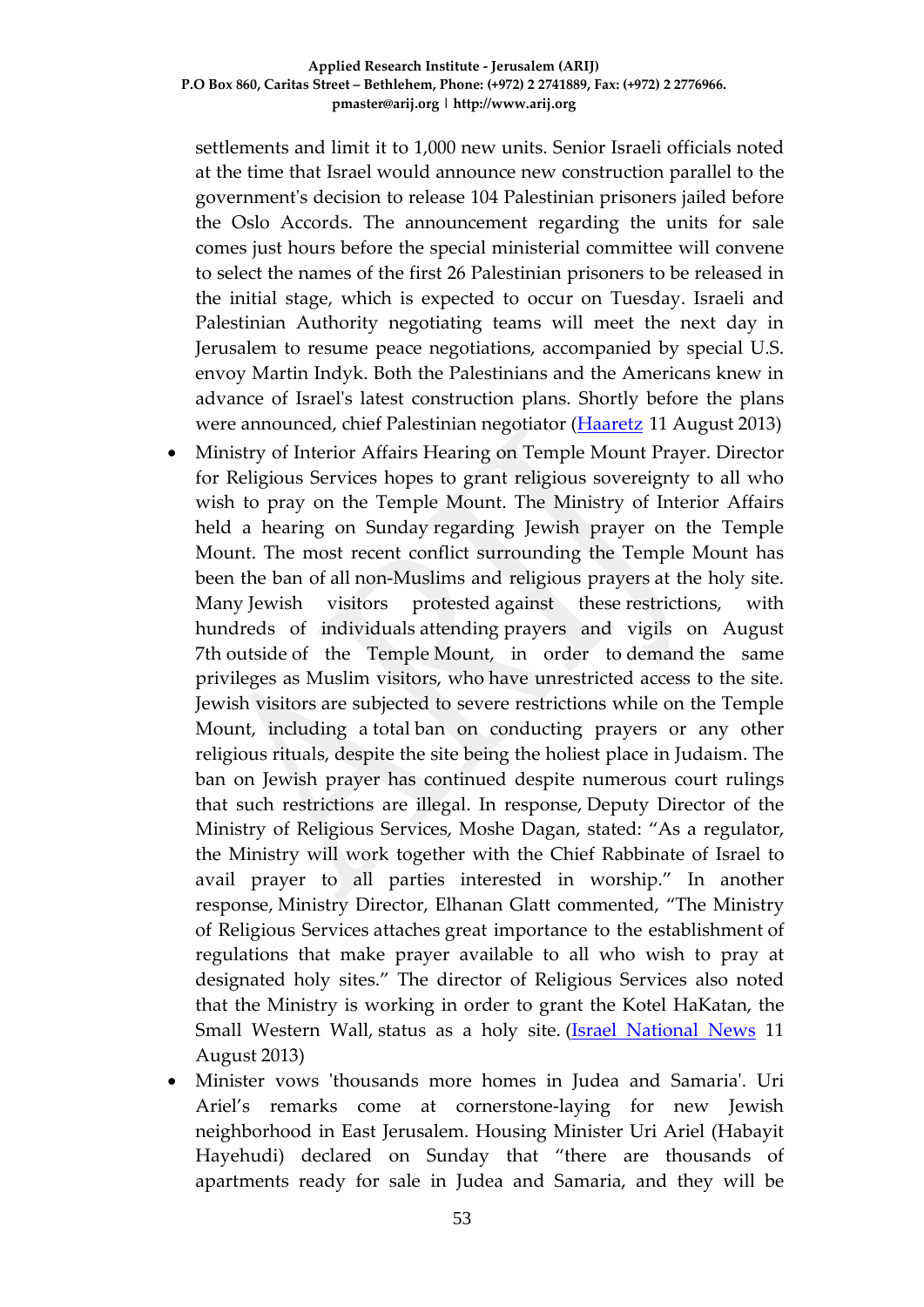marketed," adding that this was "only the beginning." Ariel spoke at a cornerstone-laying ceremony for a new Jewish neighborhood at the edge of the Palestinian village of Jabal Mukkaber in [East Jerusalem.](http://www.haaretz.com/misc/tags/Tag/Second%2525252525252525252525252525252525252525252525252525252525252525252525252525252525252525252525252525252525252525252525252520Lebanon%2525252525252525252525252525252525252525252525252525252525252525252525252525252/East%20Jerusalem-1.476991) The neighborhood, planned to include some 63 housing units, will be constructed in the area between the village and Armon Hanatziv neighborhood, closer to the Palestinian village. Bemuna company is building the neighborhood, which will be marketed to the religious-Zionist public. Company owners have recently claimed that the permits for the neighborhood were stalled due to political pressure. A week ago, the final permits were issued and the [construction is due to](http://www.haaretz.com/news/national/.premium-1.540080)  [begin](http://www.haaretz.com/news/national/.premium-1.540080) in the next few days. The ceremony took place only hours after the ministry announced that it plans to issue tenders for the construction of more than [1,000 housing units](http://www.haaretz.com/news/diplomacy-defense/.premium-1.540858) in East Jerusalem and the [West Bank.](http://www.haaretz.com/misc/tags/West%20Bank-1.477132) Also present at the ceremony were Jerusalem Mayor Nir Barkat, Knesset Finance Committee chairman Nissan Slomiansky and prominent religious Zionist Rabbi Shlomo Aviner. "With God's help we will continue building all the land of Israel and Jerusalem the capital," Ariel said. "It must be made clear that this is only the beginning. This melody can't be stopped. … Do not be too impressed by the voices in the coalition. I can tell you that every single one of the leaders of Yesh Atid support construction in Jerusalem. … We can and will market thousands of apartments in Jerusalem and there are more than 10,000 apartments ready for marketing in Judea and Samaria. You should all follow, encourage and pressure us to do so as soon as possible." Said Barkat: "I hear complaints from people who have certain hardships with construction for Jews in certain neighborhoods, but we won't discriminate against anybody, and certainly won't discriminate against Jews anywhere in Jerusalem." The mayor said the city issues building permits to all local groups, including Palestinians. Several demonstrators who arrived to protest the construction were cleared from the area of the ceremony. Among these was Deputy Mayor Yosef 'Pepe' Alalu (Meretz), who said, "I feel sorry for Barkat and Ariel, they build 63 homes and invite journalists. That shows weakness." Alalu also challenged Barkat's claim about issuing building permits to the city's Palestinians, saying Palestinians seeking to build homes are stymied by bureaucracy. [\(Haaretz](http://www.haaretz.com/news/diplomacy-defense/1.540936) 12 August 2013)

• Prime Minister Benjamin Netanyahu told visiting German Foreign Minister Guido Westerwelle on Monday that the European Union's new guidelines on Israel's settlements in the West Bank undercut the freshly resumed peace process and strengthen the Palestinian position. In a meeting at the Prime Minister's Residence in Jerusalem, where he was recovering from a recent hernia operation, Netanyahu assured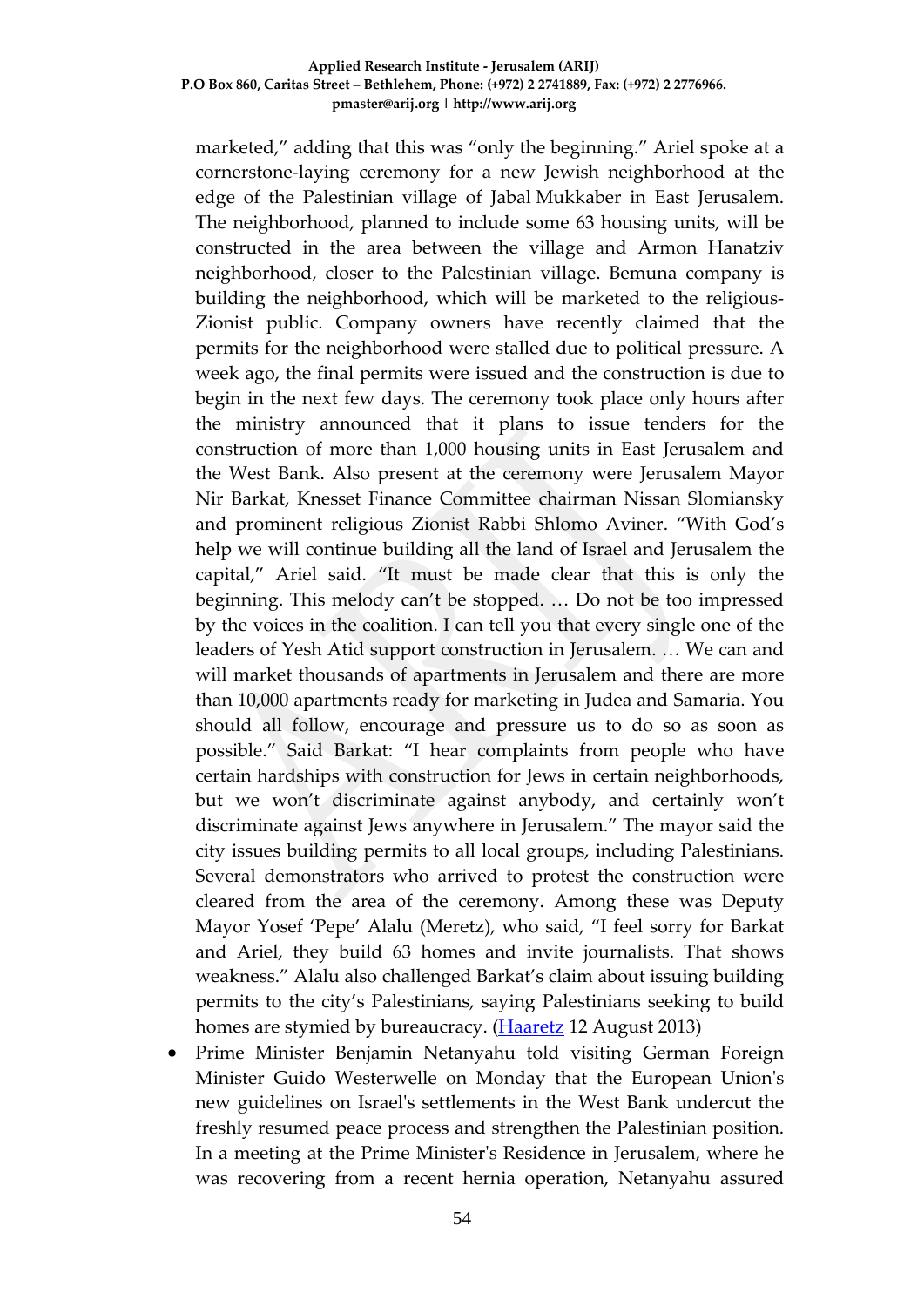Westerwelle that Israel was committed to peace and working actively toward achieving it. Nevertheless, he warned, the European Union's guidelines have prompted the Palestinians to demand impossible results. Netanyahu added that a solution to the Palestinian-Israeli conflict could be achieved only through negotiations between the two sides, and not by the dictate of any external force. The European Union released its guidelines on settlements in late July, before U.S. Secretary of State John Kerry announced that direct Israeli-Palestinian negotiations would resume for the first time in more than three years. The sides are expected to hold talks in Jerusalem on Wednesday night, a day after the prisoner release. The European Union's guidelines bar any of its agencies from funding entities connected to settlements in the West Bank and East Jerusalem and residential areas in the Golan Heights. They also require that any agreement or contract signed by an EU country with Israel include a clause stating that the settlements are not part of the State of Israel and therefore are not part of the agreement. The guidelines will go into effect on January 1, 2014. [\(Haaretz](http://www.haaretz.com/news/diplomacy-defense/.premium-1.541083) 13 August 2013)

• Construction and Housing Minister Uri Ariel (Bayit Yehudi) said on Tuesday he would be ready to put on the market 1,000 new homes in the Kochav Yaakov settlement if given the green light to do so. "We are building and we will continue to build," he said. "In the next few months, building will begin here on 200 new homes," he said during a visit to the settlement, located in the Binyamin region of the West Bank, just outside of Jerusalem. "But what makes me even happier is that there is a potential here for over 1,000 homes that can be ready within a few months, with the finalization of planning and marketing," he said. He spoke one day before the second round of direct Israeli-Palestinian negotiations, scheduled to be held Wednesday in Jerusalem. "On the eve of the talks, we have to say that thousands of homes will be built in Judea and Samaria in the next year," said Ariel. "That is clear. I am sorry we are not building more, we will try to build more," he said. In response to international pressure against Israel to stop building over the pre- 1967 lines, he said: "We won't accept dictates on where we can build, there is no area where we will refrain from building." On Wednesday, he said, he plans to visit Sde Dov in Tel Aviv, for an event that marks the release of land for thousands of new housing units. He pledged to work to solve the country's housing crisis and reduce prices by building in all parts of the country, on both sides of the pre-1967 lines. Young people in every sector of society deserve housing, he said. Ariel said he had an obligation to build not just because he was a minister or a member of the Bayit Yehudi party, "but because I am Jew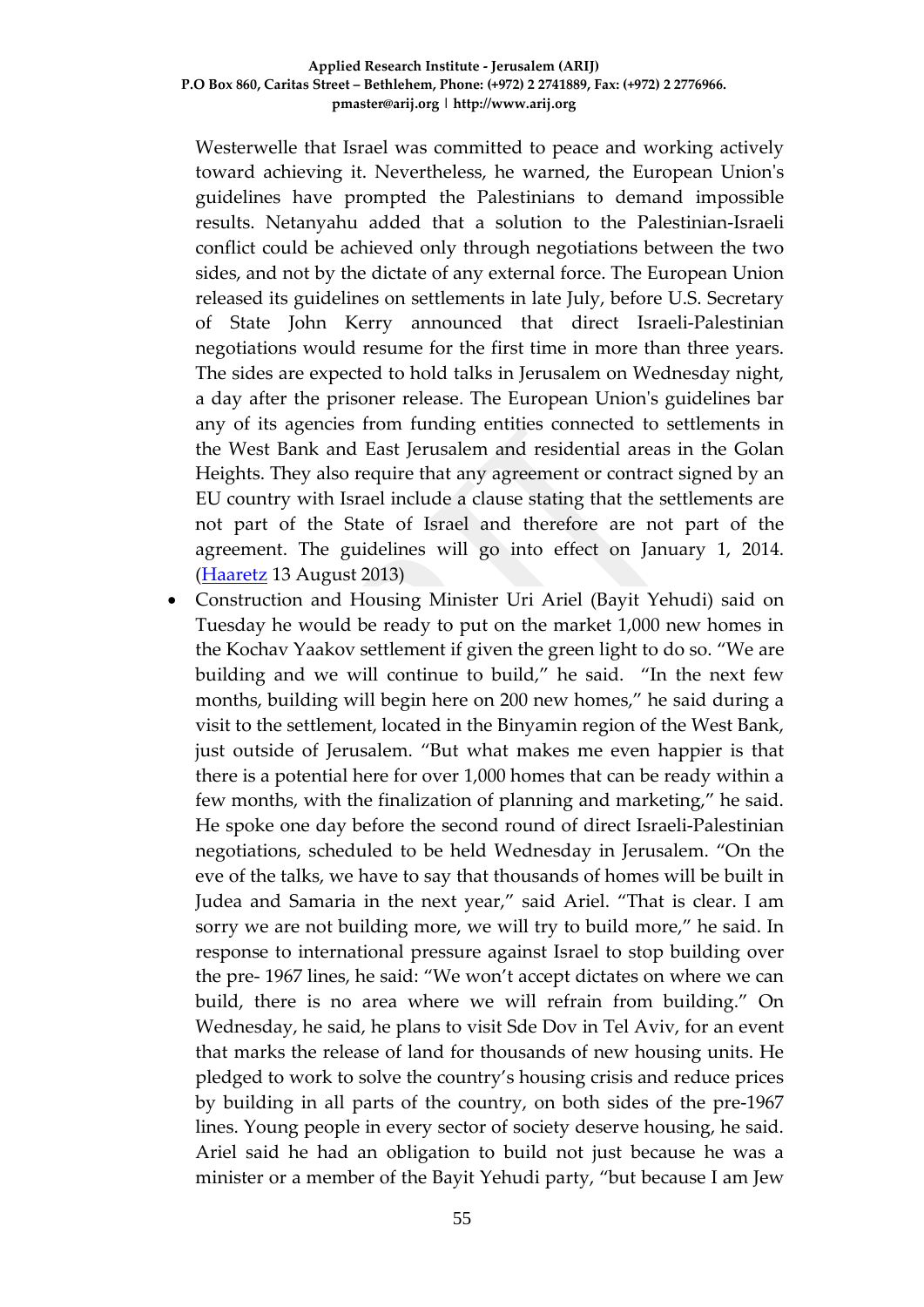in the Land of Israel." "We do not need a permit to build in the Land of Israel," he said. "We will build every place." This will also include construction in the settlements of Karnei Shomron, Ariel and Kiryat Arba. He added that when it came to building, he saw no difference between land within and without the Green Line. In response to a question from the audience about whether he supported annexing Area C of the West Bank to Israel, he said it was an option that should be considered. His visit to Kochav Yaakov followed a trip he made on Monday to Jerusalem's East Talpiot neighborhood, located over the pre-1967 lines, where he laid a cornerstone for a new 63-unit Jewish housing project. [\(JPOST](http://www.jpost.com/Diplomacy-and-Politics/Ariel-visits-Kochav-Yaakov-settlement-pledges-more-building-322935) 14 August 2013)

• Properties seized in East Jerusalem under the Absentees Property Law would not be returned to Palestinians with a security record or connection to hostile elements, under new procedures being drawn up by Attorney General Yehuda Weinstein's office that were obtained by Haaretz. Moreover, such properties would only be returned to Palestinian owners after taking into account "the influence releasing the property would have given its location in the fabric of Jerusalem's neighborhoods," the proposed guidelines state. This would make it difficult for a Palestinian to get back his property if Jews had moved into the adjacent areas. These guidelines are a follow-up to a response Weinstein gave the Supreme Court two months ago, in which he stated that the Absentees Property Law could be used to seize properties in East Jerusalem. Under the Absentees Property Law – 1950, any person who lived in a hostile country, or in the area of "Eretz Yisrael" that was not under the State of Israel's control, and owned property within the State of Israel, is considered an absentee owner and his property can be transferred to the Custodian of Absentee Property. The primary purpose of this law was to enable use of lands belonging to Arabs who fled during the War of Independence. After the Six-Day War, which extended the municipal boundaries of Jerusalem into what had been the West Bank, Palestinians with assets in Jerusalem suddenly found themselves considered "absentee" owners, even though they hadn't gone anywhere. For example, the Ayad family of Abu Dis owned the Cliff Hotel, only 200 meters from their home. However, the municipal boundary of Jerusalem now runs right between their home and the hotel. As a result, in 2003 the Custodian declared it absentee property and confiscated the hotel for the state. Over the years, the issue of whether the law could be applied in East Jerusalem has gone both ways. As attorneys-general, both Meir Shamgar in 1968 and Menachem Mazuz in 2005 ruled that the law cannot be applied in East Jerusalem.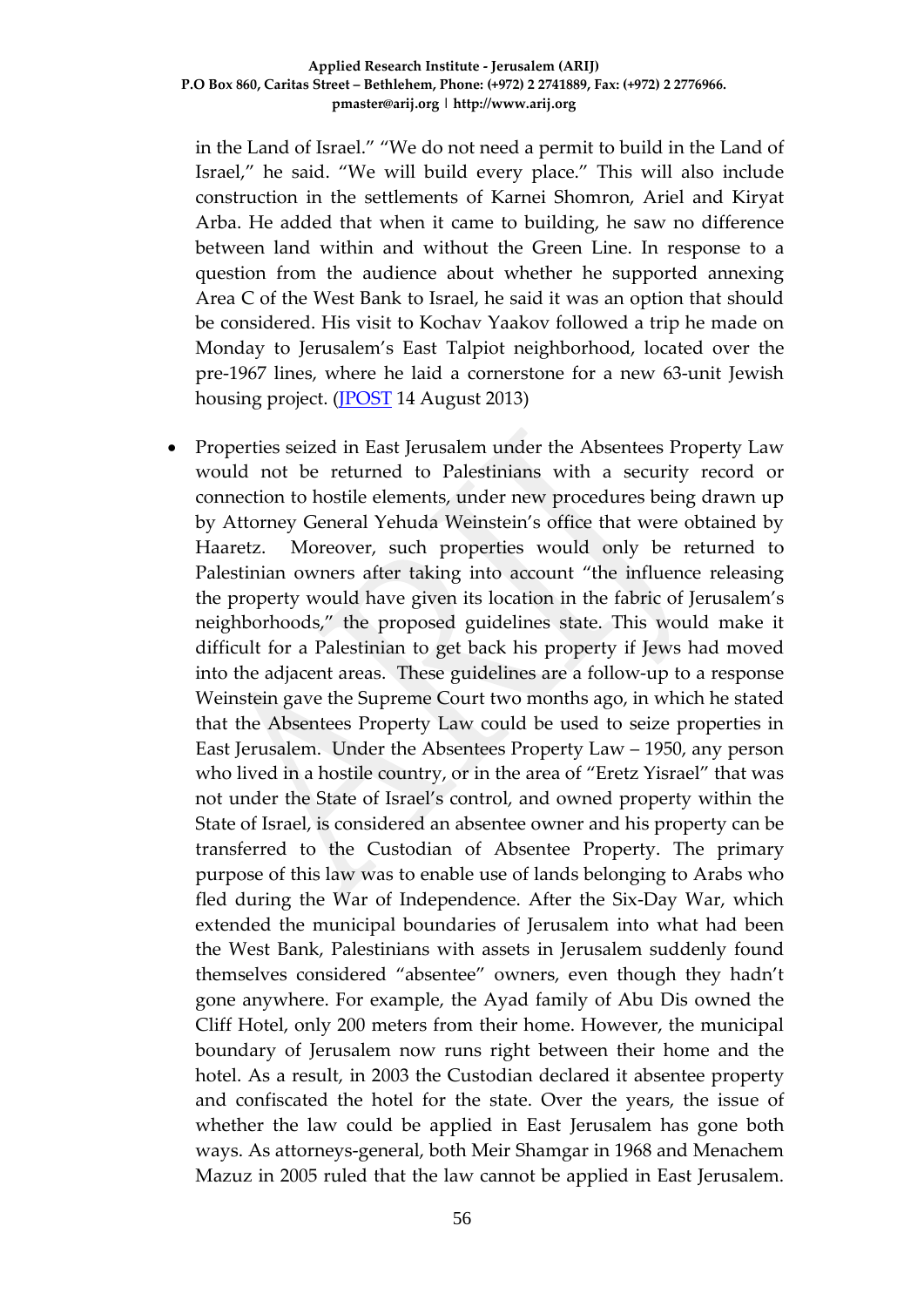But between 1977-1992, when the Likud was in power, many properties were seized from their owners under the law. If these new guidelines are approved by the court, observers say, the government could apply the law in Jerusalem as forcefully as it was during the 1980s. The new guidelines, being prepared for a Supreme Court hearing scheduled for next month, sets the criteria for returning East Jerusalem property to its "absentee" Palestinian owners after it had been transferred to the Custodian of Absentee Property. A decision on returning the property would be made by a special committee headed by Ehud Prawer, the Prime Minister's Office official who heads the committee that formulated the plan to regulate Bedouin lands in the Negev. Lawyers involved with the issue say that the Absentees Property Law was never meant to punish people for security offenses. "As far as I know security issues were never a criteria under the Absentees Property Law," said attorney Sami Ershied, who submitted one of the appeals the court is hearing. "I don't think there's a person on the West Bank who doesn't have a connection to a hostile element, or that there's a single family without a security prisoner or a wanted person." The criteria are vaguely worded in a way that gives the authorities wide leeway to refuse to return a property. For example, the special committee must take into account "whether the property is required for public needs… including possible needs that have not yet been crystallized." This contrasts with a regular expropriation procedure, in which owners are compensated when their property is taken for public needs. Another questionable criterion is the one that requires the committee to take the "fabric of the neighborhood" into account when deciding whether to seize or return a property. In many cases, properties in East Jerusalem taken by the Custodian were given to Jewish groups that settled families in them. This makes it doubtful that a seized building adjacent to a Jewish enclave will ever be returned. Danny Zeidman, who researches Israeli policies in East Jerusalem, says this criterion will allow Jewish settlement nuclei in Arab neighborhoods to grow. "The legal system is telling residents of East Jerusalem, 'As far as your rights are concerned, you are a tolerated minority, and your rights hang in the balance. You are always suspect and your presence, your property rights, and your ability to express yourself are not assumed, but are a handout we give you.'" The Justice Ministry said in response: "The attorney general was asked to consider the issue and his decision will be brought before the court on the date set." [\(Haaretz](http://www.haaretz.com/news/national/.premium-1.541336) 14 August 2013)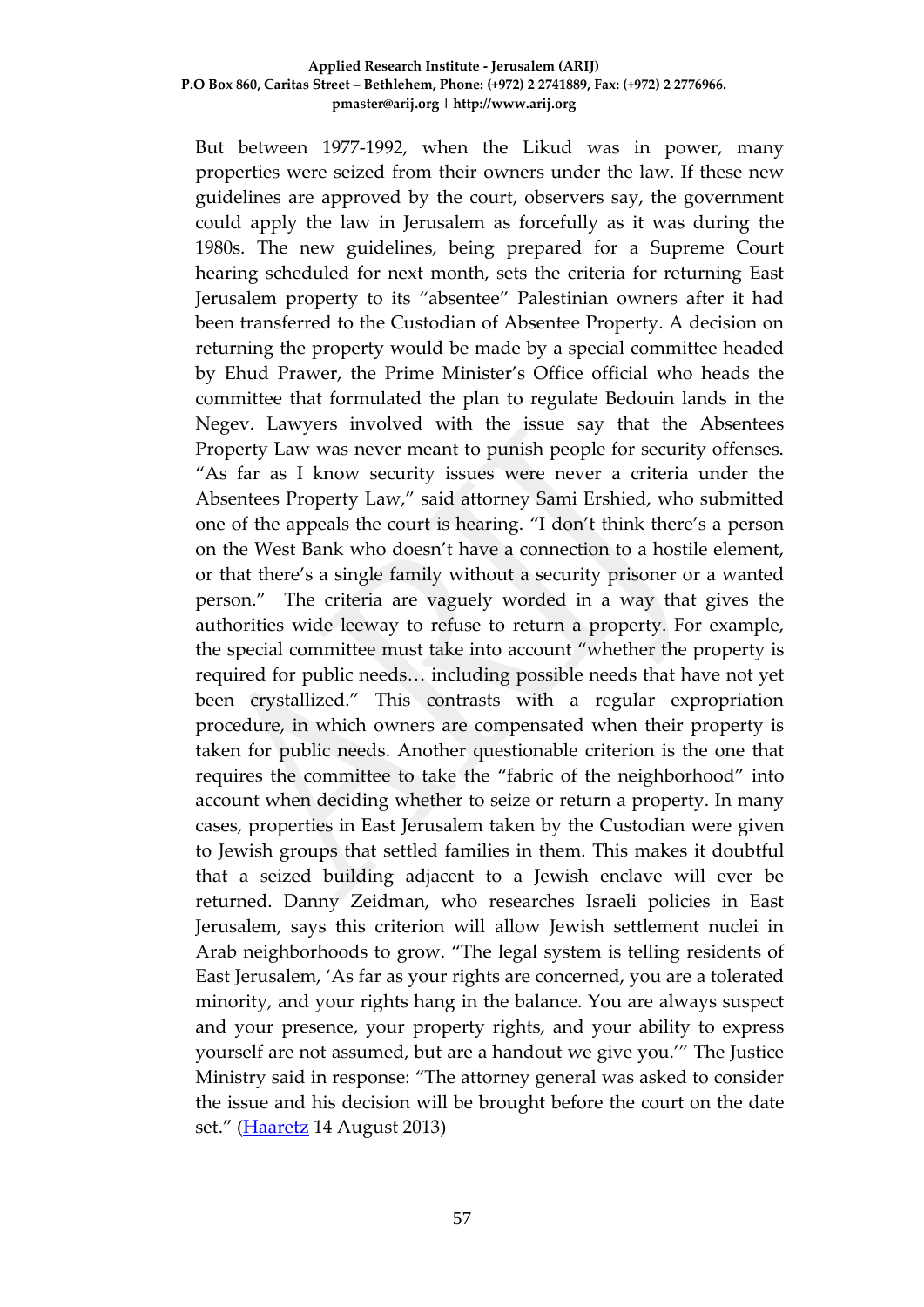- Netanyahu adviser: Evacuating settlements is a fantasy. The former cabinet secretary and long-time aide to the prime minister say the solution to the Israeli-Palestinian conflict can only be found through 'trial and error.' Zvi Hauser, one of Prime Minister Benjamin Netanyahu's closest and most trusted advisers, has told Haaretz that forcing 150,000 settlers to leave their homes in the West Bank is "a fantasy" and has warned that any government that agrees to do so risks polarizing Israeli society. In an expansive and exclusive interview, Hauser – whose four-year stint as cabinet secretary ended in May – said that the Jewish people's "connection to Judea and Samaria does not resemble the French ties to Algeria or the British ties to the Falkland Islands. We are talking about the formative territory of the Jewish people and of Jewish civilization, from which the State of Israel arose … The time has come to understand that there will not be mass evacuation of settlers here, nor need there be," he added. And in the same week that the third Netanyahu government entered into renewed peace talks with the Palestinian Authority, Hauser said he believes that a solution to the conflict can only be found "within a framework of trial and error." "The situation, which is changing radically, necessitates long-term reversible interim agreements, which will oblige us to make wrenching decisions only if and when they prove themselves," he said. Hauser also has some implied criticism of the current American push for a final-status solution between Israel and the Palestinians, saying that it is "impossible to achieve a final-status agreement." On the issue of Iran, which Netanyahu sees as the main threat to the future and security of Israel, Hauser is slightly less alarmist than his former boss, but says that a nuclear-armed Islamic Republic would "put an end to any prospect of peace in the Middle East. With the revolving nuclear sword of Iran hovering above, no moderate Arab who is considering a compromise with us will go ahead." While Hauser has some critical words for Netanyahu, he still believes that the prime minister has handled the challenges of leadership with aplomb. Netanyahu "coped responsibly with a global economic crisis and with regional changes unprecedented for 100 years," he says. "The result was security stability, economic stability and political stability as well." [\(Haaretz](http://www.haaretz.com/news/national/.premium-1.541830) 16 August 2013)
- Likelihood of Kedem Compound Plan Being Deposited for Public Review in Coming Weeks. On August 12, handlings of the prerequisite conditions for deposit of the Kedem Compound plan were completed at the District Planning and Building Committee. The action constitutes a formal step signifying that all necessary documents have been prepared according to the planning regulations and that the conditions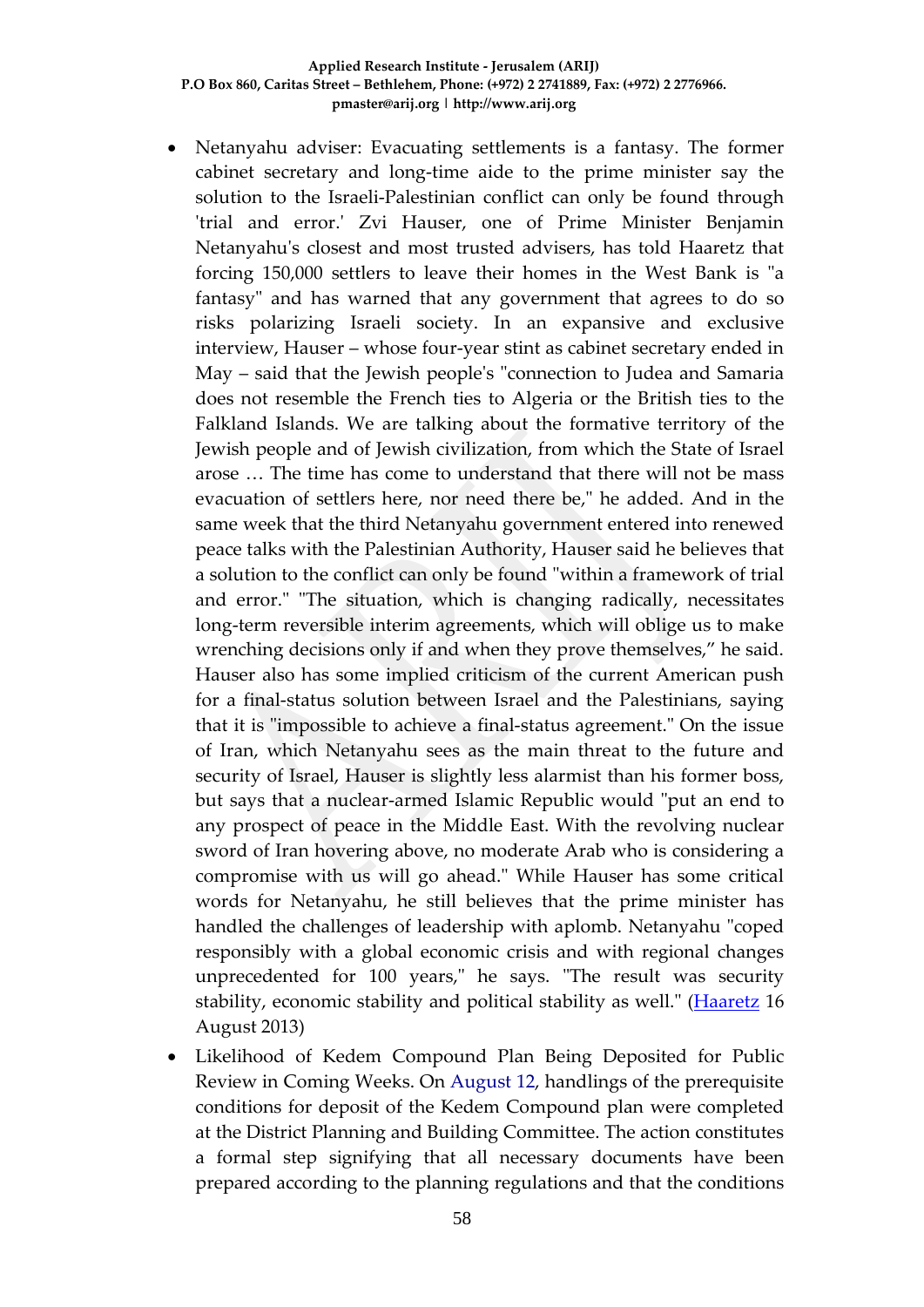the District Committee had set for deposit of the plan have now been fulfilled. This development signals that within 1-4 weeks, the plan is likely to be formally deposited for public review, which then sets off the 60 day period in which objections to the plan can be submitted before the decision on final approval of the plan is made. Recently, Ir Amim reported that on July 15th the District Committee agreed to modify the plan in order to include commercial areas. Now, less than a month later, and despite the recent commencement of peace negotiations, the plan has quickly been prepared for deposit. There is a limited period of time to act to halt the plan from being deposited. In the weeks since Secretary Kerry's announcement of the resumption of negotiations between Israel and the Palestinian Authority, Israel has announced the advancement of building plans and tenders for thousands of housing units beyond the Green Line. In East Jerusalem, the numbers amount to 1,744 housing units that have been promoted. The Kedem Compound is a key component of the Elad settler group's plan to consolidate Jewish control of areas surrounding the Old City. The compound's sensitive location in the Palestinian neighborhood of Silwan, next to the Old City and just meters from the Temple Mount/Haram al-Sharif, will make deposit of the plan at this specific time a highly provocative act with the potential for extremely destructive impacts on the talks. (Ir-Amim 16 August 2013)

• 'West Bank military courts systematically deny Palestinians the right to a fair trial'. Military prosecution fails to meet legal requirements under Geneva Convention, says Col. Netanel Benishu, president of the military courts in the territories. The president of the military courts in the territories, Col. Netanel Benishu, has determined that the military prosecution does not meet its legal requirements to provide Palestinian defendants with the evidence against them in a "system-wide and systematic" way. This damages their right to a fair trial, said Benishu. Benishu, the new president of the military courts, heard the case of three Palestinians charged with attempted murder. They allegedly threw rocks at an Israeli car near the village of Hussan during Operation Pillar of Defense in November 2012, and as a result seriously injured Ziona Kala. The indictment against the three was filed in December 2012, but in May it turned out that part of the investigative material in the case, such as films, were not given to the defense. Also, only in May did the military prosecutor notify the defense that confidential evidence in the case would not be given to them. The defendants' lawyer appealed the decision to place the evidence under a secrecy order, claiming the late date it was done harmed the defense.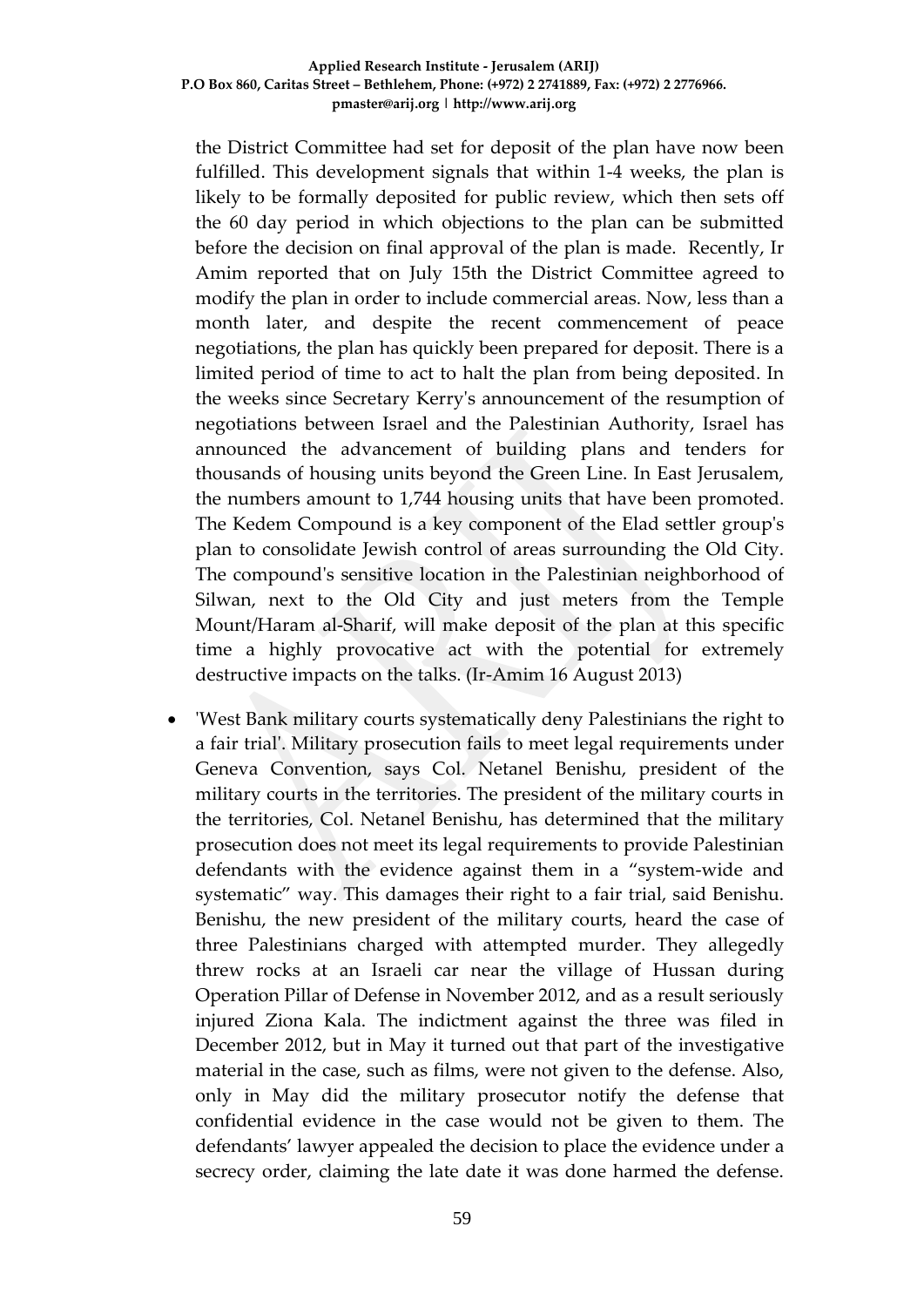"There is great justice in the claim on the delay in invoking secrecy," wrote the judge. He said the prosecution violated its duties to the defendants time after time. The failure was not just a one-time occurrence, but a systemic failure on the part of the entire military judicial system. He ordered the military prosecution to immediately formulate clear rules to provide a solution to meeting these commitments. Benishu also ruled that the prosecution's actions violated Section 72 of the Geneva Convention, which deals with the rights of citizens to a fair trial in times of hostilities. But in the end Benishu denied the petition in all involved with the confidential material, and wrote in his decision that exposing the material would harm vital interests. Nonetheless, he ordered the prosecution to deliver the film from a security camera located near the event to the defense. This film was not included in the secret material. The IDF Spokesman's Office said the military prosecution is studying the judge's decision and will hold a discussion with the relevant bodies to examine the significance of the ruling. [\(Haaretz](http://www.haaretz.com/news/diplomacy-defense/.premium-1.541727) 16 August 2013)

• Bibi to Ban: Settlement is not the main issue. Prime minister says root of Israeli-Palestinian conflict is refusal to recognize Israel as Jewish state. Prime Minister [Benjamin Netanyahu](http://www.ynetnews.com/articles/0,7340,L-4187902,00.html) said in a meeting with UN chief [Ban Ki-moon,](http://www.ynetnews.com/articles/0,7340,L-4351107,00.html) who is visiting Israel, that the root of the Israeli-Palestinian conflict is the refusal to recognize the Jewish state "on any border" and has nothing to do with Israel's settlement enterprise. [Netanyahu](http://www.ynetnews.com/articles/0,7340,L-4417872,00.html) said he was looking forward to discussing regional issues with Ban, foremost [Iran'](http://www.ynetnews.com/articles/0,7340,L-3284752,00.html)s attempts at obtaining a nuclear weapon and the [Syrian](http://www.ynetnews.com/articles/0,7340,L-3284752,00.html) civil war. The prime minister said it was important to discuss "the real issues" and not those that usually get more attention such as the Israeli-Palestinian conflict. He remarked that until recently the Israeli[-Palestinian](http://www.ynetnews.com/articles/0,7340,L-4418593,00.html) conflict was commonly cited as the root of instability in the Middle East but that this was no longer applicable in the wake of unrest in the Arab and Muslim world. Addressing the Palestinian issue, the prime minister said that the conflict began before even one settlement was established. He noted that attacks against [Israel](http://www.ynetnews.com/articles/0,7340,L-3284752,00.html) continued despite the [Gaza pullout](http://www.ynetnews.com/home/0,7340,L-3491,00.html) and that this was because of a fundamental rejection of the Jewish state. He stressed that construction in areas such as [Gilo](http://www.ynetnews.com/articles/0,7340,L-4416280,00.html) or in settlement blocs, which he said everyone including the Palestinians knows would stay under Israeli sovereignty in a future agreement, should not be the main issue of discussion. The main issue should be how to achieve a demilitarized Palestinian state that will recognize the one and only Jewish state, according to Netanyahu. Earlier on Friday, [Ban met](http://www.ynetnews.com/articles/0,7340,L-4418628,00.html) with President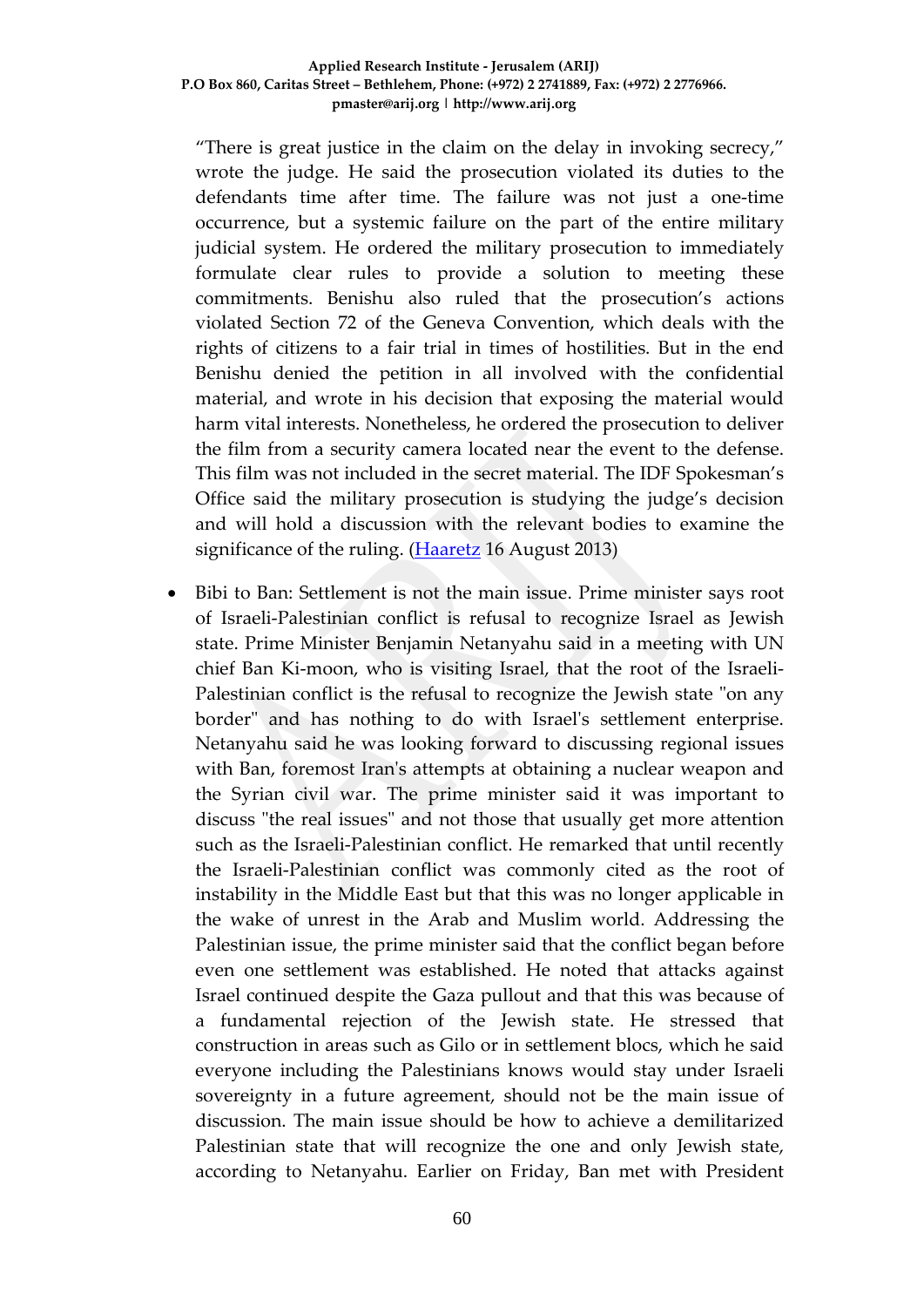[Shimon Peres](http://www.ynetnews.com/articles/0,7340,L-3479700,00.html) and stated that negotiations were the best way to move towards a two-state solution. He said this was a critical moment for Israel. [\(Ynetnews](http://www.ynetnews.com/articles/0,7340,L-4418684,00.html) 16 August 2013)

• Attorney general without justice. Weinstein is promoting 'jurisprudence without justice' that violates the rights of Palestinians in the service of Jewish settlements. With disappointing disregard for his role as protector of the rule of law, Attorney General Yehuda Weinstein has approved using the Absentee Property Law in East Jerusalem – a decision that enables the expropriation of property in the city from Palestinian residents of the territories. Applying the Absentee Property Law to East Jerusalem is part of an effort to Judaize Palestinian neighborhoods and creates an artificial separation between the West Bank and Jerusalem, and especially between them and the Palestinians who live in these areas. This effort has found expression in other ways as well, first and foremost the separation barrier. The law, which was problematic from the start, was applied after the War of Independence with the goal of enabling the state to appropriate the property of Palestinians who were living outside the state's borders, mainly in refugee camps, without any possibility of entering Israel. The attempt to apply it again following the Six-Day War, after some of the territory conquered in that war was annexed to Jerusalem, took place under completely different circumstances. The owners of these assets became "absentees" despite the fact that they never left their place of residence, and even though they lived outside the annexed territory, they still had access to their property. The attorney general at that time, Meir Shamgar, therefore ordered that the law not be exercised, on the grounds that applying it under these new circumstances would constitute unjustified eviction and violation of property rights. In a 2006 ruling, Judge Boaz Okon termed the attempt to apply this law "a legal trick not backed by any reality" and "a type of jurisprudence without justice." Supreme Court President Asher Grunis once asked why the law shouldn't also be applied to property inside Israel owned by settlers, since they too live outside the state's borders. Former Attorney General Menachem Mazuz also ordered that the law not be exercised. In addition, applying this law in territory that Israel annexed unilaterally after seizing it during wartime would violate international law, despite the fact that Israel has applied its laws to East Jerusalem. In contrast to his predecessor, who was scrupulous about upholding the rule of law, human rights and the public interest, Weinstein is promoting "jurisprudence without justice" that violates the rights of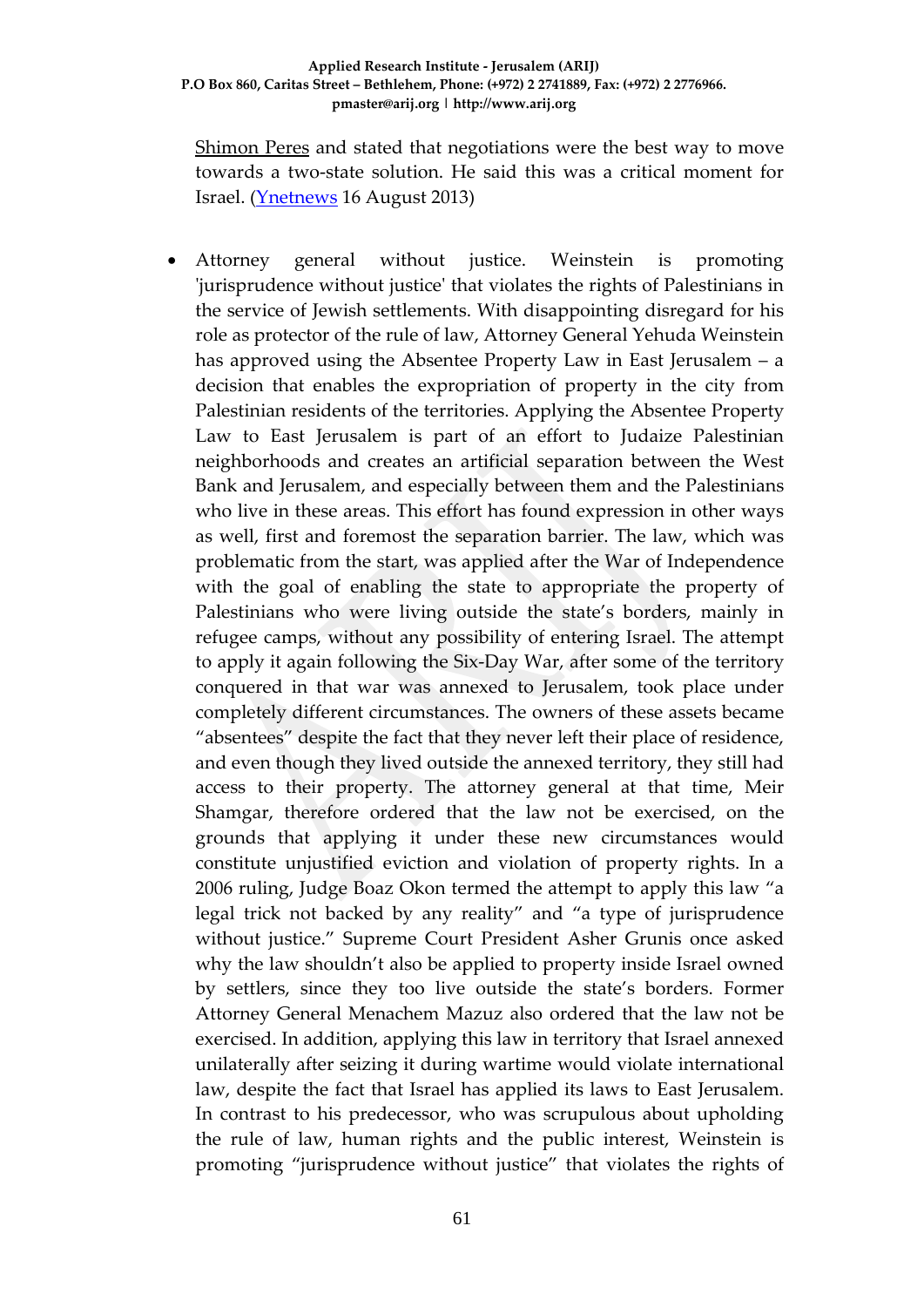Palestinians in the service of Jewish settlements in East Jerusalem that have taken over the property of these present "absentees." He would do better to shelve this procedure, follow in the footsteps of his predecessor and refuse to apply the law. (**Haaretz** 16 August 2013)

- At the end of June 2013, some 4,827 Palestinian security detainees and prisoners were held in Israeli prisons, 409 of them from the Gaza Strip. An additional 1,267 Palestinians were held in Israel Prison Service facilities for being in Israel illegally, 24 of them from the Gaza Strip. The IPS considers these Palestinians – both detainees and prisoners – criminal offenders. A few dozen other are held in IDF facilities for short periods of time. [\(B'Tselem](http://www.btselem.org/printpdf/42967) 17 August 2013)
- World Zionist Organization funneled NIS 400,000 into infrastructure work at illegal West Bank outpost. Organization's settlement division denies it carries out illegal construction. The World Zionist Organization's Settlement Division has financed NIS 400,000 worth of infrastructure work in the West Bank outpost of Negohot, even though the work was carried out without building permits. Negohot, located in the western Hebron Hills, was built on the ruins of an army outpost in 1998. Over the years, the Housing Ministry built permanent houses there, and another outpost, called Mitzpeh Lachish, was set up nearby. Together, these two outposts are home to some 50 families. But neither has ever had an approved master plan, and therefore, there is no way to issue legal building permits. Over the past two years, however, extensive infrastructure work has been done in Negohot, including construction of sidewalks and supporting walls, and upgrades of the water and sewage systems. Documents obtained by Haaretz show that the work was carried out by the Mount Hebron Regional Council, but some of the funding came from the WZO's Settlement Division. The Settlement Division functions as the state's agent for building new communities and strengthening existing ones, both inside Israel and in the West Bank. Its budget comes from the state, and as Haaretz has previously reported, this budget grows every year. In 2012, it was originally supposed to be NIS 60 million, but had risen to NIS 272 million by the end of the year. A report on unauthorized West Bank outposts that the state commissioned from attorney Talia Sasson in 2005 found serious flaws in the Settlement Division's conduct. Inter alia, it found that the division regularly funded illegal construction in many locales. In response to Sasson's report, then-Attorney General Menachem Mazuz issued orders barring the use of public funds for illegal construction. Those orders applied to all public bodies and explicitly defined legal construction as construction carried out in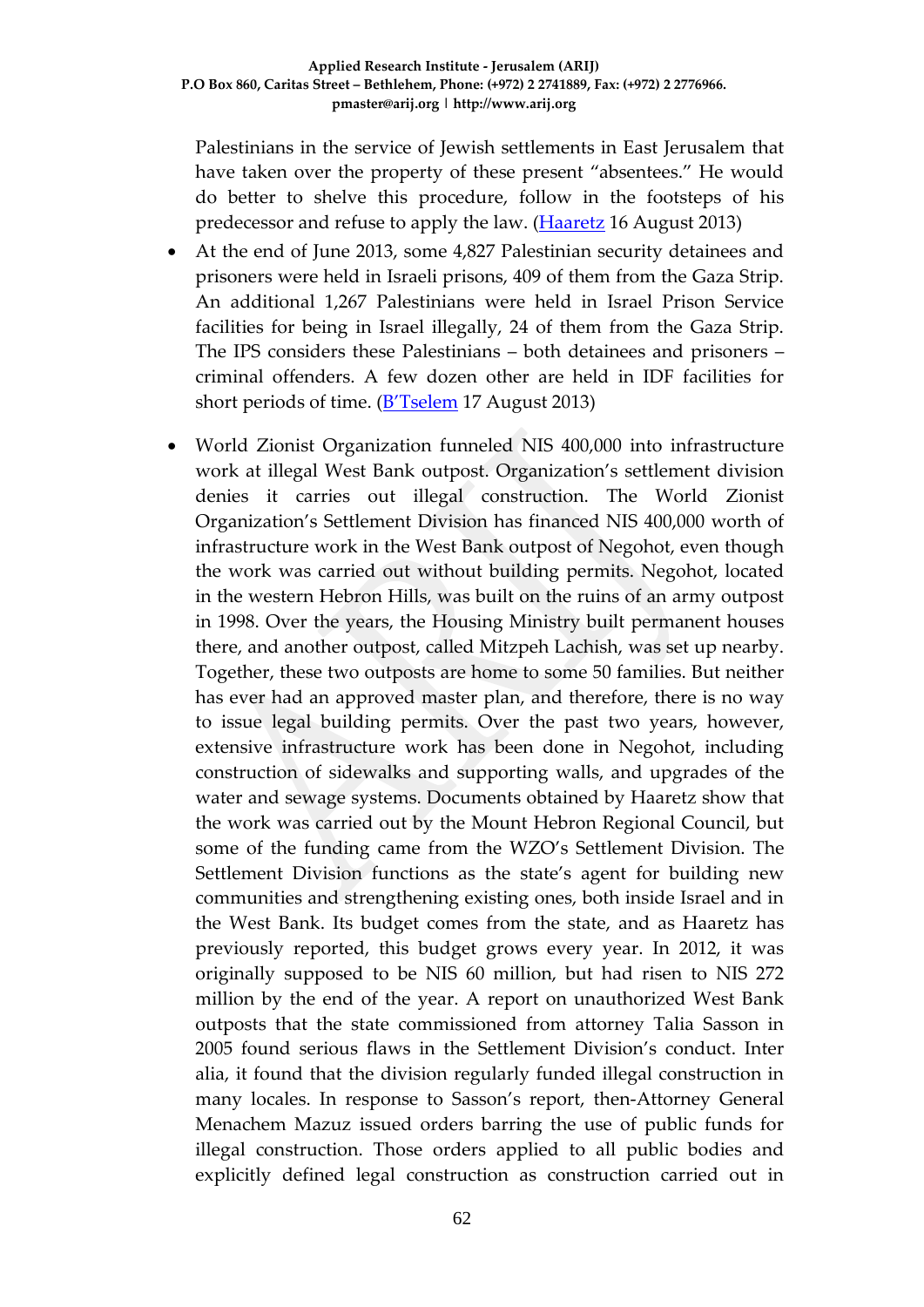accordance with a valid master plan. In addition, the Finance Ministry assigned an accountant to the Settlement Division to monitor its conduct. The accountant is subordinate to the treasury's accountant general, and his task is to ensure that the division's financial conduct complies with Israeli law. Since then, violations of the rules like what happened at Negohot have become rare. The Settlement Division confirmed that it helped Negohot upgrade its water and sewage system and build sidewalks and supporting walls to the tune of NIS 400,000 last year. It also acknowledged that Negohot doesn't yet have an approved master plan. Nevertheless, it said in a statement, "regrettably, this isn't the only community, either in Judea and Samaria [the West Bank] or within the State of Israel ("the Green Line"), which doesn't have a valid master plan, for various reasons. To our great regret, these are claims that have also been made in the past regarding the legality of building in Judea and Samaria, inter alia in Talia Sasson's report, and they received a detailed response, including a list of communities within the State of Israel that lack a valid master plan (the most famous of these, until recently, was Kfar Malal, the birthplace of former Prime Minister Ariel Sharon), and were also addressed in the Levy Report." The Levy Report, issued last year by a panel of jurists headed by former Supreme Court justice Edmond Levy, asserted Israel's right to build throughout the West Bank. "All Settlement Division work that requires permits is carried out in accordance with permits in principle issued by the planning committees, as per their authority," the division's statement continued. "Execution of the work, whether directly by the Settlement Division or with its budgetary participation, goes through a tender process in the tenders committee in accordance with financial and administrative regulations. All work is done transparently, in broad daylight  $-$  a fact that cannot be denied." "The claim that the Settlement Division has ostensibly resumed financing illegal construction is an outrageous claim," the statement concluded. "The Settlement Division, as stated above, has not financed and does not finance any illegal construction." [\(Haaretz](http://www.haaretz.com/news/national/.premium-1.542226) 19 August 2013)

• IDF removes roadblock to Palestinian villages – twice. Vandals, believed to be settlers from the illegal Israeli outpost of Mitzpeh Yair, use rocks and tires to block access road, throw animal carcass into Palestinian water cistern. Israel Defense Forces troops were dispatched twice on Sunday to remove roadblocks that were set up in an attempt to thwart access to four Palestinian villages in the southern Hebron Hills. Residents of the villages discovered the roadblock around 10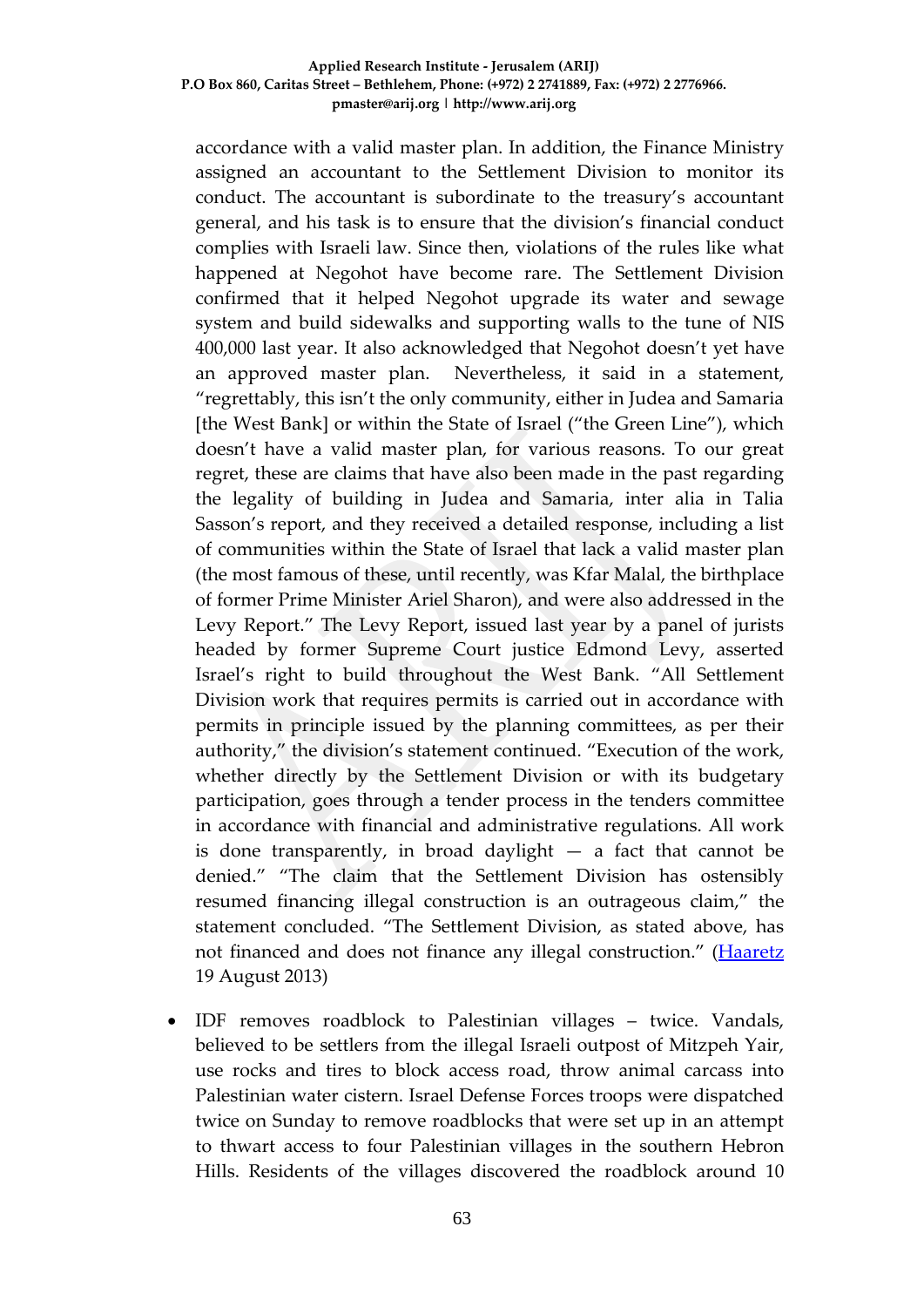A.M. Sunday, between a dirt path leading to the villages and an asphalt road leading to the illegal Israeli outpost of Mitzpeh Yair. At 6 P.M., roughly three hours after an army bulldozer removed the barrier, a group of Israeli men wearing skullcaps replaced the roadblock using rocks and tires, as soldiers and police officers looked on. At around 8 P.M., the soldiers once again removed the roadblock -- this time with their bare hands. Three of the villages that were blocked (Jinba, Al-Markaz and Halawa) are among eight villages inside Firing Zone 918, which the IDF intends to evacuate and demolish to make way for a live-fire training area. The High Court of Justice is expected to rule on the inhabitants' petitions against the forcible evacuations in September. The fourth village, Bir el-Eid, is closest to the Mitzpeh Yair outpost. When the roadblock was discovered Sunday morning, Bir el-Eid residents also noticed that the water cistern that provides drinking water for them and their flocks had been polluted and reeked of a foul odor. They believe vandals threw an animal carcass into the reservoir, which the army later confoirmed to Haaretz. Activists from Ta'ayush, an Arab-Jewish rights group, and Rabbis for Human Rights notified the army about the roadblocks. An army bulldozer arrived more than five hours later to reopen the path. Meanwhile, activists from the International Solidarity Movement who came to the village Sunday evening to record the residents' testimony said they encountered a group of Israelis erecting a new roadblock of rocks and tires, in the same area connecting the dirt path to the asphalt road. (The Civil Administration has prohibited residents from paving the dirt path and even issued an injunction to stop work after residents began clearing the rocky ground.) The activists saw a white civilian car whose passengers were uniformed and watched what went on without interfering. Afterward, an army jeep appeared; soldiers got out, approached the Israelis who were constructing the roadblock, shook their hands and spoke with them, while more Israeli civilians arrived (there were about a dozen in all). Then at 7 P.M., a police car appeared and the officers also spoke for about half an hour with the Israelis building the roadblock. Activists said they got the impression the police were negotiating with the Israelis. At about 7:30 P.M., the Israelis left the path they had blocked and began walking toward Mitzpeh Yair, and the police officers left as well. When the Palestinians wanted to remove the roadblock on their own, the remaining soldiers stopped them, telling them the army bulldozer would arrive in about an hour and reopen the road. But the bulldozer never came, and the activists saw the soldiers removing the rocks and tires themselves. The IDF Spokesperson's Unit confirmed to Haaretz that the access path had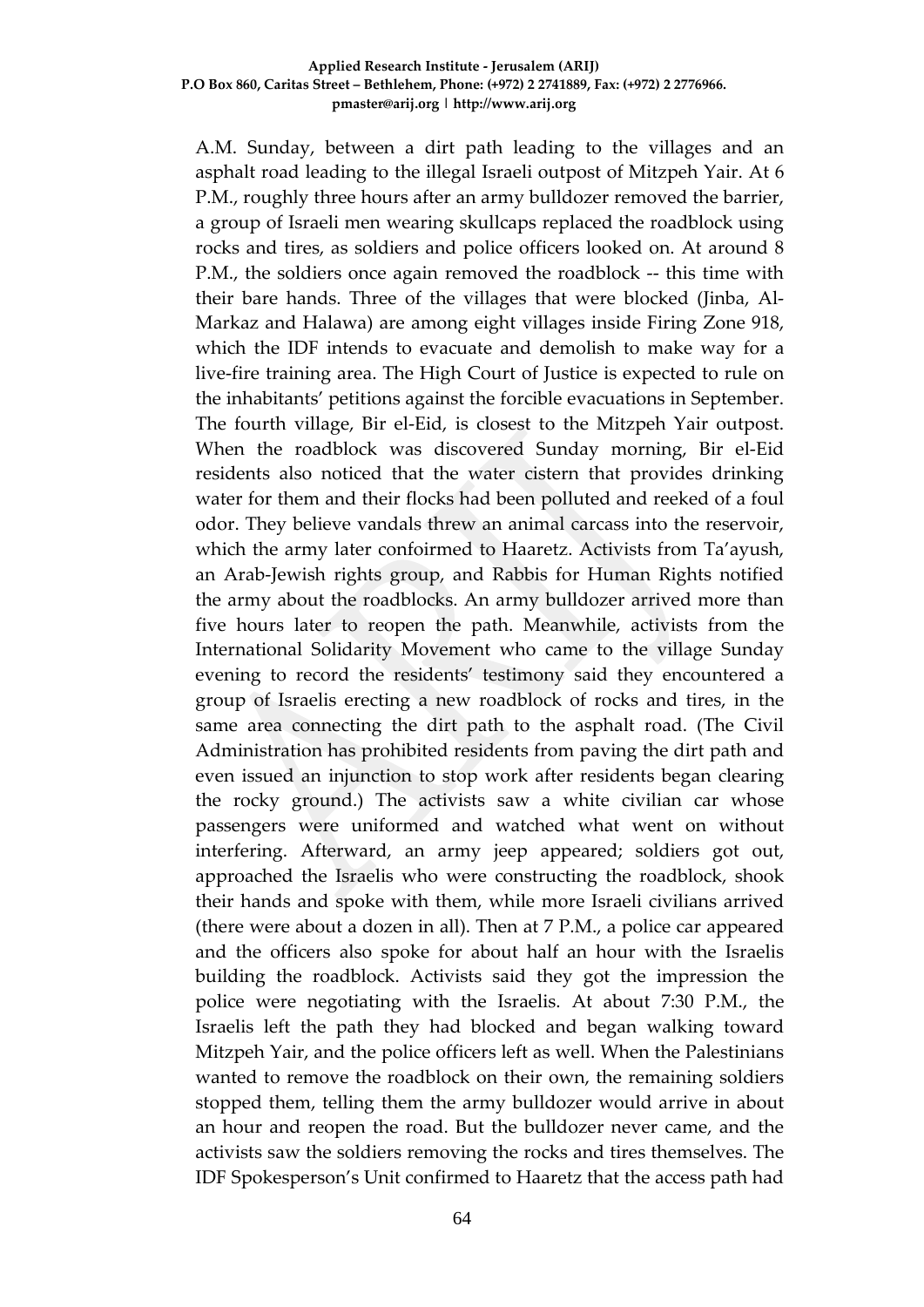been blocked twice and reopened by soldiers, and that an animal carcass had been found in Bir el-Eid's water cistern. Residents of Bir el-Eid have documented several incidents in which their water cisterns were polluted and their water pipes broken. In the early 2000s, the residents were forced to leave the caves where they lived because of traffic and construction restrictions and attacks by settlers. They returned after a legal battle backed by Rabbis for Human Rights and Ta'ayush. [\(Haaretz](http://www.haaretz.com/news/diplomacy-defense/1.542300) 19 August 2013)

- Netanyahu irate over Livni's move to draft alternative to Jewish State Law. Justice Minister commissions legal scholar Prof. Ruth Gavison to draft an alternative to the controversial 'Jewish State Law,' attempting to find a balance between Israel's definition as both a Jewish state and democratic state. Justice Minister Tzipi Livni has appointed Prof. Ruth Gavison to formulate an alternative version to the "Jewish State Law" which is being proposed by Likud-Beiteinu and Habayit Hayehudi in the Knesset. The controversial bill has recently been introduced by coalition whip MK Yariv Levin and by the head of Habayit Hayehudi's Knesset faction MK Ayelet Shaked. The bill, labeled the Jewish State Law by the media, proposes to legally define a predominance of the country's Jewish identity over and above its democratic one, particularly with regard to future judicial rulings. The proposed bill is a softer version of one which was prepared in the previous Knesset by former Kadima MK Avi Dichter. Livni's appointment of Gavison is an attempt to find a balance between defining Israel as a Jewish state and and a democratic one. In her letter to Gavison, Livni wrote that "the time has come to find a constitutional definition to the character of Israel as both a Jewish and a democratic country and to consolidate its identity components in a manner which will find a balance between the two." Gavison accepted the appointment, saying that she will "strive to achieve such a balance, based on the principles that were outlined in Israel's Declaration of Independence. I will examine the bills now being considered by the Knesset and will consult with all relevant parties. After the formulation of a preliminary proposal, it will be sent to the justice minister and presented to the public for debate, as necessary." Livni's announcement also conveyed that the move was welcomed by Prime Minister Netanyahu. [\(Haaretz](http://www.haaretz.com/news/national/.premium-1.542411) 20 August 2013)
- High Court to debate on Amona outpost. Yesh Din petition High Court asking to overrule A-G decision not to demolish 30 of the 40 homes in the settlement. The High Court of Justice is set to debate the fate of 30 homes in the Amona outpost on Tuesday afternoon in Jerusalem. In July it appeared as if attempts to demolish the West Bank outpost had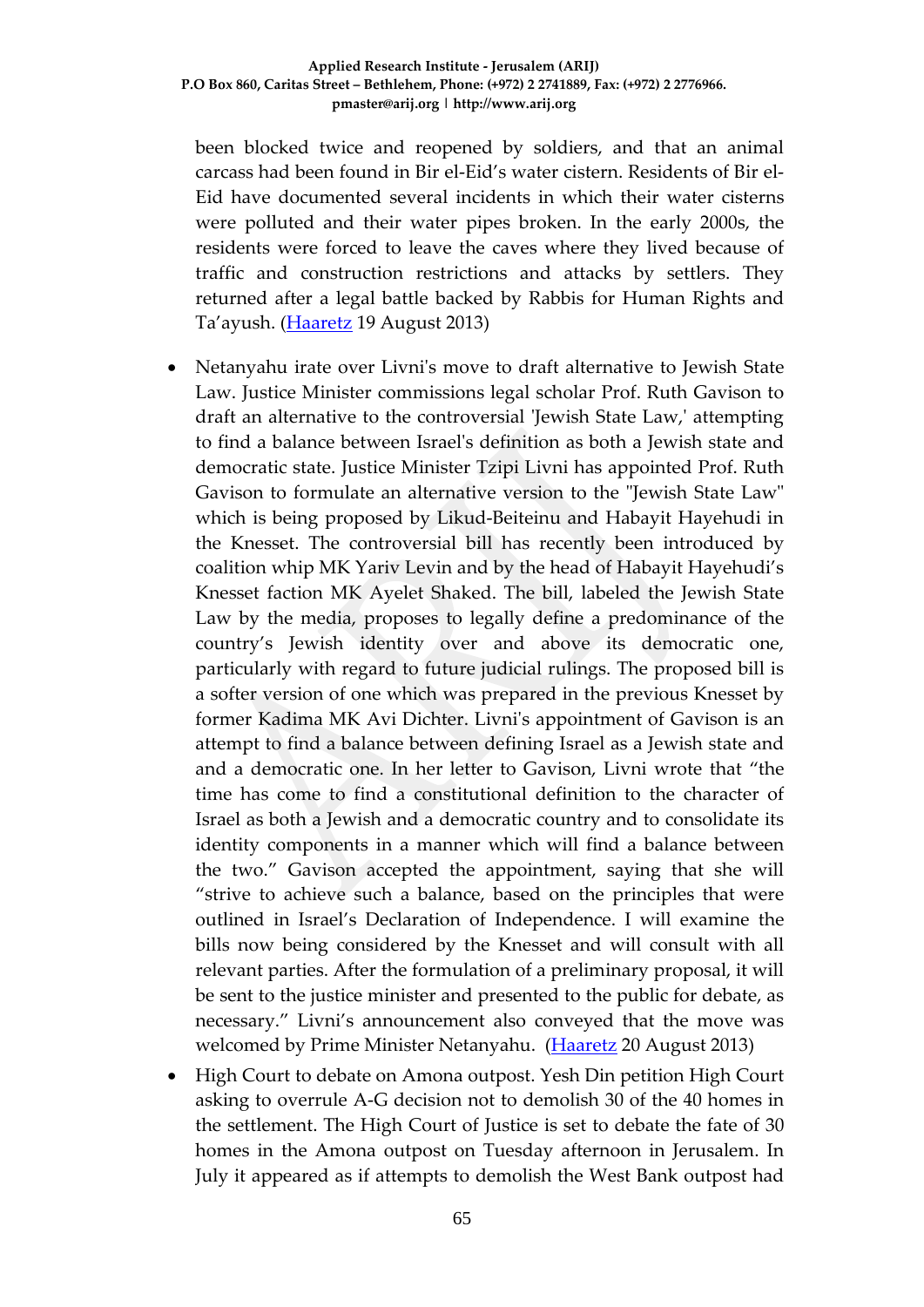been thwarted, when the High Court ruled that homes on contested outpost land could remain where they were until the Jerusalem Magistrate's Court adjudicated conflicting property claims between settlers and Palestinians. Attorney-General Yehuda Weinstein then stated that his interpretation of the High Court ruling was that only one home and a portion of the access road to the outpost needed to be removed by July 24. Amona residents have adhered to this ruling. But the NGO Yesh Din petitioned the High Court against Weinstein, arguing he should be held in contempt of court – charging he had circumvented the ruling for political reasons. Yesh Din believes the ruling should be interpreted to mean that 30 of the 40 Amona homes should be demolished. The NGO petitioned the High Court against the Amona outpost in 2008 on behalf of the Palestinian landowners on whose property the outpost was built in 1995. The High Court had initially ruled that the outpost should be demolished by July 15. But it amended its ruling in July after settlers claimed to have purchased some of the property. But the language of the July ruling was vague and has allowed for a dispute in its interpretation. The High Court ruling did not state how many homes were on the contested lots and how many were on uncontested lots, considered to be private Palestinian property. The court simply stated that structures on uncontested lots should be removed, and those structures on contested lots against which there were purchase claims could remain – pending the Magistrate's Court ruling. Yesh Din has now brought the matter back to the High Court. Amona is located in the Binyamin region of the West Bank, on the outskirts of the Ofra settlement. According to the 2005 government- sponsored report on West Bank outposts by private attorney Talia Sasson, the outpost was built on private Palestinian property without the necessary permits. The Construction and Housing Ministry spent NIS 2.16 million on infrastructure for Amona, according to Sasson. [\(JPOST](http://www.jpost.com/Diplomacy-and-Politics/High-Court-to-debate-on-Amona-outpost-323646) 20 August 2013)

• Shelah defies Yesh Atid platform: Jerusalem will be Palestinian capital. Yesh Atid faction leader's comments defy not only party platform, but also Lapid's explicit statements during election campaign. Yesh Atid's leadership sent mixed messages about its platform on Jerusalem, after faction leader Ofer Shelah said the city is likely to be capital of a Palestinian state, while Finance Minister Yair Lapid stated the opposite when campaigning ahead of this year's election. The Yesh Atid platform says "Jerusalem is the eternal capital of Israel and its unity is a national symbol of the utmost importance. Jerusalem will stay united and under Israeli sovereignty. Jerusalem is not just a place or a city, but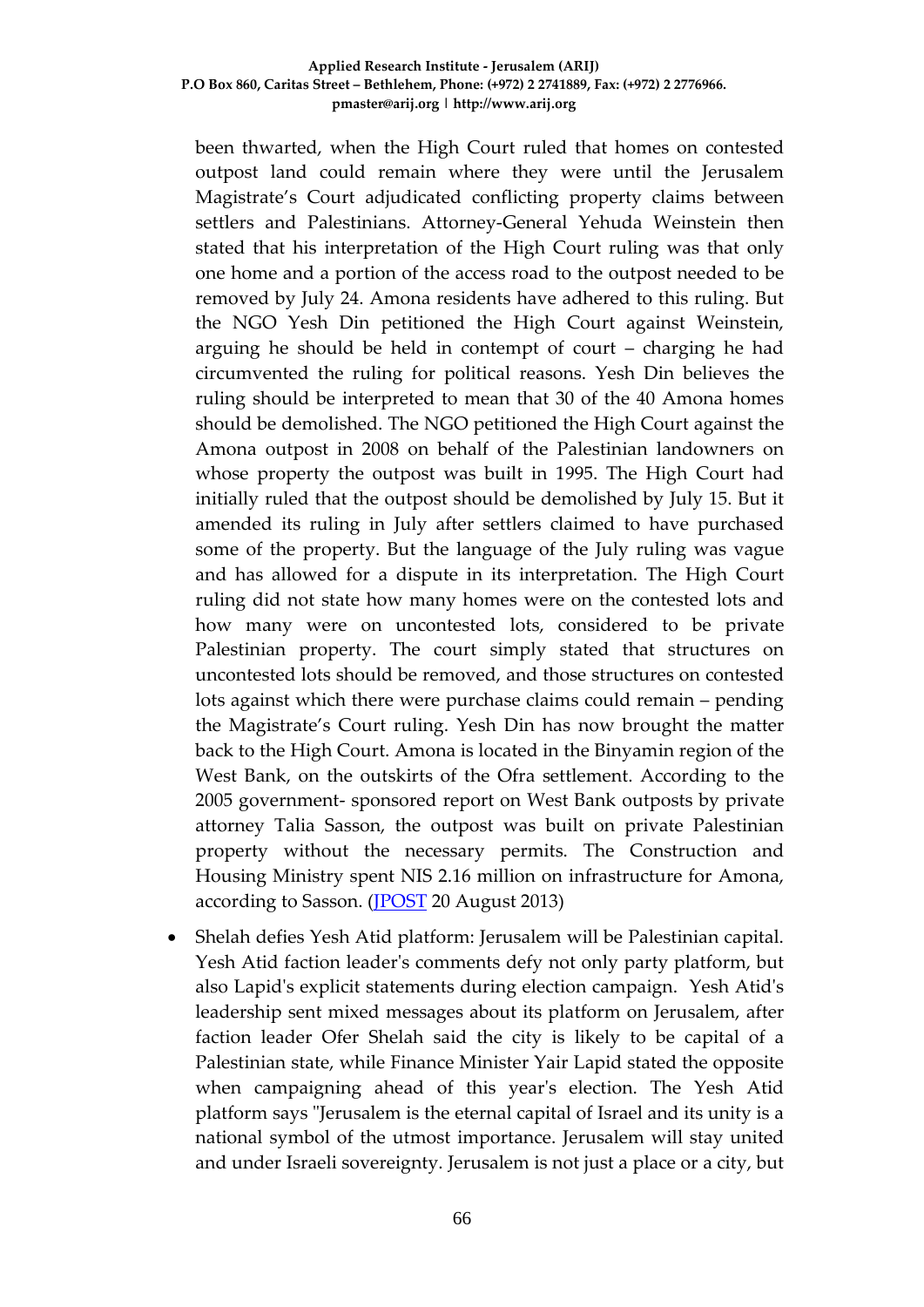the center of the Jewish-Israeli ethos and the holy place on which Jewish people set their sights in every generation." Speaking at a Peace Now conference in Tel Aviv Monday night, Shelah sang a decidedly different tune: "I don't see a possible agreement with the Palestinians in which they will not be able to call east Jerusalem their capital, just like I don't see a possible agreement that isn't based on '67 borders." "The solution in Jerusalem will be very complex. It will be one of words and of actions," Shelah added. "We cannot just build a wall and say 'this is ours and this is yours.'" Shelah, a former television and print journalist, never hid his opinions, which put him at the far left in the spectrum of opinions within Yesh Atid. Last week, he wrote on Facebook "the occupation must end not because of the world's demands, but for the good of our worthy existence here and due to the rising price we have to pay for it every day." Still, the Yesh Atid faction leader's opinions defy not only the party platform but its leader's explicit statements during the party's election campaign. During an event in the major settlement Ariel last October, in which Lapid presented his diplomatic position, he promised not to divide the capital. "The Palestinians will have to understand that we have iron principles that we will not break," Lapid stated. "The return to Zion wasn't to the Azrieli Towers; it was to the Tower of David. The heart of Jerusalem is also the heart of the State of Israel." [\(JPOST](http://www.jpost.com/Diplomacy-and-Politics/Shelah-defies-Yesh-Atid-platform-Jerusalem-will-be-Palestinian-capital-323680) 20 August 2013)

• Much of Amona outpost built on cultivated Palestinian land, Civil Administration says. Findings contradict West Bank settlers' claim site was unused rocky hilltop before they came in 1996. Most of the land where the northern West Bank outpost of Amona now stands were worked by Palestinians before the outpost went up in 1996, according to a Civil Administration document. The document contradicts the settlers' claim that the site was a rocky hilltop before they moved there. Amona, one of the first outposts, was built near the settlement of Ofra, entirely on private land registered to Palestinians from the nearby village of Silwad. In 2006, the state demolished six structures at the outpost and recently, following a petition to the High Court of Justice by landowners, the settlers demolished another house on their own. Over the years the settlers have claimed that there had been nothing there before they came. That is the narrative of a film made about the site, "Amona, the whole story." However, it turns out that not only was the land privately owned by Palestinians, it had also been cultivated. In a case now before the Jerusalem Magistrate's Court, landowners are claiming, through the human rights group Yesh Din and attorneys Michael Sfard and Shlomi Zacharia, that the state must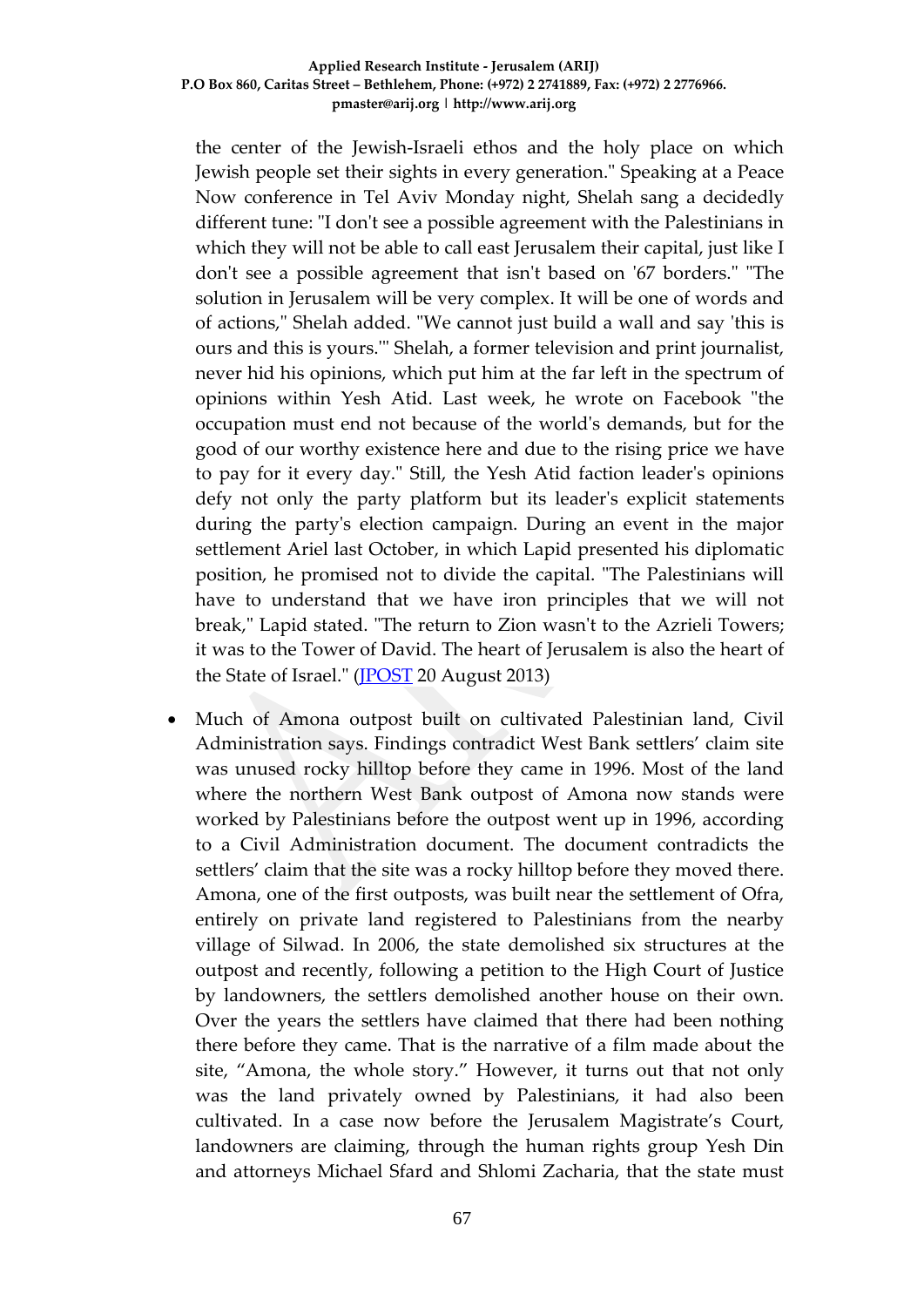compensate them for its failure to evacuate the outpost. As part of its case, the state this month submitted the opinion of the Civil Administration's real estate appraiser Raphael Marciano and another official involved in monitoring land use in the West Bank, Gilad Pelman. After examining aerial photographs from 1985, the two discovered that 27 percent of the central lot on the site, lot 96, which measures 36 dunams (about 9 acres) was cultivated in 1996 when the outpost was founded. In lot 93, measuring 24 dunams (some 6 acres), 82 percent was under cultivation. In lot 110, a small lot in which a structure was demolished last month because it had been built on private land, 68 percent was under cultivation. Lot 118, measuring 71 dunams (almost 18 acres) was found not to have been cultivated. Marciano has calculated that compensation should be in the amount of NIS 185 per year per cultivated dunam, and NIS 110 per year per dunam. The plaintiffs say they should receive a much higher amount. Meanwhile, another hearing about Amona was held in the High Court on Wednesday. In 2008, landowners and Yesh Din petitioned the court asking for the evacuation of the entire outpost. But because the settlers had purchased part of the land only two lots were evacuated, while 30 structures on private land that is not claimed to have been purchased were not evacuated. On Wednesday, attorneys Sfard and Zacharia told the High Court that the state had shown contempt of court by not evacuating everything that had been built on private land. Justice Esther Hayut, who was critical of the state's position, said: "You cannot assume that what you are asking, and about which no decision has been rendered, is the given state of affairs." The state's representative, head of the Justice Ministry's High Court Petitions Department, Osnat Mandel, said the demand to evacuate additional land must come from additional petitioners. [\(Haaretz](http://www.haaretz.com/news/national/1.542771) 22 August 2013)

• Jerusalem city council hopeful's campaign platform: Get Arabs out of our parks. Right-wing activist Aryeh King wants to improve cleanliness and quality of life services in Jerusalem's periphery neighborhoods, and is playing up the race card to appeal to his voters. Right-wing activist Aryeh King is playing the race card in his campaign for Jerusalem city council, promising to clean the capital's parks of Arabs and lower the volume on the muezzins, The slogans on his campaign posters read along the lines of "Are you afraid in the park?" and "Muezzin cackling?" King, whose primary endeavor in recent years has been purchasing land settling Jews in Palestinian neighborhoods of East Jerusalem, has created a candidate list named the "seam neighborhood list," which focuses on Jerusalem's periphery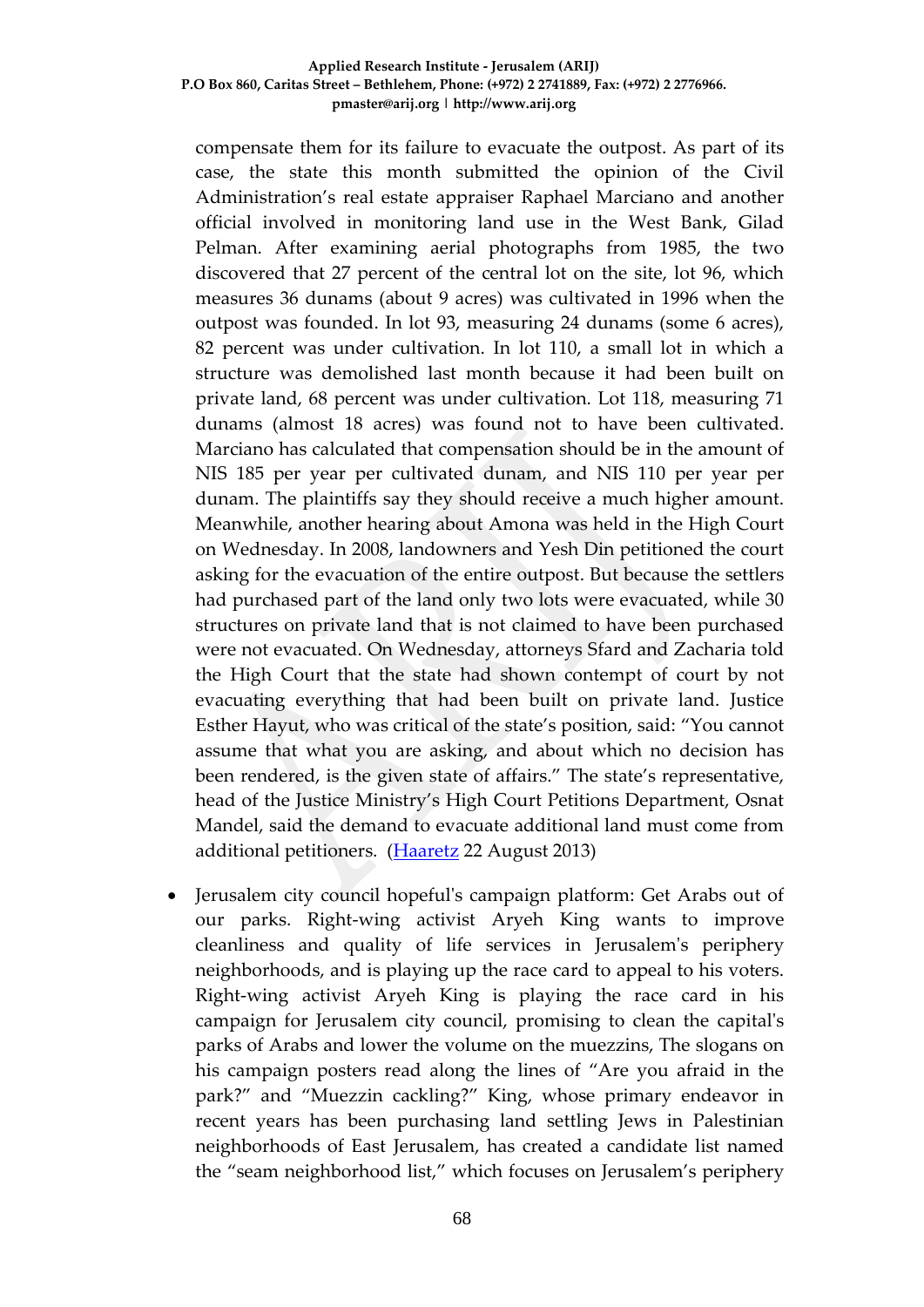neighborhoods. Aside from making calls to improve cleanliness and quality of life services in these neighborhoods, King also wants to deal to the "problem" of Arabs in the western part of the city. "The problem of Arabs in parks is a problem that spans beyond the seam neighborhoods," King said to Haaretz. "It starts with the fact that the government and the municipality did not invest in East Jerusalem like they did in West Jerusalem. The Arabs have no choice but to go west to the parks. The result is that many families stay away from the parks. I have no problem with his, I live with Arabs, but many Jews do have a problem with it, and that's understandable," continued King. According to King, part of the problem is the prohibition on drinking alcohol and socializing with women within the Arab community. "The Jews have alternatives and the Arabs don't, so they come and do it in parks on the western side of the city. It's no secret that there are abandoned parks in Neve Ya'akov, Pisgat Ze'ev, and Gilo. They're abandoned because of the Arabs from the nearby neighborhoods." The solution, King says, is to lock all parks at night, save for one in each neighborhood, which would be equipped with security cameras and lighting. "This will be the best for everyone. If an Arab wants to come, he can, but he will know that the days of terrorizing Jewish girls in the park are over." Another problematic phenomenon that King has identified is the increasing volume of the muezzins in Palestinian neighborhoods. "It's a problem that causes suffering for everyone, both Arabs and Jew. It cannot be that people are woken up at 4:30 in the morning because the muezzin decided to turn up the volume," said King. King is known for his ties to the millionaire Irving Moskowitz, who funds much of King's land purchases and settlements in East Jerusalem. In the last Knesset election, King was number four on the Otzma Leyisrael ticket. King is very critical of current Jerusalem mayor Nir Barkat, who he claims is "Jerusalem's most left-wing mayor." This statement earned King some praise from Moshe Leon, who is competing against Barkat in the mayoral race. "Aryeh King is a patriot, both local and national," read a statement from Leon's staff. Through King, Leon's campaign is hoping to overcome Barkat's apparent advantage with the religious community, which is likely to be the deciding factor in the election. Leon has also joined King's calls for preserving resident's safety, "we see King as a partner in a future coalition."The time has come to bring safety back neighborhoods," read a statement from Leon's campaign. At the same time, however, King has not been quick to endorse Leon, and is himself considering a run at the mayor's office. "That's what's called a bear hug," said King regarding Leon's statement. "If I'm convinced that the Haredim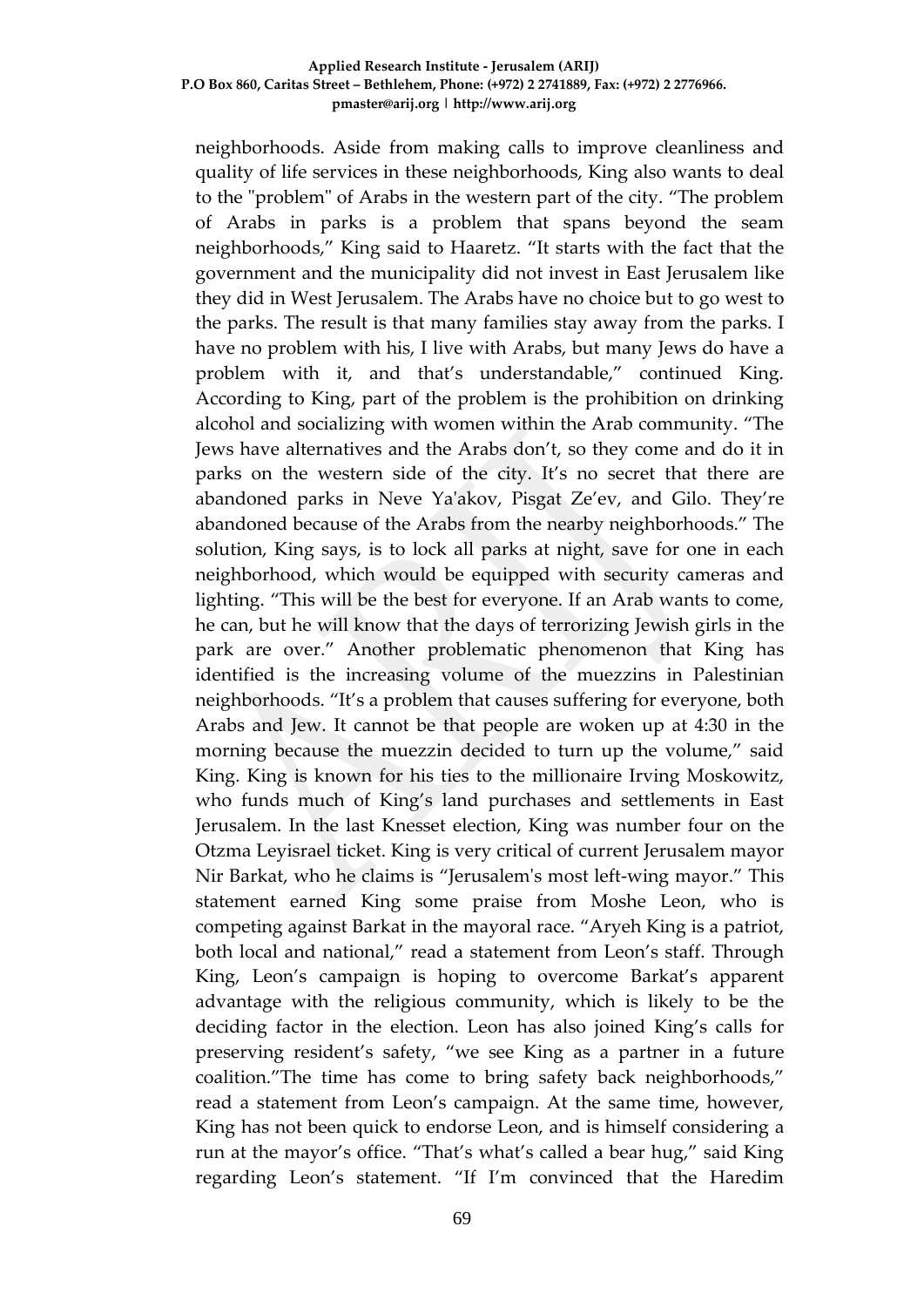support Leon, I'll pitch in and support Leon, in order to get the leftwinger out of the mayor's office, and if the Haredim support me, I expect Leon to support me, too." [\(Haaretz](http://www.haaretz.com/news/national/.premium-1.542978) 22 August 2013)

• Abuse and torture in interrogations of dozens of Palestinian minors in the Israel Police Etzion Facility. Since November 2009, B'Tselem has received testimonies from dozens of Palestinian residents of the Bethlehem and Hebron districts, most of them minors, alleging that they were subjected to threats and violence, sometimes amounting to torture, during their interrogation at the police station at Gush Etzion. The station is located within the jurisdiction of the SHAI (Judea and Samaria) District of the Israel Police. The testimonies describe interrogations in which the minors were forced to confess to alleged offenses, mostly stone-throwing. In almost all cases, the interrogators stopped using violence against the interrogatees once they confessed. The right of every person not to be subjected to ill-treatment or torture (whether physical or mental) is one of the few human rights that are considered absolute. As an absolute right, it may never be "balanced" against other rights and values, nor suspended or limited, even in difficult circumstances such as war or fighting terrorism. This right now holds the highest and most binding status in international law. A confession obtained through violation of this right can certainly not serve as the basis for a conviction. The interrogator made me go into a room. He grabbed my head and started banging it against the wall. Then he punched me, slapped me and kicked my legs. The pain was immense, and I felt like I couldn't stand any longer. Then he started swearing at me. He said filthy things about me and about my mother. He threatened to rape me, or perform sexual acts on me, if I didn't confess to throwing stones. His threats really scared me, because he was very cruel and it was just the two of us in the room. I remembered what I'd seen on the news, when British and American soldiers raped and took photos of naked Iraqis (from the testimony of M.H., resident of Husan, 14 at the time of his arrest). In November 2009, B'Tselem began receiving reports of violence against Palestinian minors during interrogation at the Etzion police station. Until July 2013, B'Tselem field researchers collected 64 testimonies from residents of eight communities in the southern West Bank who reported such incidents. Fifty-six of them were minors at the time of their interrogation. The testimonies described severe physical violence during the interrogation or preliminary questioning, which, in some cases, amounted to torture. The violence included slaps, punches and kicks to all parts of the body,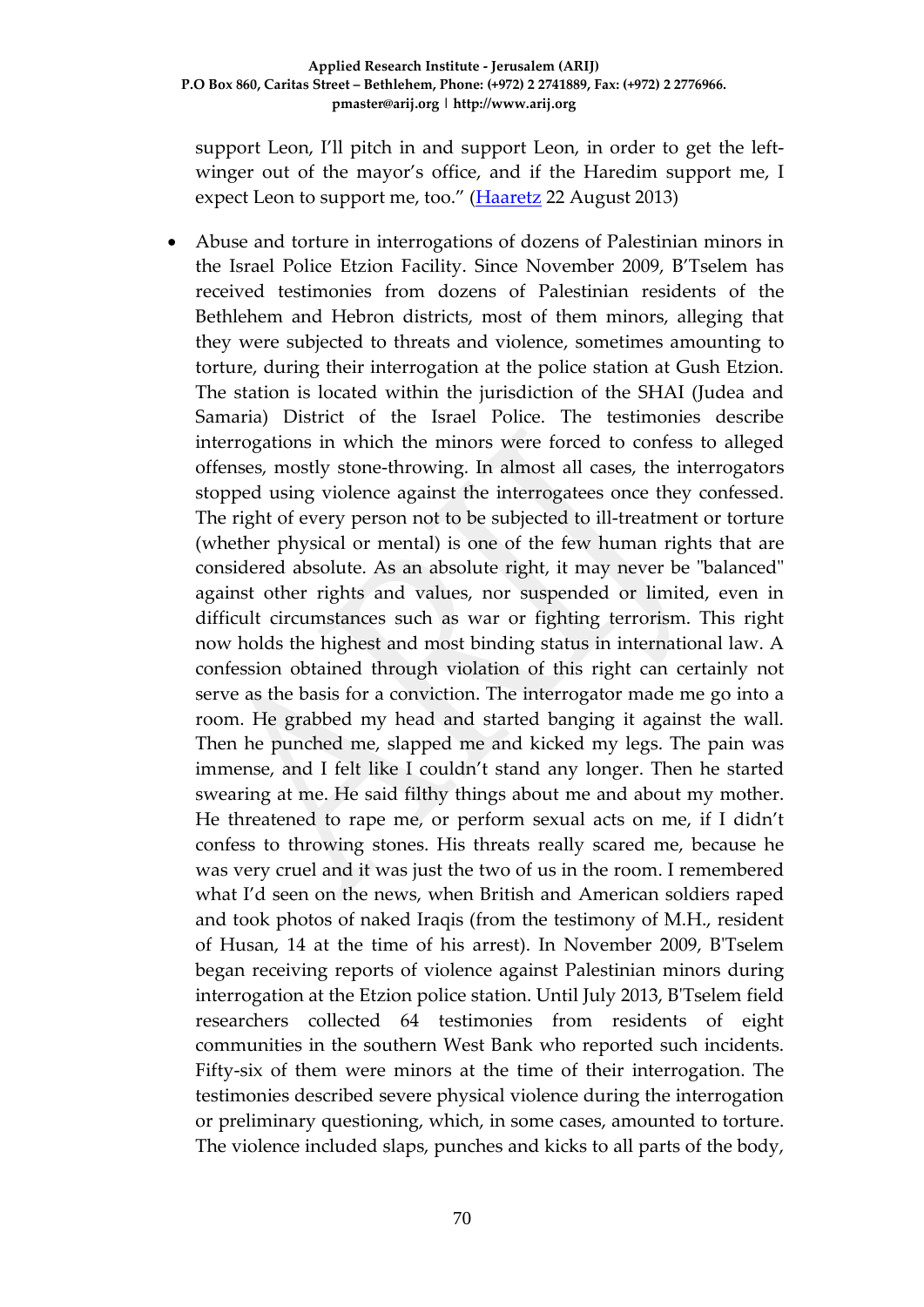and blows with objects, such as a gun or a stick. [\(B'Tselem](http://www.btselem.org/torture/201308_etzion) 22 August 2013)

- According to State procedures, new settlements can be constructed only after granted government approval. A new West bank neighborhood, Leshem, currently under construction, is theoretically a part of an existing settlement – Alei Zahav – but is marketed as a separate community, with its own board, separately issued tenders, and administrative personnel. "We are inaugurating a new community today," Housing Minister Uri Ariel said at the inauguration of the new residential complex Leshem. Formally, it's part of an existing settlement, but will function as a separate community for all intents and purposes, and we shouldn't be afraid to say it." Last week, the first families moved into their houses in the new neighborhood. "There is no way, during any negotiations that we will not build in Jerusalem, Judea and Samaria, the Jordan Valley and all the land of Israel. Today, we are inaugurating a new community." Deputy Transport Minister Tzipi Hotovely added: "It doesn't matter if this is a settlement or a neighborhood, as long as we build more houses. It is at this time of negotiating that it is most important that more neighborhoods or settlements be built and that the Palestinians are sent a message that Israeli settlement is here to stay." Gershon Mesika, head of the Shomron Regional Council, said in the inauguration ceremony: "I'm telling John Kerry… you can talk and do whatever you want. We will stay here and build on all the hills around." Deputy Minister in the Prime Minister's Office MK Ofir Akunis who also attended the ceremony said: "There is a negotiation with the Palestinians, but that doesn't stop anyone from building a home in the land of Israel. Here we say that a Palestinian state will not be formed. Who needs another Arab country in this region?" [\(Ynetnews](http://www.bezecom.com/BezecomLp/CallLocal500minEn.aspx?af=ynetwork500min) 25 August 2013)
- Housing Minister Ariel: Two-state solution is unrealistic, will never happen. Ariel vows building won't be confined within "Auschwitz borders". A two-state solution is an unrealistic resolution to the Israeli-Palestinian conflict, Housing and Construction Minister Uri Ariel said on Sunday evening as he helped dedicate two new neighborhoods of 160 homes in the West Bank settlement of Kedumim. "Those who are here understand why the vision of two states is unrealistic and will ever happen. Those who think they can force us to build only within the Auschwitz borders are wrong," Ariel said. "I suggest that one should look for those big criminals against humanity somewhere else," he said. "They won't be found here, they are elsewhere in the Middle East," he added. He also helped celebrate the construction of a new neighborhood called Leshem of 300 homes in the Alei Zahav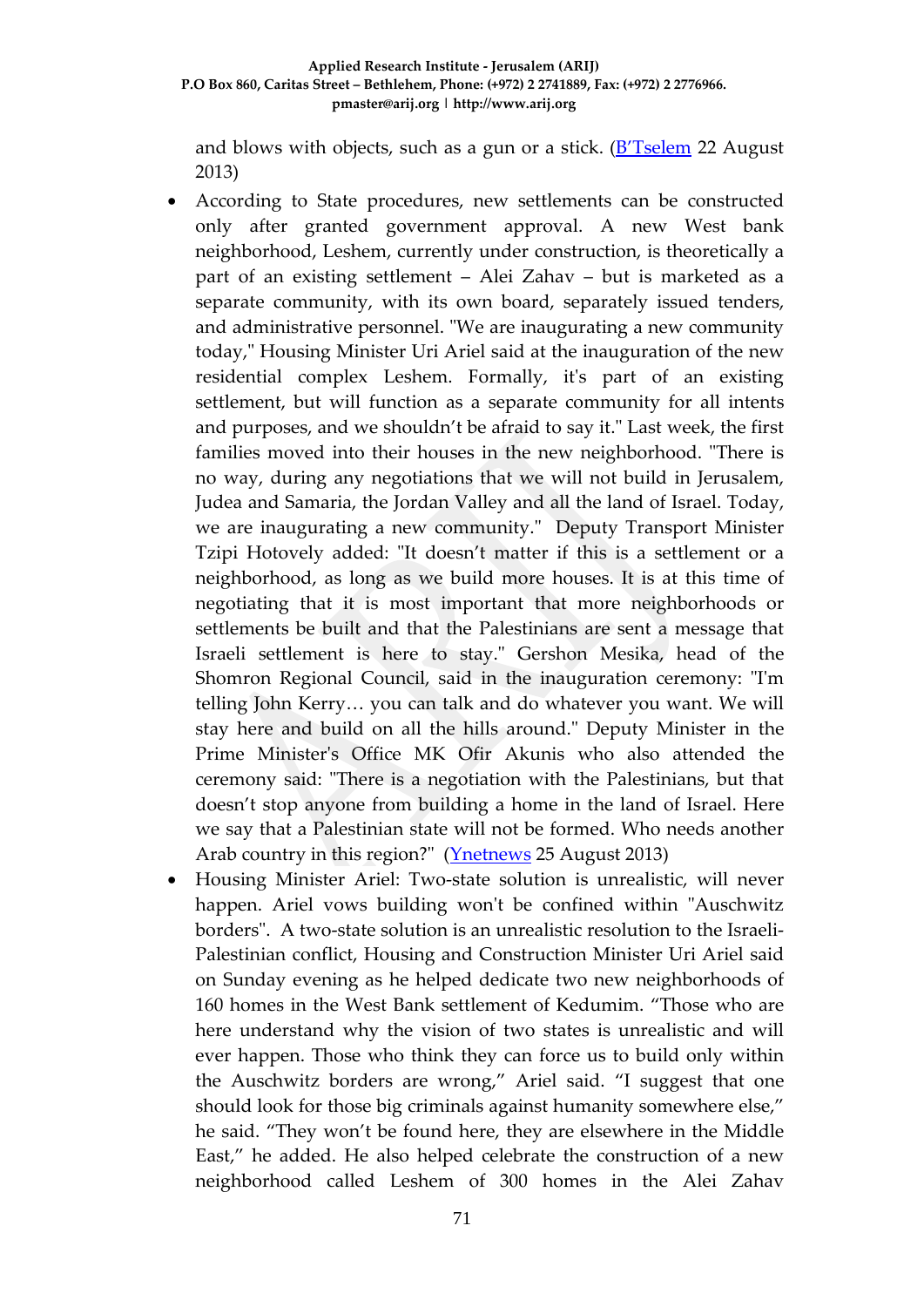settlement, of which 100 have been built. "I will say very clearly that I am here to build you an apartment, and we are doing this everywhere in Israel. We are building 300 homes in Leshem just like we are building thousands in Rosh Ha'ayin. We are building in Kedumim like we are building in Kiryat Gat and in Modi'in. We are building in Jerusalem like we are building in the Galilee," Ariel said. Building new homes is a Zionist and economic solution to the high cost of housing, he said. (**JPOST** 26 August 2013)

• Jerusalem demolishes Palestinian home, family forced to move into a cave. Family says it plans to set up large tent, and is threatening to block the road that crosses the village. Jerusalem municipal bulldozers demolished the home of the Zir family of Silwan last week before the courts ruled on the issue. Left homeless, the family has moved into a cave. Khaled Zir, a Silwan resident and father of five children, the smallest of them four months old, lived for the past seven years in a 60 square meter home made of drywall and tin. The home was built on an open area owned by the family in the heart of the East Jerusalem neighborhood. The Zirs built around their home a dovecote, a small chicken coop and planted a grove. Half a year ago, Zir received an administrative order from the city to demolish his home because his family's land is zoned as open area within the national park surrounding the walls of the Old City. His lawyer, Sammy Arshid, appealed to the city to cancel the order, which he claimed to be illegal. "My client claims someone who is not authorized to order the destruction of buildings issued the announcements," wrote Arshid. Although the city did not respond to Arshid regarding the rejections and in contradiction of the guideline not to carry out a demolition order as long as an objection stands, bulldozers arrived last week to carry out the order. Under the cover of inspectors from the municipality and the Israel Nature and Parks Authority and backed by a large police force, the bulldozers demolished the home, dovecot and coop. Zir has been busy ever since trying to rebuild. Using plywood and aluminum frames, he built some walls and a door at the opening of an ancient cave. The cave had served as a horse stable until a week ago. Zir furnished the cave minimally to make it livable, and moved in with some of his children, while others stay with relatives. The cave, which borders the Zir's plot, is of the kind used for human habitation in the 19th century, when Jews and Arabs both moved into Silwan. Zir's grandparents lived in the cave, and his father was born in it. "I have no choice where to live," says Zir. "At least here there's good air." Zir says he plans to set up a large tent and is even threatening to block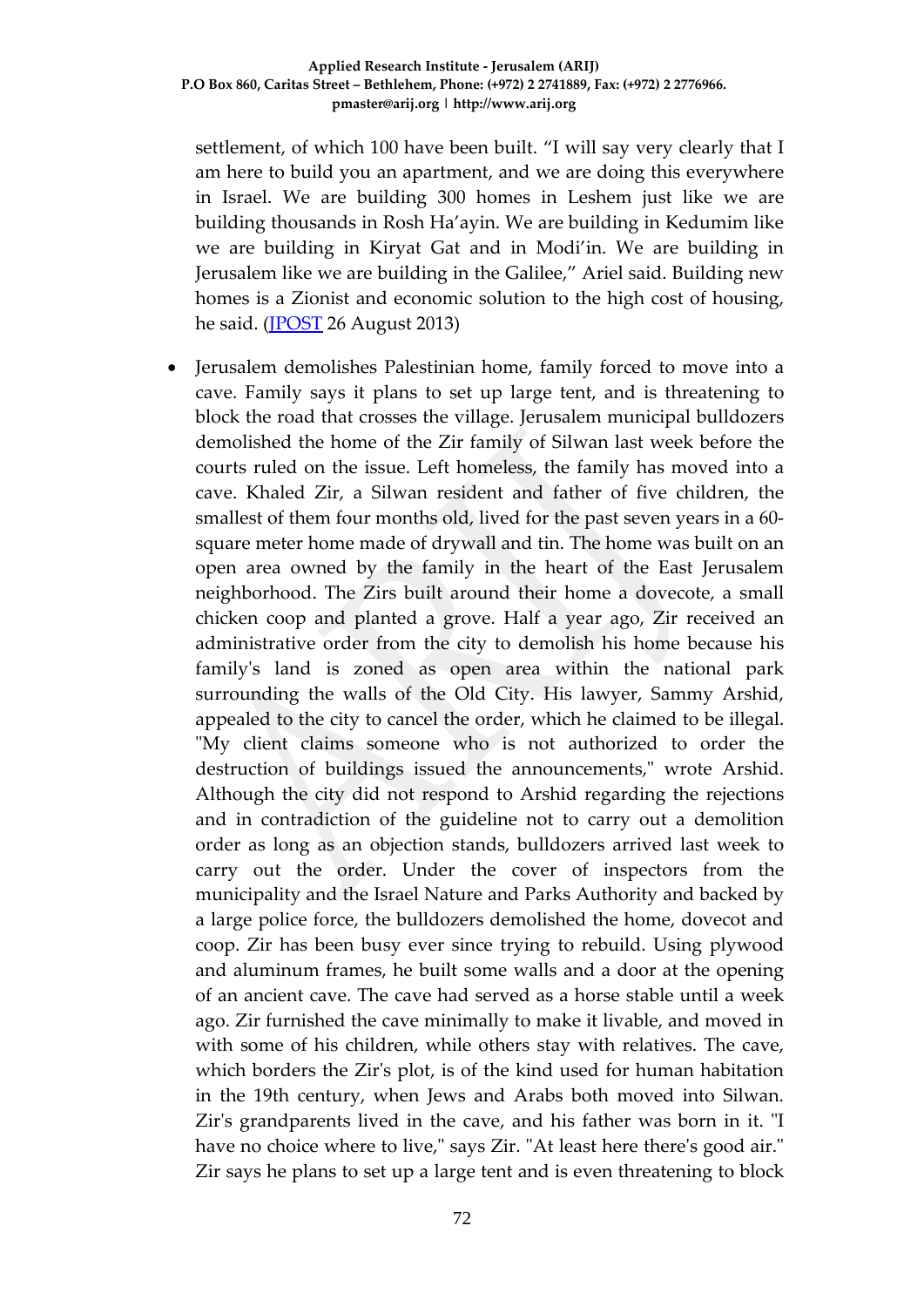the road that crosses the village with his tent in protest at his home's destruction. "I went to get a license. They told me its green space you can't put one brick there. Where am I to go with small children?" he says. His horse, meanwhile, has found a home in another smaller cave, next to the roosters. The doves are still bunched up in shock on the rock bordering their old dovecote. For now, they aren't prepared to enter the new dovecote, which was quickly built to protect them. "We filed the objections to the city. The city hasn't replied to the objections to this day, and without any prior warning they came and destroyed it," says Arshid. "It's clear that the desire to kick out more and more people from their homes and from Silwan is what stands behind the city's action." The Jerusalem municipality commented: "The objection came in February, and half a year passed since then. The objection doesn't delay carrying out [the demolition], and since it was filed nothing was filed to the court, and the petitioner didn't turn to the municipal prosecutor or the municipal supervisor on the matter, so the announcements regarding the evacuation were valid and the evacuation and cleanup conducted by the force was legal. "Likewise, let it be emphasized that there wasn't a destruction of structures in the place. The city, in partnership with the Israel Nature and Parks Authority, evacuated from the place a number of tin shacks, which were found in the middle of land designated for a national park in which it is prohibited to build residential buildings." [\(Haaretz](http://www.haaretz.com/news/1.543665) 27 August 2013)

• Military force that killed three Palestinians stayed in Qalandiya Camp until almost 7am. B'Tselem's field researchers have begun investigating the incident that took place this morning (26 August) in which three Palestinians – Rubin Zayed, Yunes Jahjuh and Jihad Aslan – were killed by Israeli security forces' fire in Qalandiya Refugee Camp, and almost twenty others were injured. According to B'Tselem's initial investigation, as well as media reports, Israeli security forces comprising soldiers and Border Police entered the refugee camp at approximately 6:00 A.M. today with the intention of arresting a Palestinian recently released from Israeli prison. Residents of the camp responded by throwing stones and other objects at the force that was carrying out the arrest itself – some ten Border Police officers – following which soldiers arrived in four armored jeeps in order to escort the force out of the camp, and fired live ammunition. Over the years, B'Tselem has documented various incidents in which Israeli military forces entering a Palestinian refugee camp were met with massive stone-throwing and responded with fatal fire. One of them occurred in Qalandiya Refugee Camp itself, some two years ago: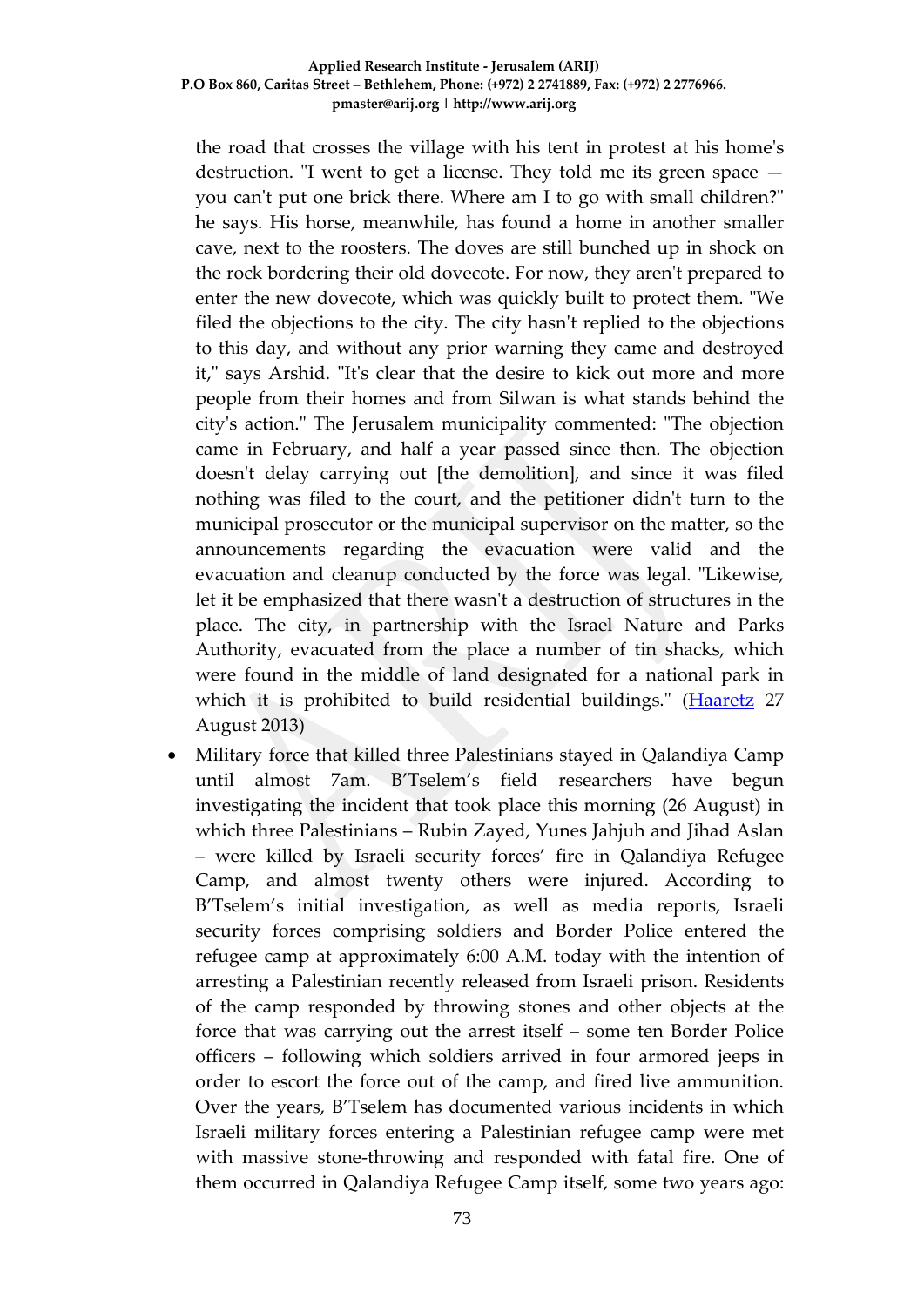On 1 August 2011, soldiers entered the camp in the middle of the night on an arrest mission and were met with stone-throwing by residents; at the end of the mission, the force opened fire, killing two residents – Mu'atasem 'Adwan and 'Ali Khalifah – and injuring a third. B'Tselem's initial investigation indicates that several recent arrest operations in Qalandiya Refugee Camp have ended with stone-throwing by residents, to which the soldiers responded by using crowd control weapons, which did not lead to injury. At this early stage, it appears that the stone-throwing was more massive today as the security forces remained in the camp until around 6:45 A.M., a busy hour on the street as the Palestinian school year started yesterday. Past experience shows that whenever Israeli security forces enter a densely-populated Palestinian residential area, they are exposed to stone-throwing and to a potential threat to their lives – a predictable situation that must surely be known to the command ranks. Indeed, Israeli daily Ha'aretz quoted a military official today as saying that "in recent months, not a single arrest has occurred without the residents responding – whether it's youths coming out of their houses and throwing stones at the forces, or the use of live fire". Given that commanders are well aware of the danger inherent to these situations, such missions should not end with the killing of three civilians. Today's harsh consequences cast doubt on their judgment in ordering the mission, and on the degree to which the force was prepared in advance. There is also room for grave suspicion that not all possible measures were taken to prevent this result, including the consideration of alternative modes of operation, and that the forces made excessive use of lethal weapons. An investigation into the incident must be opened immediately in order to examine these issues, and particularly the command's decision to carry out the arrest in this manner, and the question whether they forces prepared in advance for the mission in a way that could have prevented the use of lethal arms. B'Tselem has written to the Military Advocate for Operational Matters and to the SHAI [Judea and Samaria] District Police, which is in charge of investigating suspected breaches of shooting protocol by Border Police, demanding that an investigation be opened. Additionally, the military must take action to prevent the recurrence of such incidents, such as establishing clear procedures for arrest missions and for the entry of army forces into densely-populated residential areas. [\(B'Tselem](http://www.btselem.org/printpdf/138767) 27 August 2013)

• Samaria's 'Foreign Ministry' Hosts Rep. Dave Reichert. As part of the Shomron Regional Council's efforts to reach out to U.S. lawmakers, Rep. Dave Reichert was in Israel. Dave Reichert, the U.S. Representative for Washington's 8th congressional district, was in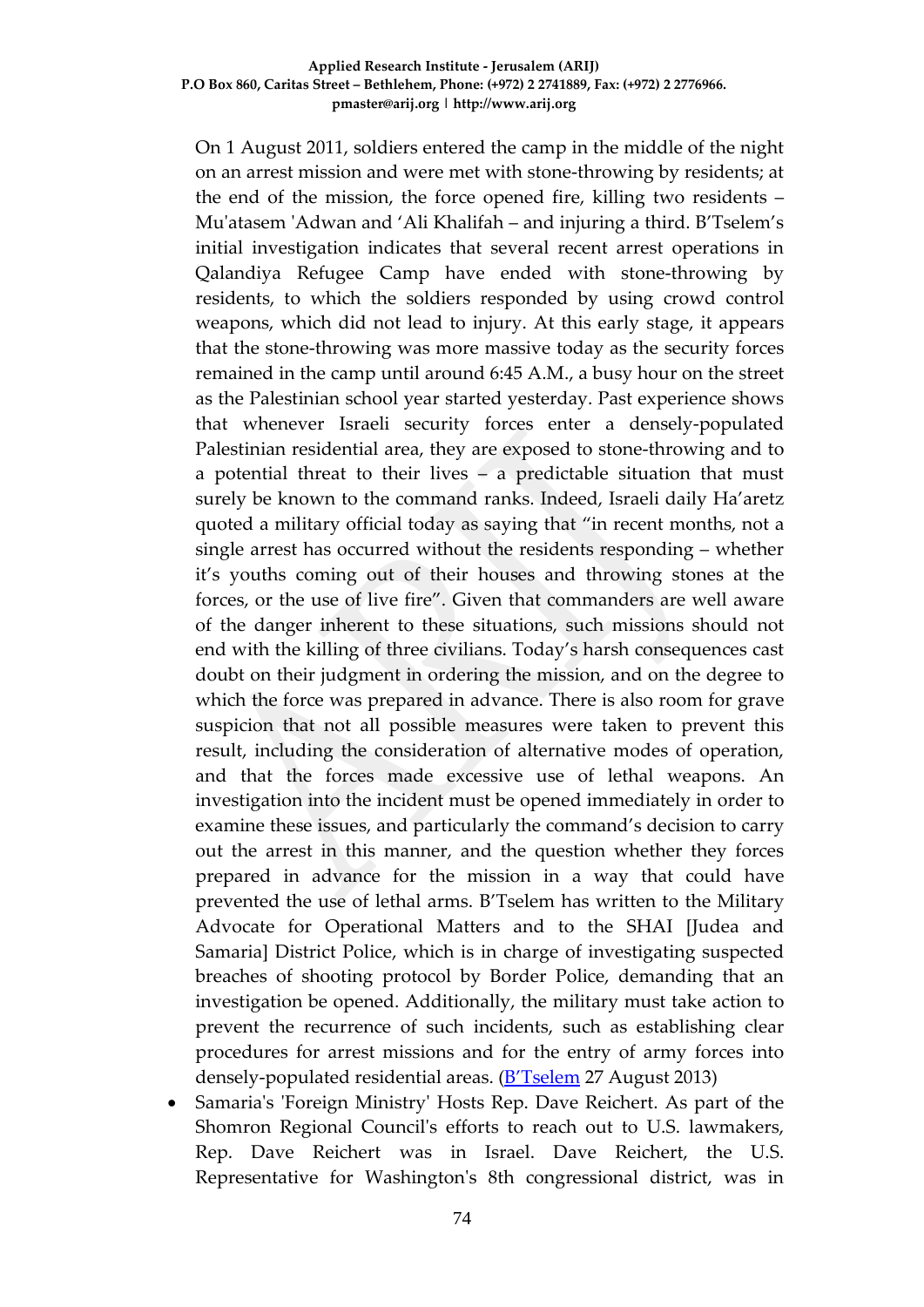Israel on Monday for a meeting with leaders of the Shomron (Samaria) Regional Council. The meeting with Reichert was part of an effort by the Shomron Regional Council, which has [established its own Foreign](http://www.israelnationalnews.com/News/News.aspx/167856)  [Ministry](http://www.israelnationalnews.com/News/News.aspx/167856) after realizing that other groups were not going to take the lead in promoting Israeli communities in the region. The heads of the Council [have been meeting with U.S. lawmakers](http://www.israelnationalnews.com/News/News.aspx/170266) and explaining to them the importance of keeping Judea and Samaria under Israeli control. This initiative has become all the more important as peace talks between Israel and the Palestinian Authority were renewed several weeks ago. During his visit to Israel, Reichert met with Shomron Regional Council head Gershon Mesika, his deputy Yossi Dagan and with Deputy Defense Minister Danny Danon (Likud). Danon told his guest: "Just as the State of Israel is a line of defense to the United States, so are the communities in Judea and Samaria a defense line to the State of Israel." Mesika gave Reichert a review of the communities in Judea and Samaria and noted, "Hundreds of thousands people reside in Judea and Samaria, and Samaria is the heart of the country. This is not the West Bank, but Judea and Samaria. This is our homeland." Following the meeting, Reichert said, "We have just had an excellent meeting, discussing the peace process and also the safety and security of the people of Israel." "We really want to show the support that we have for the people of Israel," he added, noting that he will present a personal statement upon his return to the United States. [\(Israel National News](http://www.israelnationalnews.com/News/News.aspx/171316) 27 August 2013)

• Minister Ariel Launches New Neighborhood in Karnei Shomron. "Every neighborhood being built in Samaria helps lower housing prices. I am committed to building," says Housing Minister. Housing Minister Uri Ariel (Bayit Yehudi) took part on Wednesday in a ceremony marking the start of construction of Ganey Shemer, a new neighborhood in the Samaria community of Karnei Shomron. The new neighborhood contains 96 homes and it is part of "Karnei Shomron 2020" - a program put together by the Karnei Shomron Local Council in order to turn Karnei Shomron and surrounding communities into another "settlement bloc." Minister Ariel said at the ceremony that "every neighborhood being built in Samaria reduces the real estate crisis in the Dan region, and each house built in the Binyamin region contributes to the security of the Sharon region." "I, as Housing Minister, am committed to building throughout the country - in the Galilee, in Judea and Samaria, in the Negev and in the Golan Heights, thus lowering the housing prices and strengthening the Zionist enterprise." The head of the Karnei Shomron Local Council, Herzl Ben-Ari, said at the ceremony that the new neighborhood is "the first link in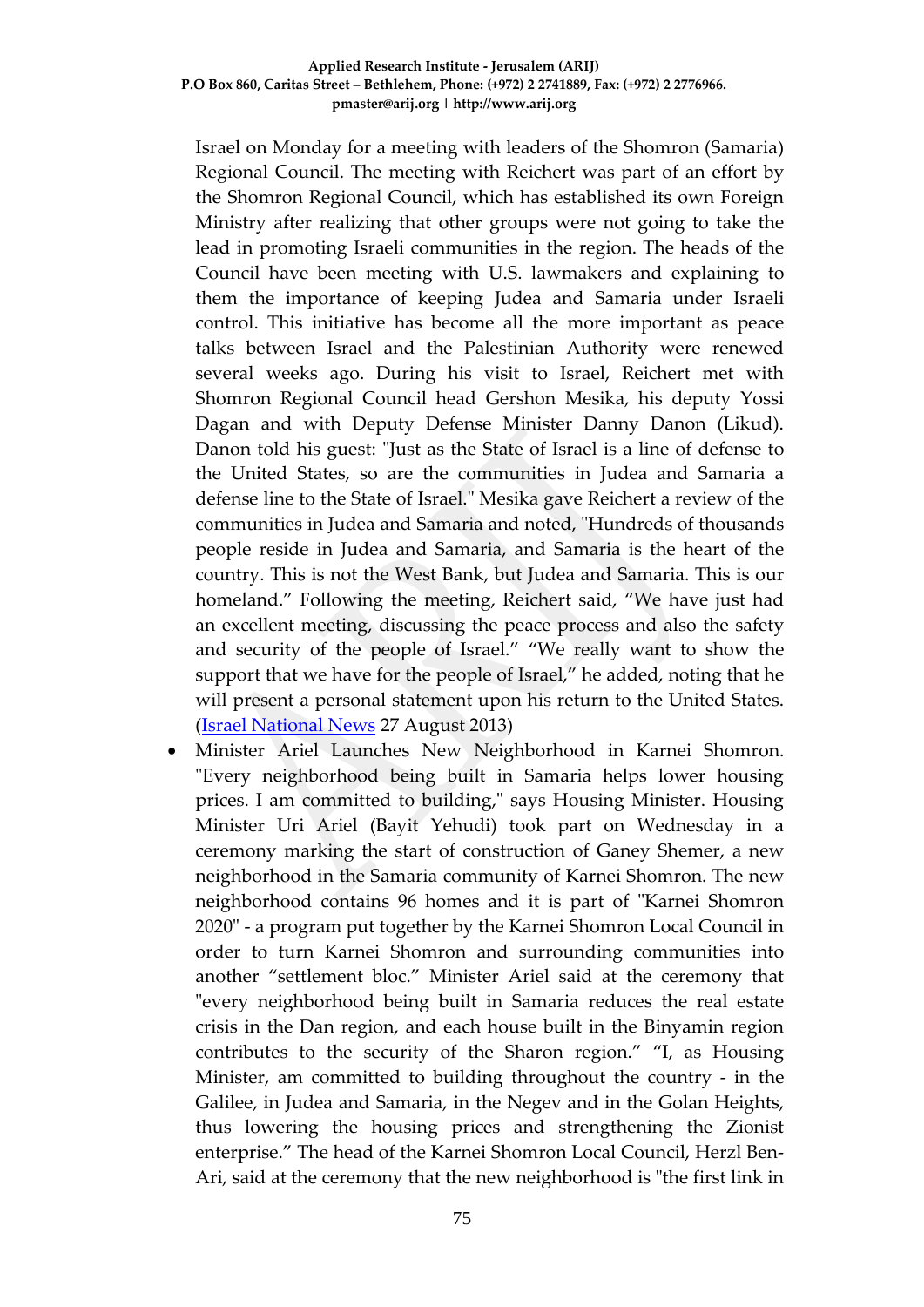the Karnei Shomron 2020 program, and is our answer to the futile talks between Tzipi Livni and [Palestinian Authority Chairman Mahmoud] Abbas." "Ganey Shemer in Karnei Shomron is our contribution to the national effort to lower housing prices," he added. "I call on the residents of Gush Dan: Come live in Karnei Shomron. There is affordable housing combined with quality of life and community values." Earlier this week, [Ariel attended a dedication ceremony](http://www.israelnationalnews.com/News/News.aspx/171281) for a new neighborhood called Leshem in the community of Aley Zahav. During that ceremony he declared that Israel will continue to build Jewish homes in Judea and Samaria, even as peace talks with the Palestinian Authority continue. "Today we are placing another brick in Israel. I say in the clearest voice that I'm here to build you an apartment. And we do this everywhere in the country," stated Ariel. "We're building 300 units in Leshem just as we are building thousands of apartments in Rosh Haayin. We build in Kedumim just as we build in Kiryat Gat and in Modi'in. We build in Jerusalem just as we build in the Galilee." Those comments [raised the ire](http://www.israelnationalnews.com/News/News.aspx/171318) of extreme leftist organization Gush Shalom, which responded by saying that Ariel is a provocateur. [Likud MKs who spoke to](http://www.israelnationalnews.com/News/News.aspx/171284) *Arutz Sheva* during Sunday's ceremony said that building Jewish homes in Judea and Samaria is not an obstacle to peace and that Israeli construction must go on in these regions despite the peace process. Despite having been [informed of the](http://www.israelnationalnews.com/News/News.aspx/170890)  [Israeli building](http://www.israelnationalnews.com/News/News.aspx/170890) prior to the latest round of talks, and despite the fact that the construction will take place in areas which even the PA has accepted in previous negotiations will be within Israeli borders, Palestinian Authority officials and their supporters have expressed outrage at Israeli plans to build. [\(Israel National News](http://www.israelnationalnews.com/News/News.aspx/171391) 29 August 2013)

• Supreme Court rejects appeal of east Jerusalem family to remain in their home. Israel Land Fund will evict Shamasna family after years of legal battles; permitted to stay until elderly deceased. The Supreme Court on Thursday rejected the high profile appeal of the Shamasna family, opening the way for the [Israel Land Fund to the evict](http://www.jpost.com/National-News/Israel-Land-Fund-rejects-compromise-over-land-dispute-313787) the family from its Sheikh Jarrah residence after years of legal battles. The court gave the family 18 months to find a new residence. The ruling followed a May 21 hearing in which the court failed to convince the sides to accept a compromise in which the Fund's rights as owner would be recognized, but the Shamasna family would be permitted to stay in the residence until the elderly Shamasna's, who claim to have lived there since 1964, were deceased. The Shmasna's appeal arose from a 2012 Jerusalem District Court decision to evict the east Jerusalem Arab family from Beit Merivah in Sheikh Jarrah. The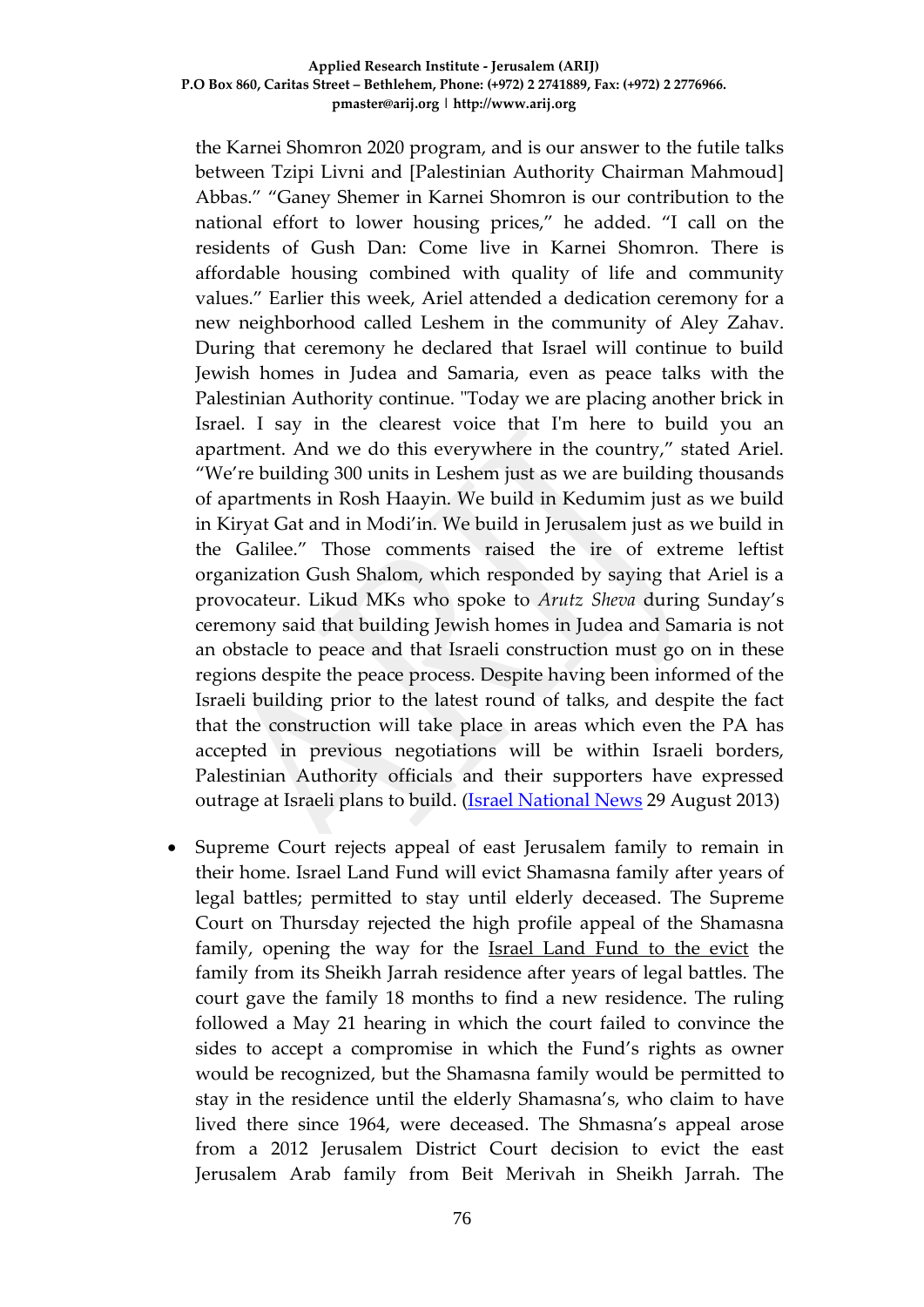seemingly simple ownership lawsuit for the Shamasna family, filed in 2009, has been one of the front0line battles between groups of Arabs and Jews over the future character and identity of the Sheikh Jarrah neighborhood. The court did not go into serious depth analyzing the argument, essentially using a procedural argument to disqualify the case. It noted that since the appeal was actually a second round appeal (an appeal from the district court which was already an appeal from the lower magistrate's court), the Supreme Court did not need to seriously analyze the issues unless there was some obvious and glaring error by the lower courts. Since the Supreme Court did not see any glaring errors, it would not specifically address each argument. The 18 month delay was framed as a humanitarian gesture of sorts, beyond the requirements of the law. [\(JPOST](http://www.jpost.com/Middle-East/Supreme-Court-rejects-appeal-of-east-Jerusalem-family-to-remain-in-home-324663) 29 August 2013)

• CBS: Settler housing starts up by 141.5% this year. 75% of construction cases were in the five largest settlements; work began on 1,461 homes during the first six months of 2013. The number of settler housing starts in the West Bank skyrocketed by 141.5 percent in the first half of 2013, compared to the same period last year, according to Central Bureau of Statistics data released on Thursday. The jump from last year is so great that the work that began on 1,461 homes during the first six months of 2013 has surpassed the 1,089 starts registered by CBS for all of 2012. However, housing starts throughout the country including the West Bank dropped by 5.9% in the first half of 2013, when compared with the same period in 2012, according to CBS. The report of increased construction in settlements comes in the midst of renewed peace negotiations – aimed at making a deal within nine months – between Israel and the Palestinian Authority. But the time period in which the spike occurred, pre-dates the renewed peace process which began at the end of July. Palestinians have argued that continued building in the settlements jeopardizes the peace process. Israel, in turn, has insisted that settlement building could continue during the peace talks and that such construction has nothing to do with negotiations. The bulk of the building occurs in settlement blocs that, it expects, would remain part of Israel in any final-status agreement. Israel has refused so far to freeze any kind of settlement activity, as it did in the end of November 2009, when it imposed a ten month moratorium on new settler housing starts. According to CBS, in 2008, during the Annapolis peace conference, work began on 2,332 West Bank homes, and in 2009, prior to the moratorium, when the Annapolis process and peace talks in general were halted, construction began on 1,963 more units. That number declined by 62% to 738 in 2010, the year of the moratorium,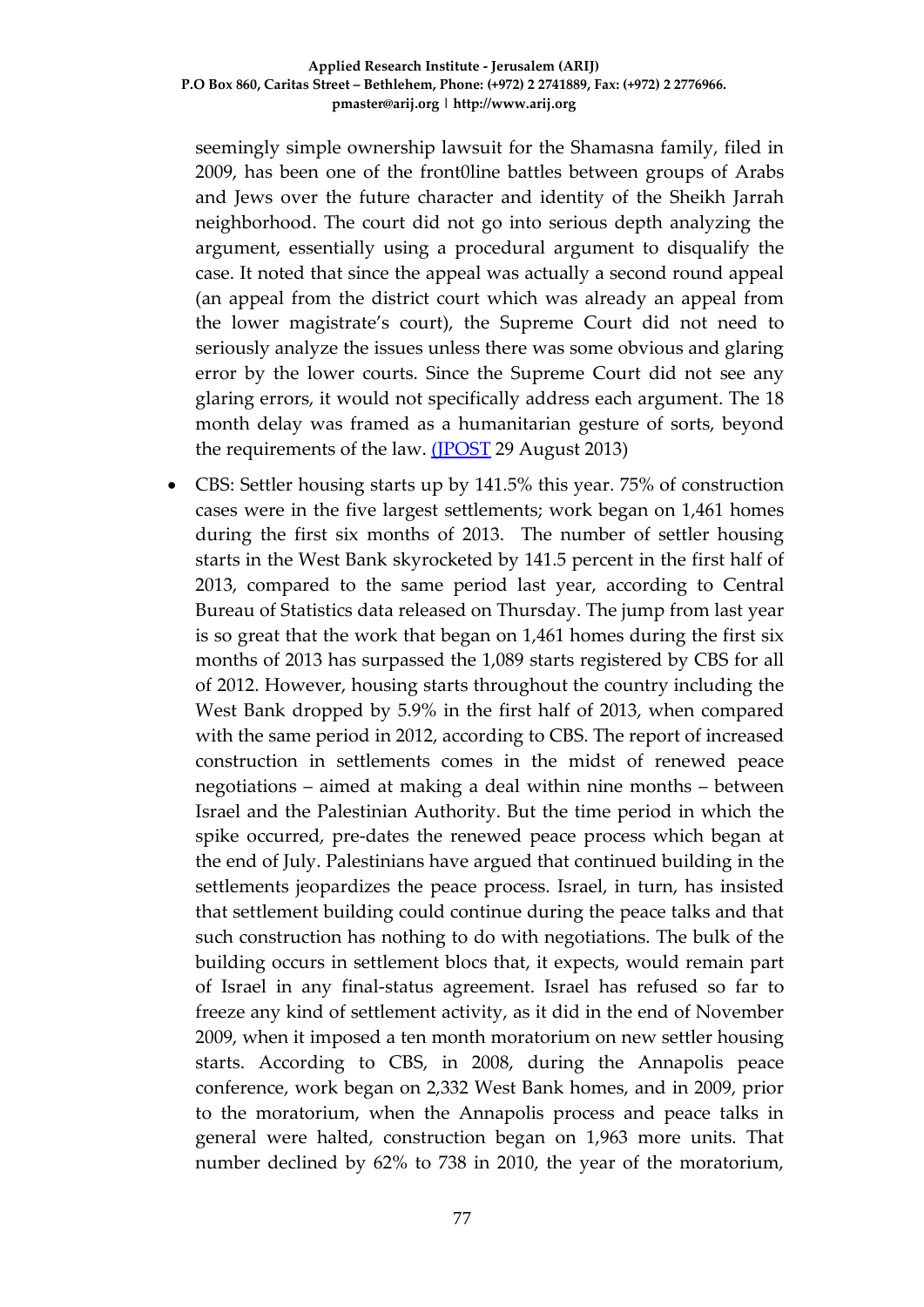which ended that September, according to CBS figures. CBS data reveal that although the number rose by 50%, to 1,108 homes in 2011, it was still far below the 2009 and 2008 figures. In addition, ground broken for housing units in 2012 was consistent with 1,089 settler starts that year. The decrease in the last three years was due in large part to the absence of tenders for West Bank housing during the first two years of Binyamin Netanyahu's premiership. He began publishing tenders in 2011, in response to Palestinian moves toward unilateral statehood and the murder of five members of the Fogel family in Itamar by PA terrorists in March of that year. The absence of tenders caused a sharp fall in starts in the three largest West Bank settlements – Modi'in Illit, Beitar Illit and Ma'aleh Adumim. Prior to 2010, building in those cities over many years accounted for half of the settlement growth. In particular, there was a drop for public housing in West Bank settlements. In 2009, 602 of the housing starts were for public housing, compared with 119 in 2010, 91 in 2011 and 108 in 2012. The resumption included public housing, for which there were 757 starts in the first half of this year. In 75% of the cases where ground was broken in the first half of 2013 – a total of 1,100 – the construction projects were in the five largest settlements, with 176 in Ariel, 272 in Beitar Illit, 219 in Givat Ze'ev, 278 in Modi'in Illit and 155 in Ma'aleh Adumim, according to the CBS. The number of finished settler homes has risen this year, from 329 in the first half of 2012 to  $628$  in 2013. [\(JPOST](http://www.jpost.com/National-News/CBS-Settler-housing-starts-up-by-1415-percent-this-year-324757) 30 August 2013)

• State to Fund Educational Projects in Jewish Hevron. For the first time, the Israel State Lottery (Mifal Hapayis) education fund will pay for projects in Jewish Hevron. For the first time, the Israel State Lottery (Mifal Hapayis) education fund will pay for projects in Jewish Hevron (Hebron), as it does everywhere else in Israel. The board of directors of the Lottery approved the funding plan Thursday night in a unanimous vote. The proposal was first presented by former director of the National Security Council, Uzi Dayan, who is now chairman of the Lottery. Lottery proceeds are used to build community centers and run after-school programs, and Lottery-funded projects are found in almost every town and city in Israel, including Arab towns. Until Thursday, Hevron's Jewish community was not on the list for such projects – as a neighborhood in the city of Hevron, the community technically was not under the jurisdiction of any Israeli local authority. Dayan's proposal overrode that problem, and approval of it has paved the way for programs funded by the state for youth and adults in the Hevron community. Until now residents of Hevron were forced to receive